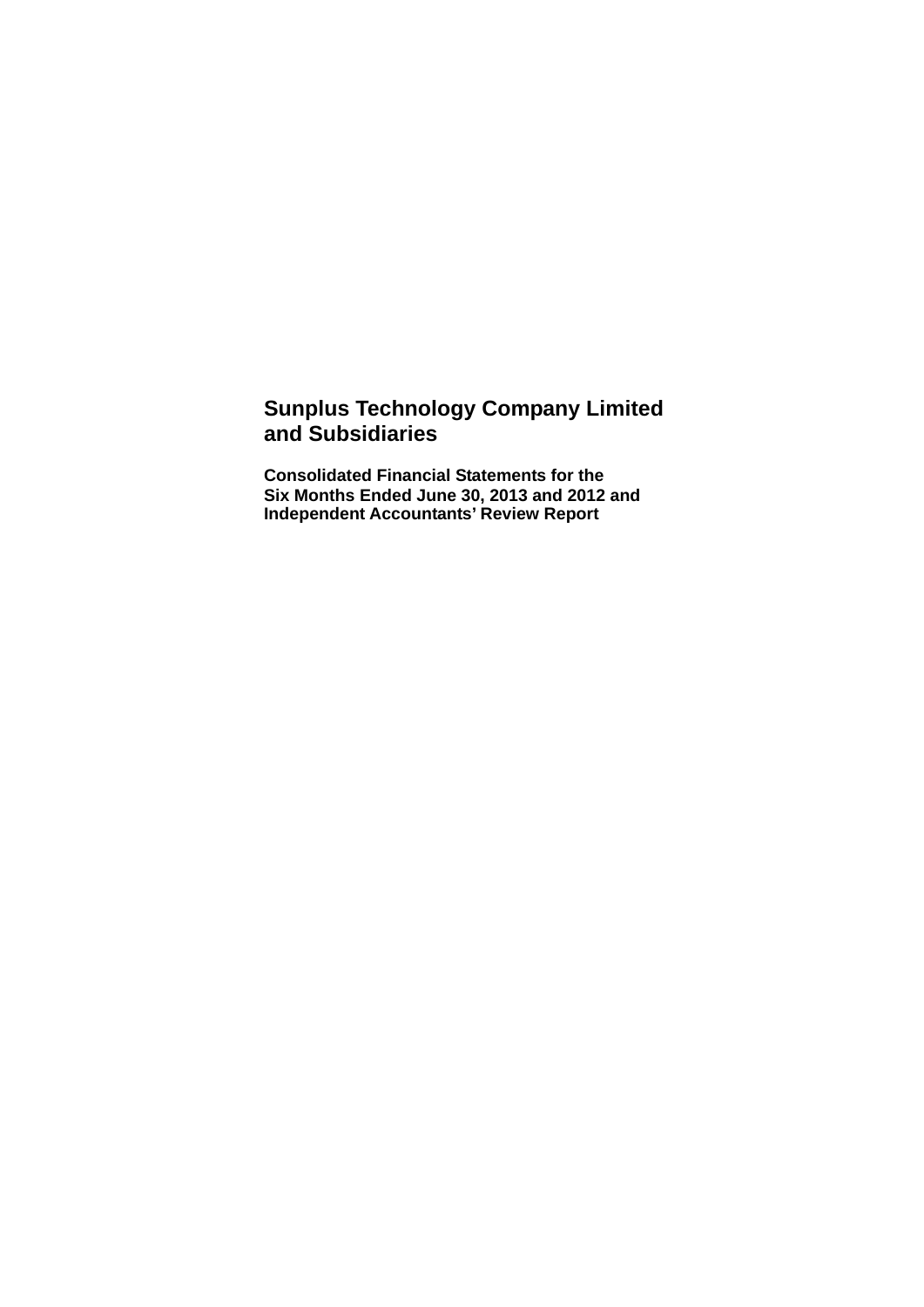#### **INDEPENDENT ACCOUNTANTS' REVIEW REPORT**

#### The Board of Directors and Shareholders Sunplus Technology Company Limited

We have reviewed the accompanying consolidated balance sheets of Sunplus Technology Company Limited (the "Company") and its subsidiaries (collectively referred to as the "Group") as of June 30, 2013, December 31, 2012, June 30, 2012 and January 1, 2012 and the related consolidated statements of comprehensive income, changes in equity and cash flows for the six months ended June 30, 2013 and 2012. These consolidated financial statements are the responsibility of the Company's management. Our responsibility is to issue a report on these financial statements based on our reviews.

Except as stated in the following paragraph, we conducted our reviews in accordance with Statement of Auditing Standards No. 36 "Engagements to Review Financial Statements" issued by the Auditing Standards Committee of the Accounting Research and Development Foundation of the Republic of China. A review consists principally of applying analytical procedures to financial data and of making inquiries of persons responsible for financial and accounting matters. It is substantially less in scope than an audit conducted in accordance with auditing standards generally accepted in the Republic of China, the objective of which is the expression of an opinion regarding the consolidated financial statements taken as a whole. Accordingly, we do not express such an opinion.

As disclosed in Note 4(2), the financial statements of minor subsidiaries included in the consolidated financial statements were based on the investees' unreviewed financial statements. The total assets of these subsidiaries as of June 30, 2013 and 2012 amounted to NT\$5,991,546 thousand and NT\$ 5,760,872 thousand, respectively, accounting for 41% and 37%, respectively, of the total consolidated assets, and the total liabilities amounted to NT\$1,861,819 thousand and NT\$1,214,097 thousand, respectively, accounting for 42% and 24%, respectively, of the total consolidated liabilities. For the three months ended June 30, 2013 and 2012, the total comprehensive loss of NT\$ 98,630 thousand and total comprehensive income of NT\$ 16,130 thousand, respectively, were 43% and 67%, respectively, of the total consolidated comprehensive income. For the six months ended June 30, 2013 and 2012, the total comprehensive loss of NT\$144,894 thousand and total comprehensive income of NT\$22,578 thousand, respectively, were 59% and 27%, respectively, of the total consolidated comprehensive income. In addition, as disclosed in Note 13 to the consolidated financial statements, the carrying value of equity-method investments as of June 30, 2013 was NT\$164,717 thousand. For the three months ended June 30, 2013, there was a net investment loss of NT\$23,360 thousand, respectively. For the six months ended June 30, 2013, there was a net investment loss of NT\$40,282 thousand. These investment amounts and other investee information disclosed in Note 37 to the financial statements were based on the investees' unreviewed financial statements for the same reporting periods as those of the Company.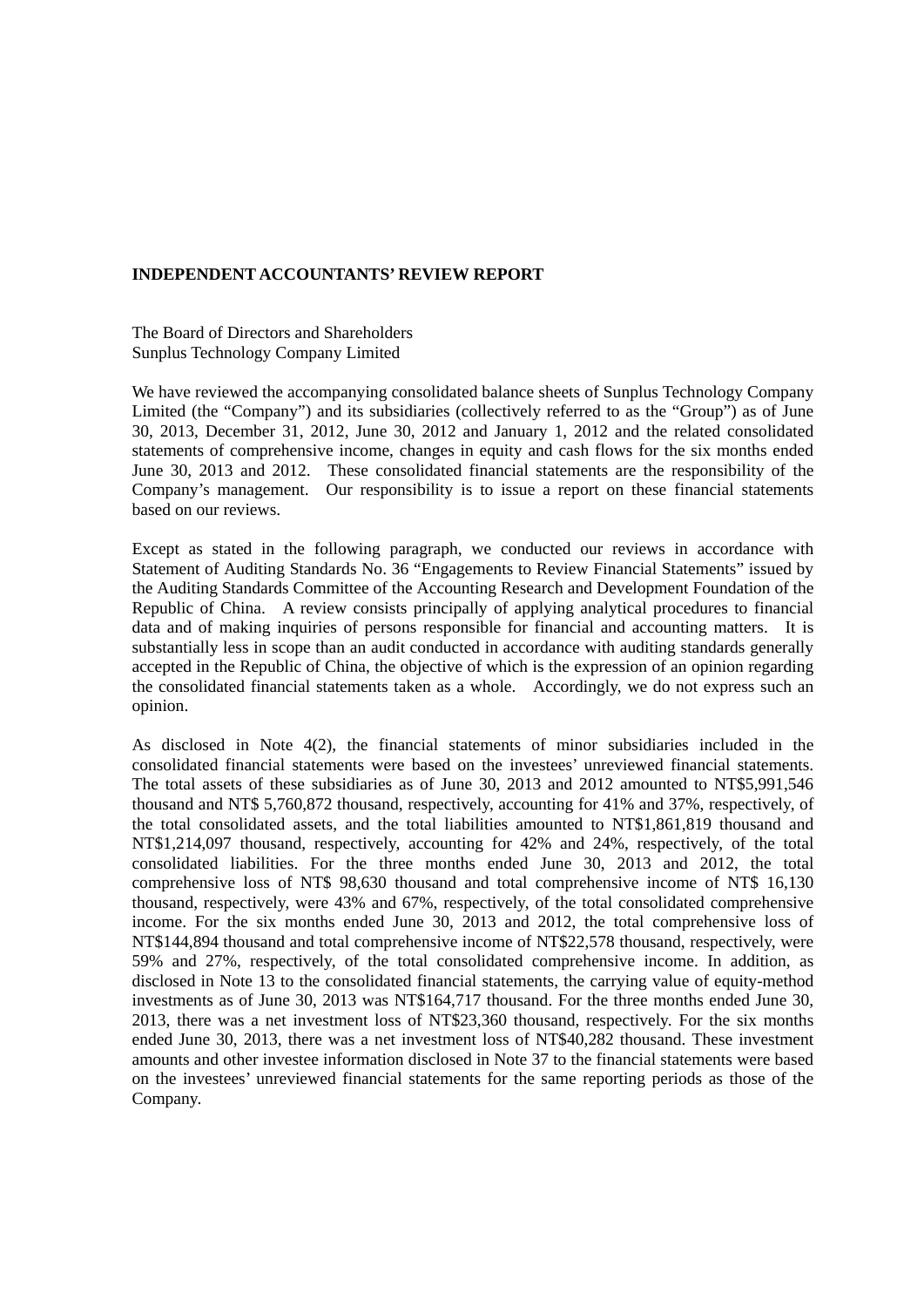Based on our reviews, except for the adjustments that might have been determined to be necessary had the equity-method investees' and subsidiaries' financial statements mentioned in the preceding paragraph been reviewed, we are not aware of any material modifications that should be made to the consolidated financial statements of Sunplus Technology Company Limited and its subsidiaries referred to the first paragraph for them to be in conformity with the Regulations Governing the Preparation of Financial Reports by Securities Issuers, International Financial Reporting Standard 1 "First-time Adoption of International Financial Reporting Standards," and International Financial Reporting 34 "Interim Financial Reporting" endorsed by the Financial Supervisory Commission of the Republic of China.

August 14, 2013

#### *Notice to Readers*

*The accompanying consolidated financial statements are intended only to present the consolidated financial position, financial performance and cash flows in accordance with accounting principles and practices generally accepted in the Republic of China and not those of any other jurisdictions. The standards, procedures and practices to review such consolidated financial statements are those generally applied in the Republic of China.* 

*For the convenience of readers, the independent accountants' review report and the accompanying consolidated financial statements have been translated into English from the original Chinese version prepared and used in the Republic of China. If there is any conflict between the English version and the original Chinese version or any difference in the interpretation of the two versions, the Chinese-language independent accountants' review report and consolidated financial statements shall prevail.*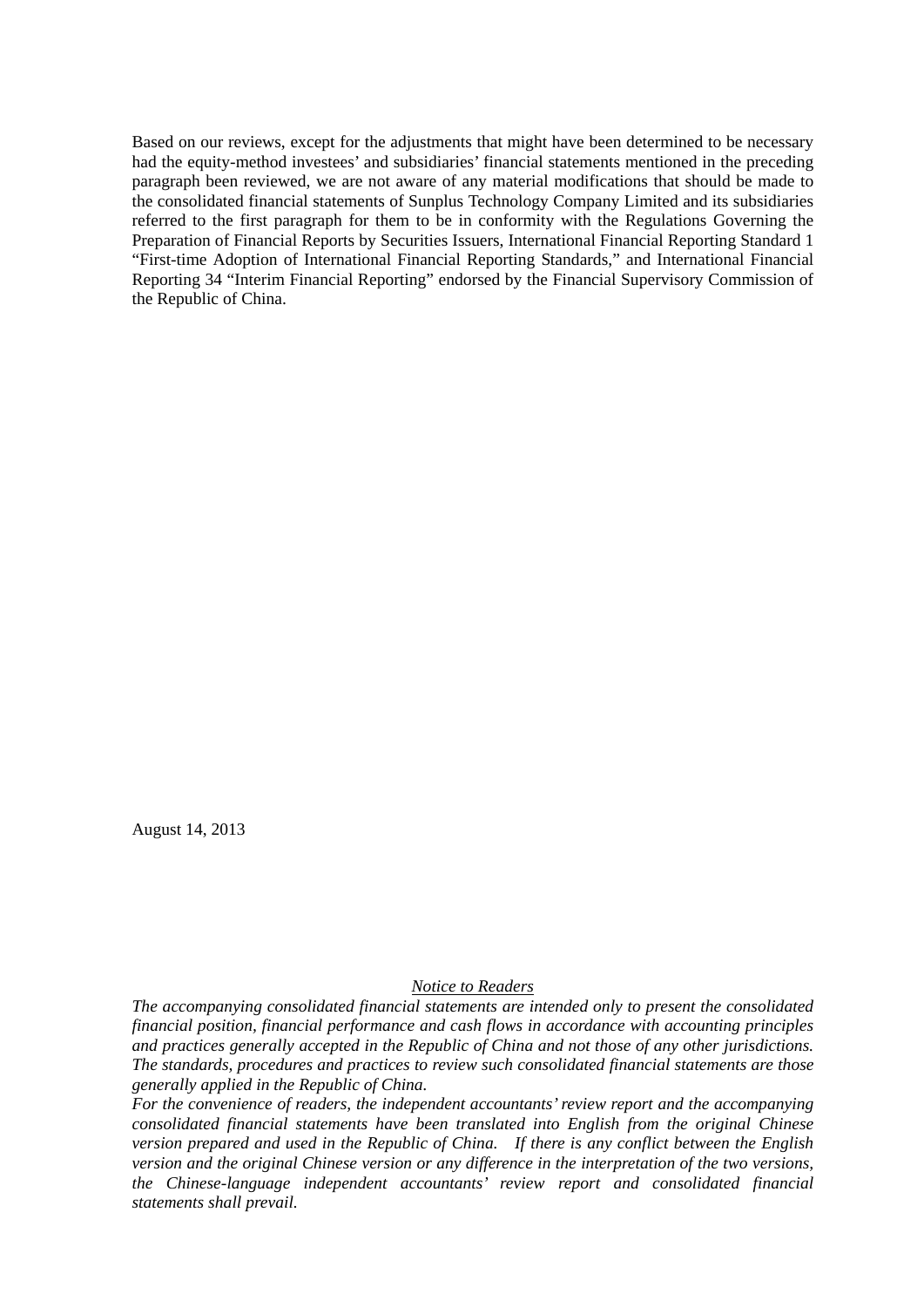# **CONSOLIDATED BALANCE SHEETS (In Thousands of New Taiwan Dollars, Except Par Value) (Reviewed, Not Audited)**

|                                            | June 30, 2013   |                | <b>December 31, 2012</b> |                | June 30, 2012   |                | <b>January 1, 2012</b> |                    | <b>LIABILITIES AND EQUITY</b>                  | June 30, 2013 |                    | <b>December 31, 2012</b> |                | June 30, 2012            |                    |                 | <b>January 1, 2012</b>     |
|--------------------------------------------|-----------------|----------------|--------------------------|----------------|-----------------|----------------|------------------------|--------------------|------------------------------------------------|---------------|--------------------|--------------------------|----------------|--------------------------|--------------------|-----------------|----------------------------|
| <b>ASSETS</b>                              | Amount          | $\frac{0}{2}$  | Amount                   | $\frac{0}{n}$  | Amount          | $\frac{0}{2}$  | Amount                 | $\frac{0}{\alpha}$ |                                                | Amount        | $\frac{0}{\alpha}$ | Amount                   | $\frac{0}{2}$  | Amount                   | $\frac{0}{\alpha}$ | Amount          | $\frac{0}{2}$              |
| <b>CURRENT ASSETS</b>                      |                 |                |                          |                |                 |                |                        |                    | <b>CURRENT LIABILITIES</b>                     |               |                    |                          |                |                          |                    |                 |                            |
| Cash and cash equivalents (Notes 4 and 6)  | 4.202.550<br>S. | 28             | 4.492.896<br>-S          | 31             | 5.206.154<br>-S | 33             | 4,775,205<br>-S        | 34                 | Short-term bank borrowings (Notes 4 and 18) \$ | 236,309       | $\overline{2}$     | 485,991<br>- \$          | 3              | 416.354<br>$\mathcal{S}$ | 3                  | 943,612<br>- \$ | $\overline{7}$             |
| Financial assets at fair value through     |                 |                |                          |                |                 |                |                        |                    | Trade payables (Note 19)                       | 919,886       | 6                  | 758,909                  | 5              | 1.783.047                | 11                 | 767,878         | 5                          |
| profit or loss - current (Notes 4 and 7)   | 14,001          |                |                          |                |                 |                | 44.644                 |                    | Current tax liabilities (Notes 4 and 26)       | 25,469        | $\sim$             | 160.428                  |                | 228,749                  | $\overline{1}$     | 437,553         | $\overline{3}$             |
| Available-for-sale financial assets -      |                 |                |                          |                |                 |                |                        |                    | Provisions - current (Notes 4, 5 and 20)       | 16.768        |                    | 23,028                   | $\sim$         | 12.023                   | $\sim$             | 9,059           |                            |
| current (Notes 4 and 8)                    | 1.288.146       | $\mathbf{q}$   | 1,076,456                |                | 907,272         | 6              | 1,055,235              | $\overline{7}$     | Current portion of long-term bank loans        |               |                    |                          |                |                          |                    |                 |                            |
| Debt investments with no active market -   |                 |                |                          |                |                 |                |                        |                    | (Notes 4, 18 and 34)                           | 653,056       | $\sim$             | 496,806                  | $\mathbf{A}$   | 229,417                  | $\mathcal{L}$      | 265,000         | $\sqrt{2}$                 |
| current (Notes 4 and 9)                    | 14.520          |                | 14.520                   |                |                 |                |                        |                    | Other current liabilities (Notes 17, 21 and    |               |                    |                          |                |                          |                    |                 |                            |
| Notes and trade receivables, net (Notes 4, |                 |                |                          |                |                 |                |                        |                    | 33)                                            | 876,575       | - 6                | 772,290                  |                | 591.266                  |                    | 661,984         | $\overline{\phantom{0}}^5$ |
| 5.11 and 33)                               | 1,710,615       | 12             | 1,395,122                | $\mathbf Q$    | 1,801,615       | 11             | 1,340,635              | 10                 |                                                |               |                    |                          |                |                          |                    |                 |                            |
| Other receivables (Note 33)                | 130,180         | $\mathbf{1}$   | 91,313                   | $\mathbf{1}$   | 104,839         |                | 125,413                | $\overline{1}$     | Total current liabilities                      | 2,728,063     | 19                 | 2,697,452                | 18             | 3,260,856                | 21                 | 3.085.086       | 22                         |
| Current tax assets                         | 25.651          |                |                          |                |                 |                |                        |                    |                                                |               |                    |                          |                |                          |                    |                 |                            |
| Inventories (Notes 4, 5 and 12)            | 1,290,902       | 9              | 1,722,048                | 12             | 1,871,238       | 12             | 1,062,945              | 8                  | NONCURRENT LIABILITIES                         |               |                    |                          |                |                          |                    |                 |                            |
| Other current assets (Notes 17 and 34)     | 305,138         | 2              | 245,993                  | $\gamma$       | 274,273         |                | 304,158                | $-2$               | Long-term bank loans, net of current           |               |                    |                          |                |                          |                    |                 |                            |
|                                            |                 |                |                          |                |                 |                |                        |                    | portion (Notes 4, 18 and 34)                   | 1.291.177     | 9                  | 1.368.398                | 10             | 1.429.583                | Q                  |                 |                            |
| Total current assets                       | 8,981,703       | -61            | 9,038,348                | 62             | 10,165,391      | 65             | 8,708,235              | 62                 | Accrued pension liabilities (Notes 4 and 22)   | 163,499       |                    | 164,040                  |                | 128,980                  |                    | 130,251         |                            |
|                                            |                 |                |                          |                |                 |                |                        |                    | Guarantee deposits (Note 30)                   | 221,302       |                    | 198.513                  |                | 250,945                  | $\overline{1}$     | 256,016         | $\overline{2}$             |
| NONCURRENT ASSETS                          |                 |                |                          |                |                 |                |                        |                    | Other noncurrent liabilities, net of           |               |                    |                          |                |                          |                    |                 |                            |
| Available-for-sale financial assets -      |                 |                |                          |                |                 |                |                        |                    | current portion (Notes 4 and 21)               | 5,395         |                    | 7.210                    |                | 7.509                    |                    | 6.104           |                            |
| noncurrent (Notes 4 and 8)                 | 1,114,492       | $\overline{7}$ | 632,573                  |                | 1,301,829       | $\mathbf{8}$   | 1,126,099              | 8                  |                                                |               |                    |                          |                |                          |                    |                 |                            |
| Financial assets carried at cost (Notes 4  |                 |                |                          |                |                 |                |                        |                    | Total noncurrent liabilities                   | 1,681,373     | -11                | 1.738.161                | 12             | 1,817,017                | -11                | 392,371         |                            |
| and $10$                                   | 249,022         | 2              | 216,080                  | $\overline{2}$ | 328,998         | $\overline{2}$ | 353,037                | 2                  |                                                |               |                    |                          |                |                          |                    |                 |                            |
| Investments accounted for using the equity |                 |                |                          |                |                 |                |                        |                    | <b>Total liabilities</b>                       | 4,409,436     | 30                 | 4.435.613                | -30            | 5.077.873                | 32                 | 3,477,457       | $-25$                      |
| method (Notes 4, 13 and 34)                | 1,171,719       | 8              | 1,635,793                | 11             | 856,034         | $\sim$         | 882,881                | 6                  |                                                |               |                    |                          |                |                          |                    |                 |                            |
| Property, plant and equipment (Notes 4, 5, |                 |                |                          |                |                 |                |                        |                    | EQUITY ATTRIBUTABLE TO OWNERS OF               |               |                    |                          |                |                          |                    |                 |                            |
| 14 and 34)                                 | 2,184,945       | 15             | 1,943,786                | 13             | 1,841,062       | 12             | 1,702,205              | 12                 | THE COMPANY                                    |               |                    |                          |                |                          |                    |                 |                            |
| Investment properties (Notes 4, 5 and 15)  | 301.865         | 2              | 274,841                  | 2              | 269,063         | 2              | 265,457                | 2                  | Share capital (Notes 23)                       |               |                    |                          |                |                          |                    |                 |                            |
| Intangible assets (Notes 4, 5 and 16)      | 395,019         | $\overline{3}$ | 442,646                  | $\mathcal{R}$  | 605.825         |                | 662,274                | 5                  | Ordinary shares                                | 5,969,099     | 40                 | 5,969,099                | 41             | 5,969,099                | 38                 | 5,969,099       | 42                         |
| Deferred tax assets (Notes 4, 5 and 26)    | 57.197          | $\sim$         | 125,975                  |                | 241,088         |                | 255,715                | 2                  | Capital surplus (Notes 4, 23 and 28)           | 963,014       | $7\phantom{.0}$    | 939,124                  | 6              | 937.866                  | - 6                | 937,866         | $7\phantom{.0}$            |
| Other noncurrent assets (Notes 17, 30 and  |                 |                |                          |                |                 |                |                        |                    | Retained earnings (Notes 23)                   |               |                    |                          |                |                          |                    |                 |                            |
| 34)                                        | 268,531         |                | 253,388                  |                | 103.589         |                | 146,714                | $\blacksquare$     | Legal reserve                                  | 1,909,685     | 13                 | 2,426,181                | 17             | 2,426,181                | 15                 | 2,450,003       | 18                         |
|                                            |                 |                |                          |                |                 |                |                        |                    | Special reserve                                | 30,756        | $\sim$             | 191,229                  | $\overline{1}$ | 191,229                  | $\overline{1}$     | 191,229         | $\overline{1}$             |
| Total noncurrent assets                    | 5,742,790       | 39             | 5.525.082                | 38             | 5,547,488       | 35             | 5,394,382              | 38                 | <b>Accumulated Deficit</b>                     | (180,088)     | (1)                | (903, 390)               | (6)            | (82, 385)                | $\sim$             | 38,475          |                            |
|                                            |                 |                |                          |                |                 |                |                        |                    | Other equity (Note 23)                         | 228,921       | 2                  | 103,648                  |                | (194, 624)               | (1)                | (389, 877)      | (3)                        |
|                                            |                 |                |                          |                |                 |                |                        |                    | Treasury shares (Notes 4, 23 and 24)           | (155, 236)    | (1)                | (155, 236)               | (1)            | (155.236)                | (1)                | (155, 236)      | (1)                        |
|                                            |                 |                |                          |                |                 |                |                        |                    | Total equity attributable to owners of         |               |                    |                          |                |                          |                    |                 |                            |
|                                            |                 |                |                          |                |                 |                |                        |                    | the company                                    | 8,766,151     | 60                 | 8,570,655                | 59             | 9,092,130                | 58                 | 9,041,559       | 64                         |
|                                            |                 |                |                          |                |                 |                |                        |                    |                                                |               |                    |                          |                |                          |                    |                 |                            |
|                                            |                 |                |                          |                |                 |                |                        |                    | NONCONTROLLING INTERESTS (Notes 4              |               |                    |                          |                |                          |                    |                 |                            |
|                                            |                 |                |                          |                |                 |                |                        |                    | and $23$ )                                     | 1,548,906     | 10                 | 1,557,162                | -11            | 1,542,876                | 10                 | 1.583,601       | - 11                       |
|                                            |                 |                |                          |                |                 |                |                        |                    | Total equity                                   | 10,315,057    | 70                 | 10,127,817               | 70             | 10.635,006               | 68                 | 10,625,160      | $-75$                      |
|                                            |                 |                | \$14,563,430             |                | \$15,712,879    |                | \$14.102.617           | 100                | <b>TOTAL</b>                                   | \$ 14,724,493 |                    | 14.563,430               |                |                          |                    | \$14.102.617    | 100                        |

The accompanying notes are an integral part of the consolidated financial statements.

(With Deloitte & Touche review report dated August 14, 2013)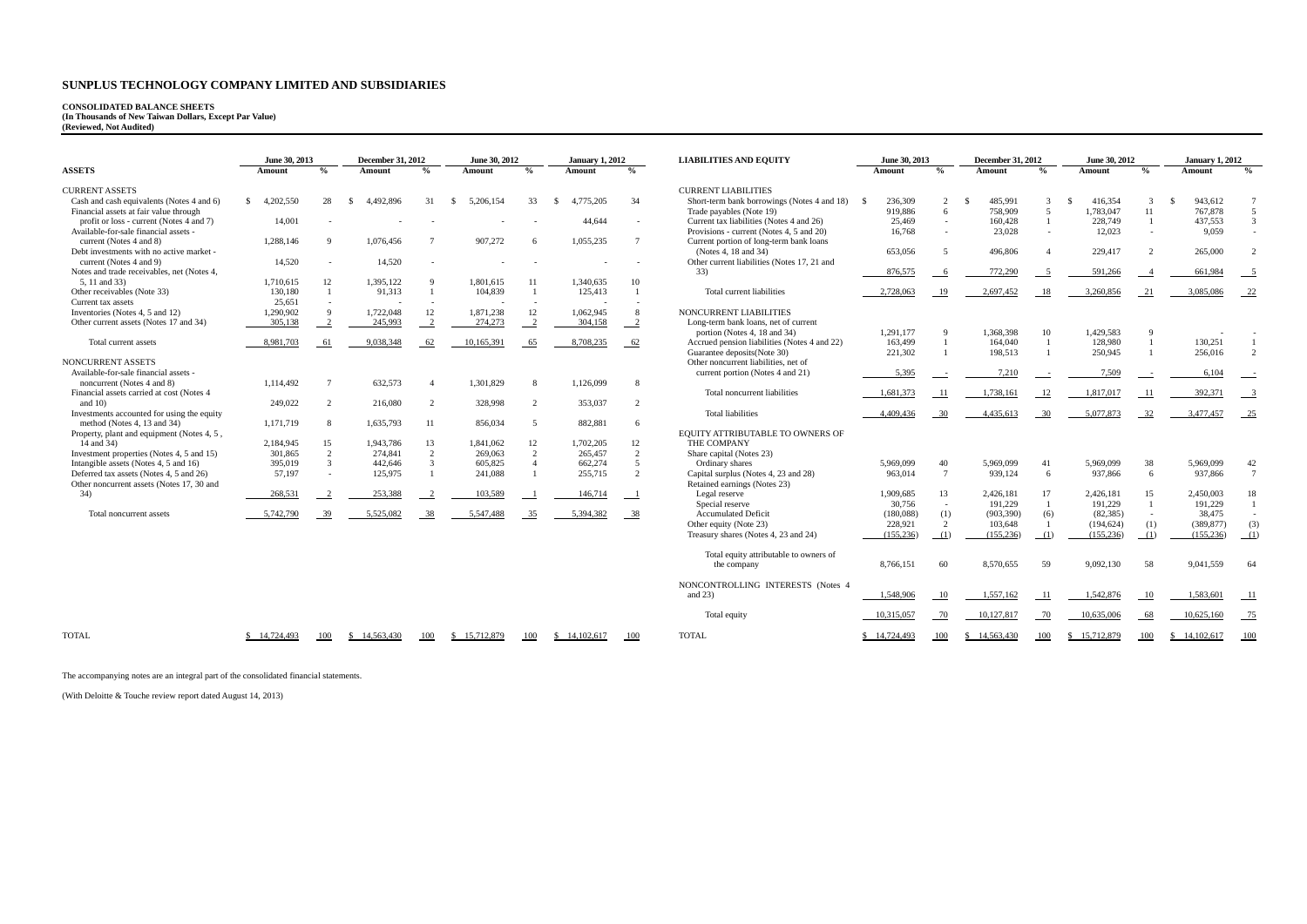**CONSOLIDATED STATEMENTS OF COMPREHENSIVE INCOME (In Thousands of New Taiwan Dollars, Except Earnings (Deficit) Per Share) (Reviewed, Not Audited)** 

|                                                                                                                          |                 |                          | For the Three Months Ended June 30 | For the Six Months Ended June 30 |                 |               |                 |               |  |
|--------------------------------------------------------------------------------------------------------------------------|-----------------|--------------------------|------------------------------------|----------------------------------|-----------------|---------------|-----------------|---------------|--|
|                                                                                                                          | 2013            |                          | 2012                               |                                  | 2013            |               | 2012            |               |  |
|                                                                                                                          | <b>Amount</b>   | $\frac{0}{0}$            | Amount                             | $\frac{0}{0}$                    | Amount          | $\frac{0}{6}$ | Amount          | $\frac{0}{0}$ |  |
| <b>NET OPERATING</b><br>REVENUE (Notes 4 and                                                                             |                 |                          |                                    |                                  |                 |               |                 |               |  |
| 24)                                                                                                                      | \$<br>2,364,620 | 100                      | \$<br>2,492,002                    | 100                              | \$<br>4,116,494 | 100           | \$<br>4,279,599 | 100           |  |
| <b>OPERATING COSTS (Notes</b><br>12, 22 and 25)                                                                          | 1,425,413       | 60                       | 1,486,126                          | 59                               | 2,476,330       | 60            | 2,576,190       | 60            |  |
| <b>GROSS PROFIT</b>                                                                                                      | 939,207         | 40                       | 1,005,876                          | 41                               | 1,640,164       | 40            | 1.703.409       | 40            |  |
| <b>OPERATING EXPENSES</b><br>(Notes 22, 25 and 33)                                                                       |                 |                          |                                    |                                  |                 |               |                 |               |  |
| Selling and marketing                                                                                                    | 137,839         | 6                        | 108,717                            | $\overline{4}$                   | 234,428         | 5             | 200,198         | 5             |  |
| General and administrative                                                                                               | 146,162         | 6                        | 141,616                            | 6                                | 275,892         | $\tau$        | 285,787         | 7             |  |
| Research and development                                                                                                 | 632,678         | 27                       | 694,032                            | 28                               | 1,193,845       | 29            | 1,348,681       | 31            |  |
| Total operating                                                                                                          |                 |                          |                                    |                                  |                 |               |                 |               |  |
| expenses                                                                                                                 | 916,679         | 39                       | 944,365                            | 38                               | 1,704,165       | 41            | 1,834,666       | 43            |  |
| <b>INCOME (LOSS) FROM</b><br><b>OPERATIONS</b>                                                                           | 22,528          | -1                       | 61,511                             | 3                                | (64,001)        | (1)           | (131, 257)      | (3)           |  |
| NONOPERATING INCOME<br>Other income (Notes 25, 29)                                                                       |                 |                          |                                    |                                  |                 |               |                 |               |  |
| and $33)$                                                                                                                | 15,871          | $\mathbf{1}$             | 21,652                             | $\mathbf{1}$                     | 43,576          | $\mathbf{1}$  | 37,545          | $\mathbf{1}$  |  |
| Other gains and losses                                                                                                   | 64,859          | 3                        | 14,102                             | $\mathbf{1}$                     | 120,657         | 3             | (1,683)         |               |  |
| Finance costs                                                                                                            | (9,977)         | $\overline{\phantom{a}}$ | (10,918)                           | (1)                              | (19, 834)       | (1)           | (15,980)        | (1)           |  |
| Share of profit of associates<br>and joint venture                                                                       | 55,471          | 2                        | 8,170                              |                                  | 28,517          | 1             | 11,670          |               |  |
| Total nonoperating<br>income and<br>expenses                                                                             | 126,224         | 6                        | 33,006                             | 1                                | 172,916         | 4             | 31,552          |               |  |
|                                                                                                                          |                 |                          |                                    |                                  |                 |               |                 |               |  |
| PROFIT (LOSS) BEFORE<br><b>INCOME TAX</b>                                                                                | 148,752         | 7                        | 94,517                             | 4                                | 108,915         | 3             | (99,705)        | (3)           |  |
| <b>INCOME TAX EXPENSE</b><br>(BENEFIT) (Notes 4 and<br>26)                                                               | (2,275)         |                          | 6,155                              |                                  | 4,596           |               | 11,579          |               |  |
|                                                                                                                          |                 |                          |                                    |                                  |                 |               |                 |               |  |
| NET PROFIT (LOSS)                                                                                                        | 151,027         | 7                        | 88,362                             | 4                                | 104,319         | 3             | (111, 284)      | (3)           |  |
| OTHER COMPREHENSIVE<br><b>INCOME (LOSS)</b><br>Exchange differences on<br>translating foreign<br>operations (Notes 4 and |                 |                          |                                    |                                  |                 |               |                 |               |  |
| 23)<br>Unrealized gain (loss) on<br>available-for-sale                                                                   | 50,742          | $\overline{c}$           | 13,912                             |                                  | 102,839         | 2             | (25,040)        |               |  |
| financial assets (Notes 4)<br>and $23$ )                                                                                 | 26,037          | -1                       | (78,059)                           | (3)                              | 38,944          | 1             | 219,362         | 5             |  |
| Other comprehensive<br>income for the<br>period, net of                                                                  |                 |                          |                                    |                                  |                 |               |                 |               |  |
| income tax                                                                                                               | 76,779          | 3                        | (64, 147)                          | (3)                              | 141,783         | 3             | 194,322         | 5             |  |
| TOTAL COMPREHENSIVE<br>PROFIT FOR THE<br>PERIOD                                                                          | 227,806         | 10                       | 24,215                             |                                  | 246,102         | 6             | 83,038          |               |  |

(Continued)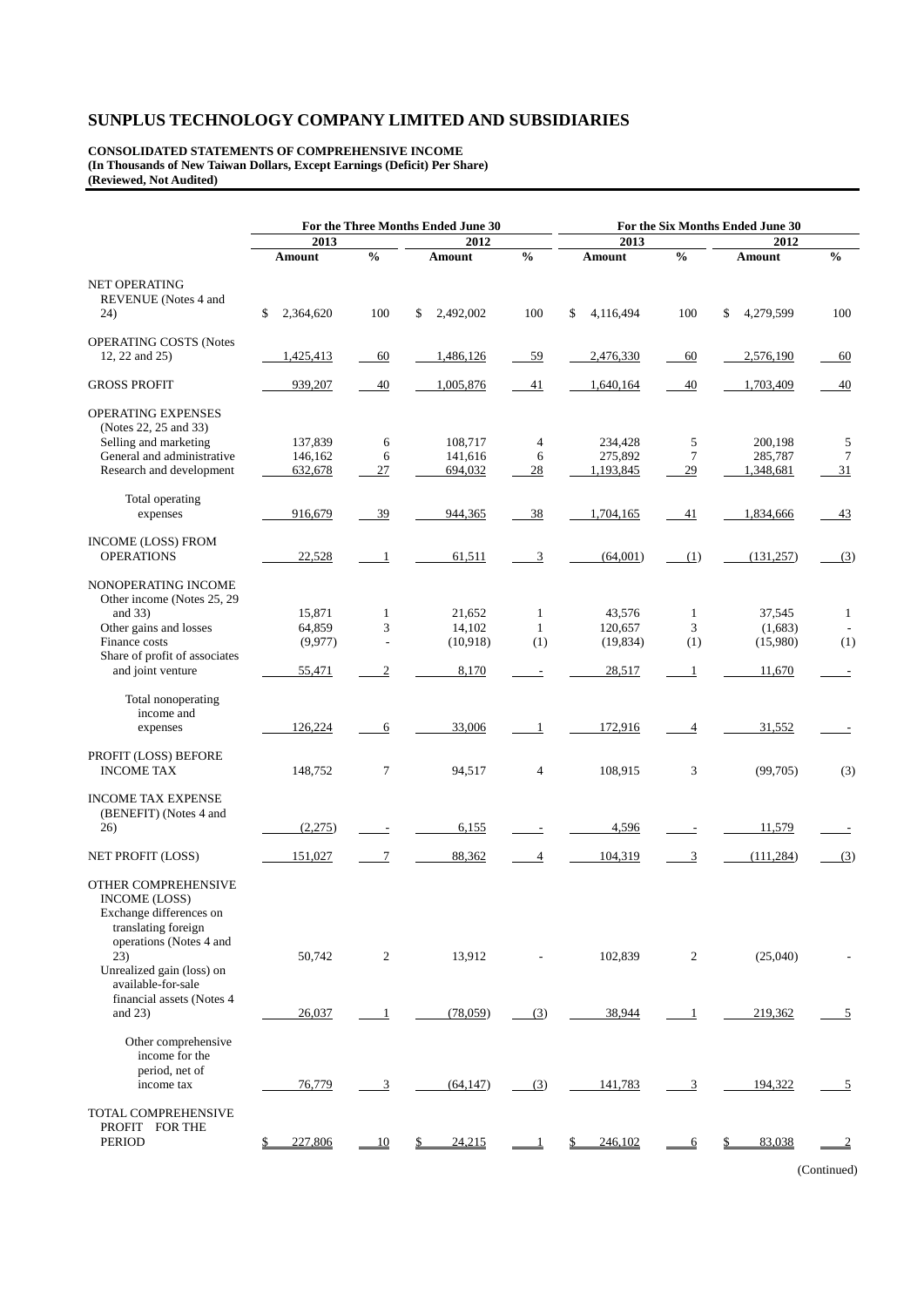**CONSOLIDATED STATEMENTS OF COMPREHENSIVE INCOME (In Thousands of New Taiwan Dollars, Except Earnings (Deficit) Per Share) (Reviewed, Not Audited)** 

|                                                                   |               |               | For the Three Months Ended June 30 | For the Six Months Ended June 30 |                          |               |                  |               |  |
|-------------------------------------------------------------------|---------------|---------------|------------------------------------|----------------------------------|--------------------------|---------------|------------------|---------------|--|
|                                                                   | 2013          |               | 2012                               |                                  | 2013                     |               | 2012             |               |  |
|                                                                   | Amount        | $\frac{0}{0}$ | Amount                             | $\frac{0}{0}$                    | Amount                   | $\frac{0}{0}$ | Amount           | $\frac{0}{0}$ |  |
| <b>NET PROFIT (LOSS)</b><br><b>ATTRIBUTABLE TO:</b>               |               |               |                                    |                                  |                          |               |                  |               |  |
| Owner of the Company                                              | \$<br>90,283  | 4             | \$<br>25,137                       |                                  | \$.<br>46,333            |               | \$<br>(144, 682) | (4)           |  |
| Noncontrolling interests                                          | 60,744        | 2             | 63,225                             | 3                                | 57,986                   | 2             | 33,398           |               |  |
|                                                                   | 151,027       | <sub>6</sub>  | 88,362                             |                                  | 104,319                  |               | (111, 284)       | (3)           |  |
| <b>TOTAL COMPREHENSIVE</b><br>PROFIT ATTRIBUTABLE<br>TO:          |               |               |                                    |                                  |                          |               |                  |               |  |
| Owner of the Company                                              | \$<br>153,706 |               | \$<br>(37, 115)                    | (1)                              | <sup>\$</sup><br>171,606 | 4             | \$<br>50,571     |               |  |
| Noncontrolling interests                                          | 74,100        |               | 61,330                             | 2                                | 74,496                   |               | 32,467           |               |  |
|                                                                   | 227,806       | 10            | 24,215                             |                                  | 246,102                  |               | 83,038           |               |  |
| <b>EARNINGS (DEFICIT) PER</b><br><b>SHARE</b><br>Basic<br>Diluted | 0.15<br>0.15  |               | 0.04<br>0.04                       |                                  | 0.08<br>0.08             |               | (0.25)<br>(0.25) |               |  |

The accompanying notes are an integral part of the consolidated financial statements.

(With Deloitte & Touche review report dated August 14, 2013) (Concluded)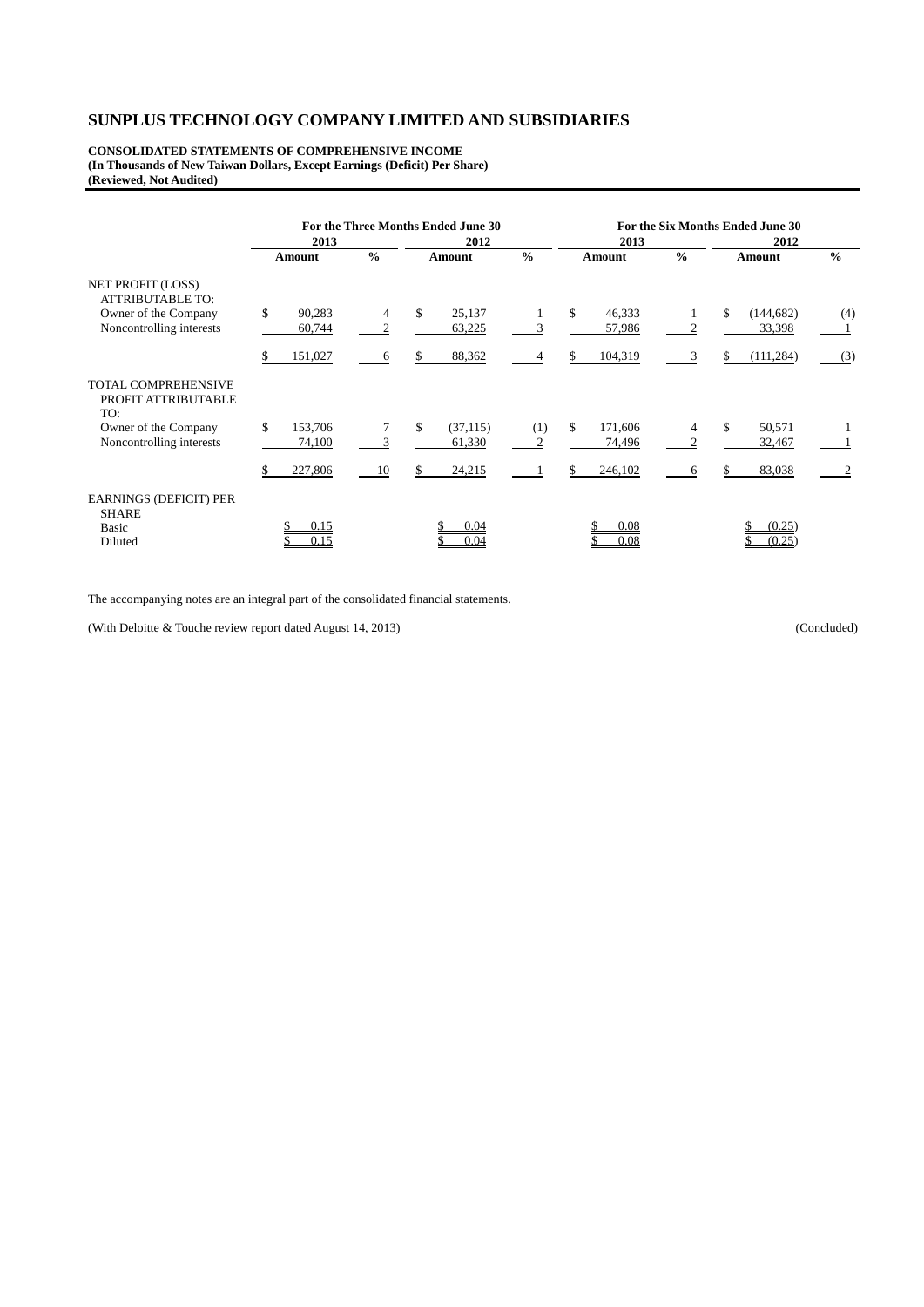# **STATEMENTS OF CHANGES IN SHAREHOLDERS' EQUITY SIX MONTHS ENDED JUNE 30, 2013 AND 2012 (In Thousands of New Taiwan Dollars)**

|                                                                                                                    | <b>Equity Attributable to Owners of the Company</b>                             |              |                                     |                      |                                    |                                                         |                                                                    |                                                    |                                               |              |                                    |                     |  |
|--------------------------------------------------------------------------------------------------------------------|---------------------------------------------------------------------------------|--------------|-------------------------------------|----------------------|------------------------------------|---------------------------------------------------------|--------------------------------------------------------------------|----------------------------------------------------|-----------------------------------------------|--------------|------------------------------------|---------------------|--|
|                                                                                                                    |                                                                                 |              |                                     |                      |                                    |                                                         |                                                                    | Other Equity (Notes 4 and 23)                      |                                               |              |                                    |                     |  |
|                                                                                                                    | <b>Capital Stock Issued and</b><br><b>Outstanding (Note 23)</b><br><b>Share</b> |              | <b>Capital Surplus</b><br>(Notes 4, |                      | <b>Retained Earnings (Note 23)</b> | Unappropriate d<br><b>Earnings</b><br>(Accumulatedlated | <b>Exchange</b><br>Differences on<br><b>Translating</b><br>Foreign | Unrealized<br>Gain (Loss) on<br>Available-for-sale | <b>Treasury</b><br><b>Shares</b><br>(Notes 4, |              | Non-cotrolling<br><b>Interests</b> |                     |  |
|                                                                                                                    | (Thousands)                                                                     | Amount       | 23 and 28)                          | <b>Legal Reserve</b> | <b>Special Reserve</b>             | Deficits)                                               | <b>Operations</b>                                                  | <b>Financial Assets</b>                            | 23 and 34)                                    | <b>Total</b> | (Notes 4 and 23)                   | <b>Total Equity</b> |  |
| BALANCE, JANUARY 1, 2012                                                                                           | 596,910                                                                         | \$ 5,969,099 | 937,866<br><sup>\$</sup>            | \$2,450,003          | 191,229<br>-S                      | 38,475<br>-\$                                           | \$.                                                                | (389, 877)<br>S.                                   | \$(155,236)                                   | \$9,041,559  | \$1,583,601                        | \$10,625,160        |  |
| Appropriation of the 2012 deficit<br>Legal reserve                                                                 |                                                                                 |              |                                     | (23, 822)            | $\overline{\phantom{a}}$           | 23,822                                                  |                                                                    |                                                    |                                               |              |                                    |                     |  |
| Net loss for the six months ended June 30, 2012                                                                    |                                                                                 |              |                                     |                      |                                    | (144, 682)                                              |                                                                    |                                                    |                                               | (144, 682)   | 33,398                             | (111, 284)          |  |
| Other comprehensive income for the six months ended June 30,<br>2012, net of income tax                            |                                                                                 |              |                                     |                      |                                    |                                                         | (23,914)                                                           | 219,167                                            |                                               | 195,253      | (931)                              | 194,322             |  |
| Total comprehensive income for the six months ended June 30,<br>2012                                               |                                                                                 |              |                                     |                      |                                    | (144, 682)                                              | (23,914)                                                           | 219,167                                            |                                               | 50,571       | 32,467                             | 83,038              |  |
| Decrease in noncontrolling interests                                                                               |                                                                                 |              |                                     |                      |                                    |                                                         |                                                                    |                                                    |                                               |              | (73, 192)                          | (73, 192)           |  |
| BALANCE, JUNE 30, 2012                                                                                             | 596,910                                                                         | \$ 5,969,099 | 937,866                             | \$2,426,181          | 191,229                            | (82, 385)                                               | (23,914)<br>\$                                                     | (170, 710)                                         | \$(155,236)                                   | \$9,092,130  | \$1,542,876                        | \$10,635,006        |  |
| BALANCE, JANUARY 1, 2013                                                                                           | 596,910                                                                         | \$ 5,969,099 | 939,124<br>-\$                      | \$2,426,181          | 191,229<br>\$.                     | (903, 390)<br>\$.                                       | $\mathbb{S}$<br>(84, 462)                                          | 188,110<br>-8                                      | \$(155,236)                                   | \$ 8,570,655 | \$1,557,162                        | \$10,127,817        |  |
| Appropriation of the 2013 deficit<br>Legal reserve<br>Special reserve                                              |                                                                                 |              |                                     | (516, 496)           | (160, 473)                         | 516,496<br>160,473                                      |                                                                    |                                                    |                                               |              |                                    |                     |  |
| Changes in capital surplus from investments in associates and<br>joint ventures accounted for by the equity method |                                                                                 |              | 21,971                              |                      |                                    |                                                         |                                                                    |                                                    |                                               | 21,971       | $\overline{\phantom{a}}$           | 21,971              |  |
| Disposal of investments in associates                                                                              |                                                                                 |              | 1,919                               |                      |                                    |                                                         |                                                                    |                                                    |                                               | 1,919        | $\overline{\phantom{a}}$           | 1,919               |  |
| Net profit for the six months ended June 30, 2013                                                                  |                                                                                 |              |                                     |                      |                                    | 46,333                                                  |                                                                    |                                                    |                                               | 46,333       | 57,986                             | 104,319             |  |
| Other comprehensive income for the six months ended June 30,<br>2013, net of income tax                            |                                                                                 |              |                                     |                      |                                    |                                                         | 86,593                                                             | 38,680                                             |                                               | 125,273      | 16,510                             | 141,783             |  |
| Total comprehensive income for the six months ended June 30,<br>2013                                               |                                                                                 |              |                                     |                      |                                    | 46,333                                                  | 86,593                                                             | 38,680                                             |                                               | 171,606      | 74,496                             | 246,102             |  |
| Decrease in noncontrolling interests                                                                               |                                                                                 |              |                                     |                      |                                    |                                                         |                                                                    |                                                    |                                               |              | (82, 752)                          | (82, 752)           |  |
| BALANCE, JUNE 30, 2013                                                                                             | 596,910                                                                         | \$ 5,969,099 | 963,014<br>\$                       | \$1.909,685          | 30.756                             | (180.088)<br>\$.                                        | 2.131<br>\$.                                                       | 226,790<br>-8                                      | $$-(155,236)$                                 | \$ 8.766,151 | \$1.548,906                        | \$10,315,057        |  |

The accompanying notes are an integral part of the financial statements.

(With Deloitte & Touche audit report dated August 14, 2013)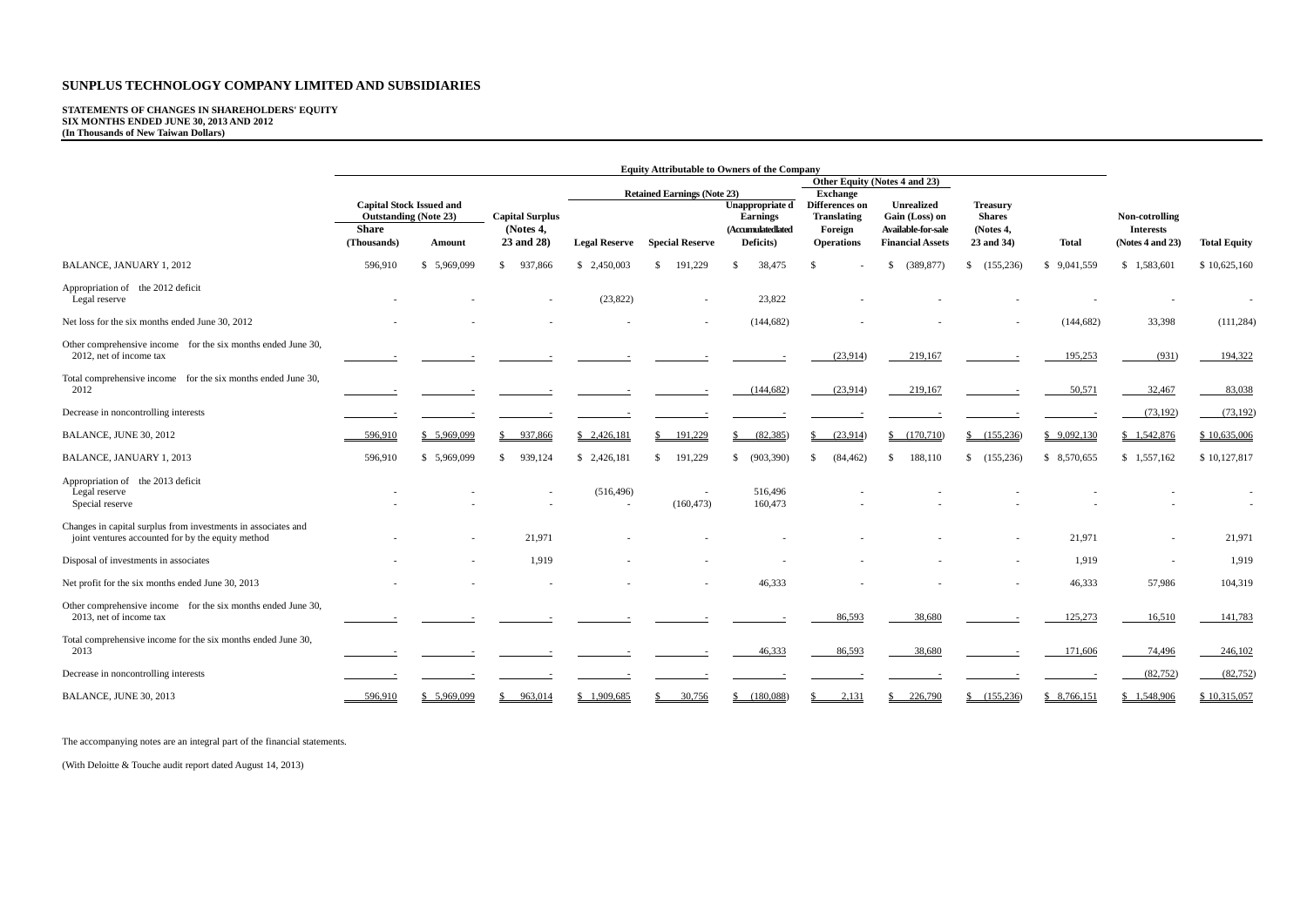### **CONSOLIDATED STATEMENTS OF CASH FLOWS (In Thousands of New Taiwan Dollars) (Reviewed, Not Audited)**

|                                                                      | <b>For the Six Months Ended</b><br>June 30 |                |
|----------------------------------------------------------------------|--------------------------------------------|----------------|
|                                                                      | 2013                                       | 2012           |
| CASH FLOWS FROM OPERATING ACTIVITIES                                 |                                            |                |
| Income (loss) before income tax                                      | \$<br>108,915                              | \$<br>(99,705) |
| Adjustments for:                                                     |                                            |                |
| Reversal of impairment loss on trade receivables                     |                                            | (115)          |
| Depreciation expenses                                                | 118,817                                    | 91,453         |
| Amortization expenses                                                | 105,089                                    | 123,008        |
| Loss(gain) on fair value change of financial assets designated as at |                                            |                |
| fair value through profit or loss                                    | 48                                         | (3,003)        |
| Financial costs                                                      | 19,834                                     | 15,980         |
| Interest income                                                      | (17,313)                                   | (21, 683)      |
| Share of profit of associates and joint ventures                     | (28,517)                                   | (11,670)       |
| (Gain) loss on disposal of property, plant and equipment             | (6,696)                                    | 738            |
| (Gain) loss on disposal of intangible assets                         | (21)                                       | 411            |
| Gain on disposal of investments                                      | (61, 569)                                  | (23, 349)      |
| Gain on disposal of subsidiaries                                     | (22, 752)                                  |                |
| Impairment loss recognized on financial assets                       | 1,633                                      | 35,288         |
| Gain on reversal of impairment loss on financial assets              | (654)                                      |                |
|                                                                      |                                            | (15,041)       |
| Unrealized gain on the transactions with associates and joint        |                                            |                |
| ventures                                                             | 1,434                                      |                |
| Realized gain on the transactions with associates and joint ventures | (300)                                      | (300)          |
| Net loss on foreign currency exchange                                | 11,944                                     | 12,321         |
| Amortization of prepaid lease payments                               | 363                                        | 359            |
| Changes in operating assets and liabilities:                         |                                            |                |
| (Increase) decrease in financial assets held for trading             | (14,018)                                   | 46,671         |
| Increase in trade receivables                                        | (328, 501)                                 | (478, 181)     |
| (Increase) decrease in other receivables                             | (50, 905)                                  | 64,226         |
| Decrease (increase) in inventories                                   | 431,146                                    | (807,083)      |
| Increase in other current assets                                     | (59, 409)                                  | (74, 035)      |
| Increase in trade payables                                           | 167,667                                    | 1,024,101      |
| (Decrease) increase in provisions                                    | (6,260)                                    | 2,964          |
| Increase in deferred revenue                                         | 19,872                                     |                |
| Increase (decrease) in other current liabilities                     | 29,818                                     | (128, 589)     |
| Decrease in accrued pension liabilities                              | (541)                                      | (1,271)        |
| Cash generated from operations                                       | 419,124                                    | (246, 505)     |
| Interest received                                                    | 17,752                                     | 21,197         |
| Interest paid                                                        | (21, 744)                                  | (16, 186)      |
| Income tax paid                                                      | (46,268)                                   | (135,299)      |
| Net cash generated from (used in) operating activities               | 368,864                                    | (376, 793)     |
| CASH FLOWS FROM INVESTING ACTIVITIES                                 |                                            |                |
| Purchase of available-for-sale financial assets                      | (761, 483)                                 | (924, 437)     |
|                                                                      |                                            |                |

(Continued)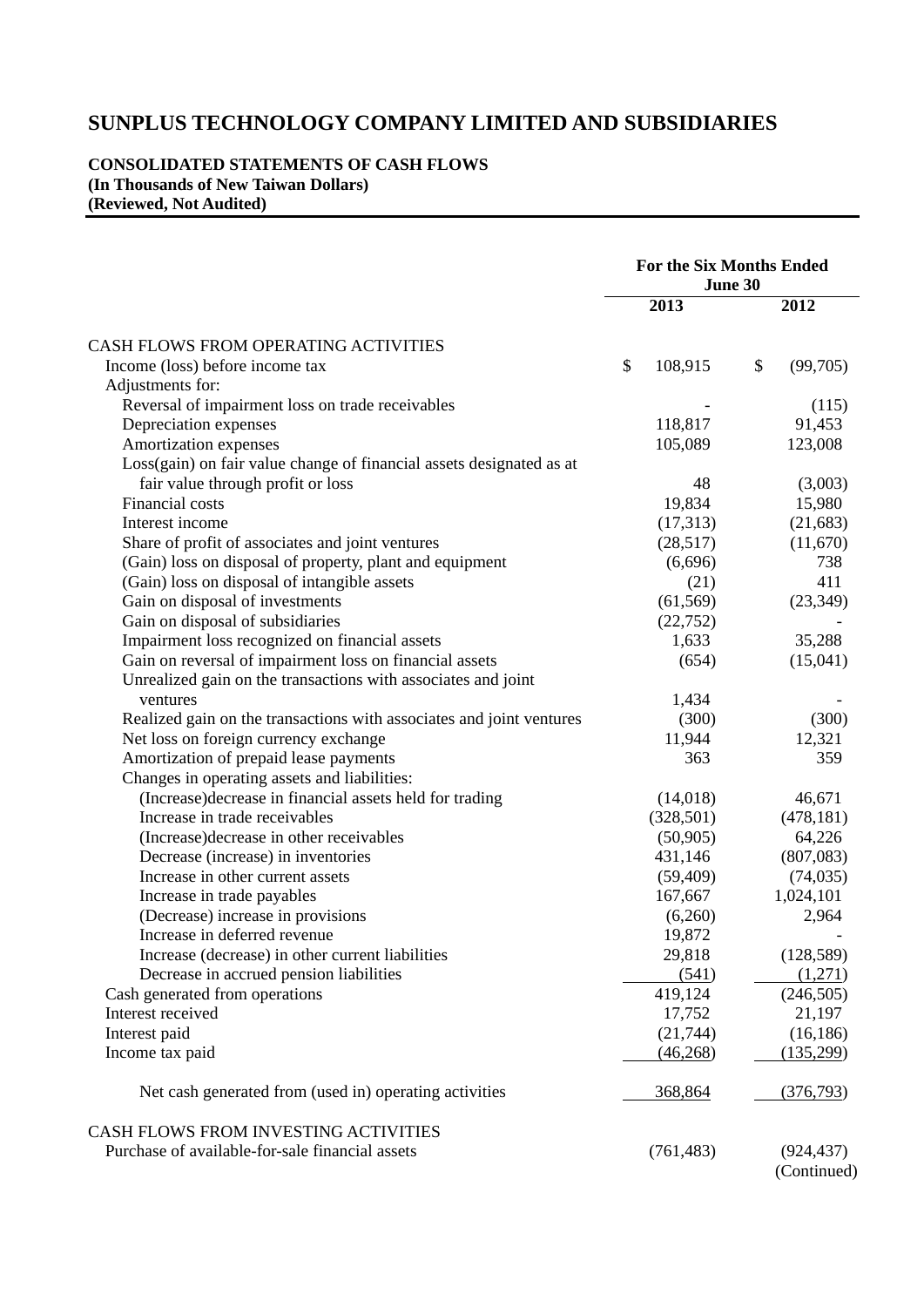#### **CONSOLIDATED STATEMENTS OF CASH FLOWS (In Thousands of New Taiwan Dollars) (Reviewed, Not Audited)**

|                                                                                      |               | June 30     | <b>For the Six Months Ended</b> |
|--------------------------------------------------------------------------------------|---------------|-------------|---------------------------------|
|                                                                                      |               | 2013        | 2012                            |
| Proceeds of the sale of available-for-sale financial assets                          | $\mathcal{S}$ | 573,332     | \$1,103,404                     |
| Purchase of financial assets measured at cost                                        |               | (49,350)    | (2,660)                         |
| Proceeds on sale of financial assets measured at cost                                |               | 1,398       |                                 |
| Capital return to the Company - financial assets carried at cost                     |               | 1,099       | 9,685                           |
| Acquisition of associates                                                            |               | (195, 899)  |                                 |
| Net cash inflow on disposal of associates                                            |               | 319,447     |                                 |
| Net cash inflow on disposal of subsidiaries                                          |               | 13,653      |                                 |
| Payments for property, plant and equipment                                           |               | (325,509)   | (186, 607)                      |
| Proceeds of the disposal of property, plant and equipment                            |               | 8,982       | 1,808                           |
| Decrease in refundable deposits                                                      |               | 97          | 9,405                           |
| Payments for intangible assets                                                       |               | (58, 732)   | (75, 382)                       |
| Proceeds of the disposal of intangible assets                                        |               | 291         |                                 |
| (Increase) decrease in other assets                                                  |               | (2, 336)    | 17,092                          |
| Net cash used in investing activities                                                |               | (475,010)   | (47,692)                        |
| CASH FLOWS FROM FINANCING ACTIVITIES                                                 |               |             |                                 |
| Repayments of short-term borrowings                                                  |               | (252, 407)  | (527,087)                       |
| Proceeds of long-term borrowings                                                     |               | 212,254     | 1,650,000                       |
| Repayments of long-term borrowings                                                   |               | (139, 028)  | (256,000)                       |
| Proceeds of guarantee deposits received                                              |               | 20,027      |                                 |
| Refund of guarantee deposits received                                                |               |             | (5,071)                         |
| (Decrease) increase in noncontrolling interests                                      |               | (24, 804)   | 1,031                           |
| Net cash (used in) generated from financing activities                               |               | (183,958)   | 862,873                         |
| EFFECT OF EXCHANGE RATE CHANGES ON THE BALANCE OF<br>CASH HELD IN FOREIGN CURRENCIES |               | (242)       | (7, 439)                        |
| NET (DECREASE) INCREASE IN CASH AND CASH<br><b>EQUIVALENTS</b>                       |               | (290, 346)  | 430,949                         |
| CASH AND CASH EQUIVALENTS AT THE BEGINNING OF THE<br><b>PERIOD</b>                   |               | 4,492,896   | 4,775,205                       |
| CASH AND CASH EQUIVALENTS AT THE END OF THE PERIOD                                   |               | \$4,202,550 | \$5,206,154                     |

The accompanying notes are an integral part of the financial statements.

(With Deloitte & Touche review report dated August 14, 2013)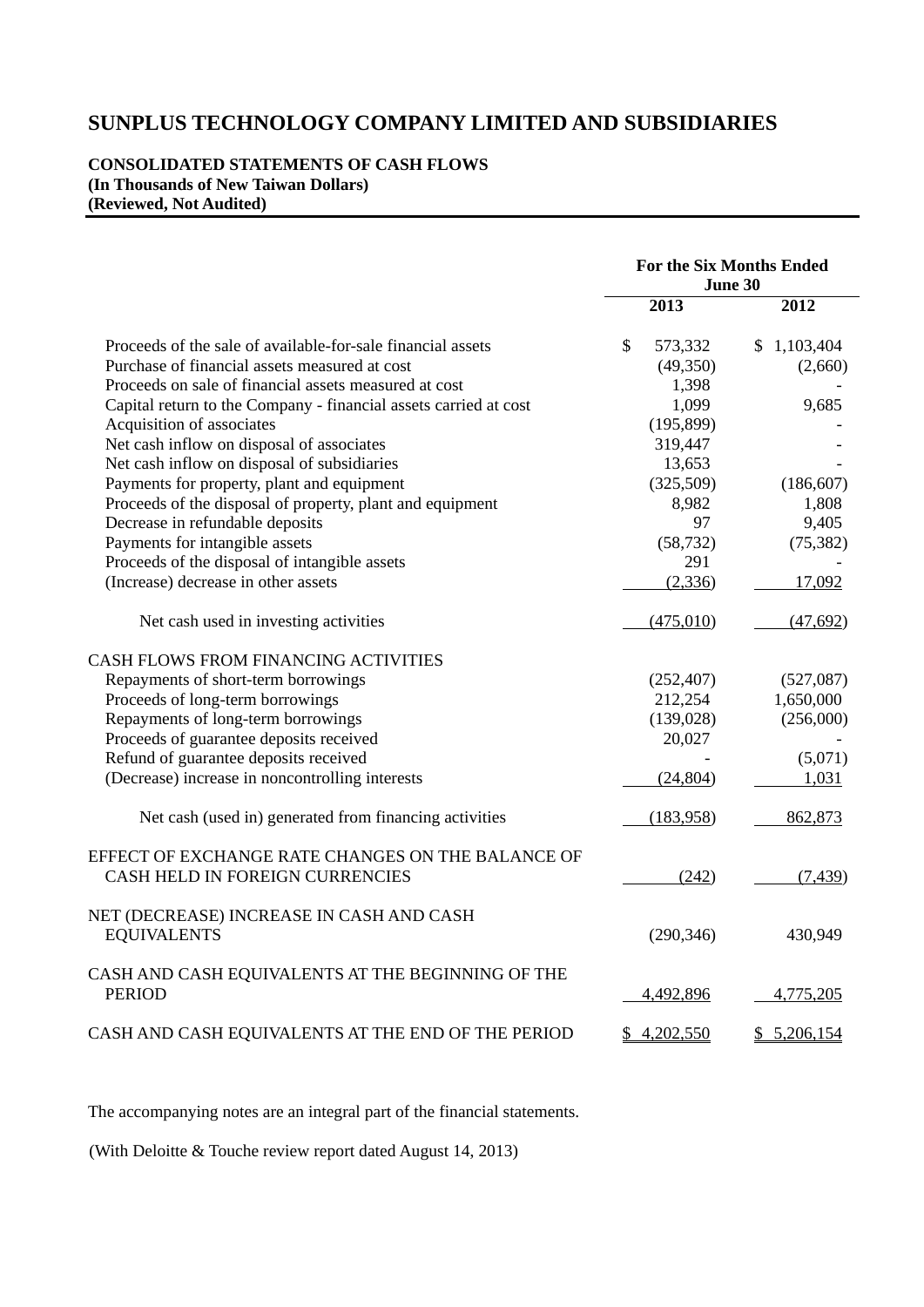#### **NOTES TO CONSOLIDATED FINANCIAL STATEMENTS SIX MONTHS ENDED JUNE, 2013 AND 2012 (In Thousands of New Taiwan Dollars, Unless Stated Otherwise) (Reviewed, Not Audited)**

#### **1. ORGANIZATION AND OPERATIONS**

Sunplus Technology Company Limited ("Sunplus" or the "Company") was established in August 1990. It researches, develops, designs, tests and sells high quality, high value-added consumer integrated circuits (ICs). Its products are based on core technologies in such areas as multimedia audio/video, single-chip microcontrollers and digital signal processors. These technologies are used to develop hundreds of products including various ICs: liquid crystal display, microcontroller, multimedia, voice/music, and application-specific. Sunplus' shares have been listed on the Taiwan Stock Exchange since January 2000. Some of its shares have been issued in the form of global depositary receipts (GDRs), which have been listed on the London Stock Exchange since March 2001 (refer to Note 23).

Following is a diagram of the relationship and ownership percentages between Sunplus and its investees (collectively, the "Group") as of June 30, 2012:

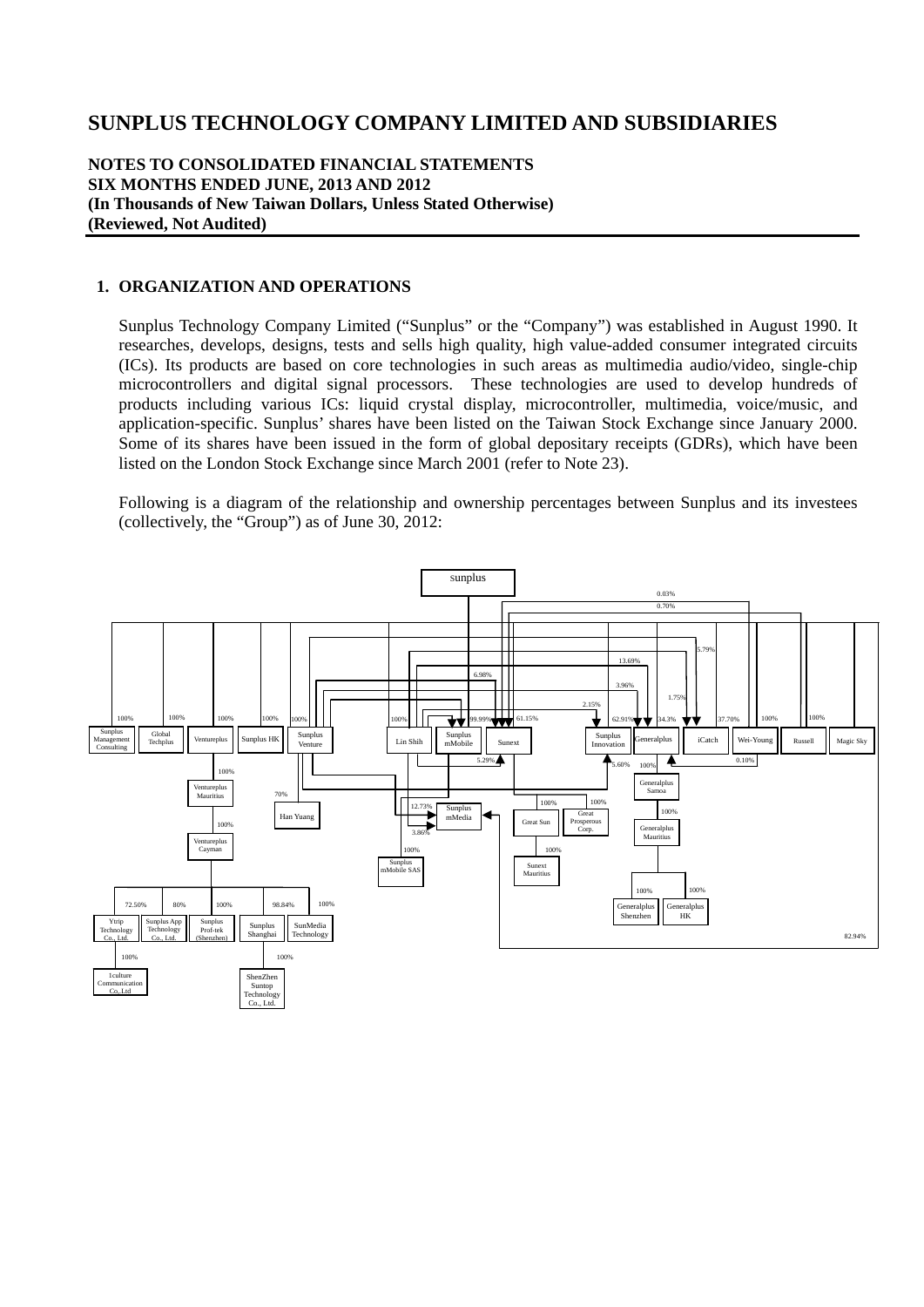Sunplus mMobile, iCatch, Sunplus mMedia, Sunplus Innovation and Sunplus mMobile SAS research, develop, design, manufacture and sell all kinds of IC modules, application software and silicon intellectual property (SIP). Sunplus Technology (Shanghai) manufactures and sells ICs and building rental. Sunplus Prof-tek (Shenzhen) and SunMedia Technology researches and sells computer software and provides system integration services. Sunplus App Technology Co., Ltd. manufacture and sell ICs. Ytrip Technology mainly does system services and manages web business. 1culture Communication Co,. Ltd mainly do web business develop. Shenzhen Suntop Technology researches software and hardware. Han Young mainly do information supply services, researches and sells ICs. Sunext mainly develops, and sells optical electronic and SOC (system on chip) ICs. Sunplus Core researches, develops, designs, manufactures and sells multimedia ICs. Sunext Technology (Shanghai) researches, designs, manufactures, and sells large-capacity magnetic disc and software and renders related technological consulting services. Generalplus researches, develops, designs, manufactures, and sells custom-made ICs. Generalplus Shenzhen and Generalplus HK do market research surveys. Sunplus HK engages in international trade. Bright Sunplus mMobile researches and develops intellectual property rights. Great Prosperous Corp. engages in investing activities and collects information on foreign techniques and marketing. All other subsidiaries are engaged in investing activities.

#### **2. APPROVAL OF FINANCIAL STATEMENTS**

The consolidated financial statements were approved by the board of directors and authorized for issue on August 14, 2013.

#### **3. APPLICATION OF NEW AND REVISED STANDARDS, AMENDMENTS AND INTERPRETATIONS**

a. New and revised Standards, Amendments and Interpretations in issue but not yet effective

The Company and its entire controlled subsidiaries (the "Group" ) have not applied the International Financial Reporting Standards (IFRS), International Accounting Standards (IAS), International Financial Reporting Interpretations (IFRIC), and Standing International (SIC) that have been issued by the IASB.

|                         | <b>New, Revised Standards, Amendments and Interpretations</b> | <b>Effective Date</b><br><b>Announced by IASB</b><br>(Note)     |
|-------------------------|---------------------------------------------------------------|-----------------------------------------------------------------|
| Endorsed by the FSC     |                                                               |                                                                 |
| Amendments to IFRSs     | Improvements to IFRSs 2009 -<br>Amendment to IAS 39           | January $1,2009$ or<br><b>January 1,2010</b>                    |
| IFRS 9 (2009)           | <b>Financial Instruments</b>                                  | January 1,2015                                                  |
| Amendment to IAS 39     | <b>Embedded Derivatives</b>                                   | Effective fiscal year<br>beginning on or after<br>June 30, 2009 |
| Not endorsed by the FSC |                                                               |                                                                 |
| Amendments to IFRSs     | Improvements to IFRSs 2010 -<br>Amendment to IAS 39           | July 1, 2010 or January<br>1, 2011                              |
| I Amendments to IFRSs   | Annual Improvements to IFRSs 2009 -<br>2011 Cycle             | July 1, 2013                                                    |
|                         |                                                               | (Continued)                                                     |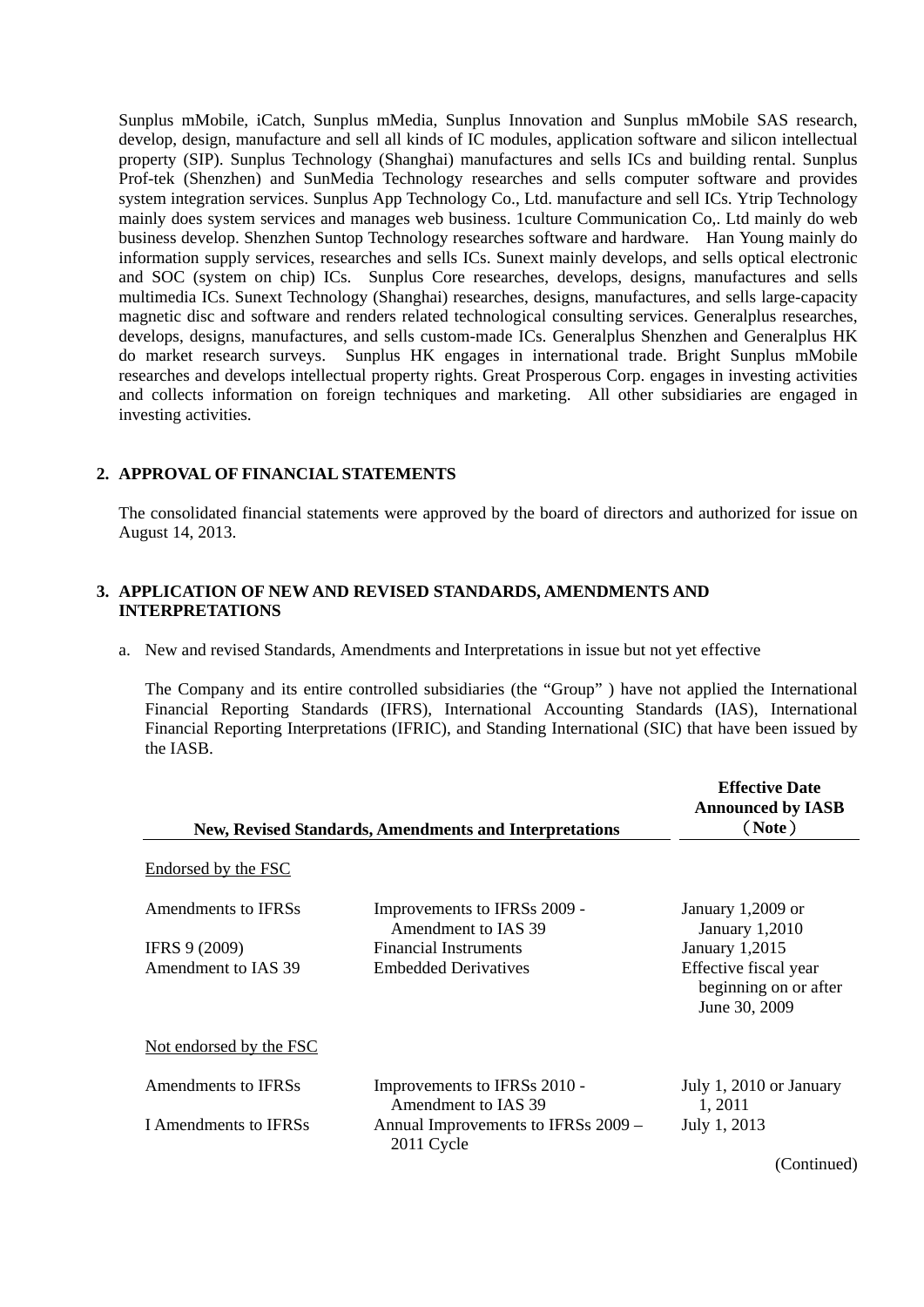|                                               | <b>New, Revised Standards, Amendments and Interpretations</b>                                     |                                |  |  |  |  |  |  |
|-----------------------------------------------|---------------------------------------------------------------------------------------------------|--------------------------------|--|--|--|--|--|--|
| Amendments to IFRS 1                          | Limited Exemption from Comparative<br><b>IFRS 7 Disclosures for First-time</b><br>Adopters        | July 1, 2010                   |  |  |  |  |  |  |
| Amendments to IFRS 1                          | <b>Government Loans</b>                                                                           | January 1, 2013                |  |  |  |  |  |  |
| Amendments to IFRS 1                          | Severe Hyperinflation and Removal of<br><b>Fixed Dates for First-time Adopters</b>                | July 1, 2011                   |  |  |  |  |  |  |
| Amendment to IFRS 7                           | Disclosures-offsetting Financial Assets<br>and Financial Liabilities                              | <b>January 1, 2013</b>         |  |  |  |  |  |  |
| Amendments to IFRS 9 and<br><b>IFRS 7</b>     | Mandatory Effective Date and Transition<br>Disclosure                                             | January 1, 2015                |  |  |  |  |  |  |
| Amendment to IFRS 7                           | Disclosures - Transfers of Financial Assets                                                       | July 1, 2011                   |  |  |  |  |  |  |
| Amendment to IFRS 9                           | <b>Financial Instruments</b>                                                                      | January 1, 2015                |  |  |  |  |  |  |
| Amendment to IFRS 10                          | <b>Consolidated Financial Statements</b>                                                          | January 1, 2013                |  |  |  |  |  |  |
| Amendment to IFRS 11                          | <b>Joint Arrangements</b>                                                                         | January 1, 2013                |  |  |  |  |  |  |
| Amendment to IFRS 12                          | Disclosure of Interests in Other Entities                                                         | January 1, 2013                |  |  |  |  |  |  |
| Amendments to IFRS 10,                        | Consolidated financial Statements, Joint                                                          | January 1, 2013                |  |  |  |  |  |  |
| IFRS 11 and IFRS 12                           | Arrangements, and Disclosure of<br><b>Interests in Other Entities: Transition</b><br>Guidance     |                                |  |  |  |  |  |  |
| Amendments to IFRS 10,<br>IFRS 12 and IFRS 27 | <b>Investment Entities</b>                                                                        | January 1, 2014                |  |  |  |  |  |  |
| Amendment to IFRS 13                          | <b>Fair Value Measurement</b>                                                                     | January 1, 2013                |  |  |  |  |  |  |
| Amendment to IAS 1                            | Presentation of Items of Other<br>Comprehensive Income                                            | July 1, 2012                   |  |  |  |  |  |  |
| Amendment to IAS 12                           | Deferred Tax: Recovery of Underlying<br>Assets                                                    | January 1, 2012                |  |  |  |  |  |  |
| Amendment to IAS 19                           | <b>Employee Benefits</b>                                                                          | January 1, 2013                |  |  |  |  |  |  |
| Amendment to IAS 27                           | <b>Separate Financial Statements</b>                                                              | January 1, 2013                |  |  |  |  |  |  |
| Amendment to IAS 28                           | Investments in Associates and Joint<br>Ventures                                                   | January 1, 2013                |  |  |  |  |  |  |
| Amendment to IAS 32                           | Offsetting of Financial Assets and<br><b>Financial Liabilities</b>                                | January 1, 2014                |  |  |  |  |  |  |
| Amendment to IAS 36                           | <b>Impairment of Assets: Recoverable</b><br><b>Amount Disclosures for Non-Financial</b><br>Assets | January 1, 2014                |  |  |  |  |  |  |
| Amendment to IAS 39                           | Novation of Derivatives and Continuation<br>of Hedge Accounting                                   | January 1, 2014                |  |  |  |  |  |  |
| IFRIC <sub>20</sub>                           | Stripping Costs in Production Phase of a<br><b>Surface Mine</b>                                   | January 1, 2013                |  |  |  |  |  |  |
| IFRIC <sub>21</sub>                           | Levies                                                                                            | January 1, 2014<br>(Concluded) |  |  |  |  |  |  |

Note: Unless otherwise noted, the above new and revised Standards, Amendments and Interpretations are effective for annual periods beginning on or after the respective effective dates.

b. Significant changes in accounting policy resulted from new and revised Standards, Amendments and Interpretations in issue but not yet effective.

Except for the following, the initial application of the above new and revised Standards, Amendments and Interpretations did not have any material impact on the Group's accounting policies: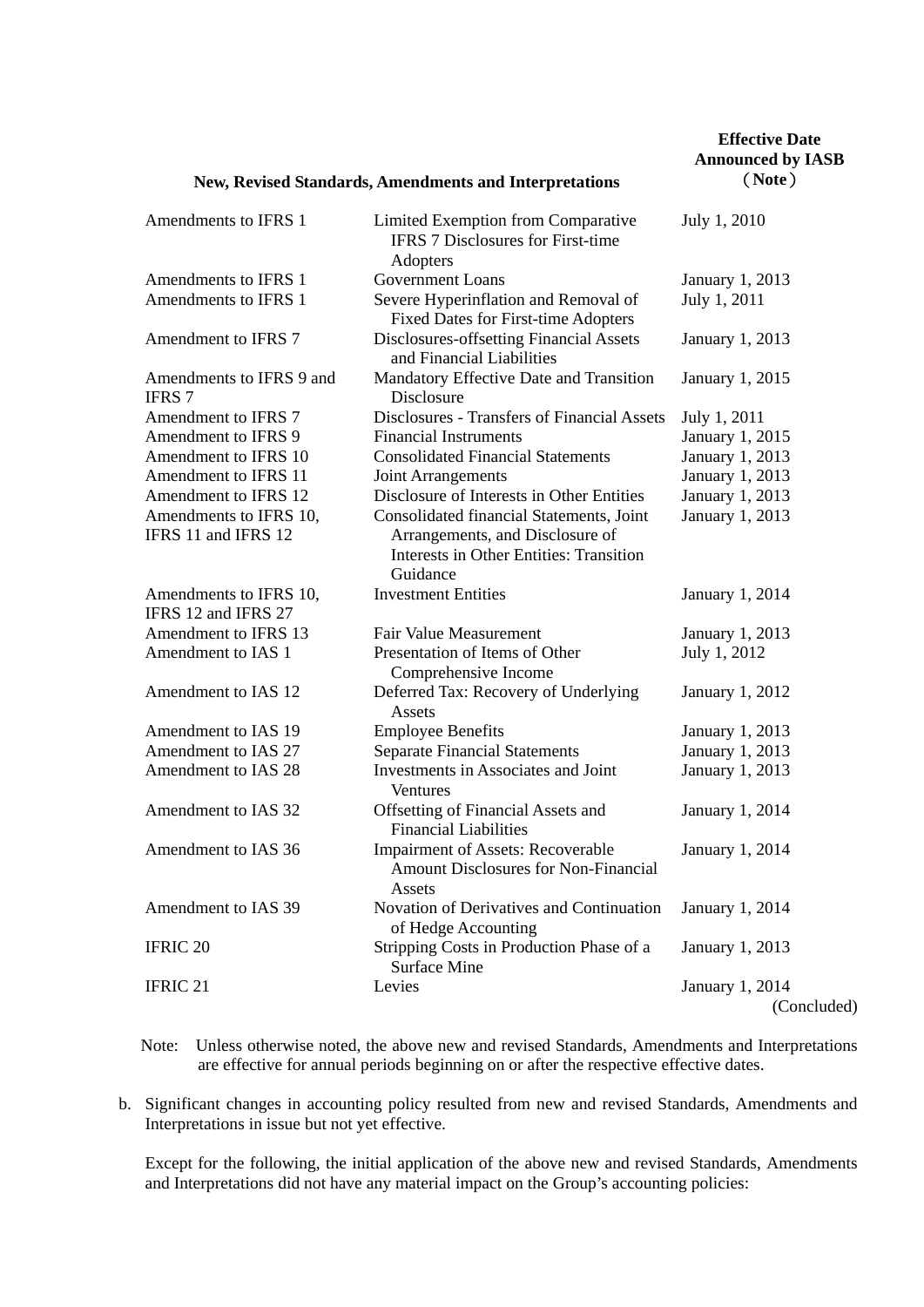1) IFRS 9, "Financial Instruments"

With regards to financial assets, all recognized financial assets that are within the scope of IAS 39 "Financial Instruments: Recognition and Measurement" to be subsequently measured at amortized cost or fair value. Specifically, financial assets that are held within a business model by the Company whose objective is to collect the contractual cash flows, and that have contractual cash flows that are solely payments of principal and interest on the principal outstanding are generally measured at amortized cost at the end of subsequent accounting periods. All other financial assets are measured at their fair values at the balance sheet date.

As for financial liabilities, the main changes are with regard to the classification and measurement of financial liabilities designated as at fair value through profit or loss. IFRS 9 requires that the amount of change in the fair value of the financial liability, that is attributable to changes in the credit risk of that liability, is presented in other comprehensive income, unless the recognition of the effects of changes in the liability's credit risk in other comprehensive income would create or enlarge an accounting mismatch in profit or loss. Changes in fair value attributable to a financial liability's credit risk are not subsequently reclassified to profit or loss.

- 2) New issued and revised standards related to Consolidation, Joint Arrangement, and Associates
	- a) IFRS 10 "Consolidated Financial Statements"

IFRS 10 replaces IAS 27 "Consolidated and Separate Financial Statements" and SIC 12 "Consolidation – Special Purpose Entities". The Group considers its ability of control over other entities for consolidation. The Group has control over an investee if and only if it has a) power over the investee; b) exposure, or rights, to variable returns from its involvement with the investee and c) the ability to use its power over the investee to affect the amount of its returns. Additional guidance has been included in IFRS 10 to explain when an investor has control over an investee.

b) IFRS 12 "Disclosure of Interests in Other Entities"

IFRS 12 is a new disclosure standard and is applicable to entities that have interests in subsidiaries, joint arrangements, associates and/or unconsolidated structured entities. In general, the disclosure requirements in IFRS 12 are more extensive than in the current standards.

c) Revision to IAS 28 "Investments in Associates and Joint Ventures"

Revised IAS 28 requires when a portion of an investment in associates meets the criteria to be classified as held for sale, that portion is classified as held for sale. Any retained portion that has not been classified as held for sale is accounted for using the equity method. Previously, when a portion of an investment in associates mets the criteria to be classified as held for sale, the entire investment is classified as held for sale and ceases to apply the equity method.

3) IFRS 13, "Fair Value Measurement"

IFRS 13 establishes a single source of guidance for fair value measurements. It defines fair value, establishes a framework for measuring fair value, and requires disclosures about fair value measurements. The disclosure requirements in IFRS 13 are more extensive than those required in the current standards. For example, quantitative and qualitative disclosures based on the three-level fair value hierarchy currently required for financial instruments only will be extended by IFRS 13 to cover all assets and liabilities within its scope.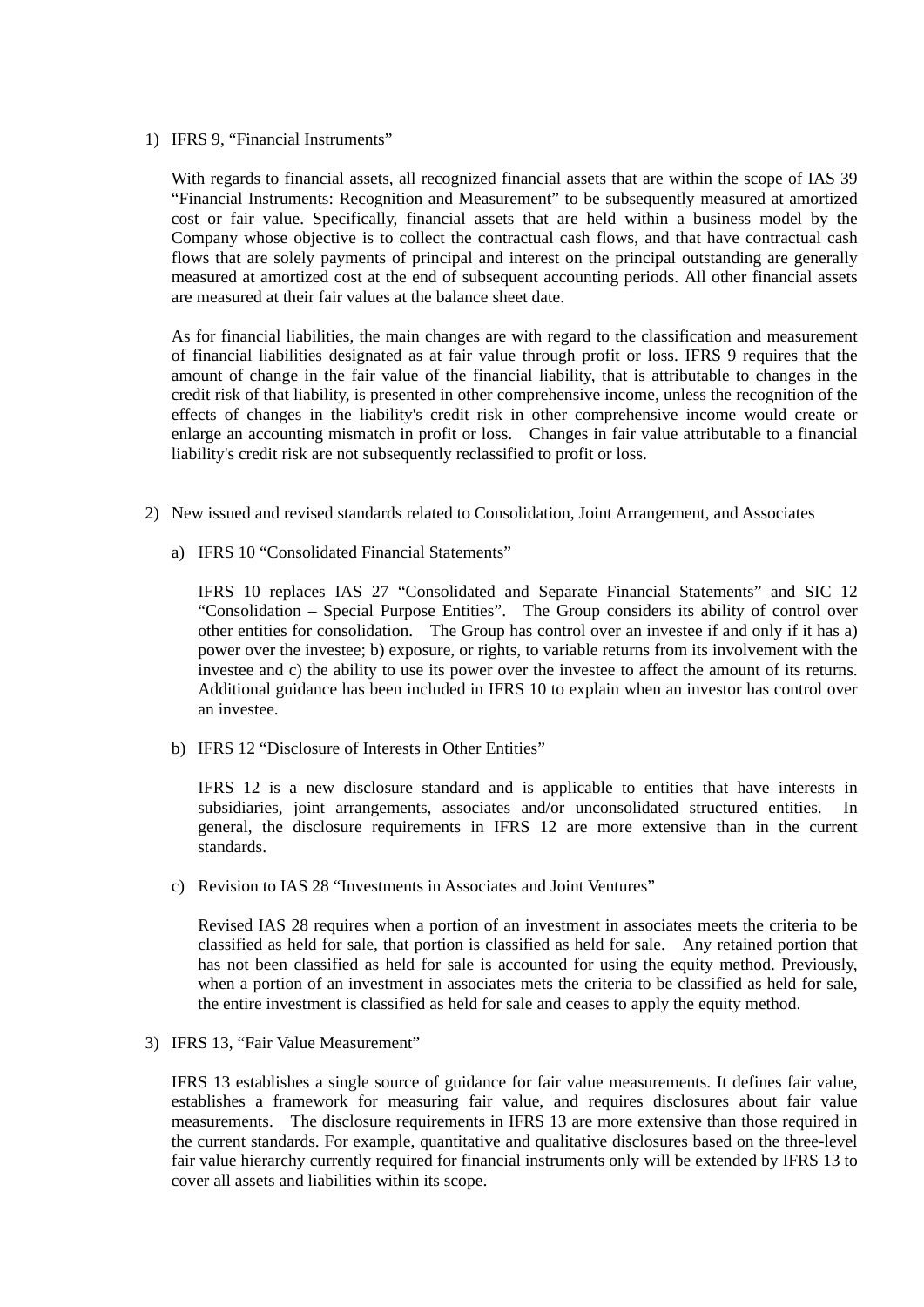4) Amendments to IAS 1 "Presentation of Items of Other Comprehensive Income"

The amendments to IAS 1 require items of other comprehensive income to be grouped into those that (1) will not be reclassified subsequently to profit or loss; and (2) will be reclassified subsequently to profit or loss when specific conditions are met. Income taxes on related items of other comprehensive income are grouped on the same basis. Previously, there were no such requirements.

5) Revision to IAS 19 "Employee Benefits"

The amendments require the recognition of changes in defined benefit obligations and in the fair value of plan assets when they occur, and hence eliminate the "corridor approach" permitted under the previous version of IAS 19 and accelerate the recognition of past service costs. The revision requires all actuarial gains and losses to be recognized immediately through other comprehensive income in order for the net pension asset or liability to reflect the full value of the plan deficit or surplus. Furthermore, the interest cost and expected return on plan assets used in the previous version of IAS 19 are replaced with a "net interest" amount, which is calculated by applying the discount rate to the net defined benefit liability or asset.

6) Amendments to IAS 36 "Recoverable Amount Disclosures for Non-Financial Assets"

In issuing IFRS 13 "Fair Value Measurement", the IASB made some consequential amendments to the disclosure requirements in IAS 36 "Impairment of Assets", introducing a requirement to disclose in every reporting period the recoverable amount of an asset or each cash-generating unit. The amendment clarifies that the disclosure of such recoverable amount is required during the period when an impairment loss has been recognized or reversed. Furthermore, the Group is required to disclose the discount rate used in current and previous measurements of the recoverable amount based on fair value less costs of disposal measured using a present value technique.

The Group is in the process of estimating the impact of the initial application of the Standards, Amendments and Interpretations on its financial position and results of operations. Disclosure will be provided until a detailed review of the impact has been completed and the consolidated financial statements have been approved and authorized for issuance.

#### **4. SUMMARY OF SIGNIFICANT ACCOUNTING POLICIES**

On May 14, 2009, the Financial Supervisory Commission (FSC) FSC announced the "Framework for the Adoption of IFRSs by the Companies in the ROC." In this framework, starting 2013, companies with shares listed on the Taiwan Stock Exchange or traded on the Taiwan GreTai Securities Market or Emerging Stock Market should prepare their consolidated financial statements in accordance with the Regulations Governing the Preparation of Financial Reports by Securities Issuers and the International Financial Reporting Standards, International Accounting Standards, and the Interpretations approved by the FSC. The consolidated financial statements of the Group and its entire controlled subsidiaries are the first IFRS interim financial statements for part of the period covered by its first IFRS financial statements, the

consolidated financial statements for 2013. The date of transition to IFRSs was January 1, 2012. Refer to Note 39 for the impact of IFRS conversion on the consolidated financial statements.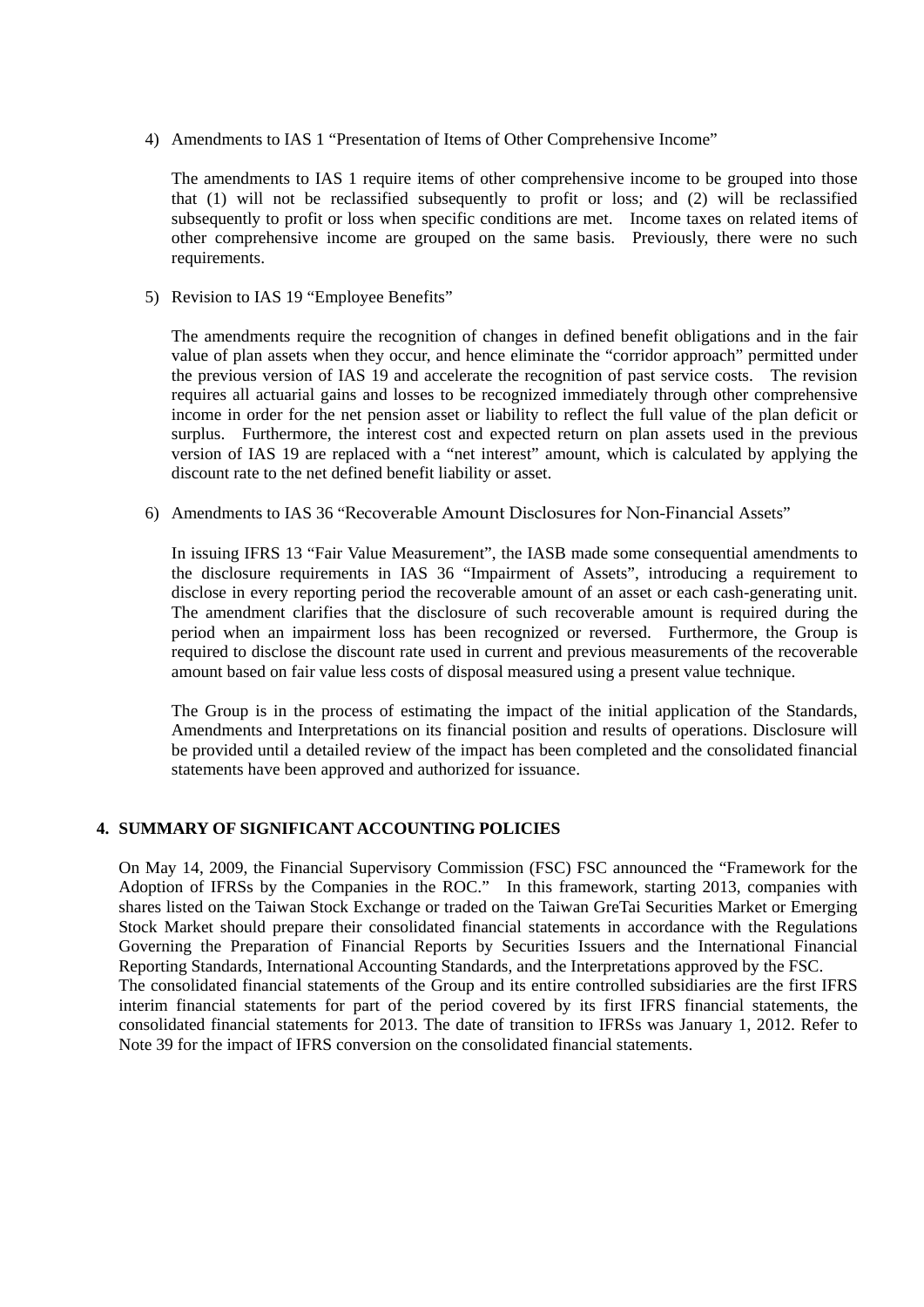#### a. Statement of Compliance

The accompany consolidated financial statements have been prepared in conformity with the Guidelines Governing the Preparation of Financial Reports by Securities Issuers, related laws and regulations, and IFRS 1, "First-time adoption of International Financial Reporting Standards," (IFRS 1) and IAS 34," Interim Financial Reporting," endorsed by the FSC. The consolidated financial statements do not present full disclosures required for a complete set of Taiwan-IFRS annual consolidated financial statements.

#### b. Basis for Consolidation

#### Basis of the consolidated financial statements

The consolidated financial statements incorporate the financial statements and entities controlled by the Group (its subsidiaries). Control is achieved where the Group has the power to govern the financial and operating policies of an entity so as to obtain benefits from its activities.

Income and expenses of subsidiaries acquired or disposed of are included in the consolidated statement of comprehensive income from the effective date of acquisition and up to the effective date of disposal, as appropriate. Total comprehensive income of subsidiaries is attributed to the owners of the Group and to the noncontrolling interests even if this results in the noncontrolling interests having a deficit balance.

When necessary, adjustments are made to the financial statements of subsidiaries to bring their accounting policies into line with those used by the Group.

All intra-group transactions, balances, income and expenses are eliminated in full on consolidation.

Changes in the Group's ownership interests in subsidiaries that do not result in the Group losing control over the subsidiaries are accounted for as equity transactions. The carrying amounts of the Group's interests and the noncontrolling interests are adjusted to reflect the changes in their relative interests in the subsidiaries. Any difference between the amount by which the noncontrolling interests are adjusted and the fair value of the consideration paid or received is recognized directly in equity and attributed to owners of the Group.

When the Group loses control of a subsidiary, a gain or loss is recognized in profit or loss and is calculated as the difference between (i) the aggregate of the fair value of the consideration received and any investment retained in the former subsidiary at its fair value at the date when control is lost and (ii) the assets (including any goodwill) and liabilities and any non-controlling interests of the former subsidiary at their carrying amounts at the date when control is lost. If the Group loses control of a subsidiary, the Group accounts for all amounts recognized in other comprehensive income in relation to that subsidiary on the same basis as would be required if the Group had directly disposed of the related assets or liabilities (i.e. reclassifies to profit or loss, or transfers directly to retained earnings if required in accordance with other IFRSs).

The fair value of any investment retained in the former subsidiary at the date when control is lost is regarded as the fair value on initial recognition for subsequent accounting under IAS 39 "Financial Instruments: Recognition and Measurement" or, when applicable, the cost on initial recognition of an investment in an associate or a jointly controlled entity.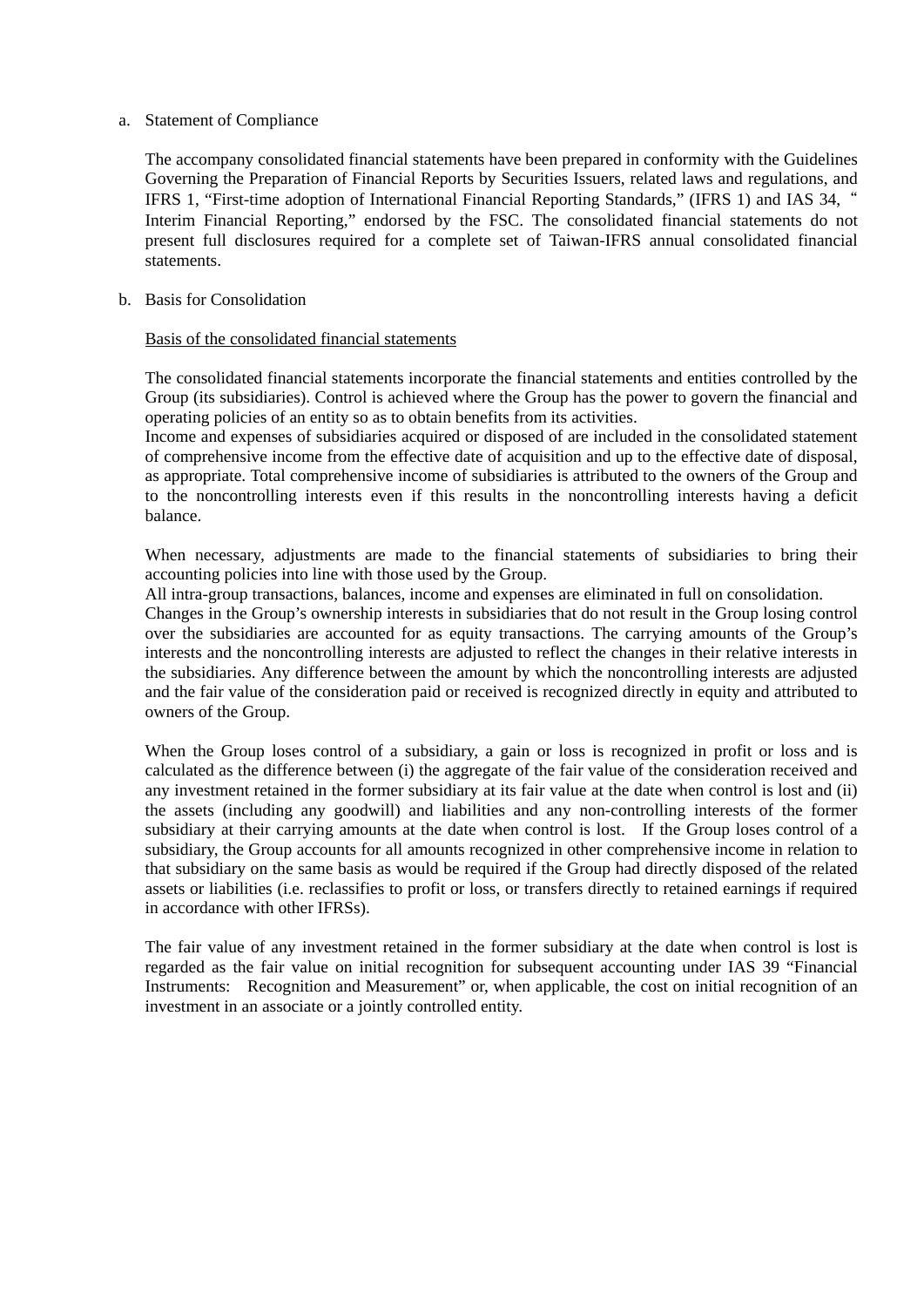### The subsidiaries in the consolidated financial statements

The information of the subsidiaries at the end of reporting period was as follows:

|                                     |                                                                                                                                                                   |                                                                                                                                    |                                                                   | <b>Percentage of Ownership</b>                                    |                                                                   |                                                                   |                                                                                                                                                                                                                                                                     |
|-------------------------------------|-------------------------------------------------------------------------------------------------------------------------------------------------------------------|------------------------------------------------------------------------------------------------------------------------------------|-------------------------------------------------------------------|-------------------------------------------------------------------|-------------------------------------------------------------------|-------------------------------------------------------------------|---------------------------------------------------------------------------------------------------------------------------------------------------------------------------------------------------------------------------------------------------------------------|
| <b>Name of Investor</b>             | <b>Name of Investee</b>                                                                                                                                           | <b>Main Businesses and</b><br><b>Products</b>                                                                                      | <b>June 30,</b><br>2013                                           | December 31,<br>2012                                              | <b>June 30,</b><br>2012                                           | January 1,<br>2012                                                | <b>Note</b>                                                                                                                                                                                                                                                         |
| Sunplus                             | <b>Sunplus Management Consulting</b><br>Global Techplus<br>Ventureplus<br>Sunplus Technology (H.K.)<br>Sunplus Venture<br>Lin Shih Investment<br>Sunplus mMobile. | Management<br>Investment<br>Investment<br>International trade<br>Investment<br>Investment<br>Design of integrated                  | 100.00<br>100.00<br>100.00<br>100.00<br>100.00<br>100.00<br>99.99 | 100.00<br>100.00<br>100.00<br>100.00<br>100.00<br>100.00<br>99.99 | 100.00<br>100.00<br>100.00<br>100.00<br>100.00<br>100.00<br>99.99 | 100.00<br>100.00<br>100.00<br>100.00<br>100.00<br>100.00<br>99.99 |                                                                                                                                                                                                                                                                     |
|                                     | Sunext Technology<br>Sunplus Core (S2-TEK INC.)                                                                                                                   | circuits (ICs)<br>Design and sale of ICs<br>Design of ICs                                                                          | 61.15                                                             | 61.15<br>99.82                                                    | 61.15<br>99.82                                                    | 61.15<br>70.48                                                    | The investee became a<br>jointly controlled<br>operation in January<br>2013; thus, the investee<br>was not included in the<br>consolidated financial<br>statements.                                                                                                 |
|                                     | Sunplus Innovation Technology<br>Generalplus Technology<br>("Generalplus")                                                                                        | Design of ICs<br>Design of ICs                                                                                                     | 62.91<br>34.30                                                    | 62.91<br>34.30                                                    | 63.89<br>34.30                                                    | 63.93<br>34.32                                                    | Sunplus and its subsidiaries<br>had 52.04% equity in                                                                                                                                                                                                                |
|                                     | iCatch                                                                                                                                                            | Design of ICs                                                                                                                      | 37.70                                                             | 37.70                                                             | 37.70                                                             | 37.70                                                             | Generalplus.<br>Sunplus and its subsidiaries<br>had 45.24% equity in<br>iCatch Technology, Inc.<br>and the Group had<br>controlling interest over<br>iCatch Technology, Inc.;<br>thus, the investee was<br>included in the<br>consolidated financial<br>statements. |
| Global Techplus                     | Wei-Young Investment Inc.<br><b>Russell Holdings Limited</b><br>Magic Sky Limited<br>Sunplus mMedia Inc.<br>Techplus Samoa                                        | Investment<br>Investment<br>Investment<br>Design of ICs<br>Investment                                                              | 100.00<br>100.00<br>100.00<br>82.94<br>$\overline{\phantom{a}}$   | 100.00<br>100.00<br>100.00<br>82.94<br>$\overline{a}$             | 100.00<br>100.00<br>100.00<br>82.94<br>100.00                     | 100.00<br>100.00<br>100.00<br>82.94<br>100.00                     | The investee completed<br>liquidation in November<br>2012; thus it was<br>excluded from the<br>consolidated financial<br>statements.                                                                                                                                |
| Ventureplus                         | Ventureplus Mauritius                                                                                                                                             | Investment                                                                                                                         | 100.00                                                            | 100.00                                                            | 100.00                                                            | 100.00                                                            |                                                                                                                                                                                                                                                                     |
| Ventureplus                         | Ventureplus Cayman                                                                                                                                                | Investment                                                                                                                         | 100.00                                                            | 100.00                                                            | 100.00                                                            | 100.00                                                            |                                                                                                                                                                                                                                                                     |
| Mauritius<br>Ventrueplus            | Ytrip Technology                                                                                                                                                  | Web research and                                                                                                                   | 72.50                                                             | 72.50                                                             | 77.76                                                             | 77.76                                                             |                                                                                                                                                                                                                                                                     |
| Cayman                              | Sunplus App Technology                                                                                                                                            | development<br>Manufacturing and sale of<br>computer software;<br>system integration<br>services and information<br>management and | 80.00                                                             | 80.00                                                             | 80.00                                                             | 80.00                                                             |                                                                                                                                                                                                                                                                     |
|                                     | Sunplus Prof-tek Technology<br>(Shenzhen)                                                                                                                         | education.<br>Development and sale of<br>computer software and<br>system integration<br>services                                   | 100.00                                                            | 100.00                                                            | 100.00                                                            | 100.00                                                            |                                                                                                                                                                                                                                                                     |
|                                     | Sunplus Technology Technology<br>(Shanghai)                                                                                                                       | Manufacturing and sale of<br>consumer and rental                                                                                   | 98.84                                                             | 98.84                                                             | 98.84                                                             | 98.84                                                             |                                                                                                                                                                                                                                                                     |
|                                     | SunMedia Technology                                                                                                                                               | Manufacturing and sale of<br>computer software and<br>system integration<br>services                                               | 100.00                                                            | 100.00                                                            | 100.00                                                            | 100.00                                                            |                                                                                                                                                                                                                                                                     |
| Sunplus<br>Technology<br>(Shanghai) | ShenZhen Suntop Technology                                                                                                                                        | Design of software and<br>hardware                                                                                                 | 100.00                                                            | 100.00                                                            | 100.00                                                            | 100.00                                                            |                                                                                                                                                                                                                                                                     |
| Ytrip Technology                    | 1culture Communication                                                                                                                                            | Development and sale                                                                                                               | 100.00                                                            |                                                                   |                                                                   |                                                                   | The investee was<br>established in February<br>2013                                                                                                                                                                                                                 |
| Sunplus Venture                     | Han Young Technology<br>Sunext Technology Co., Ltd.<br>("Sunext")                                                                                                 | Design of ICs<br>Design and sale of ICs                                                                                            | 70.00<br>6.98                                                     | 70.00<br>6.98                                                     | 70.00<br>6.98                                                     | 70.00<br>6.98                                                     | Sunplus and its subsidiaries<br>had 74.15% equity in<br>Sunext.                                                                                                                                                                                                     |
|                                     | Generalplus Technology Inc.                                                                                                                                       | Design of ICs                                                                                                                      | 3.95                                                              | 3.95                                                              | 3.95                                                              | 3.96                                                              | Sunplus and its subsidiaries<br>had 52.04% equity in<br>Generalplus.                                                                                                                                                                                                |
|                                     | Sunplus Core (S2-TEK INC.)                                                                                                                                        | Design of ICs                                                                                                                      |                                                                   | 0.07                                                              | 0.07                                                              | 11.85                                                             | The investee became a<br>jointly controlled<br>operation in January<br>2013; thus, the investee<br>was not included in the<br>consolidated financial<br>statements.                                                                                                 |
|                                     | Sunplus mMobile Inc.                                                                                                                                              | Design of ICs                                                                                                                      | 12.73                                                             | 12.73                                                             | 12.73                                                             | 12.73                                                             | Sunplus and its subsidiaries<br>had 99.99% equity in<br>Sunplus mMobile<br>Sunplus and its subsidiaries                                                                                                                                                             |
|                                     | Sunplus mMedia                                                                                                                                                    | Design of ICs                                                                                                                      |                                                                   |                                                                   |                                                                   |                                                                   | had 99.53% equity in<br>Sunplus mMedia.<br>(Continued)                                                                                                                                                                                                              |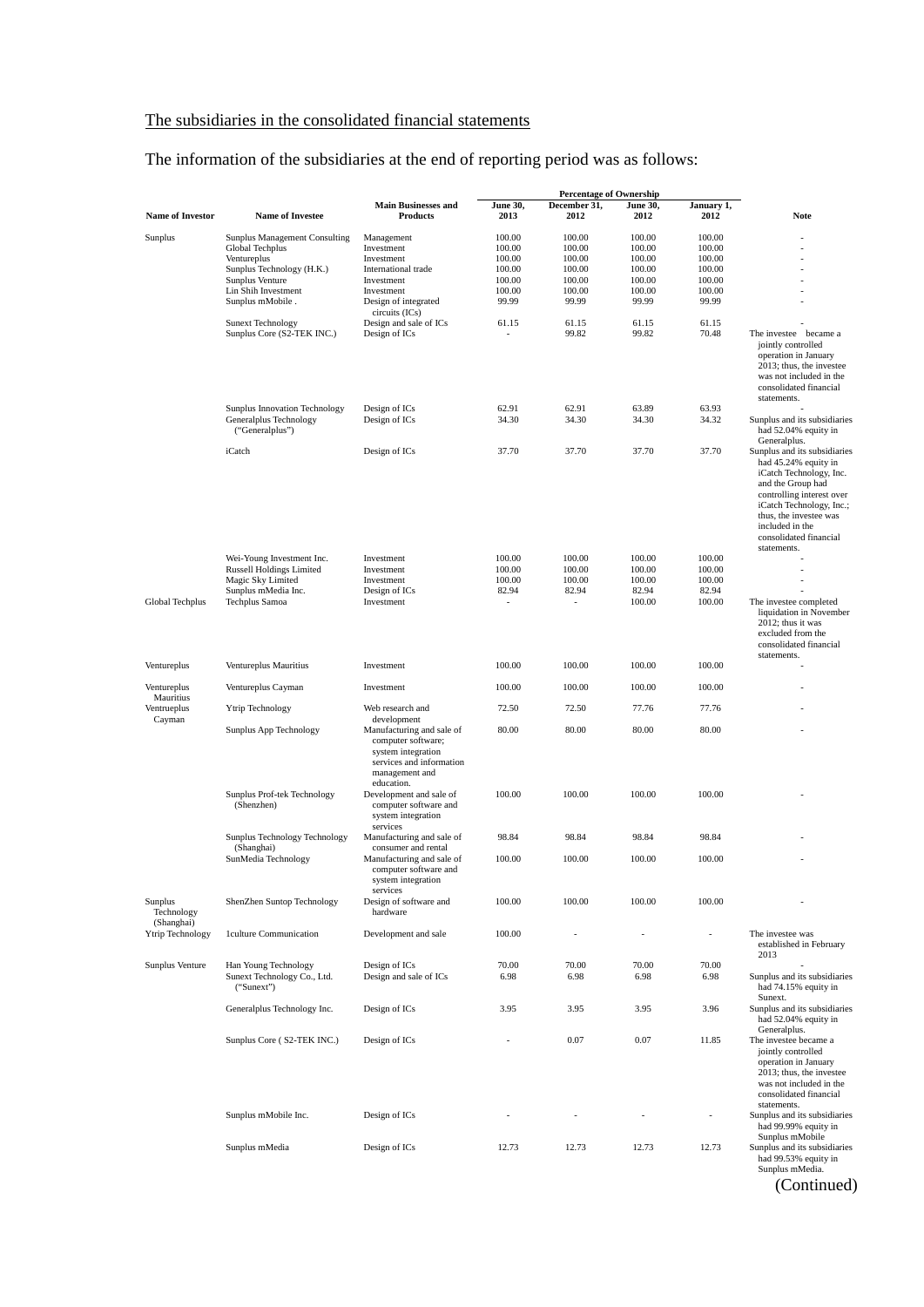|                                      |                                                                        |                                                                                       |                  | <b>Percentage of Ownership</b> |                            |                            |                                                                                                                                                                                                                                                     |
|--------------------------------------|------------------------------------------------------------------------|---------------------------------------------------------------------------------------|------------------|--------------------------------|----------------------------|----------------------------|-----------------------------------------------------------------------------------------------------------------------------------------------------------------------------------------------------------------------------------------------------|
| <b>Name of Investor</b>              | <b>Name of Investee</b>                                                | <b>Main Businesses and</b><br><b>Products</b>                                         | June 30,<br>2013 | December 31,<br>2012           | June 30,<br>2012           | January 1,<br>2012         | <b>Note</b>                                                                                                                                                                                                                                         |
| Sunplus Venture                      | Sunplus Innovation                                                     | Design of ICs                                                                         | 5.60             | 5.44                           | 5.43                       | 5.41                       | Sunplus and its subsidiaries<br>had 70.66% equity in                                                                                                                                                                                                |
|                                      | iCatch Technology, Inc.                                                | Design of ICs                                                                         | 5.79             | 5.79                           | 5.79                       | 5.79                       | Sunplus Innovation<br>Sunplus and its subsidiaries<br>had 45.24% equity in<br>iCatch Technology, Inc.                                                                                                                                               |
| Lin Shih                             | Generalplus Technology                                                 | Design of ICs                                                                         | 13.69            | 13.69                          | 13.69                      | 13.69                      | Sunplus and its subsidiaries<br>had 52.04% equity in<br>Generalplus.                                                                                                                                                                                |
|                                      | <b>Sunext Technology</b>                                               | Design and sale of ICs                                                                | 5.29             | 5.29                           | 5.29                       | 5.29                       | Sunplus and the<br>subsidiaries had 74.15%<br>equity in Sunext.                                                                                                                                                                                     |
|                                      | Sunplus Core (S2-TEK INC.)                                             | Design of ICs                                                                         |                  | 0.09                           | 0.09                       | 14.52                      | The investee become jointly<br>controlled operations on<br>January, thus, the<br>investee was not included<br>in the consolidated<br>financial statements.                                                                                          |
|                                      | Sunplus mMedia                                                         | Design of ICs                                                                         | 3.86             | 3.86                           | 3.86                       | 3.86                       | Sunplus and its subsidiaries<br>had 99.53% equity in<br>Sunplus mMedia.                                                                                                                                                                             |
|                                      | Sunplus mMobile                                                        | Design of ICs                                                                         |                  |                                |                            | ÷,                         | Sunplus and its subsidiaries<br>had 99.99% equity in<br>Sunplus mMobile.                                                                                                                                                                            |
|                                      | Sunplus Innovation                                                     | Design of ICs                                                                         | 2.15             | 2.15                           | 2.18                       | 2.18                       | Sunplus and its subsidiaries<br>had 70.66% equity in<br>Sunplus Innovation                                                                                                                                                                          |
|                                      | iCatch Technology,                                                     | Design of ICs                                                                         | 1.75             | 1.75                           | 1.75                       | 1.75                       | Sunplus and its subsidiaries<br>had 45.24% equity in<br>iCatch Technology, Inc.<br>and the Group had<br>controlling interest over<br>iCatch Technology, Inc.;<br>thus, the investee was<br>included in the<br>consolidated financial<br>statements. |
| Sunplus mMobile                      | Sunplus mMobile Holding Inc.                                           | Investment                                                                            |                  |                                | 100.00                     | 100.00                     | The investee completed<br>liquidation in November<br>2012; thus it was<br>excluded from the<br>consolidated financial<br>statements.                                                                                                                |
| Sunext<br>Technology                 | Sunplus mMobile SAS<br>Great Sun                                       | Design of ICs<br>Investment                                                           | 100.00<br>100.00 | 100.00<br>100.00               | 100.00<br>100.00           | 100.00<br>100.00           |                                                                                                                                                                                                                                                     |
| Great Sun<br><b>Sunext Mauritius</b> | Great Prosperous Corp.<br><b>Sunext Mauritius</b><br>Sunext (Shanghai) | Investment<br>Investment<br>Research, development,<br>manufacture and sale of<br>ICs. | 100.00<br>100.00 | 100.00<br>100.00               | 100.00<br>100.00<br>100.00 | 100.00<br>100.00<br>100.00 | The investee completed<br>liquidation in November<br>2012; thus it was<br>excluded from the<br>consolidated financial<br>statements.                                                                                                                |
| Generalplus<br>Generalplus<br>Samoa  | Generalplus Samoa<br>Generalplus Mauritius                             | Investment<br>Investment                                                              | 100.00<br>100.00 | 100.00<br>100.00               | 100.00<br>100.00           | 100.00<br>100.00           |                                                                                                                                                                                                                                                     |
| Generalplus<br>Mauritius             | Generalplus Shenzhen                                                   | After-sales service                                                                   | 100.00           | 100.00                         | 100.00                     | 100.00                     |                                                                                                                                                                                                                                                     |
| Wei-Young                            | Generalplus HK<br>Generalplus                                          | Sales<br>Design of Ics                                                                | 100.00<br>0.1    | 100.00<br>0.10                 | 100.00<br>0.10             | 100.00<br>0.10             | Sunplus and its subsidiaries<br>had 52.04% equity in<br>Generalplus                                                                                                                                                                                 |
|                                      | <b>Sunext Technology</b>                                               | Design and sale of Ics                                                                | 0.03             | 0.03                           | 0.03                       | 0.03                       | Sunplus and its subsidiaries<br>had 74.15% equity in<br>Sunext                                                                                                                                                                                      |
| Russell                              | <b>Sunext Technology</b>                                               | Design and sale of Ics                                                                | 0.70             | 0.70                           | 0.70                       | 0.70                       | Sunplus and its subsidiaries<br>had 74.15% equity in<br>Sunext<br>(Concluded)                                                                                                                                                                       |

The financial statements for the six months ended June 30, 2013 and 2012 of the subsidiaries included in the consolidated financial statements were unreviewed, except those of Generalplus.

#### c. Other Significant Accounting Policies

#### 1) Basis of preparation

The consolidated financial statements have been prepared on the historical cost basis except for certain properties and financial instruments that are measured at revalued amounts or fair values, as explained in the accounting policies below. Historical cost is generally based on the fair value of the consideration given in exchange for assets.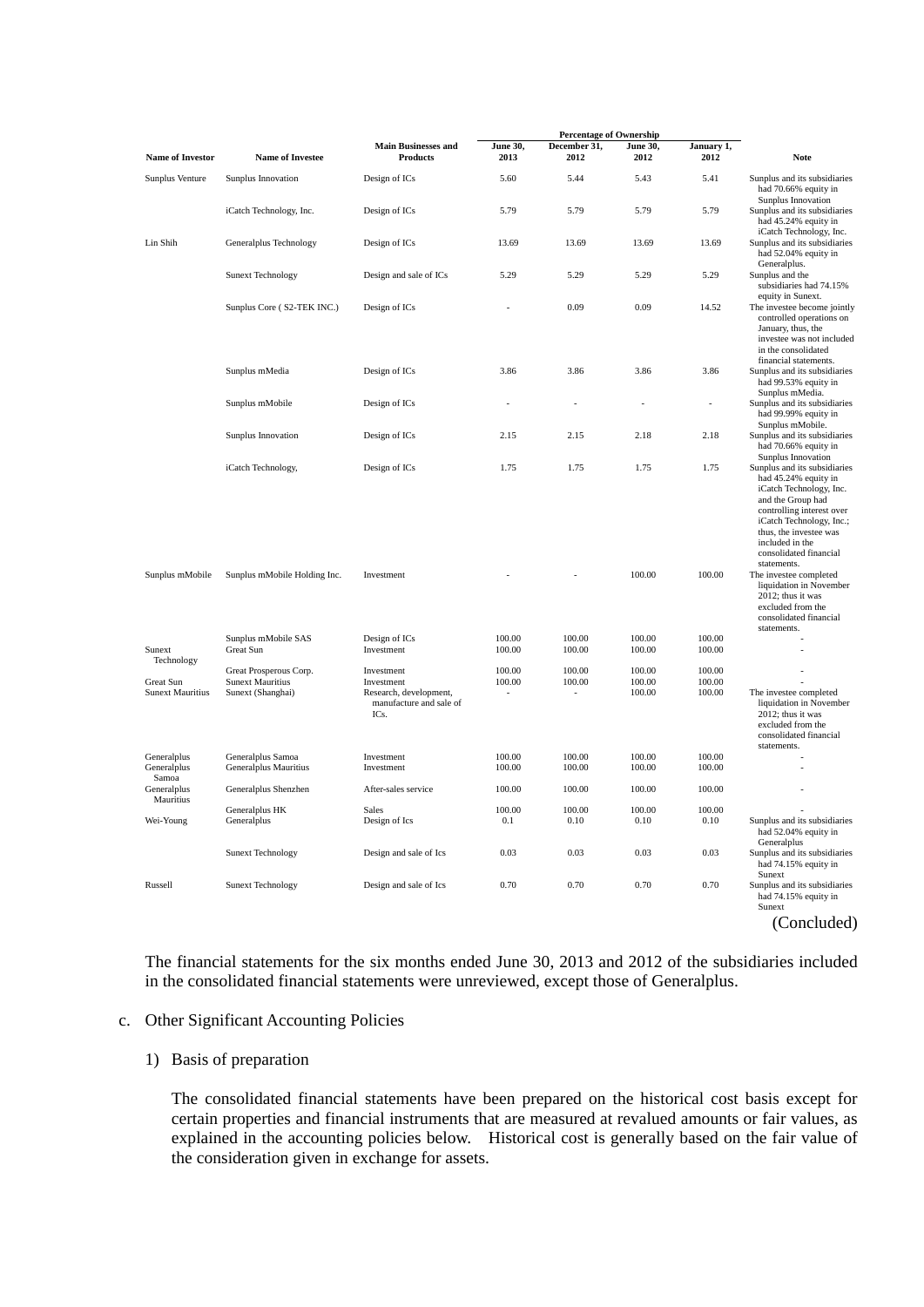The opening consolidated balance sheets as of the date of transition to IFRSs was prepared in accordance with IFRS 1 "First-time Adoption of International Financial Reporting Standards". The applicable IFRSs have been applied retrospectively by the Group except for some aspects where other IFRSs prohibit retrospective application and specified areas where IFRS 1 grants limited exemptions from the requirements of other IFRSs. For the exemptions that the Group elected, refer to Note 39. The significant accounting policies are set out as below.

2) Current and noncurrent assets and liabilities

Current assets include cash and cash equivalents and those assets held primarily for trading purposes or to be realized within 12 months after the reporting period, unless the asset is to be used for an exchange or to settle a liability, or otherwise remains restricted, at more than 12 months after the reporting period. All other assets such as property, plant and equipment and intangible assets are classified as noncurrent. Current liabilities are obligations incurred for trading purposes or to be settled within 12 months after the reporting period and liabilities that do not have an unconditional right to defer settlement for at least 12 months after the reporting period, even if an agreement to refinance, or to reschedule payments on a long-term basis is completed after the reporting period and before the financial statements are authorized for issue. All other liabilities are classified as noncurrent.

#### 3) Foreign currencies

The financial statements of each individual consolidated entity were expressed in the currency which reflected its primary economic environment (functional currency). The functional currency of the Group and presentation currency of the consolidated financial statements are both New Taiwan Dollars (NT\$). In preparing the consolidated financial statement, the operating results and financial positions of each consolidated entity are translated into NT\$. In preparing the financial statements of each individual consolidated entity, transactions in currencies other than the entity's functional currency (foreign currencies) are recognized at the rates of exchange prevailing at the dates of the transactions. At the end of each reporting period, monetary items denominated in foreign currencies are retranslated at the rates prevailing at that date. Non-monetary items carried at fair value that are denominated in foreign currencies are retranslated at the rates prevailing at the date when the fair value was determined. Non-monetary items that are measured in terms of historical cost in a foreign currency are not retranslated. For the purposes of presenting consolidated financial statements, the assets and liabilities of the Group's foreign operations are translated into NT\$ using exchange rates prevailing at the end of each reporting period. Income and expense items are translated at the average exchange rates for the period, unless exchange rates fluctuate significantly during that period, in which case the exchange rates at the dates of the transactions are used. Exchange differences arising, if any, are recognized in other comprehensive income and accumulated in equity (attributed to noncontrolling interests as appropriate).

4) Inventories

Inventory write-downs are made by item, except where it may be appropriate to group similar or related items. Net realizable value is the estimated selling price of inventories less all estimated costs of completion and costs necessary to make the sale. The inventories of Sunplus Technology Company Limited, Generalplus Technology Inc., Sunplus Innovation Technology Inc., Sunplus mMobile Inc., iCatch Technology Inc., and Sunplus mMedia Inc. are generally recorded at standard cost. On the balance sheet date, the cost is adjusted to approximate weighted-average cost method. Other subsidiaries' inventories are recorded at the weighted-average cost.

#### 5) Investments in associates

Investments accounted for using the equity method include investments in associates and interests in joint ventures.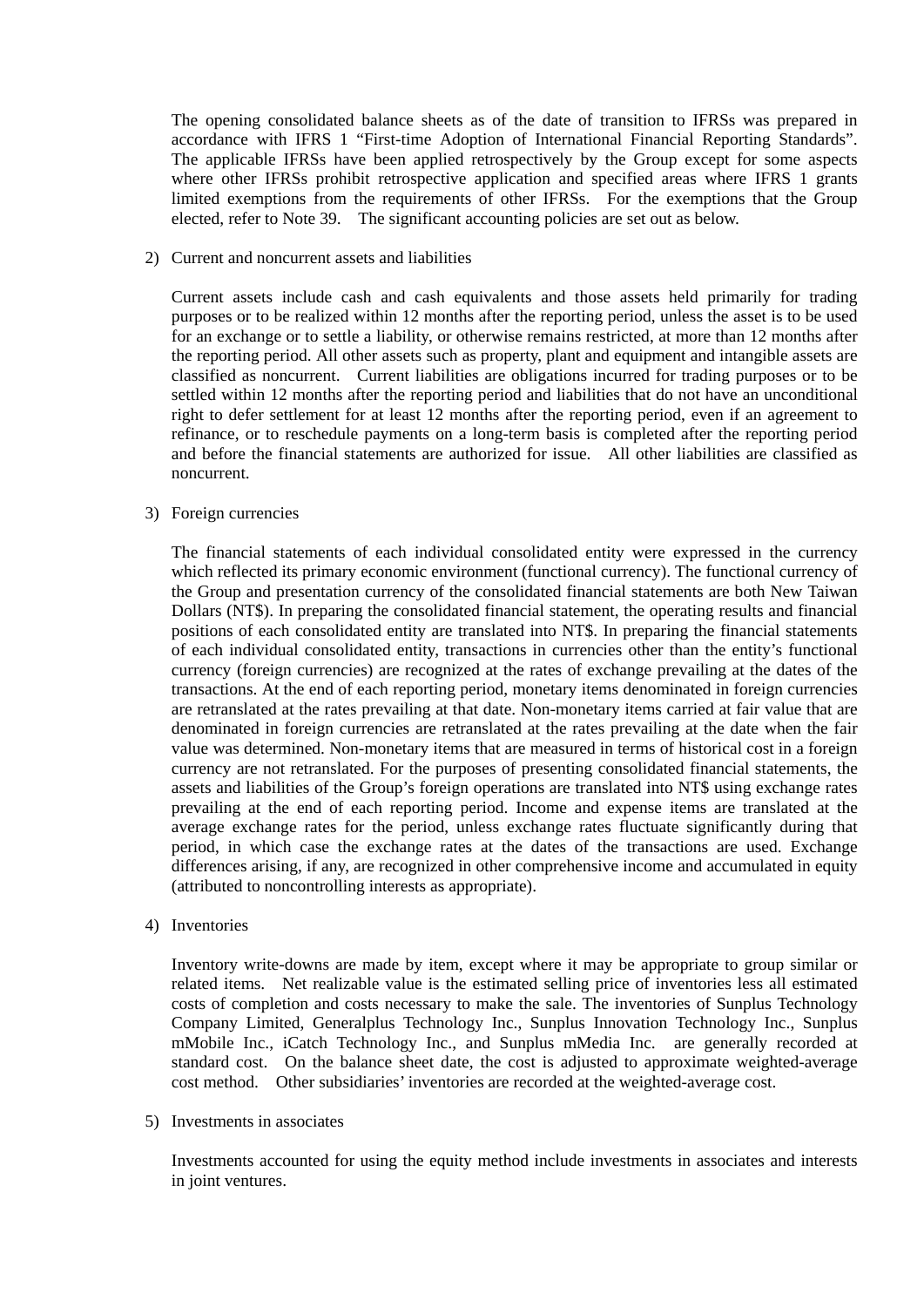An associate is an entity over which the Group has significant influence and that is neither a subsidiary nor an interest in a joint venture. Significant influence is the power to participate in the financial and operating policy decisions of the investee but is not control or joint control over those policies.

A joint venture is a contractual arrangement whereby the Group and other parties undertake an economic activity that is subject to joint control (i.e. when the strategic financial and operating policy decisions relating to the activities of the joint venture require the unanimous consent of the parties sharing control). Joint venture arrangements that involve the establishment of a separate entity in which each venturer has an interest are referred to as jointly controlled entities.

The operating results and assets and liabilities of associates and jointly controlled entities are incorporated in these consolidated financial statements using the equity method of accounting. Under the equity method, an investment in an associate or a jointly controlled entity is initially recognized in the consolidated statement of financial position at cost and adjusted thereafter to recognize the Group's share of the profit or loss and other comprehensive income of the associate and jointly controlled entity.

The Group also recognizes the changes in the share of equity of associates and jointly controlled entity.

Any acquisition cost in excess of the Group's share of the net fair value of the identifiable assets, liabilities and contingent liabilities of an associate or a jointly controlled entity recognized at the date of acquisition is recognized as goodwill, which is included within the carrying amount of the investment and cannot be amortized. The Group's share of the net fair value of the identifiable assets, liabilities and contingent liabilities in excess of the cost of acquisition, after reassessment, is recognized immediately in profit or loss.

When necessary, the entire carrying amount of the investment (including goodwill) is tested for impairment as a single asset by comparing its recoverable amount (higher of value in use and fair value less costs to sell) with its carrying amount. Any impairment loss recognized forms part of the carrying amount of the investment. Any reversal of that impairment loss is recognized to the extent that the recoverable amount of the investment subsequently increases.

When the Group subscribes for additional associate or jointly controlled entity's new shares at a percentage different from its existing ownership percentage, the resulting carrying amount of the investment differs from the amount of the Group's proportionate interest in the associate or jointly controlled entity. The Group records such a difference as an adjustment to investments with the corresponding amount charged or credited to capital surplus. If the Group's ownership interest is reduced due to the additional subscription of associate or joint controlled entity's new shares, the proportionate amount of the gains or losses previously recognized in other comprehensive income in relation to that associate or jointly controlled entity shall be reclassified to profit or loss on the same basis as would be required if the investee had directly disposed of the related assets or liabilities.

When a consolidated entity transacts with an associate or a joint controlled entity, profits and losses resulting from the transactions with the associate or jointly controlled entity are recognized in the Group' consolidated financial statements only to the extent of interests in the associate or jointly controlled entity that are not related to the Group.

6) Property, plant and equipment

Property, plant and equipment are tangible items that are held for use in the production or supply of goods or services, for rental to others, or for administrative purposes, and are expected to be used during more than one period. Property, plant and equipment are stated at cost, less subsequent accumulated depreciation and subsequent accumulated impairment loss when it is probable that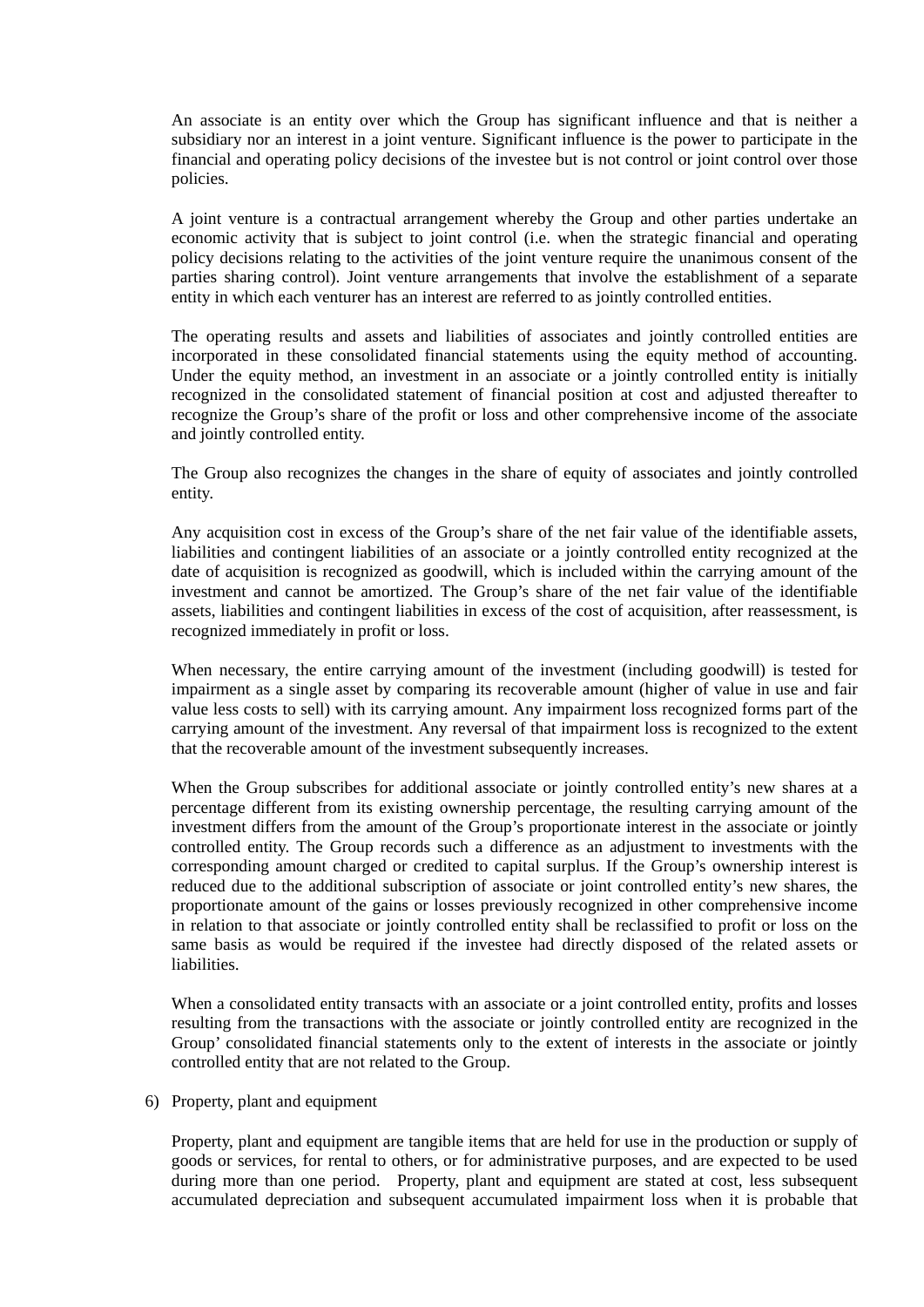future economic benefits associated with the item will flow to The Company and the cost of the item can be measured reliably.

Properties in the course of construction for production, supply or administrative purposes are carried at cost, less any recognized impairment loss. Cost includes professional fees and, for qualifying assets, borrowing costs capitalized in accordance with IAS 23 "Borrowing Costs". Such properties are classified to the appropriate categories of property, plant and equipment when completed and ready for intended use. Depreciation of these assets, on the same basis as other property assets, commences when the assets are ready for their intended use.

Depreciation is recognized so as to write off the cost of assets less their residual values over their estimated useful lives, using the straight-line method. The estimated useful lives, residual values and depreciation method are reviewed at the end of each reporting period, with the effect of any changes in estimate accounted for on a prospective basis in accordance with IAS 8 "Accounting Policies, Changes in Accounting Estimates and Errors".

An item of property, plant and equipment is derecognized upon disposal or when no future economic benefits are expected to arise from the continued use of the asset. Any gain or loss arising on the disposal or retirement of an item of property, plant and equipment is determined as the difference between the sales proceeds and the carrying amount of the asset and is recognized in profit or loss.

7) Investment properties

Investment properties are properties held to earn rentals or for capital appreciation.

Investment properties are measured initially at cost, including transaction costs. Subsequent to initial recognition, investment properties are measured at cost less accumulated depreciation and accumulated impairment loss.

Depreciation is recognized so as to write off the cost of assets less their residual values over their useful lives, using the straight-line method.

An investment property is derecognized upon disposal or when the investment property is permanently withdrawn from use and no future economic benefits are expected from the disposal. Any gain or loss arising on derecognition of the property is calculated as the difference between the net disposal proceeds and the carrying amount of the asset and is included in profit or loss in the period in which the property is derecognized.

8) Goodwill

Goodwill arising on an acquisition of a business is carried at cost as established at the date of acquisition of the business less accumulated impairment loss.

For the purposes of impairment testing, goodwill is allocated to each of the Group's cash-generating units (or groups of cash-generating units) that is expected to benefit from the synergies of the combination.

A cash-generating unit to which goodwill has been allocated is tested for impairment annually, or more frequently when there is an indication that the unit may be impaired. If the recoverable amount of the cash-generating unit is less than its carrying amount, the impairment loss is allocated first to reduce the carrying amount of any goodwill allocated to the unit and then to the other assets of the unit pro rata based on the carrying amount of each asset in the unit. Any impairment loss for goodwill is recognized directly in profit or loss. An impairment loss recognized for goodwill is not reversed in subsequent periods.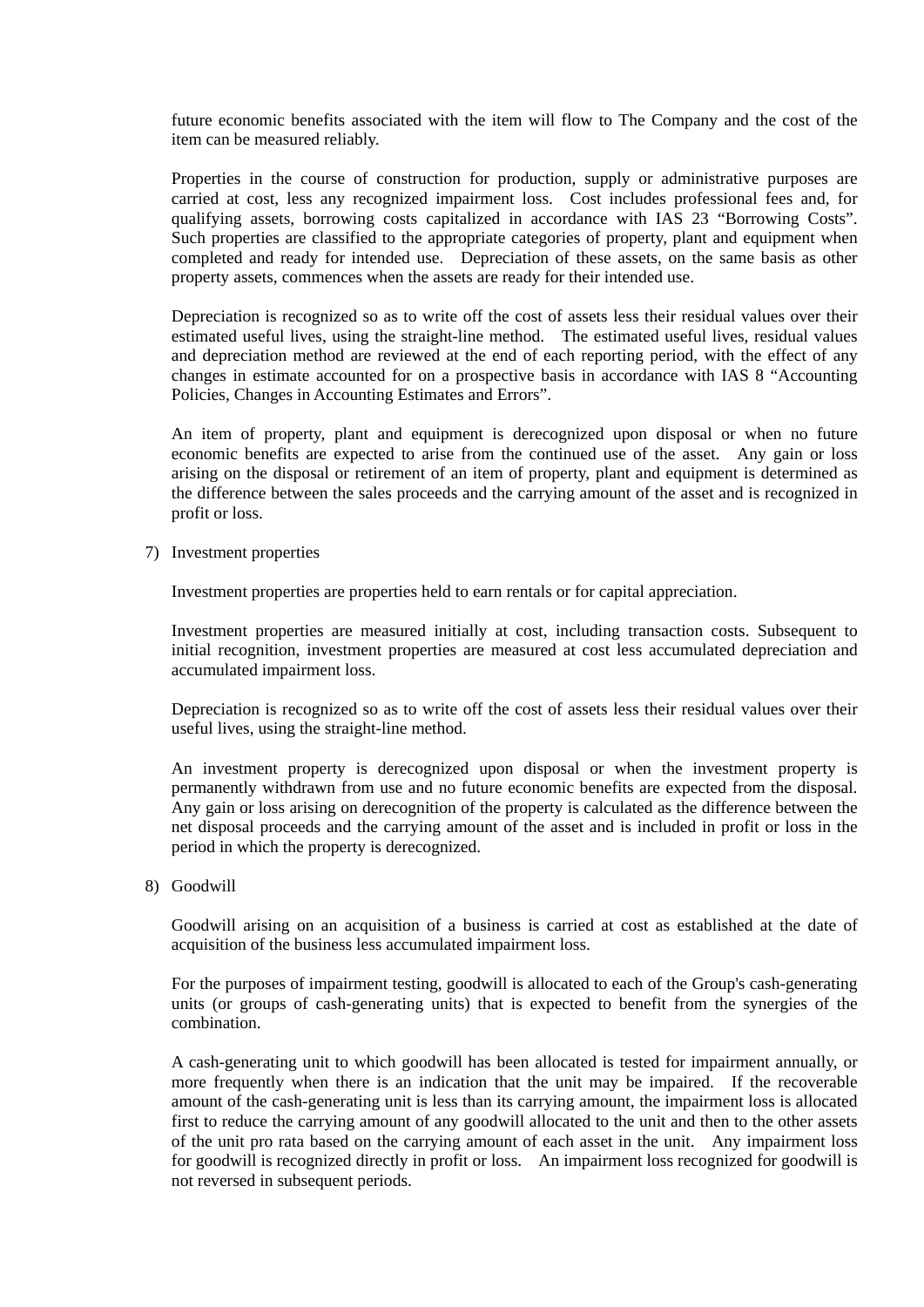#### 9) Intangible assets

Intangible assets with finite useful lives that are acquired separately are initially measured at cost and subsequently measured at cost less accumulated amortization and accumulated impairment loss. Amortization is recognized on a straight-line basis over their estimated useful lives. The estimated useful life, residual value, and amortization method are reviewed at the end of each reporting period, with the effect of any changes in estimate being accounted for on a prospective basis in accordance with IAS 8 "Accounting Policies, Changes in Accounting Estimates and Errors." The residual value of an intangible asset with a finite useful life shall be assumed to be zero unless the Group expects to dispose of the intangible asset before the end of its economic life. Intangible assets with indefinite useful lives that are acquired separately are measured at cost less accumulated impairment loss.

An intangible asset is derecognized on disposal, or when no future economic benefits are expected from use or disposal. Gains or losses arising from derecognition of an intangible asset, measured as the difference between the net disposal proceeds and the carrying amount of the asset, and are recognized in profit or loss when the asset is derecognized.

10) Impairment of tangible and intangible assets other than goodwill

At the end of each reporting period, the Group reviews the carrying amounts of its tangible and intangible assets, excluding goodwill, to determine whether there is any indication that those assets have suffered an impairment loss. If any such indication exists, the recoverable amount of the asset is estimated in order to determine the extent of the impairment loss. When it is not possible to estimate the recoverable amount of an individual asset, the Group estimates the recoverable amount of the cash-generating unit to which the asset belongs. When a reasonable and consistent basis of allocation can be identified, corporate assets are also allocated to the individual cash-generating units; otherwise they are allocated to the smallest group of cash-generating units for which a reasonable and consistent allocation basis can be identified.

Intangible assets with indefinite useful lives and intangible assets not yet available for use are tested for impairment at least annually, and whenever there is an indication that the asset may be impaired. Recoverable amount is the higher of fair value less costs to sell and value in use. In assessing value in use, the estimated future cash flows are discounted to their present value using a pre-tax discount rate that reflects current market assessments of the time value of money and the risks specific to the asset for which the estimates of future cash flows have not been adjusted.

If the recoverable amount of an asset or cash-generating unit is estimated to be less than its carrying amount, the carrying amount of the asset or cash-generating unit is reduced to its recoverable amount..

When an impairment loss subsequently is reversed, the carrying amount of the asset or cash-generating unit is increased to the revised estimate of its recoverable amount, but only to the extent of the carrying amount that would have been determined had no impairment loss been recognized for the asset or cash-generating unit in prior years. A reversal of an impairment loss is recognized immediately in profit or loss.

#### 11) Financial instruments

Financial assets and financial liabilities are recognized when a group entity becomes a party to the contractual provisions of the instruments.

Financial assets and financial liabilities are initially measured at fair value. Transaction costs that are directly attributable to the acquisition or issue of financial assets and financial liabilities (other than financial assets and financial liabilities at fair value through profit or loss) are added to or deducted from the fair value of the financial assets or financial liabilities, as appropriate, on initial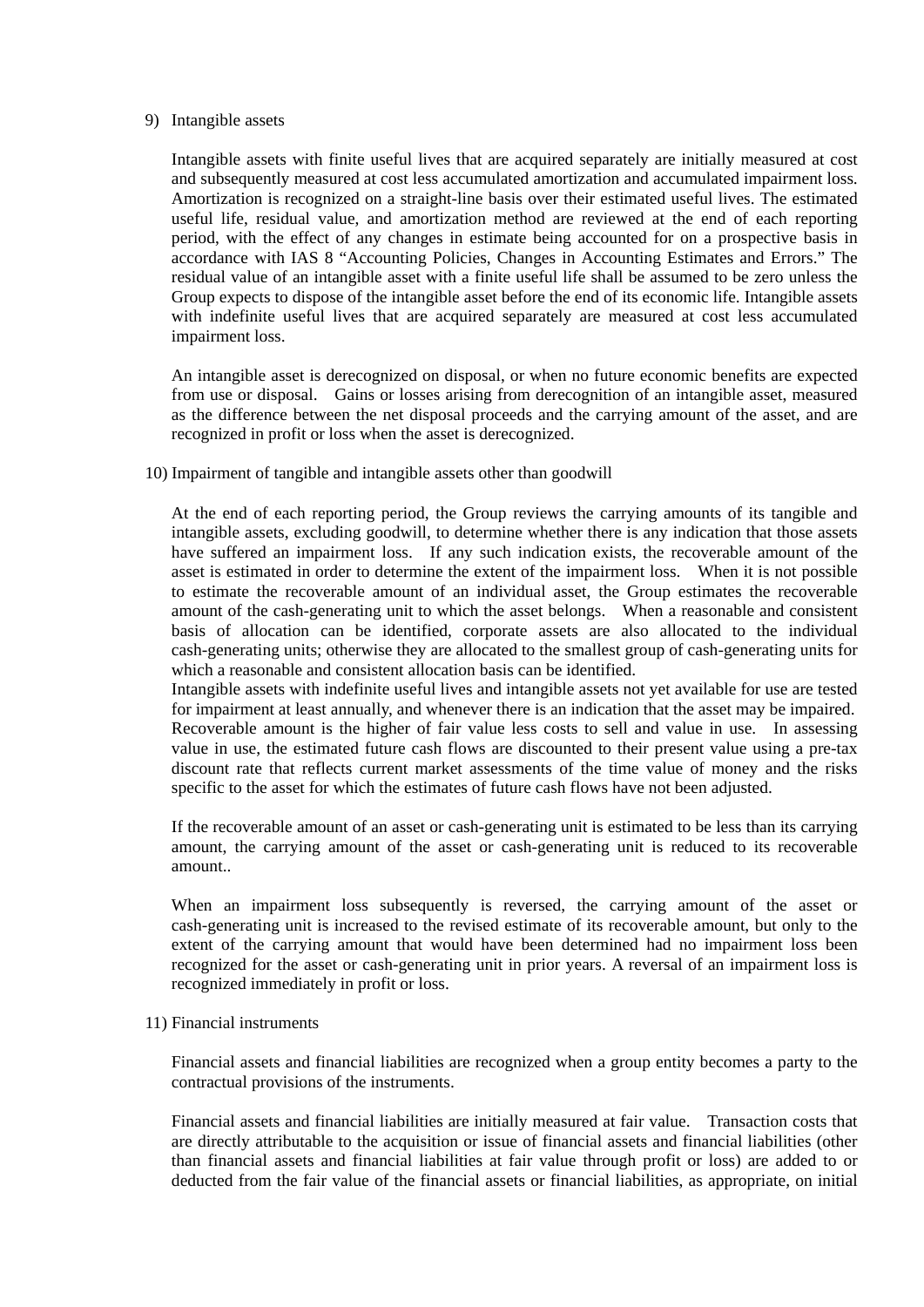recognition. Transaction costs directly attributable to the acquisition of financial assets or financial liabilities at fair value through profit or loss are recognized immediately in profit or loss.

#### Financial assets

All regular way purchases or sales of financial assets are recognized and derecognized on a trade date basis. Regular way purchases or sales are purchases or sales of financial assets that require delivery of assets within the time frame established by regulation or convention in the marketplace.

a) Measurement category

Financial assets are classified into the following specified categories: Financial assets at fair value through profit or loss, held-to-maturity investments, available-for-sale financial assets and loans and receivables. The classification depends on the nature and purpose of the financial assets and is determined at the time of initial recognition. The categories of financial assets held by the Group are available-for-sale financial assets and loans and receivables.

i. Financial assets at fair value through profit or loss

Financial assets are classified as at fair value through profit or loss when the financial asset is either held for trading or it is designated as at fair value through profit or loss.

- i) A financial asset is classified as held for trading if:
- It has been acquired principally for the purpose of selling it in the near term; or
- On initial recognition it is part of a portfolio of identified financial instruments that the Group manages together and has a recent actual pattern of short-term profit-taking; or
- It is a derivative that is not designated and effective as a hedging instrument.
- ii. A financial asset other than a financial asset held for trading may be designated as at fair value through profit or loss upon initial recognition when doing so results in more relevant information and if:
	- i) Such designation eliminates or significantly reduces a measurement or recognition inconsistency that would otherwise arise; or
	- ii) The financial asset forms part of a group of financial assets or financial liabilities or both, which is managed and its performance is evaluated on a fair value basis, in accordance with the Group's documented risk management or investment strategy, and information about The Companying is provided internally on that basis.

In addition, if a contract contains one or more embedded derivatives, the entire combined contract (asset or liability) can be designated as at fair value through profit or loss.

Financial assets at fair value through profit or loss are stated at fair value, with any gains or losses arising on measurement recognized in profit or loss. The net gain or loss recognized in profit or loss incorporates any dividend or interest earned on the financial asset and is included/not included in the other gains and losses line item. Fair value is determined in the manner described in Note 32.

ii. Available-for-sale financial assets

Available-for-sale financial assets are nonderivatives that are either designated as available-for-sale or are not classified as loans and receivables, held-to-maturity investments or financial assets at fair value through profit or loss.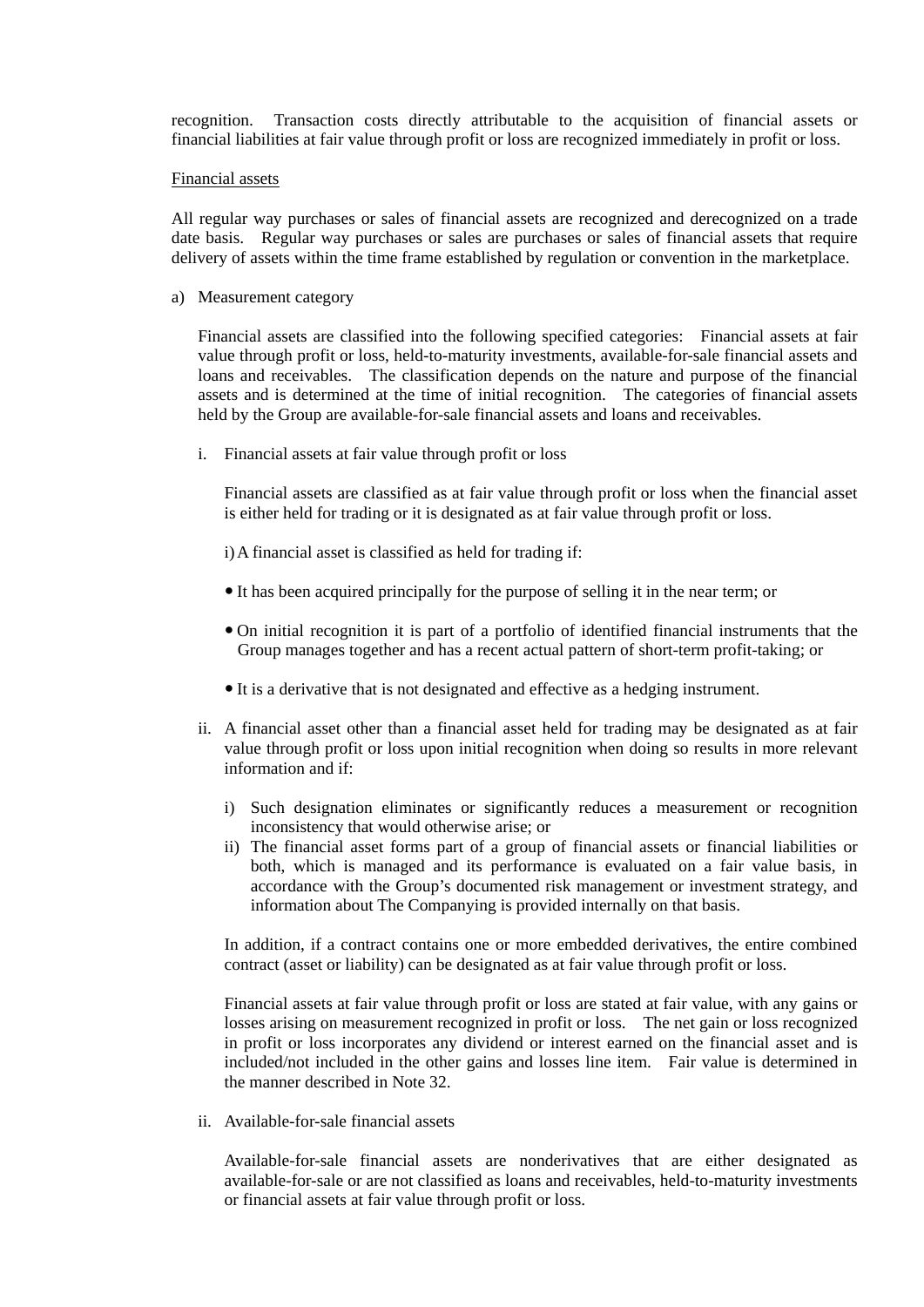Listed redeemable notes held by the Group that are traded in an active market are classified as available-for-sale financial assets and are stated at fair value at the end of each reporting period. Fair value is determined in the manner described in Note 32.

Changes in the carrying amount of available-for-sale monetary financial assets relating to changes in foreign currency rates, interest income calculated using the effective interest method and dividends on available-for-sale equity investments are recognized in profit or loss. Other changes in the carrying amount of available-for-sale financial assets are recognized in other comprehensive income. When the investment is disposed of or is determined to be impaired, the cumulative gain or loss previously recognized in other comprehensive income is reclassified to profit or loss.

Dividends on available-for-sale equity instruments are recognized in profit or loss when the Group's right to receive the dividends is established.

Available-for-sale equity investments that do not have a quoted market price in an active market and whose fair value cannot be reliably measured are measured at cost less any identified impairment losses at the end of each reporting period. Such equity investments are subsequently premeasured at fair value when their fair value can be reliably measured, and the difference between the carrying amount and fair value is recognized in profit or loss or other comprehensive income.

iii. Loans and receivables

Loans and receivables are non-derivative financial assets with fixed or determinable payments that are not quoted in an active market. Loans and receivables including cash and cash equivalents, notes and accounts receivable and other receivables are measured at amortized cost using the effective interest method, less any impairment, except for those receivables with insignificant discounted effect.

b) Impairment of financial assets

Financial assets, other than those at fair value through profit or loss, are assessed for indicators of impairment at the end of each reporting period. Financial assets are considered to be impaired when there is objective evidence that, as a result of one or more events that occurred after the initial recognition of the financial asset, the estimated future cash flows of the investment have been affected.

For certain categories of financial assets, such as trade receivables and other receivables, assets are assessed for impairment on a collective basis even if they were assessed not to be impaired individually. Objective evidence of impairment for a portfolio of receivables could include the Group's past experience of collecting payments, an increase in the number of delayed payments in the portfolio past the average credit period of 60 days, as well as observable changes in national or local economic conditions that correlate with default on receivables.

For financial assets carried at amortized cost, the amount of the impairment loss recognized is the difference between the asset's carrying amount and the present value of estimated future cash flows, discounted at the financial asset's original effective interest rate.

For financial assets measured at amortized cost, if, in a subsequent period, the amount of the impairment loss decreases and the decrease can be related objectively to an event occurring after the impairment was recognized, the previously recognized impairment loss is reversed through profit or loss to the extent that the carrying amount of the investment at the date the impairment is reversed does not exceed what the amortized cost would have been had the impairment not been recognized.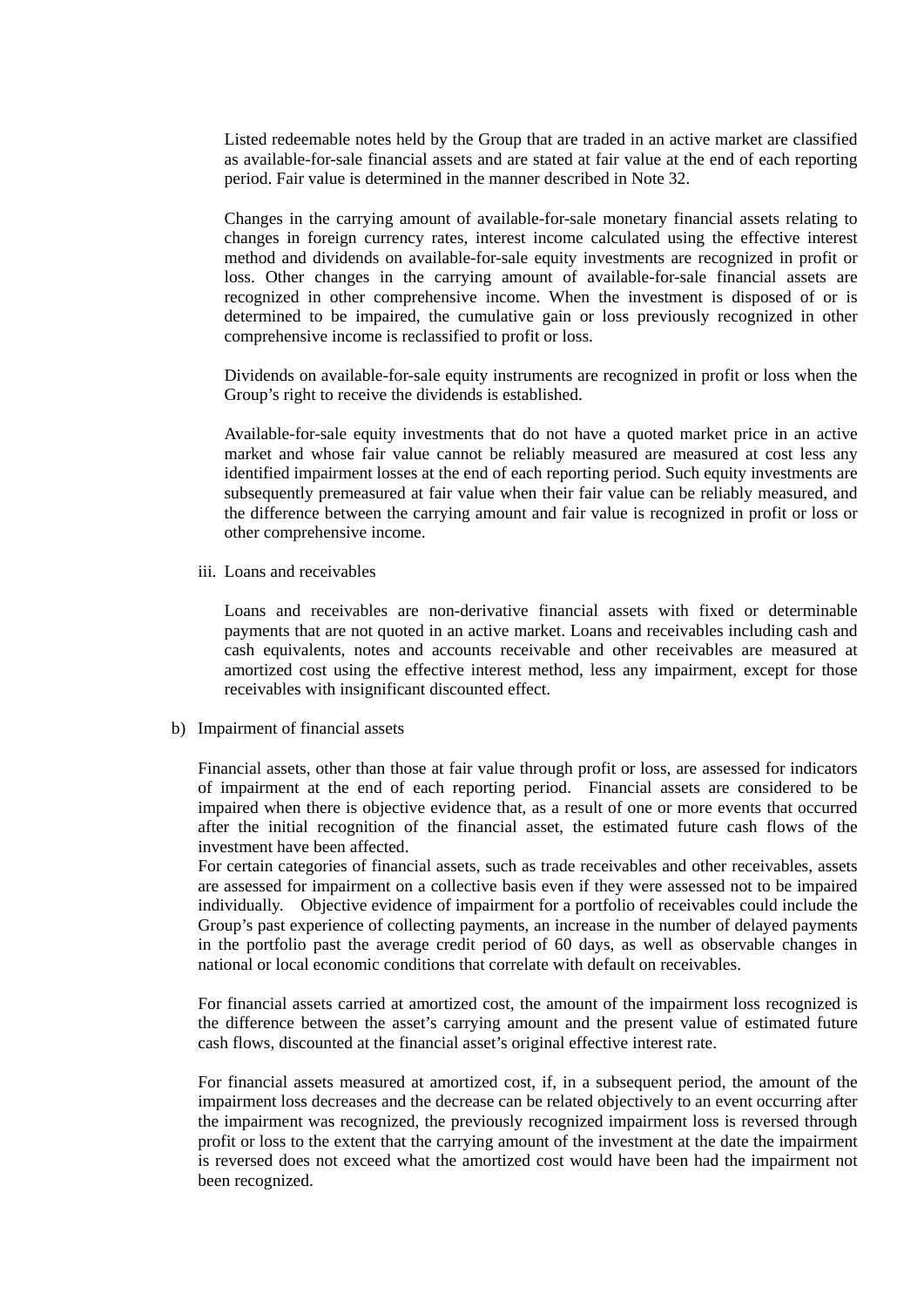For available-for-sale equity investments, a significant or prolonged decline in the fair value of the security below its cost is considered to be objective evidence of impairment.

For all other financial assets, objective evidence of impairment could include:

- a. Significant financial difficulty of the issuer or counterparty; or
- b. Breach of contract, such as a default or delinquency in interest or principal payments; or
- c. It becoming probable that the borrower will enter bankruptcy or financial re-organization; or
- d. The disappearance of an active market for that financial asset because of financial difficulties.

When an available-for-sale financial asset is considered to be impaired, cumulative gains or losses previously recognized in other comprehensive income are reclassified to profit or loss in the period.

In respect of available-for-sale equity securities, impairment loss previously recognized in profit or loss are not reversed through profit or loss. Any increase in fair value subsequent to an impairment loss is recognized in other comprehensive income and accumulated under the heading of investments revaluation reserve.

For financial assets that are carried at cost, the amount of the impairment loss is measured as the difference between the asset's carrying amount and the present value of the estimated future cash flows discounted at the current market rate of return for a similar financial asset. Such impairment loss will not be reversed in subsequent periods.

The carrying amount of the financial asset is reduced by the impairment loss directly for all financial assets with the exception of trade receivables and other receivables, where the carrying amount is reduced through the use of an allowance account. When a trade receivable and other receivables are considered uncollectible, it is written off against the allowance account. Subsequent recoveries of amounts previously written off are credited against the allowance account. Changes in the carrying amount of the allowance account are recognized in profit or loss.

c) Derecognition of financial assets

The Group derecognizes a financial asset only when the contractual rights to the cash flows from the asset expire, or when it transfers the financial asset and substantially all the risks and rewards of ownership of the asset to another party.

On derecognition of a financial asset in its entirety, the difference between the asset's carrying amount and the sum of the consideration received and receivable and the cumulative gain or loss that had been recognized in other comprehensive income and accumulated in equity is recognized in profit or loss.

#### Financial liabilities and Equity instruments

Debt and equity instruments issued by the Group are classified as either financial liabilities or as equity in accordance with the substance of the contractual arrangements and the definitions of a financial liability and an equity instrument.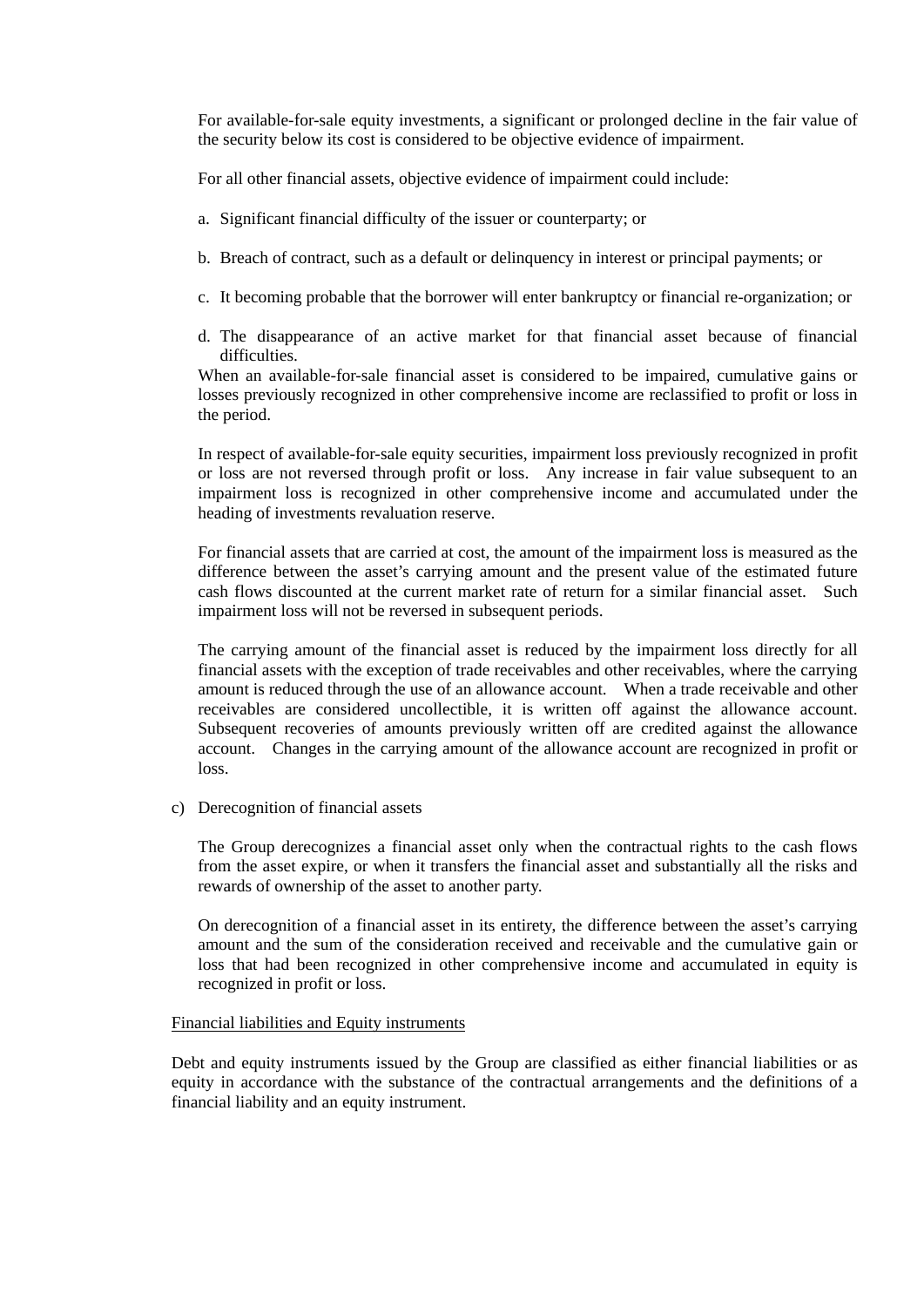#### a) Equity instrument

An equity instrument is any contract that evidences a residual interest in the assets of an entity after deducting all of its liabilities. Equity instruments issued by the Group are recognized at the proceeds received, net of direct issue costs.

Repurchase of the Group's own equity instruments is recognized and deducted directly in equity. No gain or loss is recognized in profit or loss on the purchase, sale, issue or cancellation of the Group's own equity instruments.

#### b) Financial liabilities

#### Subsequent measurement

All the financial liabilities are measured at amortized cost using the effective interest method, less any impairment (see above for the definition of effective interest method):

#### Derecognition of financial liabilities

The Group derecognizes financial liabilities when, and only when, the Group's obligations are discharged, cancelled or they expire. The difference between the carrying amount of the financial liability derecognized and the consideration paid and payable is recognized in profit or loss.

#### 12) Provisions

Provisions are recognized when the Group has a present obligation (legal or constructive) as a result of a past event, it is probable that the Group will be required to settle the obligation, and a reliable estimate can be made of the amount of the obligation.

Provisions, including those arising from the contractual obligation specified in the service concession arrangement to maintain or restore the infrastructure before it is handed over to the grantor, are measured at the best estimate of the consideration required to settle the present obligation at the end of the reporting period, taking into account the risks and uncertainties surrounding the obligation. When a provision is measured using the cash flows estimated to settle the present obligation, its carrying amount is the present value of those cash flows (where the effect of the time value of money is material).

#### 13) Revenue recognition

Revenue is measured at the fair value of the consideration received or receivable. Revenue is reduced for estimated customer returns, rebates and other similar allowances. Sales returns are recognized at the time of sale provided the seller can reliably estimate future returns and recognizes a liability for returns based on previous experience and other relevant factors.

#### Sale of goods

Revenue from the sale of goods is recognized when the goods are delivered and titles have passed, at which time all the following conditions are satisfied:

- a. The Group has transferred to the buyer the significant risks and rewards of ownership of the goods;
- b. The Group retains neither continuing managerial involvement to the degree usually associated with ownership nor effective control over the goods sold;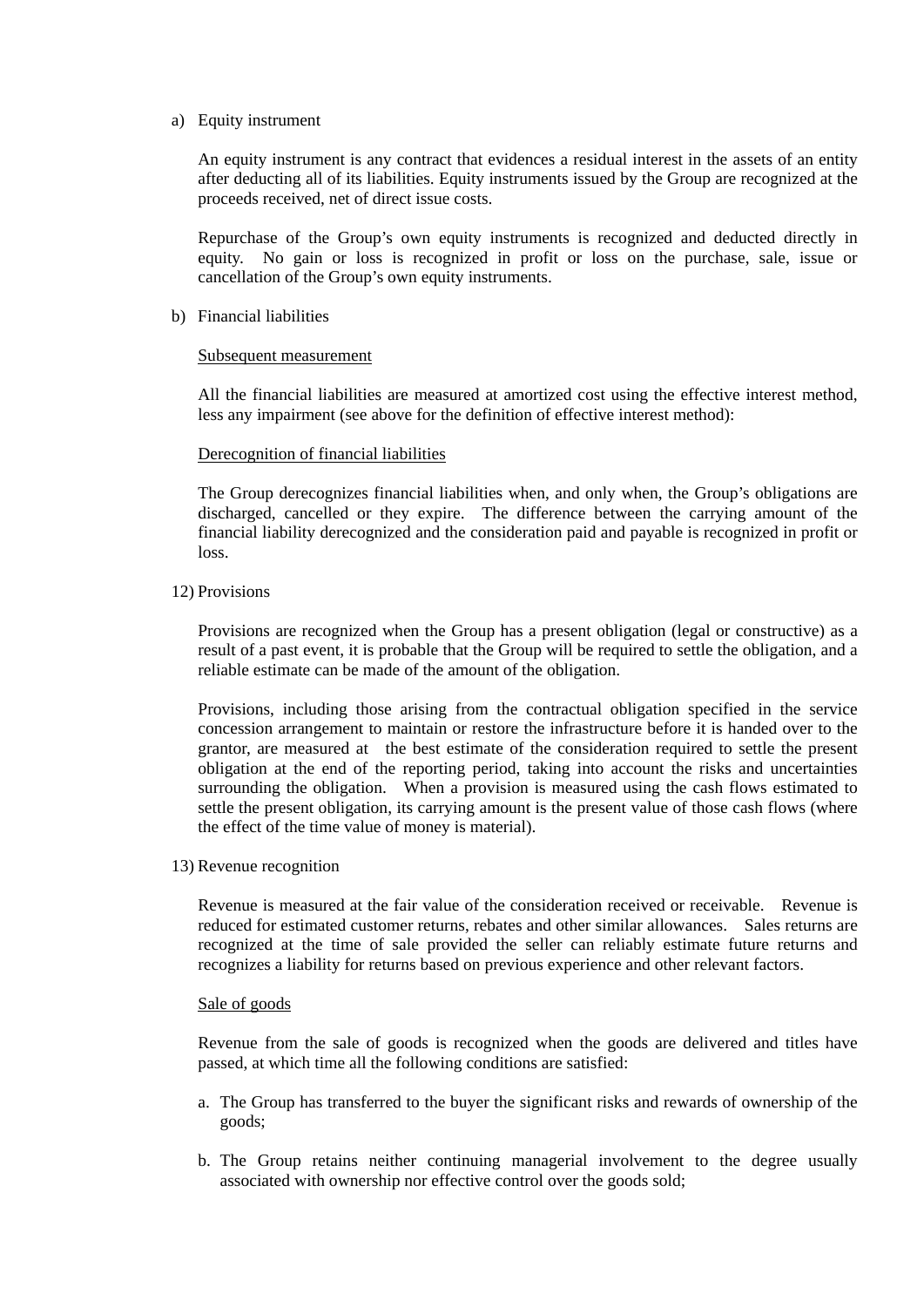- c. The amount of revenue can be measured reliably;
- d. It is probable that the economic benefits associated with the transaction will flow to the Group; and
- e. The costs incurred or to be incurred in respect of the transaction can be measured reliably.

The Group does not recognize sales revenue on materials delivered to subcontractors because this delivery does not involve a transfer of risks and rewards of materials ownership.

Specifically, sales of goods are recognized when goods are delivered and title has passed.

#### Dividend and interest income

Dividend income from investments is recognized when the shareholder's right to receive payment has been established provided that it is probable that the economic benefits will flow to the Group and the amount of income can be measured reliably.

Interest income from a financial asset is recognized when it is probable that the economic benefits will flow to the Group and the amount of income can be measured reliably. Interest income is accrued on a time basis, by reference to the principal outstanding and at the effective interest rate applicable.

#### 14) Leasing

Leases are classified as finance leases whenever the terms of the lease transfer substantially all the risks and rewards of ownership to the lessee. All other leases are classified as operating leases.

#### The Group as lessor

Rental income from operating leases is recognized on a straight-line basis over the term of the relevant lease unless another systematic basis is representative of the time pattern of the lessee's benefit from the use of the leased asset.

#### The Group as lessee

Operating lease payments are recognized as an expense on a straight-line basis over the lease term, except where another systematic basis is more representative of the time pattern in which economic benefits from the leased asset are consumed.

#### 15) Borrowing costs

Borrowing costs directly attributable to the acquisition, construction or production of qualifying assets, which are assets that necessarily take a substantial period of time to get ready for their intended use or sale, are added to the cost of those assets, until such time as the assets are substantially ready for their intended use or sale.

Investment income earned on the temporary investment of specific borrowings pending their expenditure on qualifying assets is deducted from the borrowing costs eligible for capitalization.

All other borrowing costs are recognized in profit or loss in the period in which they are incurred other than stated above.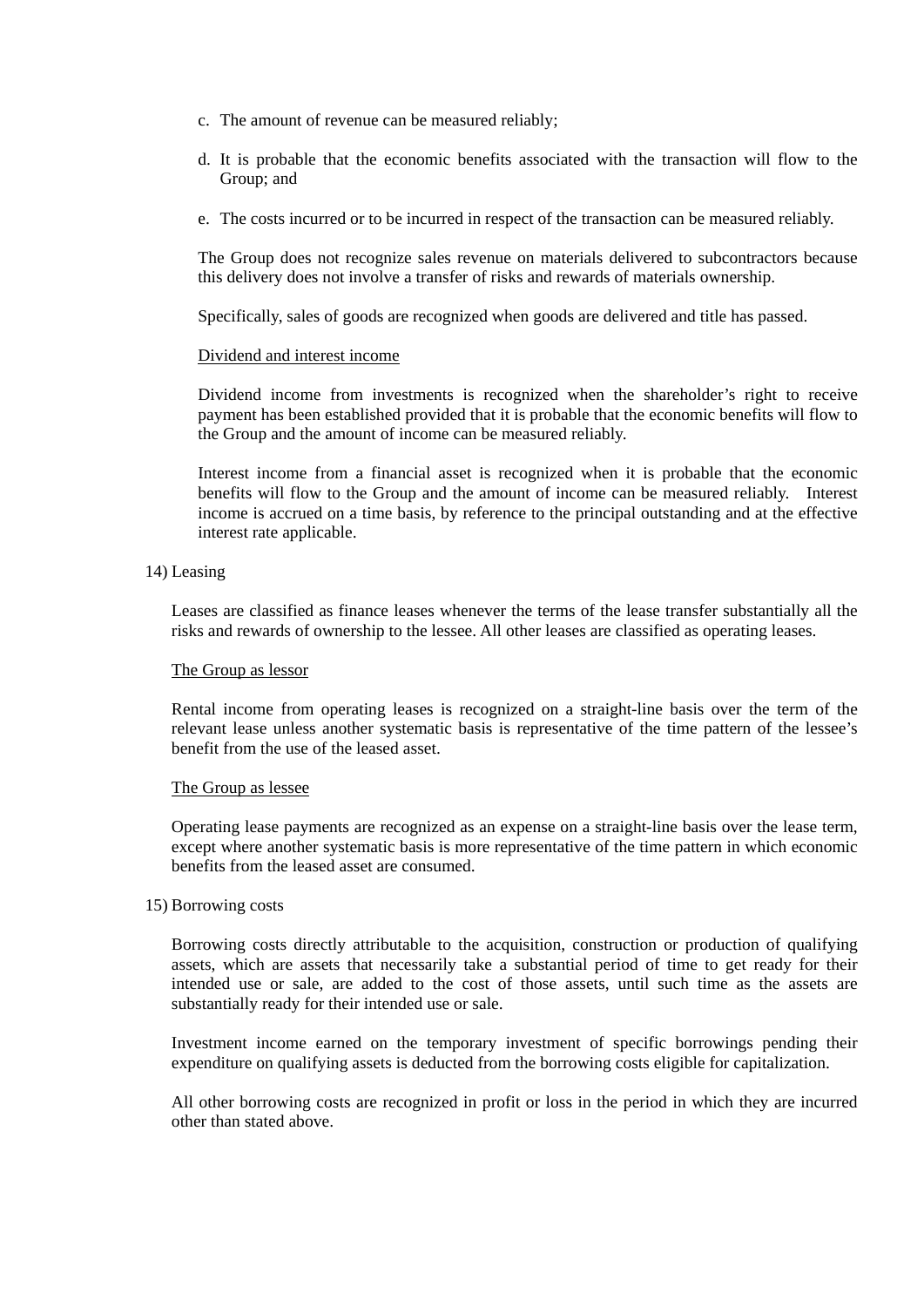16) Retirement benefit costs

Payments to defined contribution retirement benefit plans are recognized as an expense when employees have rendered service entitling them to the contributions.

For defined benefit retirement benefit plans, the cost of providing benefits is determined using the Projected Unit Credit Method, with actuarial valuations being carried out at the end of each reporting period. Actuarial gains and losses on the defined benefit obligation are recognized immediately in other comprehensive income. Past service cost is recognized immediately to the extent that the benefits are already vested, and otherwise is amortized on a straight-line basis over the average period until the benefits become vested.

The retirement benefit obligation recognized in the consolidated balance sheets represents the present value of the defined benefit obligation as adjusted for unrecognized past service cost, and as reduced by the fair value of plan assets. Any asset resulting from this calculation is limited to the unrecognized past service cost, plus the present value of available refunds and reductions in future contributions to the plan.

Pension cost for an interim period is calculated on a year-to-date basis by using the actuarially determined pension cost rate at the end of the prior financial year, adjusted for significant market fluctuations since that time and for significant curtailments, settlements, or other significant one-time events.

17) Share-based payment arrangements

Equity-settled share-based payments to employees are measured at the fair value of the equity instruments at the grant date.

The fair value determined at the grant date of the employee share options is expensed on a straight-line basis over the vesting period, based on the Group's estimate of employee share options that will eventually vest, with a corresponding increase in capital surplus - employee share options. The fair value determined at the grant date of the employee share options is recognized as an expense in full at the grant date when the share options granted vest immediately.

At the end of each reporting period, The Group revises its estimate of the number of employee share options expected to vest. The impact of the revision of the original estimates is recognized in profit or loss such that the cumulative expense reflects the revised estimate, with a corresponding adjustment to the capital surplus - employee share options.

For the equity instruments acquired by the Group before January 1, 2012 (the date of transition to IFRSs), the Group chose a certain exemption stated in IFRS 1; refer to Note 39.

This accounting policy applies to equity-settled share-based payment transactions i.e., on options granted after November 7, 2002 and to be settled after January 1, 2012.

18) Taxation

Income tax expense represents the sum of the tax currently payable and deferred tax.

#### Current tax

Interim period income taxes are assessed on an annual basis. Interim period income tax expense is calculated by applying to an interim period's pretax income the tax rate that would be applicable to expected total annual earnings.

According to the Income Tax Law, an additional tax at 10% of inappropriate earnings is provided for as income tax in the year the shareholders approve to retain the earnings.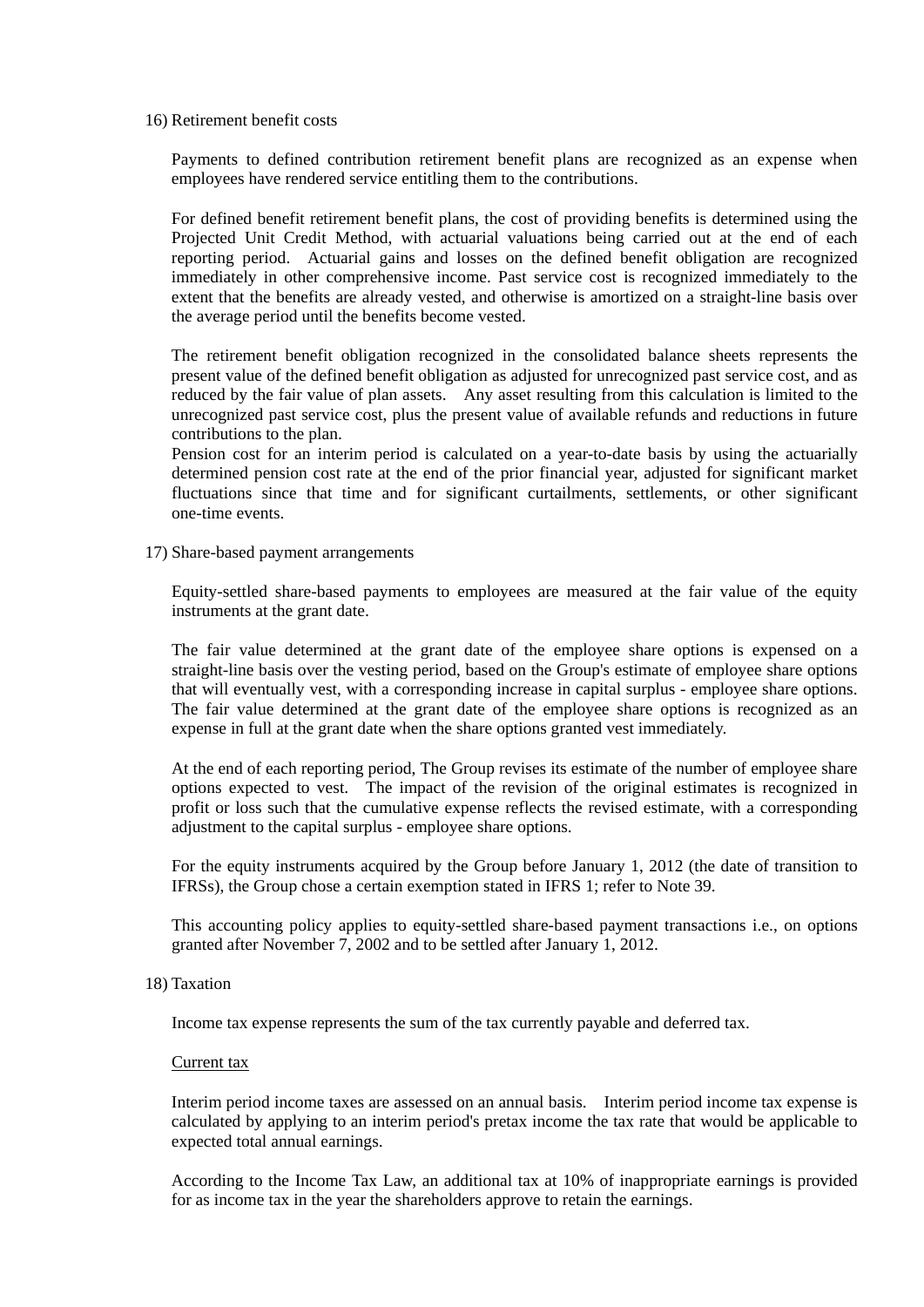Adjustments of prior years' tax liabilities are added to or deducted from the current year's tax provision.

#### Deferred tax

Deferred tax is recognized on temporary differences between the carrying amounts of assets and liabilities in the consolidated financial statements and the corresponding tax bases used in the computation of taxable profit. Deferred tax liabilities are generally recognized for all taxable temporary differences. Deferred tax assets are generally recognized for all deductible temporary differences, unused loss carry forward and unused tax credits for purchases of machinery, equipment and technology, research and development expenditures, and personnel training expenditures to the extent that it is probable that taxable profits will be available against which those deductible temporary differences can be utilized. Such deferred tax assets and liabilities are not recognized if the temporary difference arises from goodwill or from the initial recognition (other than in a business combination) of other assets and liabilities in a transaction that affects neither the taxable profit nor the accounting profit.

Deferred tax liabilities are recognized for taxable temporary differences associated with investments in subsidiaries and associates, and interests in joint ventures, except where the Group is able to control the reversal of the temporary difference and it is probable that the temporary difference will not reverse in the foreseeable future. Deferred tax assets arising from deductible temporary differences associated with such investments and interests are only recognized to the extent that it is probable that there will be sufficient taxable profits against which to utilize the benefits of the temporary differences and they are expected to reverse in the foreseeable future.

The carrying amount of deferred tax assets is reviewed at the end of each reporting period and reduced to the extent that it is no longer probable that sufficient taxable profits will be available to allow all or part of the asset to be recovered. A previously unrecognized deferred tax asset is also reviewed at the end of each reporting period and recognized to the to the extent that it has become probable that future taxable profit will allow the deferred tax asset to be recovered.

Deferred tax liabilities and assets are measured at the tax rates that are expected to apply in the period in which the liability is settled or the asset realized, based on tax rates (and tax laws) that have been enacted or substantively enacted by the end of the reporting period. The measurement of deferred tax liabilities and assets reflects the tax consequences that would follow from the manner in which The Group expects, at the end of the reporting period, to recover or settle the carrying amount of its assets and liabilities.

#### Current and deferred tax for the period

Current and deferred tax are recognized in profit or loss, except when they relate to items that are recognized in other comprehensive income or directly in equity, in which case, the current and deferred tax are also recognized in other comprehensive income or directly in equity respectively. Where current tax or deferred tax arises from the initial accounting for a business combination, the tax effect is included in the accounting for the business combination.

#### **5. CRITICAL ACCOUNTING JUDGMENTS AND KEY SOURCES OF ESTIMATION UNCERTAINTY**

In the application of The Group 's accounting policies, which are described in Note 4, management is required to make judgments, estimates and assumptions about the carrying amounts of assets and liabilities that are not readily apparent from other sources. The estimates and associated assumptions are based on historical experience and other factors that are considered to be relevant. Actual results may differ from these estimates.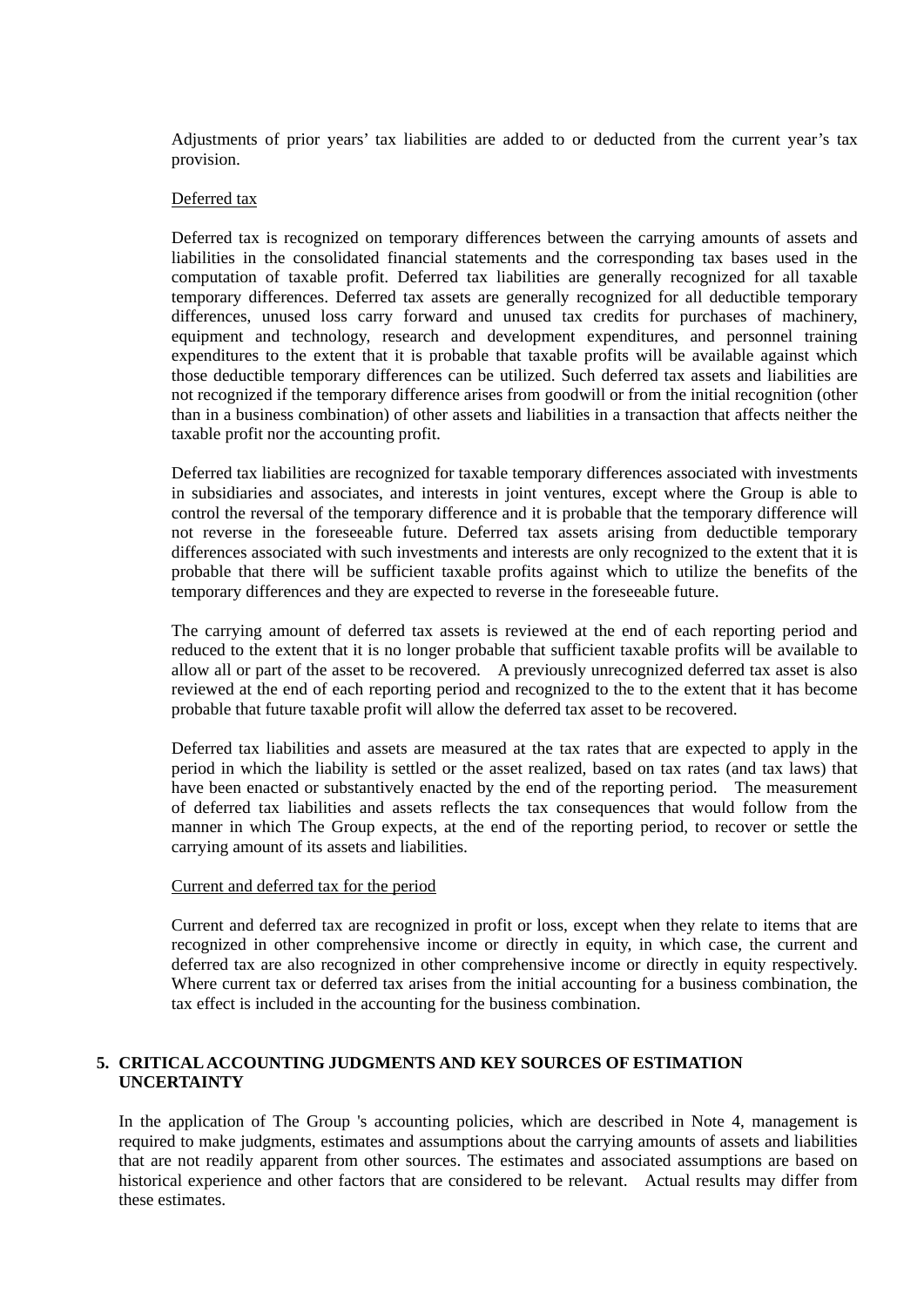The estimates and underlying assumptions are reviewed on an ongoing basis. Revisions to accounting estimates are recognized in the period in which the estimate is revised if the revision affects only that period or in the period of the revision and future periods if the revision affects both current and future periods.

#### **Key sources of estimation uncertainty**

The following are the key assumptions concerning the future, and other key sources of estimation uncertainty at the end of the reporting period, that have a significant risk of causing a material adjustment to the carrying amounts of assets and liabilities within the next financial year.

#### Estimated provision for sales returns and discounts

Sales are recognized when the earnings process is completed. The provision for sales returns and discounts is estimated on the basis of historical return information available and any known factors which would result in sales returns and discounts. The provision for sales returns and discounts is recorded as reduction of sales. Management regularly reviews the reasonableness of provision estimates.

As of June 30, 2013, December 31, 2013, June 30, 2012, and January 1, 2012, the provisions for sales returns and discounts were \$16,768 thousand, \$23,028 thousand, \$12,023 thousand and \$9,059 thousand, respectively.

#### Impairment of goodwill

Determining whether goodwill is impaired requires an estimation of the value in use of the cash-generating units to which goodwill has been allocated. The value in use calculation requires management to estimate the future cash flows expected to arise from the cash-generating unit and a suitable discount rate in order to calculate present value. Where the actual future cash flows are less than expected, a material impairment loss may arise.

As of June 30, 2013, December 31, 2012, June 30, 2012, and January 1, 2012, the carrying amount of goodwill was \$30,596 thousand, \$30,596 thousand, \$227,396 thousand and \$228,221 thousand, respectively

For the six months than ended June 30, 2013 and 2012, the Group did not recognize any impairment loss.

#### Estimated impairment of tangible assets and intangible assets (excluding goodwill)

The Group relies on subjective judgments and depends on usage patterns and industry characteristics to determine cash flows, asset useful lives, and future revenues and expenses. Any change in the operating environment and corporate strategy may cause significant impairment loss.

For the six months than ended June 30, 2013 and 2012, the Group did not recognize any impairment loss of tangible assets and intangible assets.

#### Estimated impairment of trade receivables

When there is objective evidence of impairment loss, the Group takes into consideration the estimation of future cash flows. The amount of the impairment loss is measured as the difference between the asset's carrying amount and the present value of estimated future cash flows (excluding future credit losses that have not been incurred) discounted at the financial asset's original effective interest rate. Where the actual future cash flows are less than expected, a material impairment loss may arise.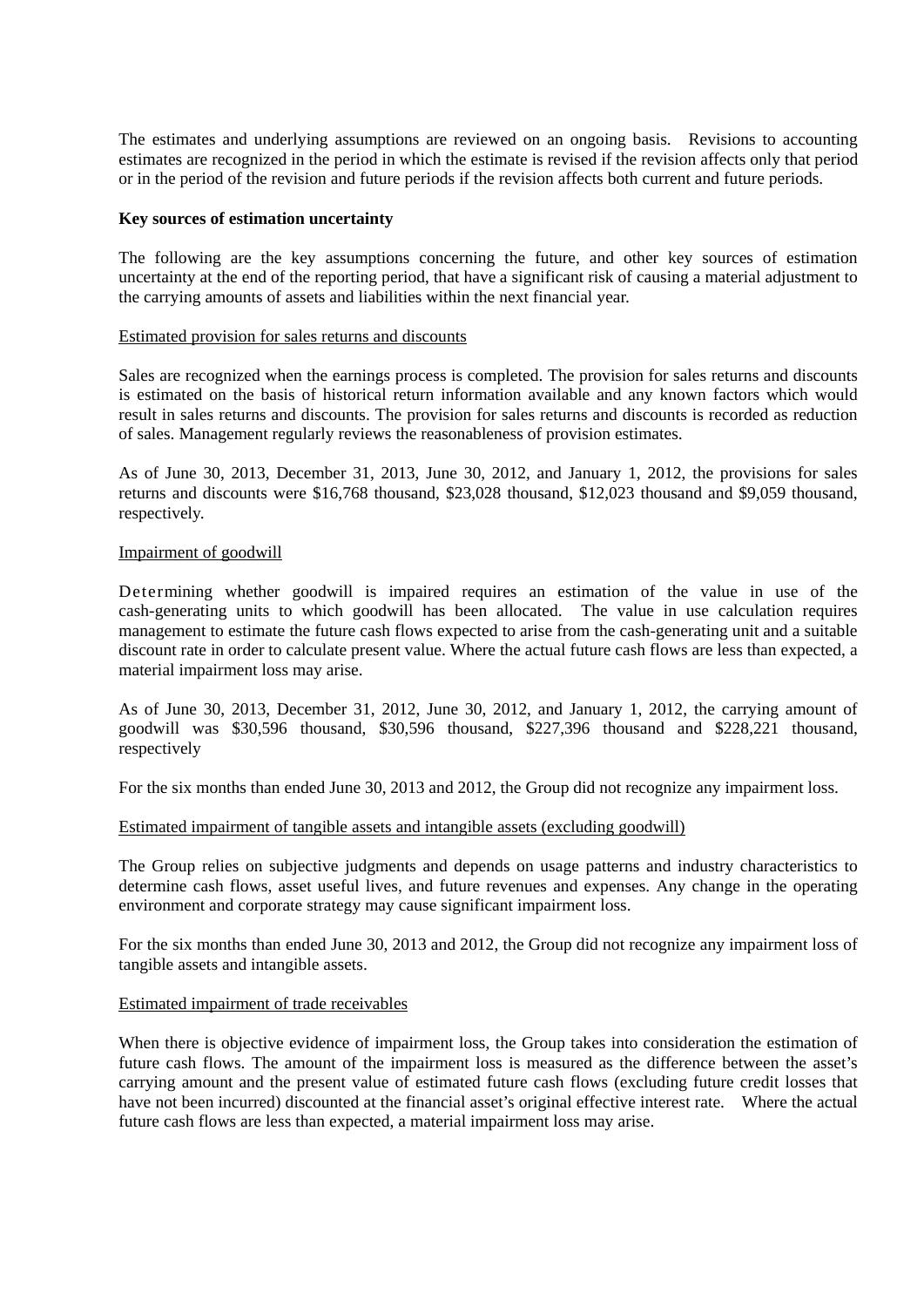As of June 30, 2013, December 31, 2012, June 30, 2012, and January 1, 2012, the carrying amount of trade receivables was \$1,710,248 thousand, \$1,394,802 thousand, \$1,801,464 thousand and \$1,340,562 thousand, respectively (after deducting allowance of \$12 thousand, \$48,411 thousand, \$47,754 thousand and \$58,781 thousand, respectively).

#### Reliability of deferred Income tax assets

Deferred tax assets are recognized to the extent that it is probable that future taxable profits will be available against which those deferred tax assets can be utilized. Assessment of the realization of the deferred tax assets requires the Group's subjective judgment and estimate, including the future revenue growth and profitability, tax holidays, the amount of tax credits can be utilized and feasible tax planning strategies. Any changes in the global economic environment, the industry trends and relevant laws and regulations could result in significant adjustments to the deferred tax assets.

As of June 30, 2013, December 31, 2012, June 30, 2012 and January 1, 2012, the deferred tax assets were NT\$57,197 thousand, NT\$125,975 thousand, NT\$241,088thousand and NT\$ 255,715 thousand, respectively.

#### Valuation of inventory

Inventories are stated at the lower of cost or net realizable value, and the Group use judgment and estimate to determine the net realizable value of inventory at the end of each reporting period. Due to the rapid technological changes, the Group estimates the net realizable value of inventory for obsolescence and unmarketable items at the end of reporting period and then writes down the cost of inventories to net realizable value. The net realizable value of the inventory is mainly determined based on assumptions of future demand within a specific time horizon.

As of June 30, 2013, December 31, 2012, June 30, 2012 and January 1, 2012, the balance of inventories were NT\$1,290,902 thousand, NT\$1,722,048 thousand, NT\$1,871,238 thousand and NT\$1,062,945thousand, respectively.

#### **6. CASH AND CASH EQUIVALENTS**

|                                   | <b>June 30,</b><br>2013 |           | December 31,<br>2012 |           | <b>June 30,</b><br>2012 |           | January 1,<br>2012 |           |
|-----------------------------------|-------------------------|-----------|----------------------|-----------|-------------------------|-----------|--------------------|-----------|
| Cash on hand                      | \$                      | 5.307     | \$                   | 4,074     | \$                      | 4.419     | \$                 | 3,626     |
| Checking accounts and demand      |                         |           |                      |           |                         |           |                    |           |
| deposits                          |                         | 993,875   |                      | 1,038,563 |                         | 1,174,198 |                    | 1,208,134 |
| Cash equivalent deposits in banks |                         | 3,148,793 |                      | 3,397,466 |                         | 3,998,239 |                    | 3,563,445 |
| Repurchase agreements             |                         |           |                      |           |                         |           |                    |           |
| collateralized by bonds           |                         | 54,575    |                      | 52,793    |                         | 29.298    |                    |           |
|                                   |                         | 4,202,550 |                      | 4,492,896 |                         | 5.206.154 |                    | 4,775,205 |

The market rate intervals of cash in bank and bank overdrafts at the end of the reporting period were as follows:

|                                                 | <b>June 30,</b><br>2013 | December 31,<br>2012 | <b>June 30,</b><br>2012 | January 1,<br>2012 |
|-------------------------------------------------|-------------------------|----------------------|-------------------------|--------------------|
| Bank balance                                    | $0.02\% \sim 3.25\%$    | $0.01\% - 3.25\%$    | $0.05\% \sim 3.5\%$     | $0.02\% - 3.5\%$   |
| Repurchase agreement collateralized<br>by bonds | $1.625\% \sim 3.125\%$  | 1.625%-4.625%        | 3.125%                  | -                  |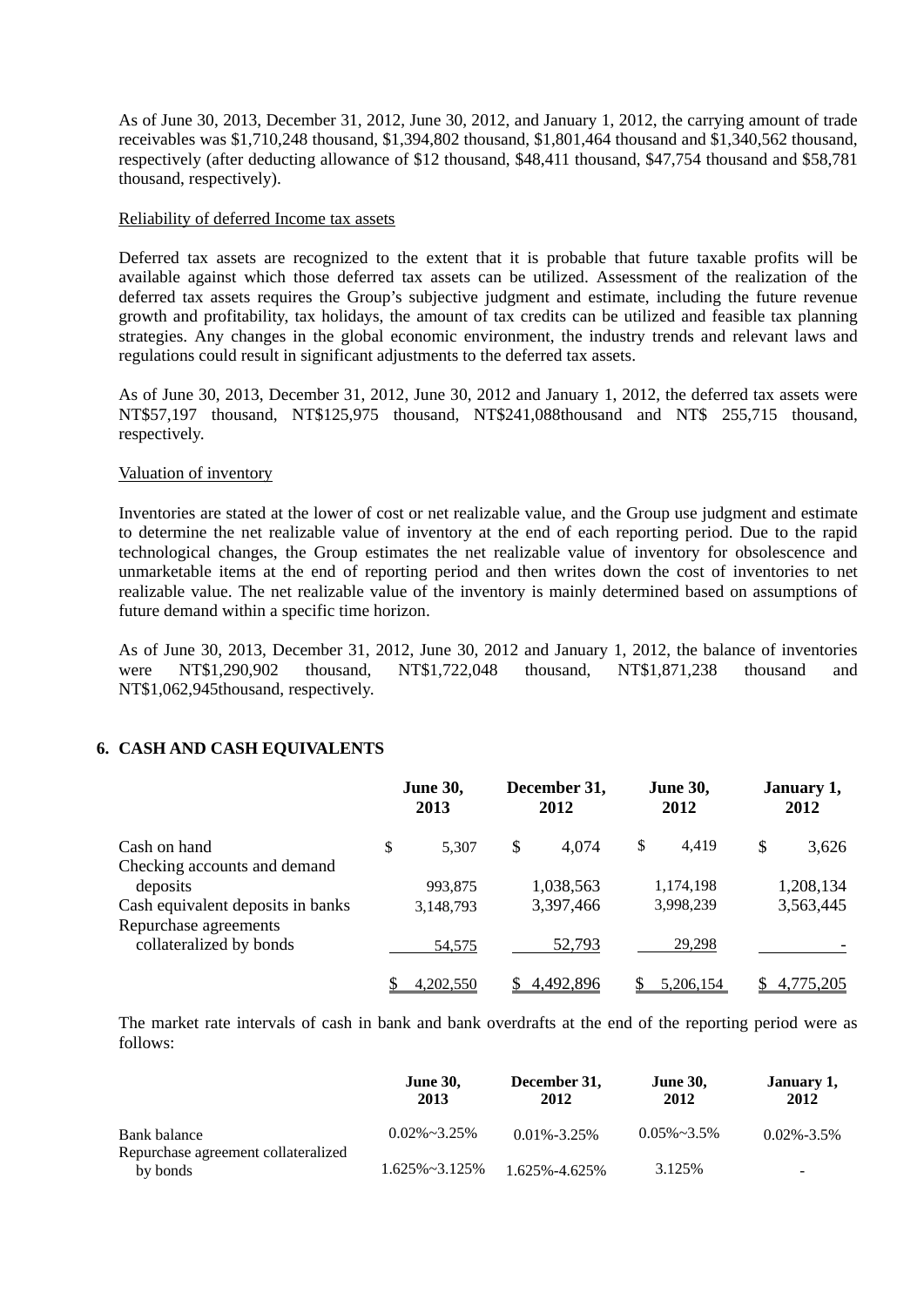Cash equivalents include time deposits that are readily convertible to a known amount of cash, and are subject to an insignificant risk of change in value; these were held for the purpose of meeting short-term cash commitments

### **7. FINANCIAL ASSETS AND LIABILITIES AT FAIR VALUE THROUGH PROFIT OR LOSS**

|                                                                                | <b>June 30,</b><br>2013 | December 31,<br>2012 | <b>June 30,</b><br>2012 | January 1,<br>2012 |
|--------------------------------------------------------------------------------|-------------------------|----------------------|-------------------------|--------------------|
| Financial assets held for trading                                              |                         |                      |                         |                    |
| Nonderivative financial assets<br>Corporate bonds of domestic<br>listed stocks | 14.001                  |                      |                         |                    |

#### **8. AVAILABLE-FOR-SALE FINANCIAL ASSETS**

|                                   | <b>June 30,</b><br>2013      | December 31,<br>2012       | <b>June 30,</b><br>2012    | January 1,<br>2012           |
|-----------------------------------|------------------------------|----------------------------|----------------------------|------------------------------|
| Domestic investments              |                              |                            |                            |                              |
| - Mutual funds<br>- Quoted shares | \$<br>1,262,257<br>1,140,381 | 1,064,889<br>S.<br>644,140 | \$<br>889,380<br>1,319,721 | 1,035,219<br>S.<br>1,146,115 |
|                                   | \$2,402,638                  | \$1,709,029                | \$2,209,101                | \$2,181,334                  |
| Current<br>Non-current            | 1,288,146<br>\$<br>1,114,492 | \$1,076,456<br>632,573     | \$<br>907,272<br>1,301,829 | 1,055,235<br>S.<br>1,126,099 |
|                                   | 2,402,638                    | 1,709,029                  | 2.209.101                  | 2,181,334                    |

For the six months ended June 30, 2013 and 2012, the Group recognized impairment losses of NT\$1,633 thousand and NT\$35,288 thousand , respectively.

#### **9. DEBT INVESTMENTS WITH NO ACTIVE MARKET**

|                       | <b>June 30,</b><br>2013 | December 31,<br>2012 | <b>June 30,</b><br>2012 | January 1,<br>2012 |
|-----------------------|-------------------------|----------------------|-------------------------|--------------------|
| Fixed income fund     | 14,520                  | \$14,520             |                         |                    |
| Current<br>Noncurrent | 14,520<br>\$<br>14,520  | \$14,520             | \$<br>-                 | \$                 |
|                       | 14,520                  | 14,520               |                         |                    |

In November 2012, the Group bought a fixed-income German fund established for meeting certain building needs. The fund price is US\$500 thousand and the effective interest rate of fund is 8%.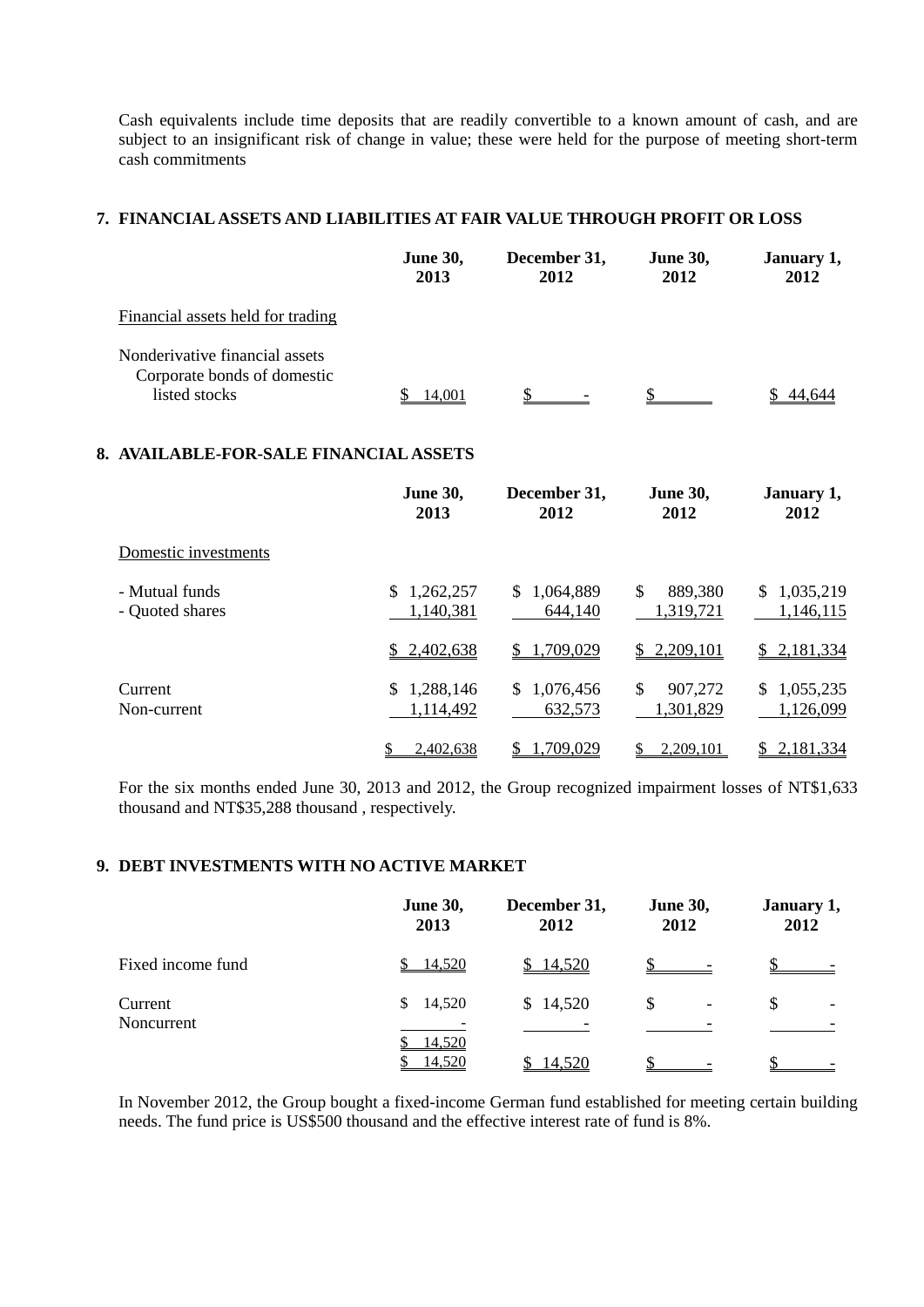#### **10. FINANCIAL ASSETS MEASURED AT COST**

|                                 | <b>June 30.</b> | December 31, | <b>June 30.</b> | January 1, |
|---------------------------------|-----------------|--------------|-----------------|------------|
|                                 | 2013            | 2012         | 2012            | 2012       |
| Domestic unlisted common shares | \$ 249,022      | \$ 216,080   | \$ 328,998      | \$ 353,037 |

The above shares were classified as available for sale.

Management believed that the above unlisted equity investments held by the Group, whose fair value cannot be reliably measured due to the range of reasonable fair value estimates was so significant; therefore they were measured at cost less impairment at the end of reporting period.

The Group believed that the above financial asset carried at cost had impairment losses of \$3,234 thousand and \$14,924 thousand as of June 30, 2013 and 2012, respectively, and \$3,234 thousand and \$14,924 thousand for the three months ended June 30, 2012 and 2013, respectively.

The Group recognized a disposal gain of \$NT1,398 thousand and \$0 thousand as of June 30, 2013 and 2012, respectively. The Group recognized no disposal gain for the three months ended June 30, 2012 and 2013.

### **11. NOTES AND ACCOUNTS RECEIVABLE, NET**

|                                                           | <b>June 30,</b><br>2013        | December 31,<br>2012               | <b>June 30,</b><br>2012            | January 1,<br>2012                  |
|-----------------------------------------------------------|--------------------------------|------------------------------------|------------------------------------|-------------------------------------|
| Notes receivable                                          | 367                            | 320                                | 151                                | 73                                  |
| Accounts receivable<br>Allowance for doubtful receivables | 1,710,260<br>(12)<br>1,710,248 | 1,443,213<br>(48,411)<br>1,394,802 | 1,849,218<br>(47,754)<br>1,801,464 | 1,399,343<br>(58, 781)<br>1,340,562 |
|                                                           | l.710.615                      | 1.395.122                          | 1,801,615                          | 1,340,635                           |

#### Accounts receivable

The average credit period on sales of goods was 30 to 86 days without interest. In determining the recoverability of a trade receivable, the Group considered any change in the credit quality of the trade receivable since the date credit was initially granted to the end of the reporting period. Allowance for impairment loss were recognized against trade receivables based on estimated irrecoverable amounts determined by reference to past default experience of the counterparties and an analysis of their current financial position.

Before accepting any new customer, the Group uses an external credit scoring system to assess the potential customer's credit quality and defines credit limits by customer. Limits and scoring attributed to customers are reviewed every year.

Of the trade receivables balance (see the aging analysis below) that are past due at the end of the reporting period, the Group had not recognized an allowance for impairment for notes and trade receivables amounting to \$3,450 thousand, \$1,709 thousand, \$11,114 thousand and \$9,281 thousand as of June 30, 2013, December 31, 2012, June 30, 2012 and January 1, 2012, respectively, because there had been no significant change in credit quality and the amounts were still considered recoverable. The Group did not hold any collateral or other credit enhancements over these balances nor did it have a legal right to make offsets against any amounts owed by the Group to the counter-party.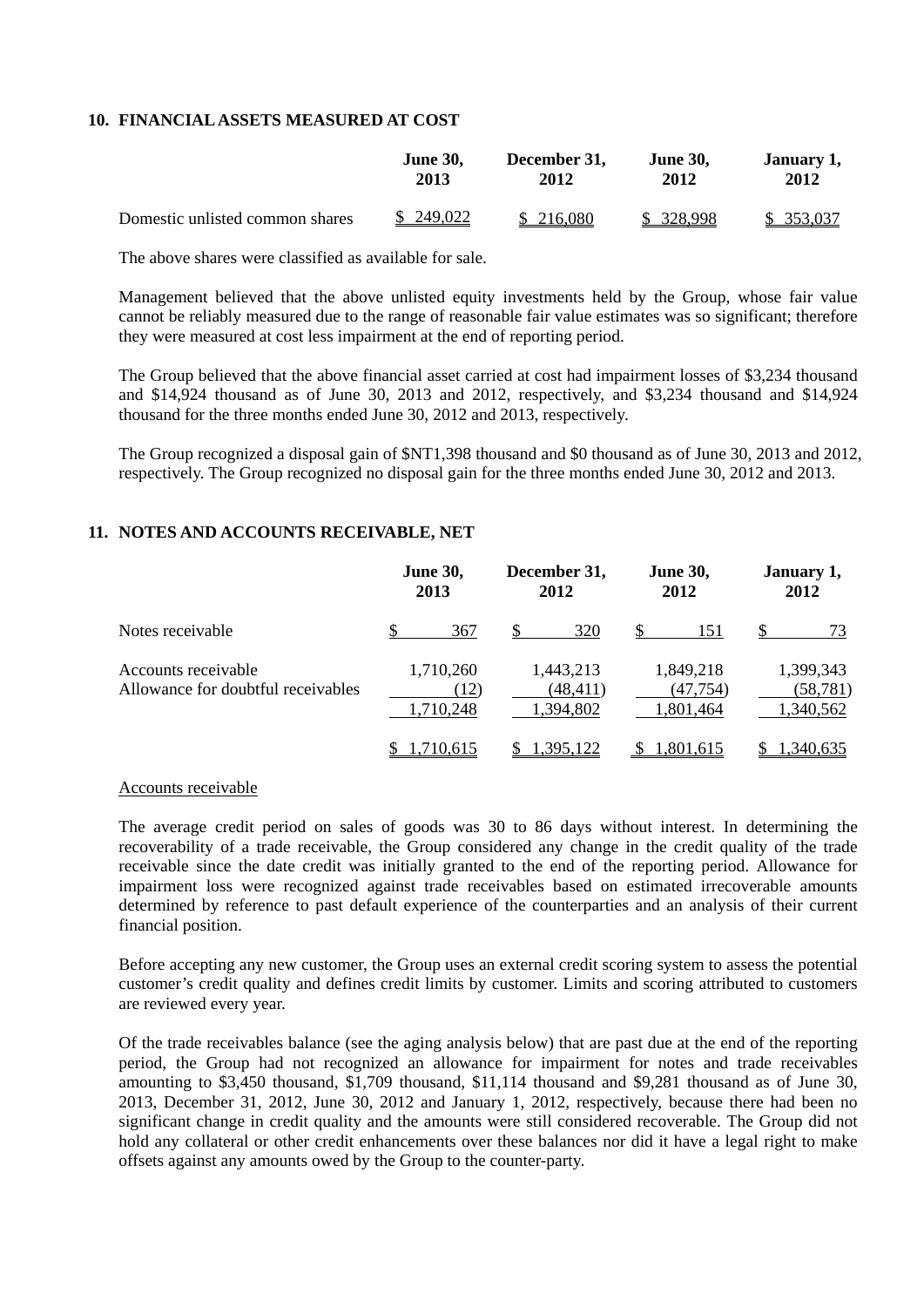The aging of the receivables that are past due but not impaired was as follows:

|               | <b>June 30,</b><br>2013 | December 31,<br>2012 | <b>June 30,</b><br>2012 | January 1,<br>2012 |
|---------------|-------------------------|----------------------|-------------------------|--------------------|
| Up to 60 days | \$3,385                 | \$1,709              | \$4,452                 | \$5,395            |
| $61-90$ days  | 61                      |                      |                         | 3,874              |
| 91-120 days   |                         |                      | 6,662                   |                    |
|               | 3,450                   | .709                 | \$11,114                | \$9,281            |

Above analysis was based on the past due date.

Movements of the allowance for impairment loss recognized on notes receivable and trade receivables were as follows:

|                                                              |           | <b>For the Three Months Ended</b><br><b>June 30</b> |
|--------------------------------------------------------------|-----------|-----------------------------------------------------|
|                                                              | 2013      | 2012                                                |
| Balance at January 1                                         | \$48,411  | \$58,781                                            |
| Less: Amounts written off during the period as uncollectible | (49, 531) | (8,998)                                             |
| Less: Amounts Reserve during the period as uncollectible     |           | (115)                                               |
| Foreign exchange translation gains (losses)                  | 1,132     | (1,914)                                             |
| Balance at June 30                                           |           | 47.754                                              |

#### **12. INVENTORIES**

|                                                     | <b>June 30,</b><br>2013             | December 31,<br>2012            | <b>June 30,</b><br>2012       | January 1,<br>2012                 |
|-----------------------------------------------------|-------------------------------------|---------------------------------|-------------------------------|------------------------------------|
| Finished goods<br>Work in progress<br>Raw materials | \$<br>496,706<br>625,969<br>168,227 | 557,202<br>1,004,071<br>160,775 | 658,995<br>702,247<br>509,996 | 469,285<br>\$<br>498,566<br>95,094 |
|                                                     | ,290,902                            | 1,722,048                       | <u>1,871,238</u>              | 1,062,945                          |

The costs of inventories recognized as cost of goods sold in the three months ended June 30, 2012 and 2012 were \$2,473,217 thousand and \$2,566,083 thousand, respectively.

The costs of inventories recognized as cost of goods sold in the three months ended June 30, 2103 and six months ended June 30,2013 were as follows :

|                                                 | <b>For the Three Months Ended</b><br><b>June 30</b> |                | <b>For the Six Months Ended</b><br><b>June 30</b> |                      |
|-------------------------------------------------|-----------------------------------------------------|----------------|---------------------------------------------------|----------------------|
|                                                 | 2013                                                | 2012           | 2013                                              | 2012                 |
| (Gains) losses on inventory value<br>recoveries | 6,766<br>\$                                         | 9.275<br>S.    | \$25,207                                          | (16, 420)            |
| Losses on physical inventory                    |                                                     |                |                                                   | 84                   |
| Inventory obsolescence                          | 29,834                                              |                | 29,834                                            |                      |
| Income from scrap sales                         | (280)<br>36,320                                     | (959)<br>8,316 | (617)<br>54,424                                   | (1,795)<br>(18, 131) |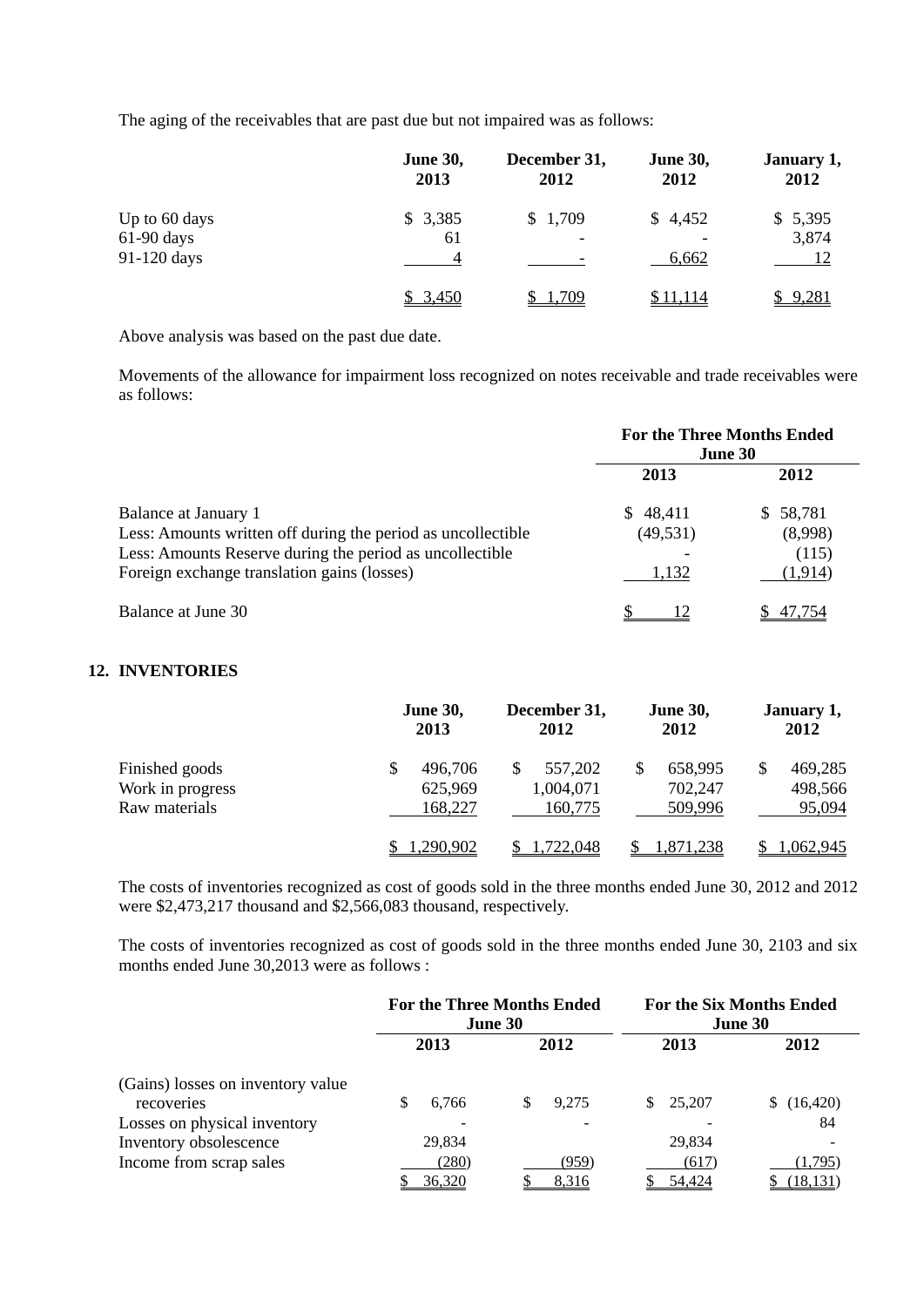#### **13. INVESTMENTS ACCOUNTED FOR USING THE EQUITY METHOD**

|                                                                | <b>June 30,</b><br>2013    | December 31,<br>2012        | <b>June 30,</b><br>2012 | January 1,<br>2012      |
|----------------------------------------------------------------|----------------------------|-----------------------------|-------------------------|-------------------------|
| Investments in associates<br>Investments in jointly controlled | 1,007,002<br>S.            | 1,635,793<br>$\mathbb{S}^-$ | \$<br>856,034           | \$<br>882,881           |
| entities                                                       | 164,717                    |                             |                         |                         |
|                                                                | 1,171,719                  | 1,635,793                   | 856,034                 | 882,881                 |
| Investments in associates<br>a.                                |                            |                             |                         |                         |
|                                                                | <b>June 30,</b><br>2013    | December 31,<br>2012        | <b>June 30,</b><br>2012 | January 1,<br>2012      |
| Listed companies                                               |                            |                             |                         |                         |
| Orise Technology, Co., Ltd.<br>Giantplus Technology Co.,       | 1,007,002<br><sup>\$</sup> | \$<br>910,634               | \$<br>856,034           | $\mathbb{S}$<br>882,881 |
| Ltd.                                                           |                            | 725,159                     |                         |                         |
| Unlisted companies                                             |                            |                             |                         |                         |
| HT mMobile Inc.                                                |                            |                             |                         |                         |
| Jet Focus Ltd                                                  |                            |                             |                         |                         |
|                                                                | ,007,002                   | .635,793                    | 856,034                 | 882,881                 |

As the end of the reporting period, the proportion of ownership and voting rights in associates held by the Group were as follows:

| <b>Name of Associate</b>      | <b>June 30,</b><br>2013 | December 31,<br>2012 | <b>June 30,</b><br>2012 | January 1,<br>2012 |
|-------------------------------|-------------------------|----------------------|-------------------------|--------------------|
| Orise Technology, Co., Ltd.   | 35%                     | 35%                  | 35%                     | 35%                |
| Giantplus Technology Co., Ltd |                         | 19%                  | -                       |                    |
| HT mMobile Inc.               |                         | 49.5%                | 49.5%                   | 49.5%              |
| Jet Focus Ltd                 |                         |                      | 44%                     | 44%                |

The Group started to exercise significant influence over Giantplus Technology Co., Ltd on December 3, 2012, so the Group transferred this investment from available-for-sale financial assets to investments in associates.

On March 14, 2013, the Company's board of the directors resolved to participate in the tender offer made by Chunghwa Picture Tubes Ltd ( "Chunghwa") to acquire shares in Giantplus Technology Co. ("Giantplus"). The Company planned to sell 77,834 thousand shares of Giantplus for cash of NT\$4.03 per share and 0.72 common share of Tatung Co. for every share of Giantplus. As of April 12, 2013, the expiration date of the acquisition, the Company had disposed of 64,020 thousand shares and recognized a gain on disposal of \$42,474 thousand. On April 10, 2013, the Company's board of directors sold 6,818 thousand shares more of Giantplus to Chunghwa for cash of NT\$9.3 per share and recognized a gain on disposal of \$5,648 thousand.

On February 29, 2012, HT mMobile Inc.'s (HT) board of directors approved a downsizing of its operations because of (a) the termination of merger negotiations with another company and (b) the resignation of high-level employees of the research and development (R&D) department, which have hampered product R&D. On the basis of a resolution passed in a meeting of HT's board of directors, the Group recognized an investment loss on HT, as well as the reduction of the carrying value of this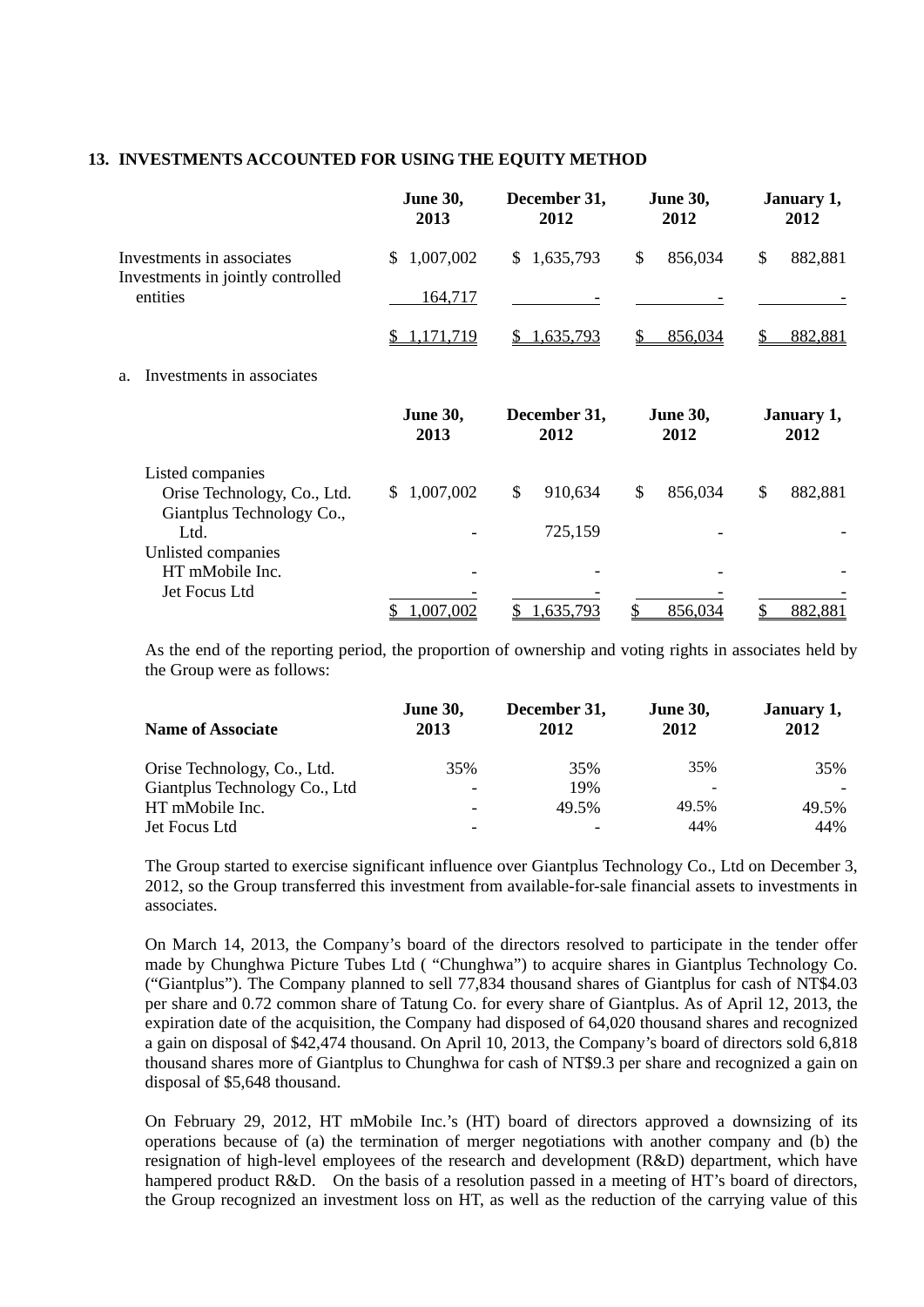investment to zero. The Group also recognized impairment losses of \$405,612 thousand and \$1,466 thousand on other receivable from HT mMobile Inc for six months ended June 30, 2011 and 2013, respectively. The Group reversed an impairment loss of \$5,354 thousand for the three months ended June 30, 2013. HT's third interim board of directors also approved a plan for HT to undergo liquidation, and HT completed its liquidation on March 20, 2013.

The fair values of publicly traded investments accounted for using the equity method, which were based on the closing prices of those investments at the balance sheet date, are summarized as follows:

| <b>Name of Associate</b>                                     | <b>June 30,</b> | December 31,            | <b>June 30,</b> | January 1,   |
|--------------------------------------------------------------|-----------------|-------------------------|-----------------|--------------|
|                                                              | 2013            | 2012                    | 2012            | 2012         |
| Orise Technology, Co., Ltd.<br>Giantplus Technology Co., Ltd | \$ 2,961,544    | \$ 1,868,421<br>772,872 | 1,420,578       | \$ 1,345,937 |

The summarized financial information of the Group's associates is set out below:

|                                                          | <b>June 30,</b><br>2013                      | December 31,<br>2012        | <b>June 30,</b><br>2012                    | January 1,<br>2012           |
|----------------------------------------------------------|----------------------------------------------|-----------------------------|--------------------------------------------|------------------------------|
| Total assets<br><b>Total liabilities</b>                 | 6,776,630<br>3,926,216                       | \$18,487,785<br>8,389,959   | 3,630,909<br>S<br>165,263                  | 3,166,286<br>628,463         |
|                                                          | <b>For the Three Months Ended</b><br>June 30 |                             | <b>For the Six Months Ended</b><br>June 30 |                              |
|                                                          | 2013                                         | 2012                        | 2013                                       | 2012                         |
| Revenue<br>Profit for the period<br>Comprehensive income | 2,924,925<br>226,664<br>226,761              | 956,088<br>21,926<br>21,926 | 4,890,385<br>308,027<br>308,124            | .743,174<br>32,188<br>32,159 |
| Group's share of profits of<br>associates                | 78,831<br>\$                                 | 8,170                       | 68,799<br>S                                | 11,670                       |

The amounts of investments in jointly controlled entities pledged as collateral for bank loans were disclosed in Note 34.

b. Investments in jointly controlled entities

The Company signed an investment agreement with Silicon Integrated Systems Corp. on December 19, 2012. Both sides agreed to increase capital in Sunplus Core Inc. (renamed S2-Tek Inc.), which researches, develops, designs, and sells TV integrated circuits (ICs). The investment agreement was registered on January 21, 2013.

The Company had 99.98% equity in Sunplus Core Inc. before the investment agreement, but when the Company later subscribed for Sunplus Core Inc.'s additional new shares at a percentage different from its existing ownership percentage, the Company's equity decreased to 51.25%, and the carrying amount of the Company's investment also declined. When Sunplus Core Inc. changed its name to S2-Tek Inc. on January 21, 2013, a new investment agreement was made, which stated that the Company no longer had control over S2-Tek Inc. The Company continued to recognize this investment by the equity method.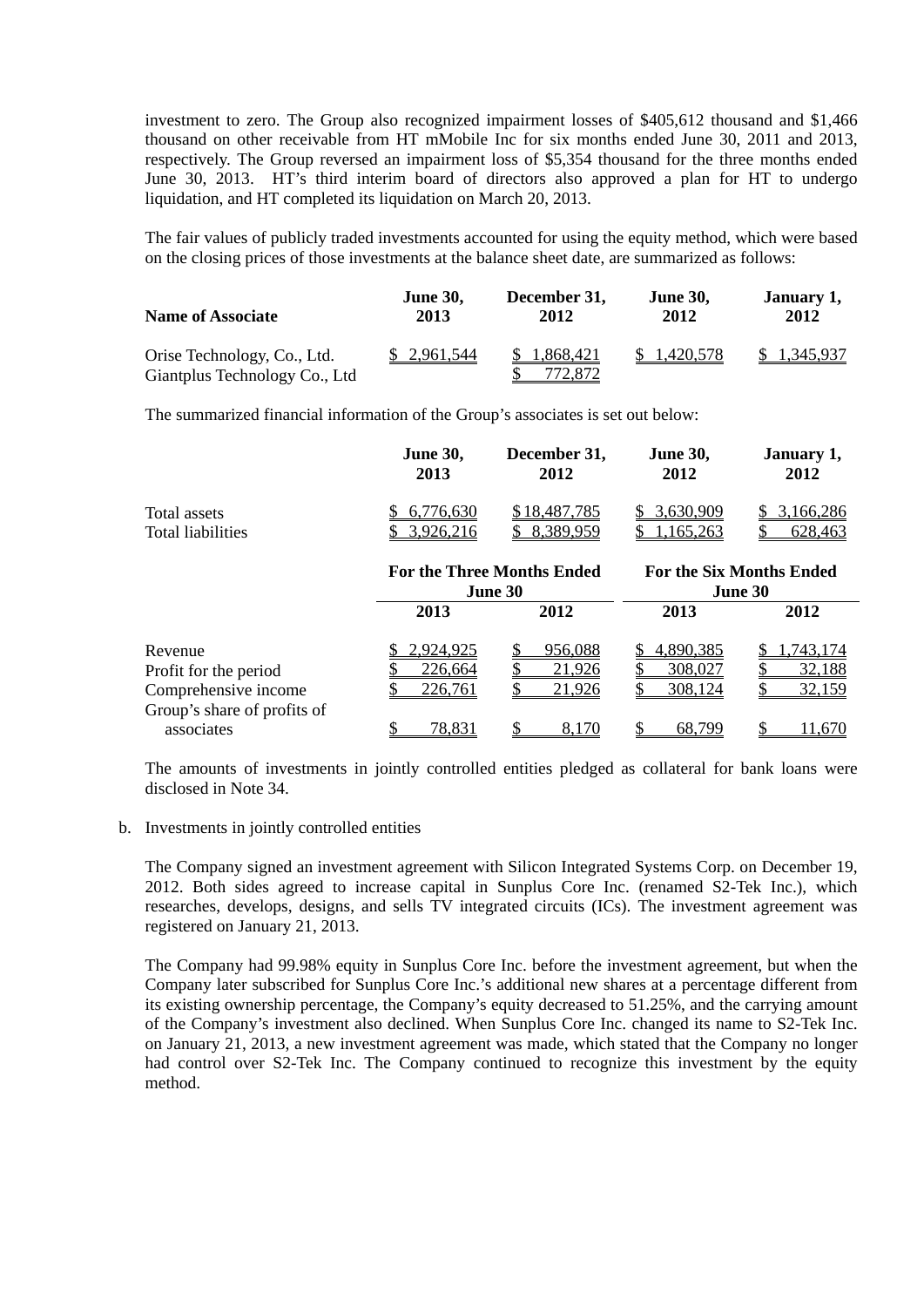The interests in the jointly controlled entities which were accounted for using the equity method are summarized as follows:

|                        | <b>June 30,</b><br>2013 | December 31,<br>2012 | <b>June 30,</b><br>2012 | January 1,<br>2012 |
|------------------------|-------------------------|----------------------|-------------------------|--------------------|
| Current assets         | 425,108                 |                      |                         |                    |
| Noncurrent assets      | .901                    |                      |                         |                    |
| Current liabilities    | 11,602                  |                      |                         |                    |
| Noncurrent liabilities |                         |                      |                         |                    |

|                                  | <b>For the Three Months Ended</b><br>June 30 |      | <b>For the Six Months Ended</b><br>June 30 |      |
|----------------------------------|----------------------------------------------|------|--------------------------------------------|------|
|                                  | 2013                                         | 2012 | 2013                                       | 2012 |
| <b>Sales</b>                     | 85,482                                       |      | <u>119,895</u>                             |      |
| Costs of sales                   | 52,648                                       |      | 80,360                                     |      |
| Operating expenses               | 74,813                                       |      | 114,960                                    |      |
| Nonoperating income and          |                                              |      |                                            |      |
| expenses                         | 433                                          |      | <u>862</u>                                 |      |
| Income tax expense               |                                              |      |                                            |      |
| Share of profit or loss of       |                                              |      |                                            |      |
| associates and joint ventures    | (23,360)                                     |      | (40, 282)                                  |      |
| Share of comprehensive income    |                                              |      |                                            |      |
| of associates and joint ventures | (23, 360)                                    |      | (40, 282)                                  |      |

The financial statements as of and for six months ended June 30, 2013 and 2012 that were used as basis for calculating the investments accounted for using the equity method, share of profits and other comprehensive income of the Company had not been reviewed, except those of Orise Technology.

### **14. PROPERTY, PLANT AND EQUIPMENT**

|                                   | <b>June 30,</b><br>2013 | December 31,<br>2012 | <b>June 30,</b><br>2012 | January 1,<br>2012 |
|-----------------------------------|-------------------------|----------------------|-------------------------|--------------------|
| Carrying amounts of each class of |                         |                      |                         |                    |
| <b>Buildings</b>                  | \$<br>1,010,134         | 1,042,590<br>S.      | \$<br>1,070,445         | \$1,103,482        |
| Auxiliary equipment               | 106,697                 | 111,428              | 115,851                 | 52,837             |
| Machinery and equipment           | 26,580                  | 28,944               | 27,648                  | 34,841             |
| Testing equipment                 | 136,690                 | 99,905               | 115,414                 | 90,805             |
| Transportation equipment          | 3,763                   | 4,279                | 4,470                   | 5,272              |
| Furniture and fixtures            | 59,088                  | 59,244               | 63,303                  | 69,478             |
| Leasehold improvements            | 2,522                   | 8,083                | 10,613                  | 13,126             |
| Other equipment                   | 2,133                   | 2,464                | 3,021                   | 3,205              |
| Construction in progress          | 837,338                 | 586,849              | 430,297                 | 329,159            |
|                                   | 2,184,945               | 1,943,786            | 1,841,062               | .702,205           |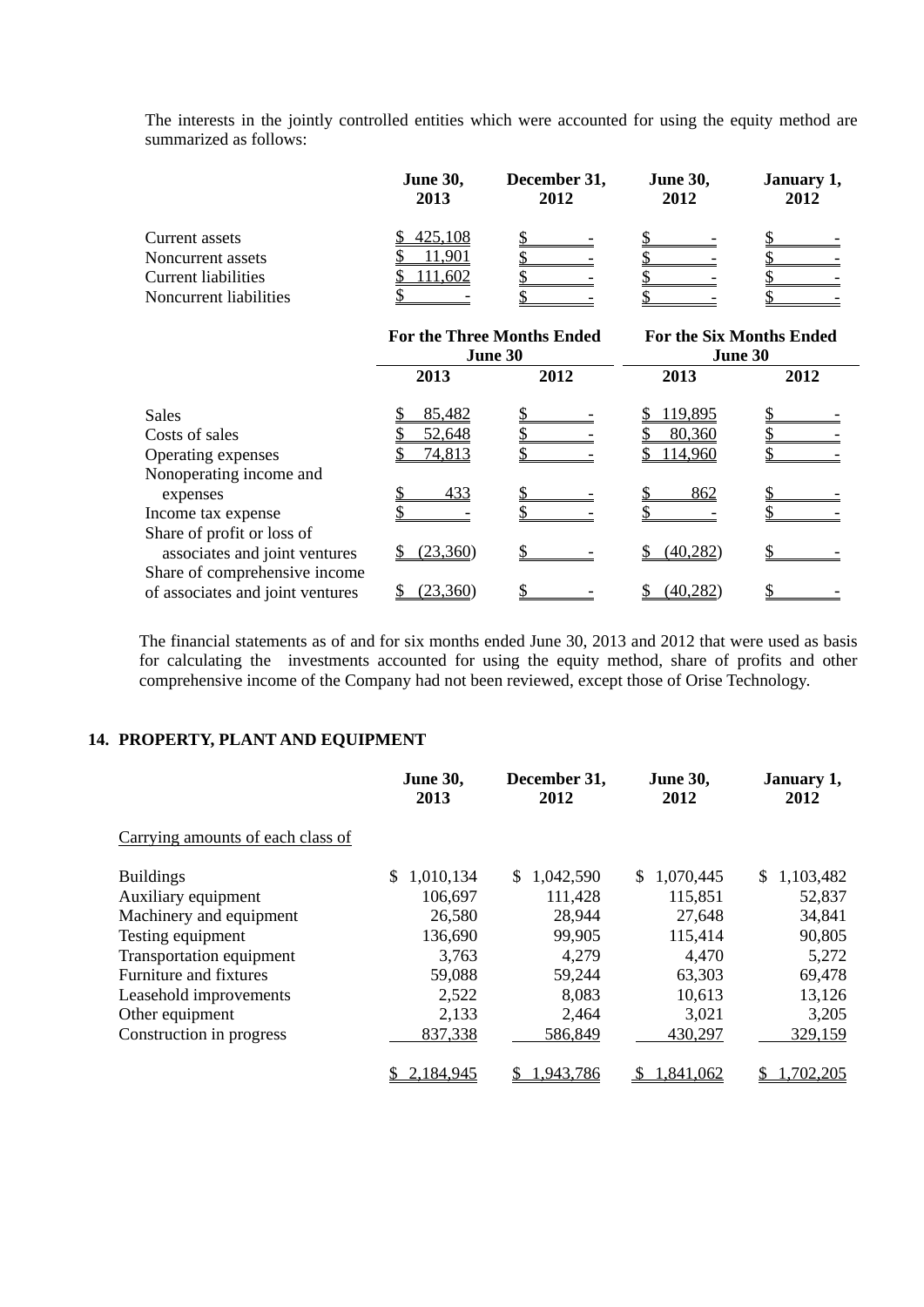|                                                                                     |                                   |                               |                                   |                                             | For the Three Months Ended June 30, 2013 |                                         |                           |                         |                                               |                                                  |  |
|-------------------------------------------------------------------------------------|-----------------------------------|-------------------------------|-----------------------------------|---------------------------------------------|------------------------------------------|-----------------------------------------|---------------------------|-------------------------|-----------------------------------------------|--------------------------------------------------|--|
|                                                                                     | <b>Buildings</b>                  | <b>Auxiliary</b><br>equipment | <b>Machinery</b> and<br>equipment | <b>Testing</b><br>equipment                 | <b>Transportation</b><br>equipment       | <b>Furniture</b> and<br>fixtures        | Leasehold<br>improvements | Other<br>equipment      | <b>Construction</b> in<br>progress            | <b>Total</b>                                     |  |
| Cost                                                                                |                                   |                               |                                   |                                             |                                          |                                         |                           |                         |                                               |                                                  |  |
| Balance, beginning of<br>period<br>Additions<br>Disposals<br>Transfer to investment | \$1,330,812<br>5,134<br>(24, 258) | Ŝ.<br>96,182<br>72,034<br>٠   | 192,422<br>S<br>9,064<br>٠        | <sup>\$</sup><br>267,661<br>49,298<br>(790) | $\mathsf{s}$<br>10,217<br>ä,<br>٠        | 217,749<br>S<br>11.191<br>(15,374)<br>× | s<br>30,950               | 8,509<br>\$<br>529<br>٠ | $\mathbf{\hat{S}}$<br>329,159<br>101,408<br>٠ | \$2,483,661<br>248,658<br>(16, 164)<br>(24, 258) |  |
| Effect of exchange rate<br>changes                                                  | (6, 843)                          | 57                            | (20, 164)                         | (1, 497)                                    | (160)                                    | (1,686)                                 | 69                        | (138)                   | (270)                                         | (30, 632)                                        |  |
| Balance, end of period                                                              | 1.304.845                         | 168,273                       | 181.322                           | 314.672                                     | 10.057                                   | 211.880                                 | 31.019                    | 8.900                   | 430.297                                       | 2,661,265                                        |  |
| Accumulated depreciation<br>and impairment                                          |                                   |                               |                                   |                                             |                                          |                                         |                           |                         |                                               |                                                  |  |
| Balance, beginning of                                                               |                                   |                               |                                   |                                             |                                          |                                         |                           |                         |                                               |                                                  |  |
| period<br><b>Additions</b>                                                          | 227,330<br>18,640                 | 43,345<br>7,403               | 157,581<br>16,230                 | 176,856<br>24,603                           | 4,945<br>711                             | 148,271<br>14.074                       | 17,824<br>2,378           | 5,304<br>653            |                                               | 781,456<br>84.692                                |  |
| <b>Disposals</b>                                                                    |                                   |                               | ٠                                 | (672)                                       | ×                                        | (12,946)                                |                           |                         |                                               | (13,618)                                         |  |
| Transfer to investment<br>Effect of exchange rate                                   | (9, 403)                          | ä,                            | ä,                                |                                             | ä,                                       | ٠                                       |                           | ×                       |                                               | (9, 403)                                         |  |
| changes                                                                             | (2,167)                           | 1,674                         | (20, 137)                         | (1,529)                                     | (69)                                     | (822)                                   | 204                       | (78)                    |                                               | (22, 924)                                        |  |
| Balance, end of period                                                              | 234,400                           | 52,422                        | 153,674                           | 199,258                                     | 5,587                                    | 148,577                                 | 20.406                    | 5,879                   |                                               | 820,203                                          |  |
|                                                                                     | \$1,070,445                       | 115,851<br>S                  | 27,648                            | 115,414<br>S                                | 4,470                                    | 63,303                                  | Ś<br>10,613               | 3.021                   | 430,297                                       | \$1,841,062                                      |  |
|                                                                                     |                                   |                               |                                   |                                             |                                          | Three Months Ended June 30, 2013        |                           |                         |                                               |                                                  |  |
|                                                                                     | <b>Buildings</b>                  | <b>Auxiliary</b><br>equipment | <b>Machinery</b> and<br>equipment | <b>Testing</b><br>equipment                 | <b>Transportation</b><br>equipment       | <b>Furniture</b> and<br>fixtures        | Leasehold<br>improvements | Other<br>equipment      | <b>Construction</b> in<br>progress            | Total                                            |  |
| Cost                                                                                |                                   |                               |                                   |                                             |                                          |                                         |                           |                         |                                               |                                                  |  |
| Balance, beginning of<br>Period<br><b>Additions</b>                                 | \$1,284,209                       | \$<br>173,006<br>200          | S<br>185.924<br>10,971            | s<br>304,407<br>87,292                      | 10,351<br>S<br>٠                         | S<br>207,571<br>17,317                  | s<br>20.131<br>150        | 8,819<br>\$<br>521      | \$<br>586,849<br>210,207                      | \$2,781,267<br>326,658                           |  |
| <b>Disposals</b>                                                                    |                                   | ٠                             | (11, 728)                         | (17, 827)                                   |                                          | (45)                                    |                           | (50)                    |                                               | (29,650)                                         |  |
| Transfer for use<br>Effect of exchange rate                                         | (32, 356)                         | ٠                             | ٠                                 |                                             | ä,                                       | ٠                                       | ٠                         | ٠                       | ÷.                                            | (32, 356)                                        |  |
| changes                                                                             | 3,202                             | 10,174                        | (32, 815)                         | 5,694                                       | 562                                      | 4,333                                   | (8, 476)                  | 293                     | 40,282                                        | 23,249                                           |  |
| Balance, end of period                                                              | 1,255,055                         | 183,380                       | 152,352                           | 379,566                                     | 10,913                                   | 229,176                                 | 11,805                    | 9,583                   | 837,338                                       | 3,069,168                                        |  |
| Accumulated depreciation<br>and impairment                                          |                                   |                               |                                   |                                             |                                          |                                         |                           |                         |                                               |                                                  |  |
| Balance, beginning of<br>period                                                     | 241,619                           | 61,578                        | 156,980                           | 204,502                                     | 6,072                                    | 148,327                                 | 12,048                    | 6,355                   |                                               | 837,481                                          |  |
| <b>Additions</b>                                                                    | 17,462                            | 7,683                         | 15,672                            | 50,782                                      | 742                                      | 14,301                                  | 3,519                     | 2,272                   |                                               | 112,433                                          |  |
| <b>Disposals</b>                                                                    |                                   |                               | (11, 728)                         | (15,585)                                    | ä,                                       | (5)                                     |                           | (46)                    |                                               | (27, 364)                                        |  |
| Transfer for use<br>Effect of exchange rate                                         | (14, 597)                         | i,                            | ٠                                 |                                             | ä,                                       | $\sim$                                  | ٠                         | ٠                       |                                               | (14, 597)                                        |  |
| changes                                                                             | 437                               | 7,422                         | (35, 152)                         | 3,177                                       | 336                                      | 7,465                                   | (6, 284)                  | (1, 131)                |                                               | (23,730)                                         |  |
| Balance, end of period                                                              | 244,921                           | 76,683                        | 125,772                           | 242,876                                     | 7,150                                    | 170,088                                 | 9,283                     | 7,450                   |                                               | 884,223                                          |  |
|                                                                                     | \$1.010.134                       | 106.697                       | 26,580                            | 136,690                                     | 3.763                                    | 59.088                                  | 2.522                     | 2.133                   | 837,338<br>Ś                                  | 2.184.945<br>S                                   |  |

The above items of property, plant and equipment were depreciated on a straight-line basis over the following estimated useful lives of the assets:

#### **Xintec**

| 8-56 years   |
|--------------|
| $9-20$ years |
| $1-10$ years |
| $1-5$ years  |
| $4-10$ years |
| 2-5 years    |
| $2-11$ years |
| $3-10$ years |
|              |

Refer to Note 34 for the carrying amounts of property, plant and equipment that had been pledged by the Group to secure borrowings granted to the Group.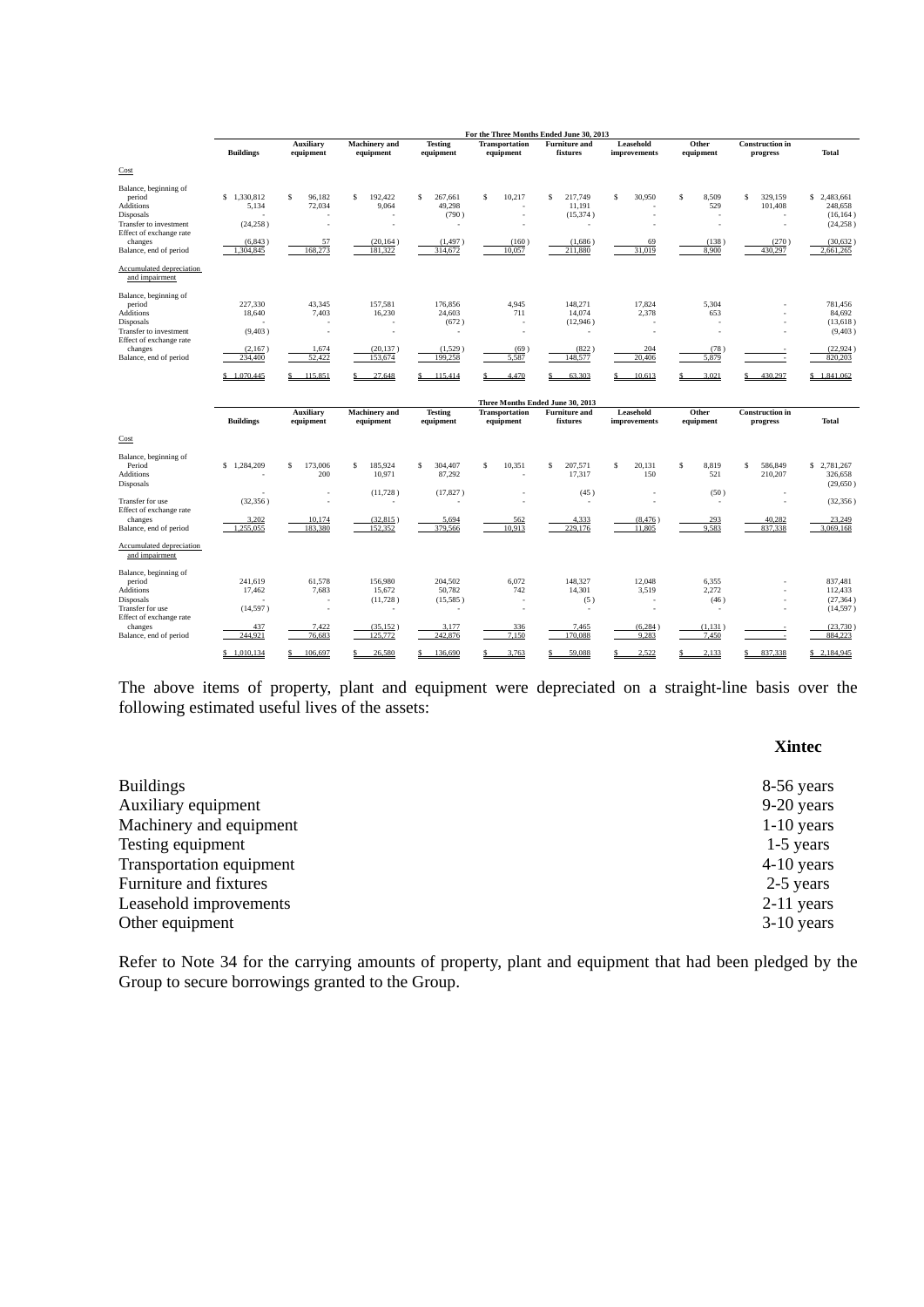## **15. INVESTMENT PROPERTIES**

|                                                                                                                                             | <b>June 30,</b><br>2013 | December 31,<br>2012 | <b>June 30,</b><br>2012                              | January 1,<br>2012                                               |
|---------------------------------------------------------------------------------------------------------------------------------------------|-------------------------|----------------------|------------------------------------------------------|------------------------------------------------------------------|
| Completed investment property                                                                                                               | 301,865<br>S            | 274,841<br>S.        | 269,063<br>S                                         | 265,457                                                          |
|                                                                                                                                             |                         |                      |                                                      | For the Six Months Ended June 30                                 |
|                                                                                                                                             |                         |                      | 2013                                                 | 2012                                                             |
| Cost                                                                                                                                        |                         |                      |                                                      |                                                                  |
| Balance at January 1<br>Reclassification to investment<br>Effect of exchange rate differences                                               |                         |                      | \$398,499<br>32,356<br>23,093                        | \$ 360,704<br>24,258<br>(6,052)                                  |
| Balance at June 30                                                                                                                          |                         |                      | 453,948<br>\$.                                       | \$ 378,910                                                       |
| <b>Accumulated depreciation</b>                                                                                                             |                         |                      |                                                      |                                                                  |
| Balance at January 1<br>Depreciation expense<br>Reclassification to investment<br>Effect of exchange rate differences<br>Balance at June 30 |                         |                      | 123,658<br>\$<br>6,384<br>14,597<br>7,444<br>152,083 | $\mathcal{S}$<br>95,247<br>6,761<br>9,403<br>(1, 564)<br>109,847 |
|                                                                                                                                             |                         |                      | \$301,865                                            | \$269,063                                                        |

The investment properties held by the Group were depreciated over their useful lives of 50 years, using the straight-line method.

## The Group

The fair values of the investment properties held by the Group were \$371,385 thousand and \$355,920 thousand as of June 30, 2013 and 2012, respectively.

Fair values were obtained through valuations made by an independent appraisal firm, Suzhou Feng-Zheng PingGu Firm, on March 31, 2013 and January 1, 2012. The Suzhou Feng-Zheng PingGu Firm used the replacement cost method to measure fair value.

Based on the appraisal firm's asset valuation statement, there were no significant differences between the invested properties' fair values as of June 30, 2013 and 2012 and those as of March 31, 2013 and January 1, 2012.

## **16. INTANGIBLE ASSETS**

|                         | <b>June 30,</b><br>2013 | December 31,<br>2012 | <b>June 30,</b><br>2012 | January 1,<br>2012 |  |
|-------------------------|-------------------------|----------------------|-------------------------|--------------------|--|
| Technology license fees | 238,779                 | 262,893              | 265,306                 | 306,045<br>\$      |  |
| Software                | 68,440                  | 88,974               | 65,252                  | 77,188             |  |
| Goodwill                | 30,596                  | 30,596               | 227,396                 | 228,221            |  |
| Patents                 | 57,000                  | 59,759               | 47,202                  | 49,899             |  |
| Technological know-how  | 204                     | 424                  | 669                     | 921                |  |
|                         | 395,019                 | 442,646              | 605,825                 | 662,274            |  |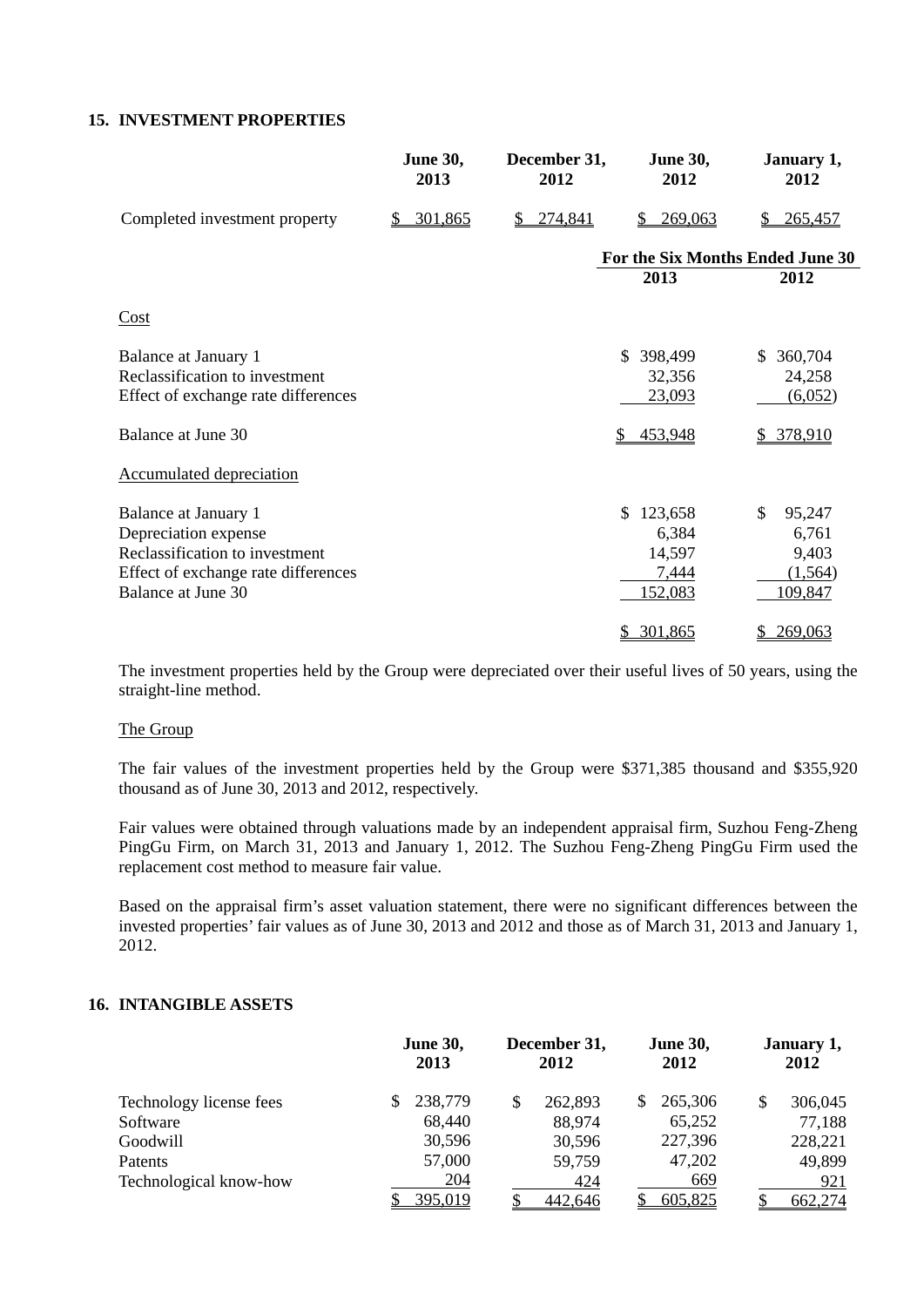Intangible assets consisted of fees paid to Oak Technology ("Oak") for the Group to use Oak's technology on light storage solutions to develop SOC DVD/VCD (system on a chip digital compact disk/video compact disk) players and the fee paid to Royal Philips Electronics ("Philips") for the Group to use Philips's optical disc drive (ODD) semiconductor technology.

|                                                                                     | For the Three Months Ended June 30,2012  |                                  |                |                                         |                                         |                                    |  |  |  |
|-------------------------------------------------------------------------------------|------------------------------------------|----------------------------------|----------------|-----------------------------------------|-----------------------------------------|------------------------------------|--|--|--|
|                                                                                     | <b>Technology</b><br><b>License Fees</b> | <b>Software</b>                  | Goodwill       | <b>Patents</b>                          | <b>Technological</b><br><b>Know-how</b> | <b>Total</b>                       |  |  |  |
| Cost                                                                                |                                          |                                  |                |                                         |                                         |                                    |  |  |  |
| Balance at January 1<br><b>Additions</b><br>Disposals<br>Effect of foreign currency | 1,439,623<br>\$<br>43,860                | \$<br>251,772<br>24,102<br>(411) | \$<br>228,221  | \$<br>97,099                            | \$<br>1,922                             | \$<br>2,018,637<br>67,962<br>(411) |  |  |  |
| exchange differences                                                                |                                          | (286)                            | (825)          |                                         | 440                                     | (671)                              |  |  |  |
| Balance at June 30                                                                  | 1,483,483                                | 275,177                          | 227,396        | 97,099                                  | 2,362                                   | 2,085,517                          |  |  |  |
| Accumulated amortization                                                            |                                          |                                  |                |                                         |                                         |                                    |  |  |  |
| Balance at January 1<br>Amortization expense<br>Effect of foreign currency          | 1,133,578<br>84,599                      | 174,584<br>35,477                |                | 47,200<br>2,697                         | 1,001<br>235                            | 1,356,363<br>123,008               |  |  |  |
| exchange differences                                                                |                                          | (136)                            |                |                                         | 457                                     | 321                                |  |  |  |
| Balance at June 30                                                                  | ,218,177                                 | 209,925                          |                | 49,897                                  | 1,693                                   | 1,479,692                          |  |  |  |
|                                                                                     | 265,306                                  | 65,252                           | 227,396<br>\$. | 47,202                                  | 669                                     | 605,825                            |  |  |  |
|                                                                                     |                                          |                                  |                | For the Three Months Ended June 30,2012 |                                         |                                    |  |  |  |

|                                                                                 | <b>Technology</b><br><b>License Fees</b> | <b>Software</b>                    | Goodwill     | <b>Patents</b>       | <b>Technological</b><br><b>Know-how</b> | <b>Total</b>                         |
|---------------------------------------------------------------------------------|------------------------------------------|------------------------------------|--------------|----------------------|-----------------------------------------|--------------------------------------|
| Cost                                                                            |                                          |                                    |              |                      |                                         |                                      |
| Balance at January 1<br><b>Additions</b><br>Decrease<br>Effect of exchange rate | \$<br>995,166<br>48,343                  | \$<br>403,650<br>8,205<br>(1, 354) | \$<br>30,596 | \$<br>112,353<br>136 | \$<br>2,402                             | \$<br>1,544,167<br>56,684<br>(1,354) |
| differences                                                                     | 202                                      | 418                                |              |                      | 42                                      | 662                                  |
| Balance at June 30                                                              | ,043,711                                 | 410,919                            | 30,596       | 112,489              | 2,444                                   | 1,600,159                            |
| Accumulated amortization                                                        |                                          |                                    |              |                      |                                         |                                      |
| Balance at January 1                                                            | 732,273                                  | 314,676                            |              | 52,594               | 1,978                                   | 1,101,521                            |
| Amortization expense                                                            | 72,815                                   | 29,141                             |              | 2,895                | 238                                     | 105,089                              |
| Decrease                                                                        |                                          | (1,084)                            |              |                      |                                         | (1,084)                              |
| Effect of exchange rate                                                         |                                          |                                    |              |                      |                                         |                                      |
| differences                                                                     | (156)                                    | (254)                              |              |                      | 24                                      | (386)                                |
| Balance at June 30                                                              | 804,932                                  | 342,479                            |              | 55,489               | 2,240                                   | ,205,140                             |
|                                                                                 | 238,779<br>\$                            | 68,440<br>\$                       | \$<br>30,596 | 57,000<br>\$         | 204<br>\$                               | 395,019<br>S.                        |

The above items of other intangible assets were depreciated on a straight-line basis at the following rates per annum:

**Xintec** 

| Technology license fees | $1-15$ years |
|-------------------------|--------------|
| Software                | $1-10$ years |
| <b>Patents</b>          | $5-18$ years |
| Technological know-how  | 5 years      |
|                         |              |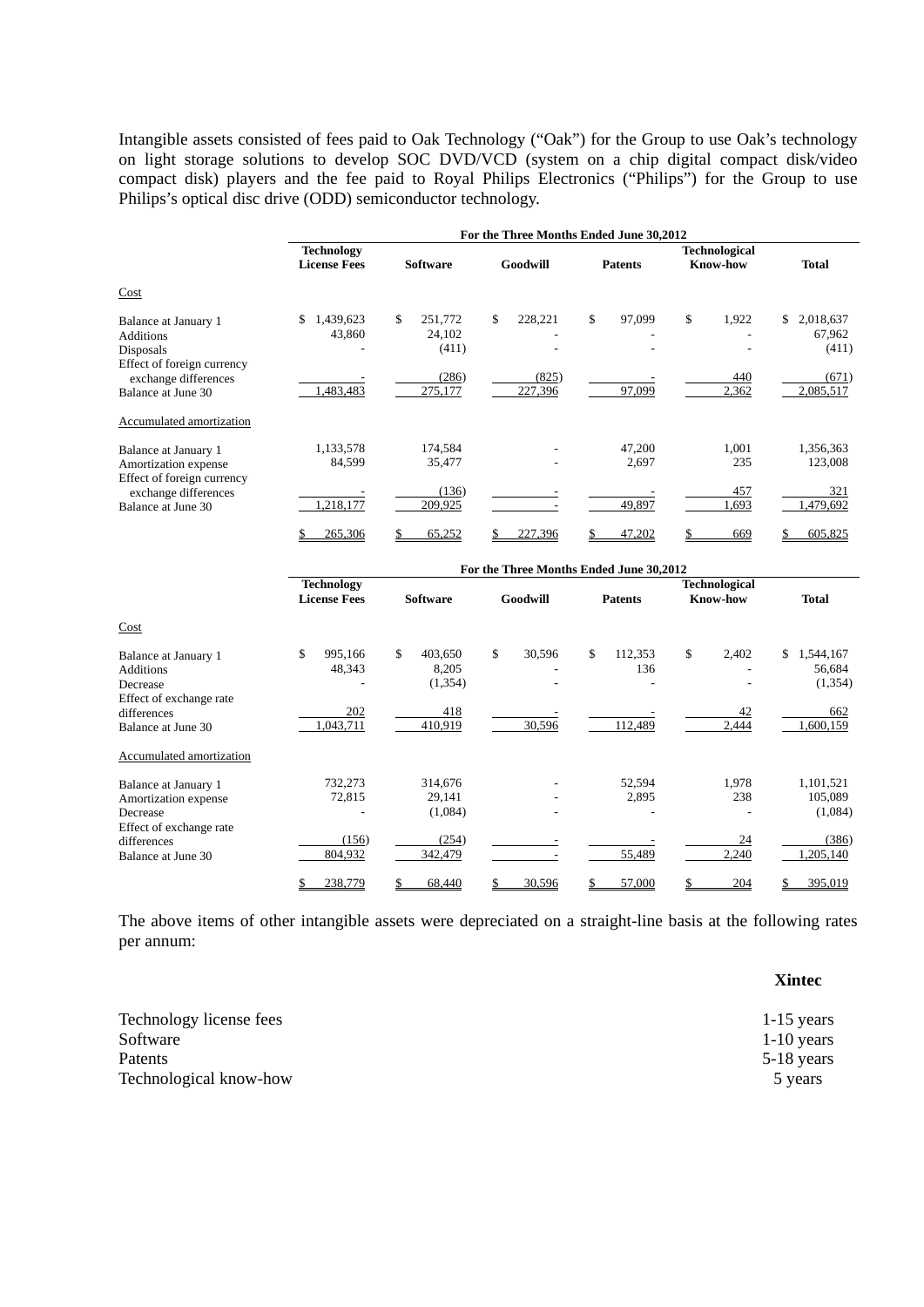## **17. OTHER ASSETS**

|                               | June 30,<br>2013 | December 31,<br>2012 | <b>June 30,</b><br>2012 | January 1,<br>2012 |
|-------------------------------|------------------|----------------------|-------------------------|--------------------|
| Finance lease payables        | 132,395          | 125,495<br>S         | \$<br>30,111            | \$<br>30,991       |
| Prepaid long-term investments | 106,860          | 99,311               | 44,820                  | 30,275             |
| Pledged time deposits         | 91,177           | 89,329               | 89,365                  | 121,287            |
| Refundable deposits (Note 30) | 8,454            | 8,551                | 10,136                  | 19,541             |
| Other                         | 234,783          | 176,695              | 203,430                 | 248,778            |
|                               | 573,669<br>S.    | 499,381<br>S.        | \$377,862               | 450,872<br>\$      |
| Current                       | 305,138<br>S.    | 245,993<br>S.        | 274,273<br>\$.          | 304,158            |
| Noncurrent                    | 268,531          | 253,388              | 103,589                 | 146,714            |
|                               | 573,669          | 499,381              | 377,862<br>\$           | 450,872            |

The amounts of the Group's finance lease payables for land grants in China as of June 30, 2013, January 1, 2013, June 30, 2012 and January 1, 2012 were \$132,395 thousand, \$125,495thousand, \$30,111 thousand and \$30,991 thousand, respectively.

## **18. LOANS**

## Short-term borrowings

|                      | <b>June 30,</b><br>2013 | December 31,<br>2012 | <b>June 30,</b><br>2012 | January 1,<br>2012 |
|----------------------|-------------------------|----------------------|-------------------------|--------------------|
| Unsecured borrowings |                         |                      |                         |                    |
| Bank loans           | 236,309                 | 485,991              | 416,354                 | 943,612            |

The weighted average effective interest rates for bank loans from January 1, 2013 to June 30, 2013 and from January 1, 2012 to June 30, 2012 were 2.52% to 2.98% and 1.22% to 2.98% per annum, respectively.

## Long-term borrowings

The borrowings of the Group were as follows:

|                              | <b>Maturity Date</b> | <b>Significant Covenant</b>                |     | June 30, 2013 |    | December 31.<br>2012 | June 30, 2012            | January 1,<br>2012 |
|------------------------------|----------------------|--------------------------------------------|-----|---------------|----|----------------------|--------------------------|--------------------|
| Floating rate borrowings     |                      |                                            |     |               |    |                      |                          |                    |
| Secured bank borrowings      | 2017.3.16            | Repayable semian nually from<br>March 2012 | \$. | 622.222       | S. | 700,000              | \$<br>600,000            | \$                 |
| Unsecured bank<br>borrowings | 2015.3.30            | Repayable quarterly from<br>March 2012     |     | 500,000       |    | 500,000              | 500,000                  |                    |
| Unsecured bank<br>borrowings | 2015.3.28            | Repayable quarterly from<br>March 2012     |     | 218,750       |    | 250,000              | 250,000                  |                    |
| Unsecured bank<br>borrowings | 2014.1.14            | Repayable on March 2014                    |     | 151.007       |    | 145.204              | ۰                        |                    |
| Unsecured bank<br>borrowings | 2014.6.15            | Repayable on July 2014                     |     | 151.007       |    |                      | $\overline{\phantom{a}}$ |                    |

(Continued)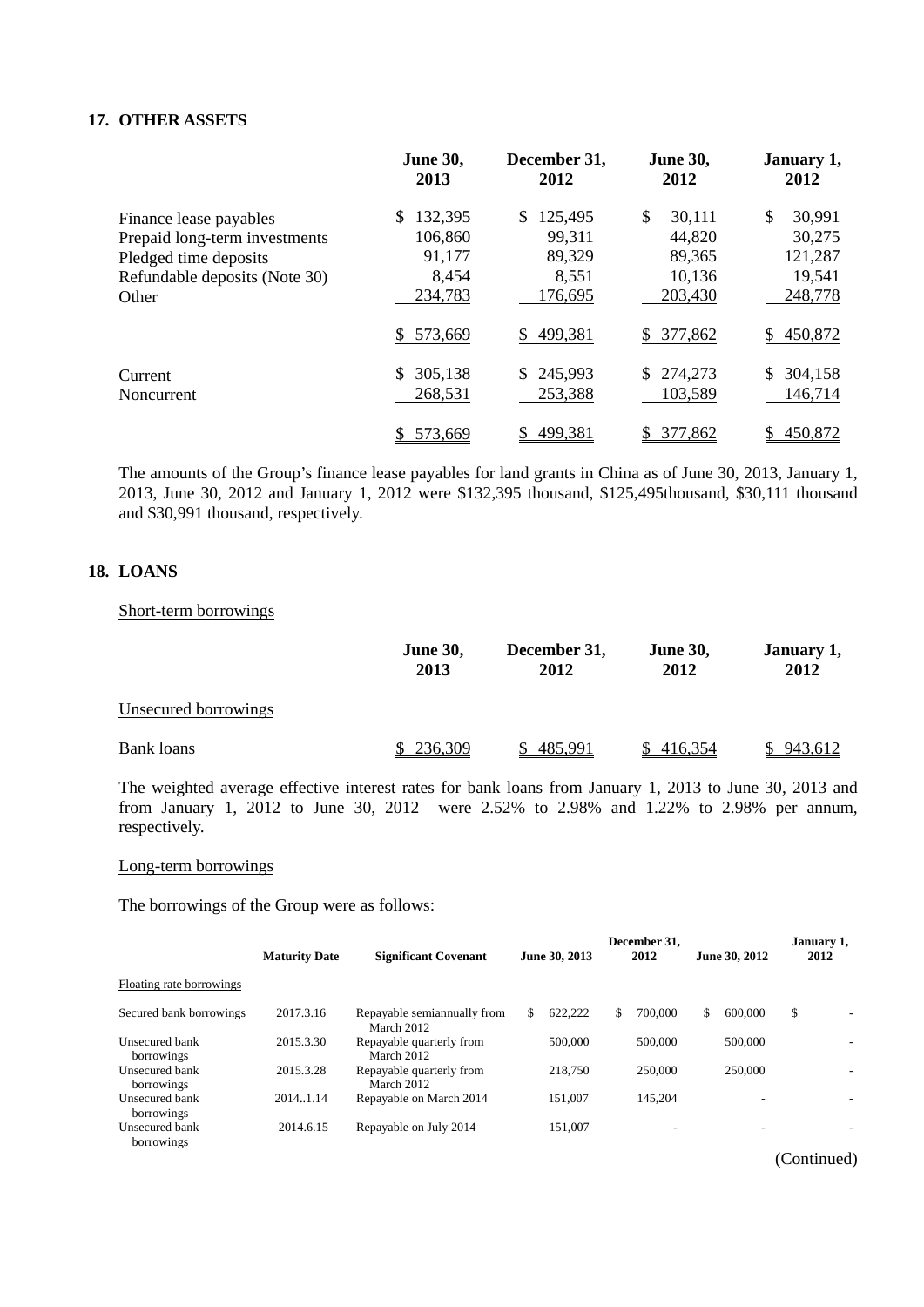|                              |                      |                                                                |                      | December 31,         | January 1,          |               |
|------------------------------|----------------------|----------------------------------------------------------------|----------------------|----------------------|---------------------|---------------|
|                              | <b>Maturity Date</b> | <b>Significant Covenant</b>                                    | June 30, 2013        | 2012                 | June 30, 2012       | 2012          |
| Secured bank borrowing       | 2015.2.28            | Repayable semiannually from<br>February 2012                   | 120,000<br>\$        | \$<br>135,000        | 150,000<br>\$       | \$            |
| Unsecured bank<br>borrowings | 2015.2.28            | Repayable semiannually from<br>February 2012                   | 120,000              | 135,000              | 150,000             |               |
| Unsecured bank<br>borrowings | 2017.1.10            | Repayable semiannually from<br>February 2012                   | 61,247               |                      |                     |               |
| Unsecured bank<br>borrowings | 2012.7.31            | Repayable quarterly from<br>January 2010; fully settled        |                      |                      | 9,000               |               |
| Unsecured bank<br>borrowings | 2012.2.28            | Repayable quarterly from<br>November 2009; fully<br>settled    |                      |                      |                     | 102,500       |
| Secured banks<br>borrowings  | 2014.3.31            | Repayable semiannually from<br>March 2010                      |                      |                      |                     | 75,500        |
| Unsecured bank<br>borrowings | 2012.2.28            | Repayable semiannually from<br>February 2009; fully<br>settled |                      |                      |                     | 30,000        |
| Unsecured bank<br>borrowings | 2012.2.28            | Repayable quarterly from<br>January 2010; fully settled        |                      |                      |                     | 30,000        |
| Unsecured bank<br>borrowings | 2012.7.31            | Lump sum repayemt; fully<br>settled                            |                      |                      |                     | 27,000        |
|                              |                      |                                                                | 1,944,233            | \$1,865,204          | \$1,659,000         | 265,000       |
| Current<br>Noncurrent        |                      |                                                                | 653.056<br>1,291,177 | 496,806<br>1,368,398 | 229,417<br>.429,583 | 265,000<br>\$ |
|                              |                      |                                                                | 1,944,233            | \$1,865,204          | \$1,659,000         | 265,000<br>S. |
|                              |                      |                                                                |                      |                      |                     | (Concluded)   |

Under the loan contracts, the Group provided buildings and shares of Giantplus Technology Co., Ltd. and Orise Technology Co., Ltd. as collaterals for the above loans (Note 34).

The effective borrowing rates as of June 30, 2013, January 1, 2013, June 30, 2012 and January 1, 2012 were 1.64%-2.54%, 1.94% - 2.54%,1.942%-2.87% and 1.77% - 2.94%.

The loan contracts require the Group to maintain certain financial ratios (debt ratio and current ratio as well as a restriction on net tangible assets in 2012; and debt ratio, current ratio, and times interest-earned ratio provided in 2011 on the basis of semiannual and annual consolidated financial statements. However, the Group's not being able to meet the ratio requirement would not be deemed to be a violation of the contracts. As of December 31, 2012, the Group was in compliance with these financial ratio requirements.

#### **19. TRADE PAYABLES**

|                     | <b>June 30,</b> | December 31,             | <b>June 30.</b> | January 1, |  |
|---------------------|-----------------|--------------------------|-----------------|------------|--|
|                     | 2013            | 2012                     | 2012            | 2012       |  |
| Payable - operating | 919,886         | 758.909<br><sup>\$</sup> | \$1,783,047     | 767,878    |  |

The average credit period on purchases of certain goods was 30-60 days. The Group has financial risk management policies in place to ensure that all payables are paid within the pre-agreed credit terms.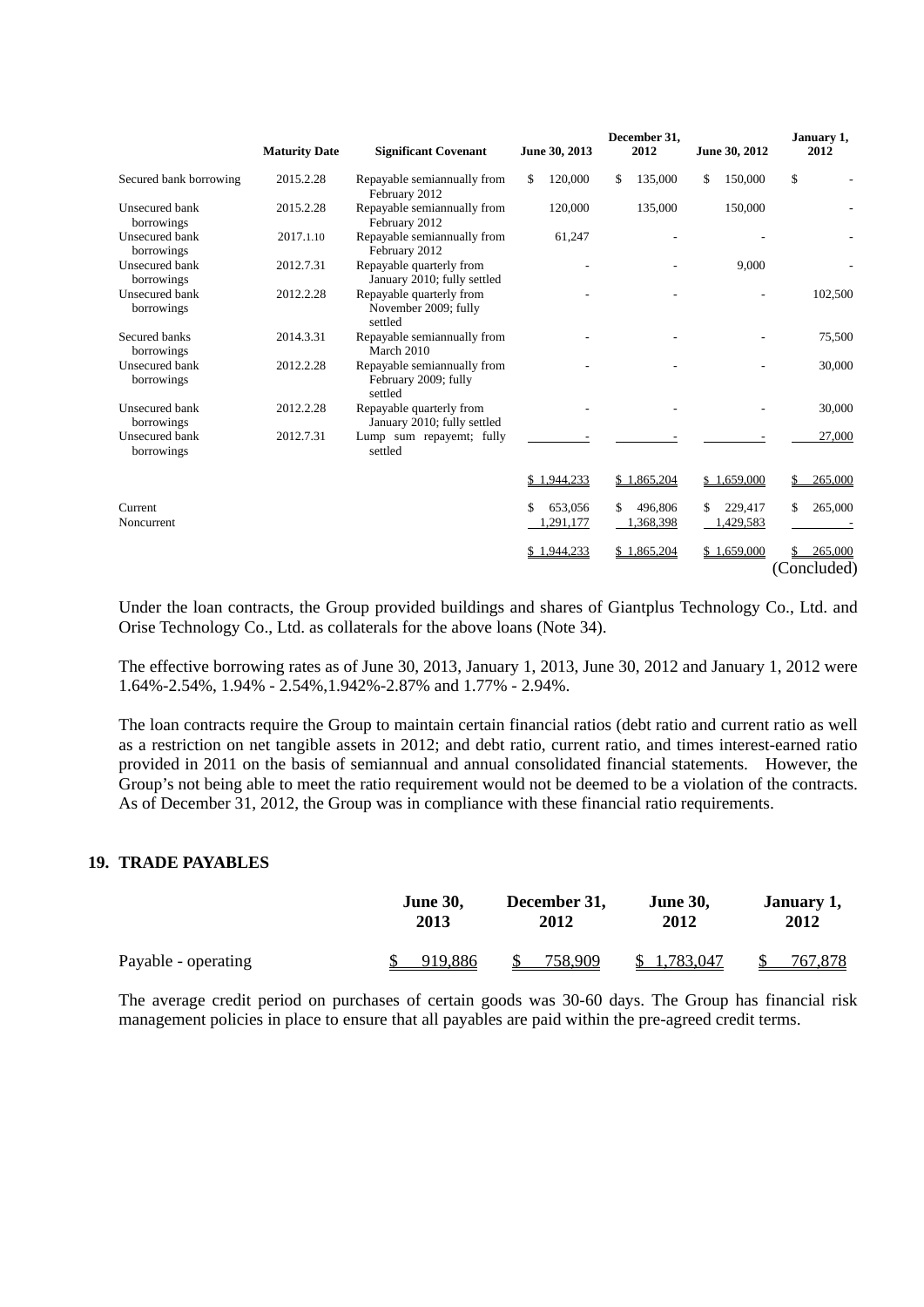## **20. PROVISIONS**

|                              | <b>June 30,</b><br>2013 | December 31,<br>2012 | <b>June 30,</b><br>2012 | January 1,<br>2012 |
|------------------------------|-------------------------|----------------------|-------------------------|--------------------|
| Customer returns and rebates | 16,768                  | 23,028               | <u>12,023</u>           | 9,059              |
| Current                      | \$<br>16.768            | 23,028               | 12,023                  | 9,059              |
| Noncurrent                   | 16.768                  | 23,028               | 12,023                  | <u>9.059</u>       |

The provision for customer returns and rebates was based on historical experience, management's judgments and other known reasons estimated product returns and rebates may occur in the year. The provision was recognized as a reduction of operating income in the periods of the related goods sold.

## **21. OTHER LIABILITIES**

|                                    | <b>June 30,</b><br>2013 | December 31,<br>2012 | <b>June 30,</b><br>2012 | January 1,<br>2012 |
|------------------------------------|-------------------------|----------------------|-------------------------|--------------------|
| Other payables                     |                         |                      |                         |                    |
| Salaries or bonuses                | 254,474<br>\$           | \$<br>310,606        | \$<br>186,737           | \$<br>263,726      |
| Payables<br>for<br>of<br>purchases |                         |                      |                         |                    |
| equipment                          | 125,059                 | 127,786              | 6,542                   | 5,838              |
| Dividends payable                  | 57,948                  |                      | 86,584                  |                    |
| Compensation due to directors and  |                         |                      |                         |                    |
| supervisors                        | 47,584                  | 1,543                | 35,042                  |                    |
| Payable for royalties              | 29,889                  | 26,403               | 27,244                  | 25,313             |
| Labor/health insurance             | 29,722                  | 36,668               | 39,346                  | 36,834             |
| Professional service fees          | 7,916                   | 10,308               | 8,347                   | 12,352             |
| Others                             | 329,378                 | 266,186              | 208,933                 | 324,025            |
|                                    | 881,970<br>\$           | 779,500<br>\$        | 598,775<br>\$           | \$<br>668,088      |
| Current                            | 876,575<br>\$           | \$<br>772,290        | \$<br>591,266           | \$<br>661,984      |
| Noncurrent                         | 5,395                   | 7,210                | 7,509                   | 6,104              |
|                                    | 881,970                 | 779,500              | 598,775                 | 668,088            |

## **22. RETIREMENT BENEFIT PLANS**

#### Defined contribution plans

Sunplus, Generalplus, Sunext, Sunplus Innovation and iCatch of the Group adopted a pension plan under the Labor Pension Act (LPA), which is a state-managed defined contribution plan.Under the LPA, the Group makes monthly contributions to employees' individual pension accounts at 6% of monthly salaries and wages.

The total expenses recognized in profit or loss for the three months ended June 30, 2013 and 2012 were \$15,406 thousand and \$16,909 thousand, respectively, and represented contributions payable to these plans by the Group at rates specified in the rules of the plans. The total expenses recognized in profit or loss for the six months ended June 30, 2013 and 2012 were \$31,540 thousand and \$34,159 thousand, respectively, and represented contributions payable to these plans by the Group at rates specified in the rules of the plans.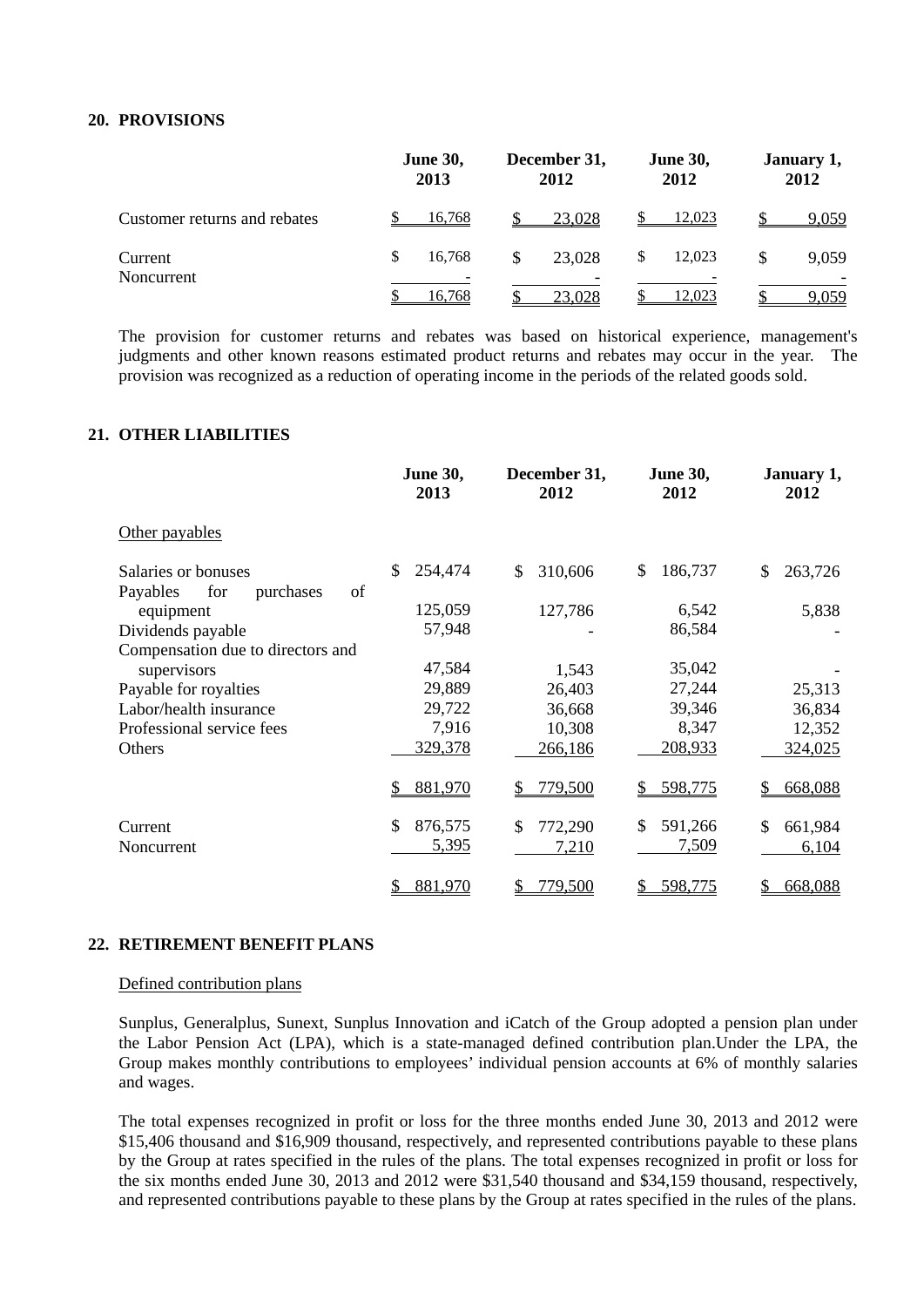### Defined benefit plans

Before the promulgation of the LPA, Sunplus, Generalplus, Sunext, Sunplus Innovation and iCatch of the Group had a defined benefit pension plan under the Labor Standards Law. Under this plan, employees should receive either a series of pension payments with a defined annuity or a lump sum that is payable immediately on retirement and is equivalent to 2 base units for each of the first 15 years of service and 1 base unit for each year of service thereafter. The total retirement benefit is subject to a maximum of 45 units. The pension plan provides benefits based on the length of service and the average basic salary of the employee's final year of service. In addition, the Group makes monthly contributions, equal to 2% of salaries, to a pension fund, which is administered by a fund monitoring committee. The fund is deposited in the committee's name in the Bank of Taiwan.

The most recent actuarial valuations of plan assets and the present value of the defined benefit obligation were carried out on December 31, 2012. The present value of the defined benefit obligation and the related current service cost and past service cost were measured using the projected unit credit method. For the six months ended June 30, 2013 and 2012, the Group recognized employee benefit expenses, calculated using the actuarially determined pension cost rate as of December 31, 2012 and January 1, 2012, respectively.

The principal assumptions used for the purposes of the actuarial valuations were as follows:

|                                        | <b>Valuation on</b>  |                    |  |
|----------------------------------------|----------------------|--------------------|--|
|                                        | December 31,<br>2012 | January 1,<br>2012 |  |
| Discount rate(s)                       | $1.50\% - 1.63\%$    | 1.69%-1.75%        |  |
| Expected return on plan assets         | 1.88%-6.25%          | 1.88%-6.25%        |  |
| Expected rate $(s)$ of salary increase | 1.20%-4.88%          | 1.20%-5.00%        |  |

Employee benefit expenses for the six months ended June 30, 2013 and 2012 were included in the following line items:

|                          | <b>For the Three Months Ended</b><br>June 30 |      | <b>For the Six Months Ended</b><br>June 30 |       |
|--------------------------|----------------------------------------------|------|--------------------------------------------|-------|
|                          | 2013                                         | 2012 | 2013                                       | 2012  |
| Operating cost           | 208                                          | 148  | 379                                        | 292   |
| Marketing expenses       | 649                                          | 241  | 746                                        | 438   |
| Administration expenses  | 216                                          |      | 436                                        |       |
| Research and development |                                              |      |                                            |       |
| expenses                 | 260                                          | 288  | 1,073                                      | 1.390 |

The amounts included in the consolidated balance sheets arising from the Group's obligation on its defined benefit plans were as follows:

|                                                                                 | December 31,<br>2012    | January 1,<br>2012     |
|---------------------------------------------------------------------------------|-------------------------|------------------------|
| Present value of funded defined benefit obligation<br>Fair value of plan assets | \$315,833<br>(151, 730) | \$272,190<br>(141,888) |
| Net liability arising from defined benefit obligation                           | 164,103                 | 130,302                |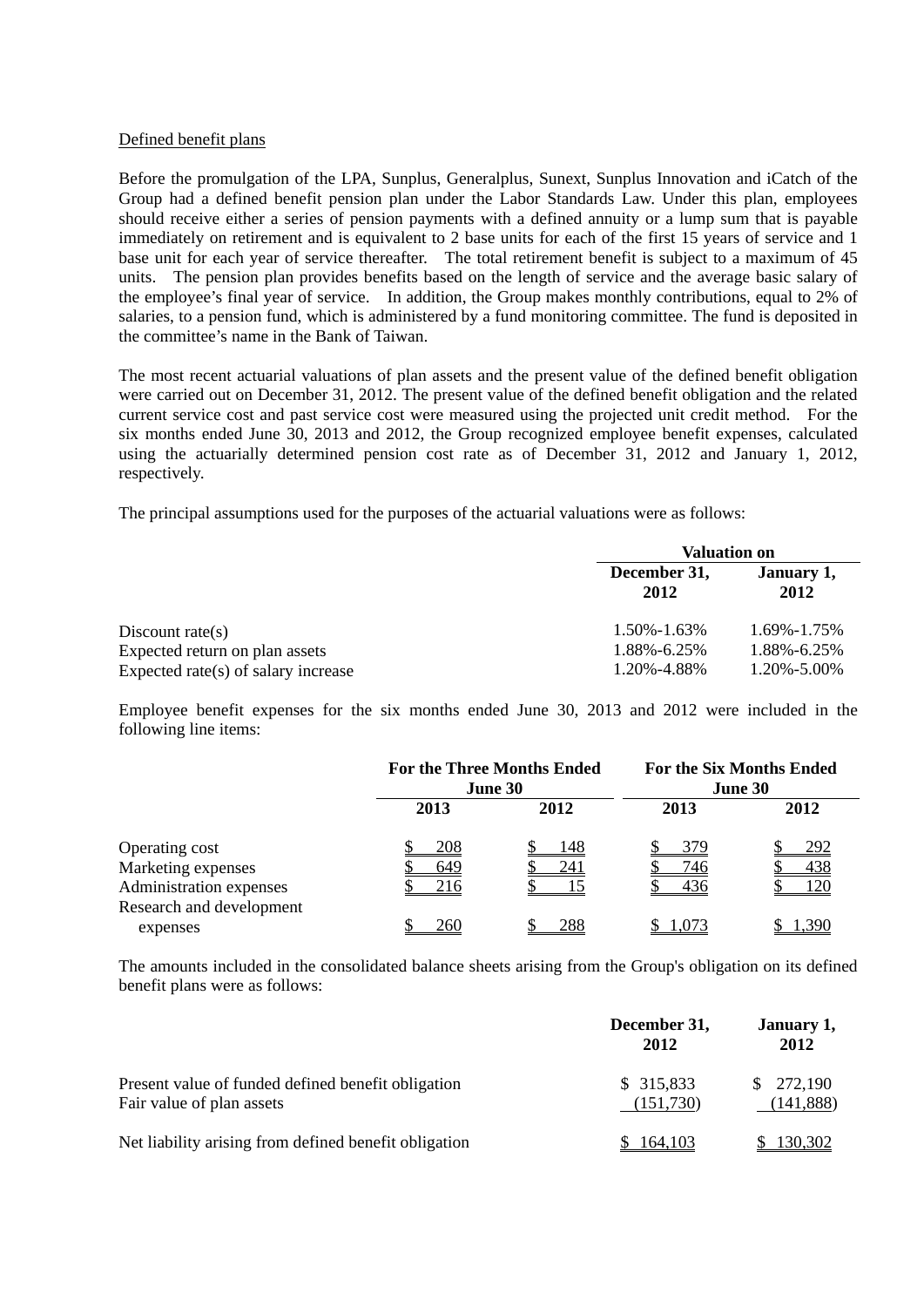The major categories of plan assets at the end of the reporting period for each category were as follows:

|                     | December 31,<br>2012 | January 1,<br>2012 |
|---------------------|----------------------|--------------------|
|                     |                      |                    |
| Cash                | 24.51%               | 23.87%             |
| Cash equivalent     | 9.88%                | 7.61%              |
| Money market fund   | 0.66%                |                    |
| Bond                | 10.45%               | 11.45%             |
| Fixed income        | 16.28%               | 16.19%             |
| Equity instruments  | 37.43%               | 40.75%             |
| Government mortgage |                      | 0.13%              |
| Others              | 0.79%                |                    |
|                     | 100.00%              | 100.00%            |

The overall expected rate of return was based on historical return trends and analysts' predictions of the market for the asset over the life of the related obligation, with reference to the use of the Labor Pension Fund by Labor Pension Fund Supervision Committee, taking into consideration the effect of possible differences between the guaranteed minimum income and the return on local banks' two-year time deposits.

## **23. EQUITY**

|                                                                                                                               | <b>June 30,</b><br>2013                                                       | December 31,<br>2012                                                                     | <b>June 30,</b><br>2012                                                                    | January 1,<br>2012                                                               |
|-------------------------------------------------------------------------------------------------------------------------------|-------------------------------------------------------------------------------|------------------------------------------------------------------------------------------|--------------------------------------------------------------------------------------------|----------------------------------------------------------------------------------|
| Share capital<br>Common shares<br>Capital surplus<br>Retained earnings<br>Others<br>Share buyback<br>Noncontrolling interests | \$<br>5,969,099<br>963,014<br>1,760,353<br>228,921<br>(155, 236)<br>1,548,906 | $\mathcal{S}$<br>5,969,099<br>939,124<br>1,714,020<br>103,648<br>(155, 236)<br>1,557,162 | $\mathbb{S}$<br>5,969,099<br>937,866<br>2,535,025<br>(194, 624)<br>(155, 236)<br>1,542,876 | \$<br>5,969,099<br>937,866<br>2,679,707<br>(389, 877)<br>(155, 236)<br>1,583,601 |
|                                                                                                                               | 10,315,057                                                                    | 10,127,817<br>S.                                                                         | 10,635,006<br>\$                                                                           | 10,625,160<br>S                                                                  |
| Share capital                                                                                                                 |                                                                               |                                                                                          |                                                                                            |                                                                                  |
| Common shares:                                                                                                                |                                                                               |                                                                                          |                                                                                            |                                                                                  |
|                                                                                                                               | <b>June 30,</b><br>2013                                                       | December 31,<br>2012                                                                     | <b>June 30,</b><br>2012                                                                    | January 1,<br>2012                                                               |
| Numbers of shares authorized (in<br>thousands)                                                                                | ,200,000                                                                      | 1,200,000                                                                                | 1,200,000                                                                                  | ,200,000                                                                         |
| Shares authorized                                                                                                             | 12,000,000                                                                    | 12,000,000<br>S                                                                          | 12,000,000<br>S.                                                                           | 12,000,000<br>\$                                                                 |

Fully paid common shares, which have a par value of NT\$10.00, carry one vote per share and a right to dividends.

Of the Group's authorized shares, 80,000 thousand shares had been reserved for the issuance of convertible bonds and employee share options.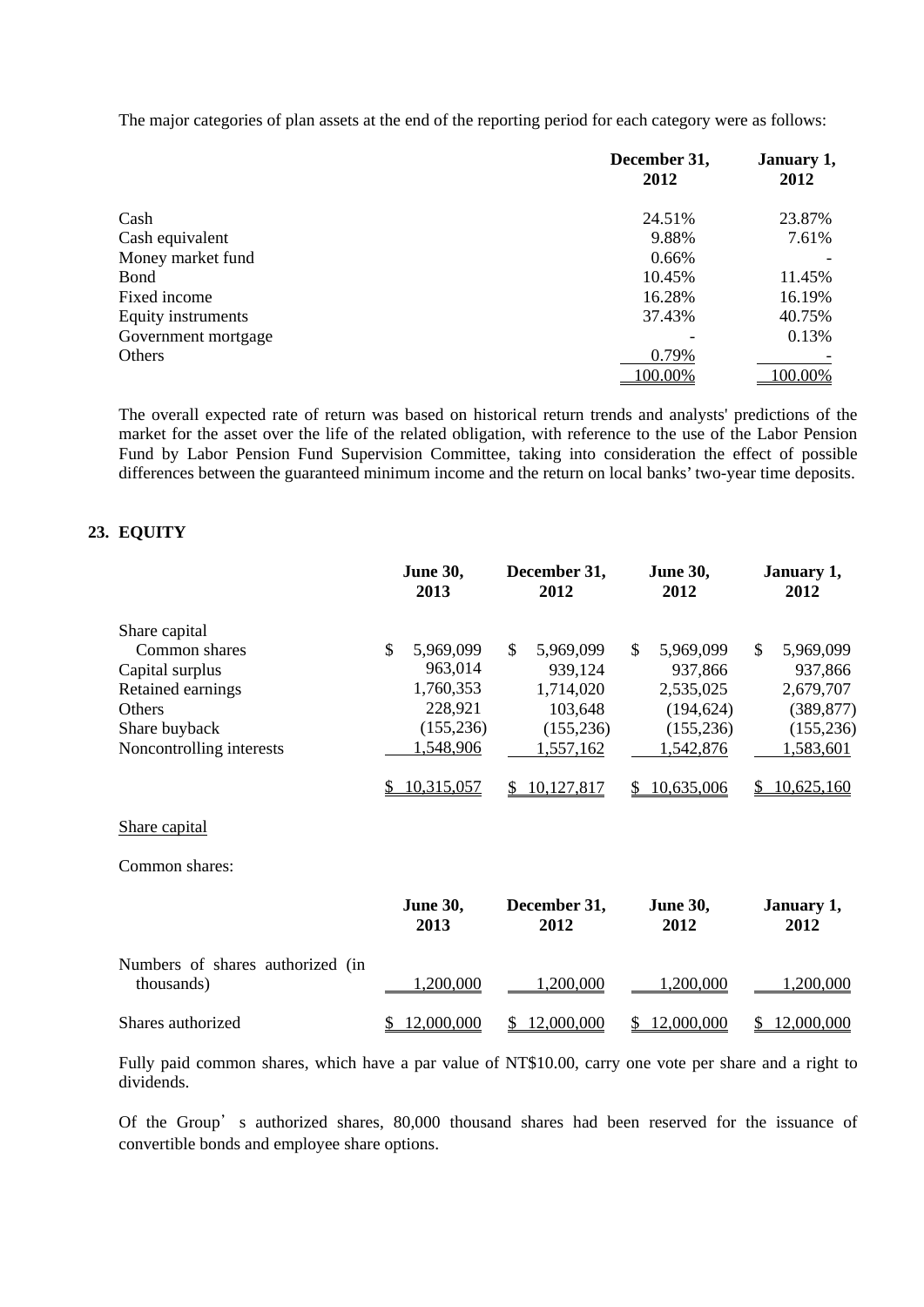|                                                                          | <b>June 30,</b><br>2013 | December 31,<br>2012 | <b>June 30,</b><br>2012 | January 1,<br>2012 |
|--------------------------------------------------------------------------|-------------------------|----------------------|-------------------------|--------------------|
| Number of shares issued and fully<br>paid (in thousands)                 | <u>596,910</u>          | 596,910              | 596,910                 | 596,910            |
| Shares issued                                                            | \$5,969,099             | \$5,969,099          | \$5,969,099             | \$5,969,099        |
| Capital surplus                                                          |                         |                      |                         |                    |
|                                                                          | <b>June 30,</b><br>2013 | December 31,<br>2012 | <b>June 30,</b><br>2012 | January 1,<br>2012 |
| Arising from issuance of common<br>shares<br>Arising from treasury share | 709,215<br>S.           | \$709,215            | \$709,215               | 709,215<br>S.      |
| transactions<br>Arising from consolidation excess                        | 71,228<br>182,571       | 71,228<br>158,681    | 71,228<br>157,423       | 71,228<br>157,423  |
|                                                                          | 963,014                 | 939,124              | 937,866                 | 937,866            |

A reconciliation of the carrying amount at the beginning and at the end of three months ended 2013 and 2012, for each class of capital surplus was as follows:

|                                             | <b>Share Premium</b>    | <b>Treasury Share</b><br><b>Transactions</b> | <b>Consolidation</b><br><b>Excess and</b><br><b>Other</b> |
|---------------------------------------------|-------------------------|----------------------------------------------|-----------------------------------------------------------|
| Balance at January 1, 2012<br><b>Others</b> | 709,215<br>S.           | 71,228<br>\$                                 | \$157,423                                                 |
| Balance at June 30, 2012                    | 709,215                 | 71,228                                       | 157,423                                                   |
| Balance at January 1, 2013<br>Others        | 709,215<br><sup>S</sup> | 71,228<br>\$                                 | 158,681<br>23,890                                         |
| Balance at June 30, 2013                    | 709,215                 | 71,228                                       | 182,571                                                   |

The premium from shares issued in excess of par (share premium from issuance of common shares, conversion of bonds and treasury share transactions) may be used to offset a deficit; in addition, when the Group has no deficit, such capital surplus may be distributed as cash dividends or transferred to capital.

The capital surplus from long-term investments, employee share options and share warrants may not be used for any purpose.

#### Retained earnings and dividend policy

Sunplus' Articles of Incorporation provide that the following should be appropriated from annual net income less any accumulated deficit: (a) 10% as legal reserve; and (b) special reserve equivalent to the debit balance of any accounts shown in the shareholders' equity section of the balance sheet, other than deficit. The distribution of any remaining earnings will be as follows: (i) up to 6% of paid-in capital as dividends; and (ii) 1.5% as remuneration to directors and supervisors and at least 1% as bonus to employees. The employees may include, with the approval of Sunplus' board of directors, those of Sunplus' subsidiaries.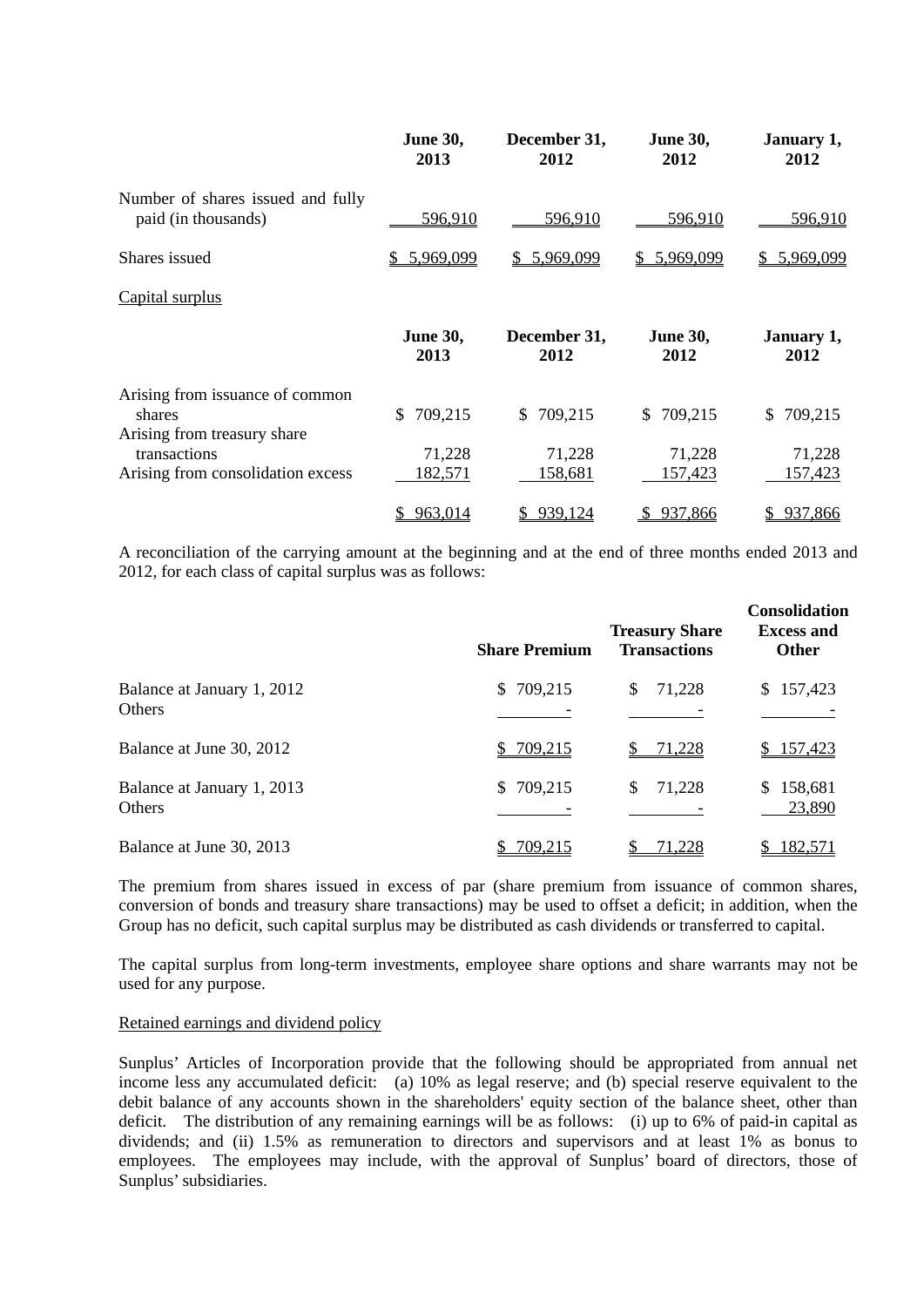Under an approved shareholders' resolution, the current year's net income less all the foregoing appropriations and distributions plus the inappropriate prior years' earnings may be distributed as additional dividends. Sunplus' policy is that cash dividends should be at least 10% of total dividends distributed. However, cash dividends will not be distributed if these dividends are less than NT\$0.5 per share.

Under regulations promulgated by the Securities and Futures Bureau, a special reserve equivalent to the debit balance of any account shown in the shareholders' equity section of the balance sheet (for example, unrealized loss on financial assets and cumulative translation adjustments) should be allocated from inappropriate retained earnings).

Sunplus should estimate the bonus to employees and remuneration to directors and supervisors based on related laws and past experience. However, for working capital retention, the bonus to employees and remuneration to directors and supervisors were zero for 2012 and 2011. For the year ended December 31, 2012, based on the Group's Articles of Incorporation, the bonus and remuneration should be appropriated only when there is remaining income after the appropriation of dividends. Thus, the Group did not accrue any bonus and remuneration expenses. Material differences between earlier estimates of bonuses and remuneration and the amounts subsequently proposed by the Board of Directors are adjusted for in the year of the proposal. If the actual amounts approved by the shareholders differ from the board of directors' proposed amounts, the differences are recorded in the year of shareholders' resolution as a change in accounting estimate.

If bonus shares are resolved to be distributed to employees, the number of shares is determined by dividing the amount of bonus by the closing price (after considering the effect of cash and stock dividends) of the shares of the day preceding the shareholders' meeting.

Under the ROC Company Law, legal reserve should be appropriated until the reserve equals Sunplus's paid-in capital. This reserve may be used to offset a deficit. In addition, when the legal reserve exceeds 25% of the Group's paid-in capital, the excess may be transferred to capital or distributed in cash.

Under Rule No. 1010012865 issued by the FSC on April 6, 2012 and the directive titled "Questions and Answers for Special Reserves Appropriated Following Adoption of IFRSs", on the first-time adoption of IFRSs, a company should appropriate to a special reserve of an amount that was the same as these of unrealized revaluation increment and cumulative translation differences (gains) transferred to retained earnings as a result of the Group's use of exemptions under IFRS 1. However, at the date of transitions to IFRSs, if the increase in retained earnings that resulted from all IFRSs adjustments is not enough for this appropriation, only the increase in retained earnings that resulted from all IFRSs adjustments will be appropriated to special reserve. The special reserve appropriated as above may be reversed to retained earnings in proportion to the usage, disposal or reclassification of the related assets and thereafter distributed. The special reserve appropriated on the first-time adoption of IFRSs may be used to offset deficits in subsequent years. No appropriation of earnings shall be made until any shortage of the aforementioned special reserve is appropriated in subsequent years if the Group has earnings and the original need to appropriate a special reserve is not eliminated.

Under the Integrated Income Tax System, which took effect on January 1, 1998, ROC resident shareholders are allowed to have tax credits for the income tax paid by the Group on earnings generated since January 1, 1998. An imputation credit account (ICA) is maintained by the Group for such income tax and the tax credit allocated to each resident shareholder. The maximum credit available for allocation to each resident shareholder cannot exceed the ICA balance on the dividend distribution date.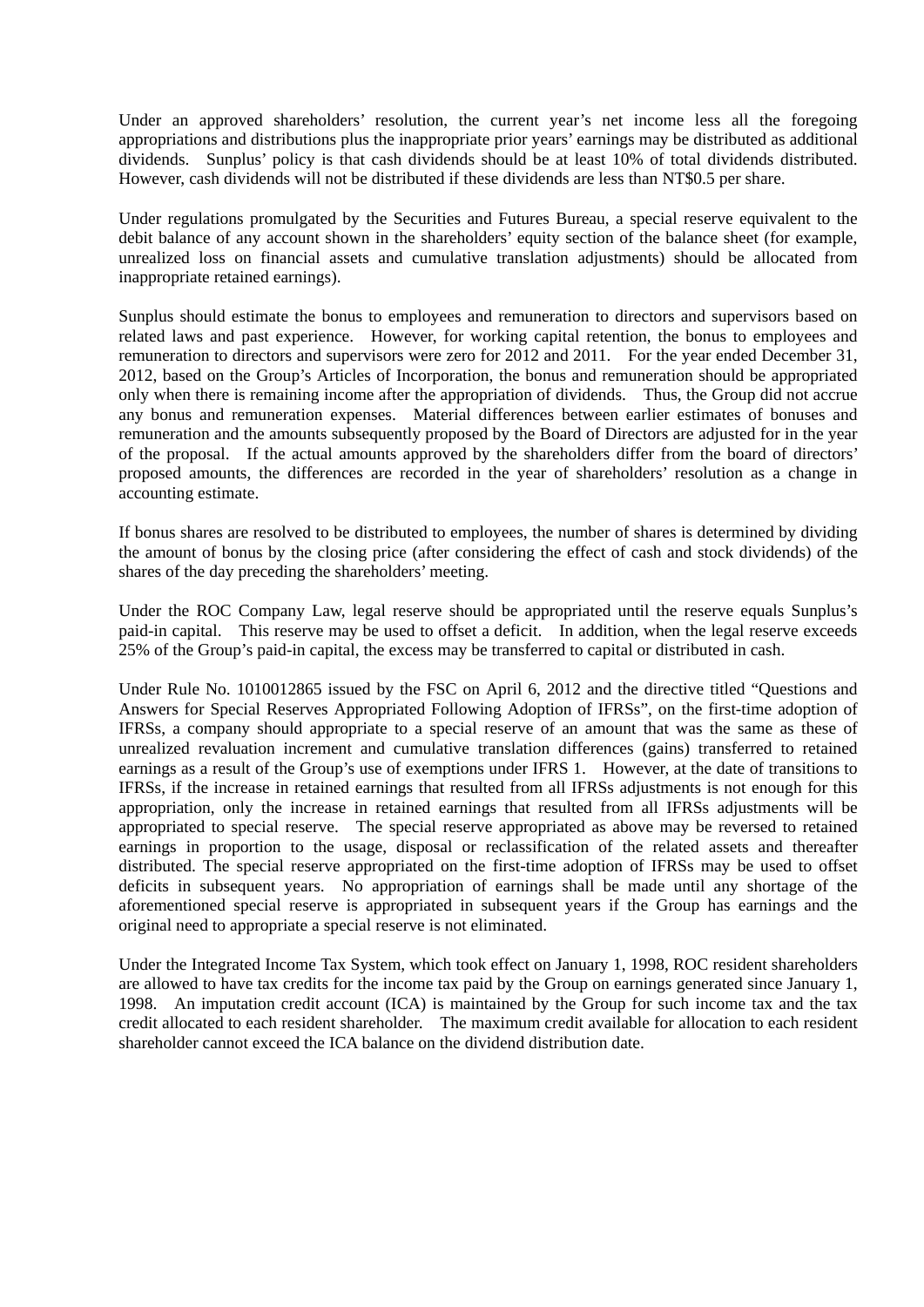The appropriations from the 2012 and 2011 earnings were approved at the shareholders' meetings on April 10, 2013 and June 18, 2012, respectively. The appropriations, including dividends, were as follows:

|                 |             | For Year 2012                                             |      | For Year 2011 |                                                           |
|-----------------|-------------|-----------------------------------------------------------|------|---------------|-----------------------------------------------------------|
|                 | of Earnings | <b>Appropriation</b> Dividends Per<br><b>Share (NT\$)</b> |      | of Earnings   | <b>Appropriation</b> Dividends Per<br><b>Share (NT\$)</b> |
| Legal reserve   | 516,496     | $\overline{\phantom{a}}$                                  | - \$ | 23.822        |                                                           |
| Special reserve | (160, 473)  | $\overline{\phantom{0}}$                                  |      |               | -                                                         |

The above appropriations were the same as those approved at the shareholders' meetings on April 10, 2013 and April 27, 2012.

The information on the appropriation of bonuses to employees, directors and supervisors is available on the Market Observation Post System website of the Taiwan Stock Exchange.

#### Special reserves appropriated following first-time adoption of IFRSs

The exchange difference on translating foreign operations, which was transferred to retained earnings, was a negative \$18,343 thousand dollar; thus, following IFRSs, the Group did not appropriate a special reserve.

#### Other equity items

Foreign currency translation reserve:

|                                                                                            | For the Six Months Ended June 30 |            |  |
|--------------------------------------------------------------------------------------------|----------------------------------|------------|--|
|                                                                                            | 2013                             | 2012       |  |
| Balance at January 1<br>Exchange differences arising on translating the foreign operations | \$ (84, 462)<br>86,593           | (23,914)   |  |
| Balance at June 30                                                                         |                                  | \$(23,914) |  |

Exchange differences relating to the translation of the results and net assets of the Group's foreign operations from their functional currencies to the Group's presentation currency (i.e., New Taiwan dollars) were recognized directly in other comprehensive income and accumulated in the foreign currency translation reserve.

Unrealized gain/loss from available-for-sale finacial assets::

|                                                                 | <b>For Six Months Ended June 30</b> |               |  |
|-----------------------------------------------------------------|-------------------------------------|---------------|--|
|                                                                 | 2013                                | 2012          |  |
| Balance at January 1                                            | 188,110<br>S.                       | \$ (389, 877) |  |
| Changes in fair value of available-for-sale                     |                                     |               |  |
| financial assets                                                | 30,142                              | 160,547       |  |
| Cumulative gain/loss reclassified to profit                     |                                     |               |  |
| or loss upon disposal of available-for-sale                     |                                     |               |  |
| financial assets                                                | 6,130                               | 23,332        |  |
| Reclassification adjustments to profit or loss on impairment of |                                     |               |  |
| available-for-sale financial assets                             | 1,633                               | 35,288        |  |
| The proportionate share of other                                |                                     |               |  |
| comprehensive income/losses reclassified                        |                                     |               |  |
| to profit or loss upon partial disposal of                      |                                     |               |  |
| associates                                                      | 775                                 |               |  |
| Balance at June 30                                              | 226,790                             | (170, 710)    |  |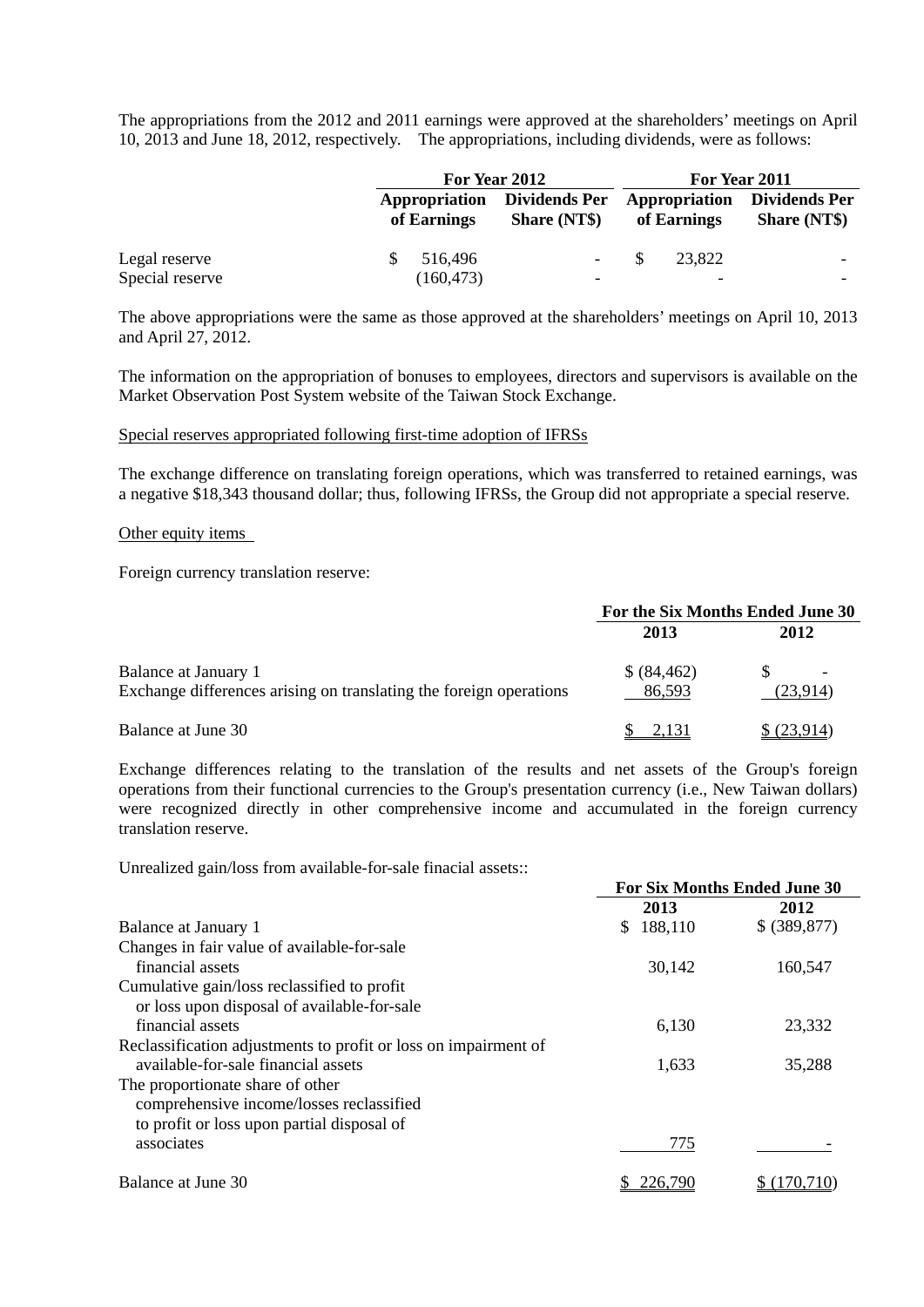The investment revaluation reserve represents the cumulative gains and losses arising on the revaluation of available-for-sale financial assets that have been recognized in other comprehensive income, net of amounts reclassified to profit or loss when those assets have been disposed of or are determined to be impaired.

## Non-controlling interests

|                                                                | For the Six Months Ended June 30 |             |  |  |
|----------------------------------------------------------------|----------------------------------|-------------|--|--|
|                                                                | 2013                             | 2012        |  |  |
| Balance at January 1                                           | \$1,557,162                      | \$1,583,601 |  |  |
| Attributable to noncontrolling interests:                      |                                  |             |  |  |
| Share of profit for the year                                   | 57,986                           | 33,398      |  |  |
| Exchange difference arising on translation of foreign entities | 16,246                           | (1,126)     |  |  |
| Unrealized gains on available-for-sale financial assets        | 264                              | 195         |  |  |
| <b>Others</b>                                                  | (82, 752)                        | (73,192)    |  |  |
| Balance at June 30                                             | 1.548.906                        | .542.87     |  |  |

## Treasury shares

| <b>Purpose of Buy-Back</b>                      | <b>Shares</b><br><b>Transferred to</b><br><b>Employees</b> (In<br><b>Thousands of</b><br>Shares) | <b>Shares Held by</b><br><b>Its Subsidiaries</b><br>(In Thousands)<br>of Shares) | <b>Total</b> (In<br><b>Thousands of</b><br>Shares) |
|-------------------------------------------------|--------------------------------------------------------------------------------------------------|----------------------------------------------------------------------------------|----------------------------------------------------|
| Number of shares at January 1 and June 30, 2012 | <u>4.915</u>                                                                                     | 3,560                                                                            | 8,475                                              |
| Number of shares at January 1 and June 30, 2013 | 4.915                                                                                            | 3.560                                                                            | 8.475                                              |

The Group's shares held by its subsidiaries at the end of the reporting periods were as follows:

| <b>Purpose of Buyback</b>    | <b>Shares</b><br><b>Transferred to</b><br><b>Employees</b> (In<br><b>Thousands of</b><br>Shares) | <b>Shares Held by</b><br><b>Its Subsidiaries</b><br>(In Thousands<br>of Shares) | <b>Total</b> (In<br><b>Thousands of</b><br>Shares) |
|------------------------------|--------------------------------------------------------------------------------------------------|---------------------------------------------------------------------------------|----------------------------------------------------|
| June 30, 2013                |                                                                                                  |                                                                                 |                                                    |
| Lin Shin Investment Co., Ltd | 3,560                                                                                            | \$63,401                                                                        | \$37,024                                           |
| December 31, 2012            |                                                                                                  |                                                                                 |                                                    |
| Lin Shin Investment Co., Ltd | 3,560                                                                                            | 63,401<br>S.                                                                    | 32,645<br>\$                                       |
| June 30, 2012                |                                                                                                  |                                                                                 |                                                    |
| Lin Shin Investment Co., Ltd | 3,560                                                                                            | \$63,401                                                                        | \$31,577                                           |
| January 1, 2012              |                                                                                                  |                                                                                 |                                                    |
| Lin Shin Investment Co., Ltd | 3,560                                                                                            | 63,401                                                                          | 35,493<br>SS.                                      |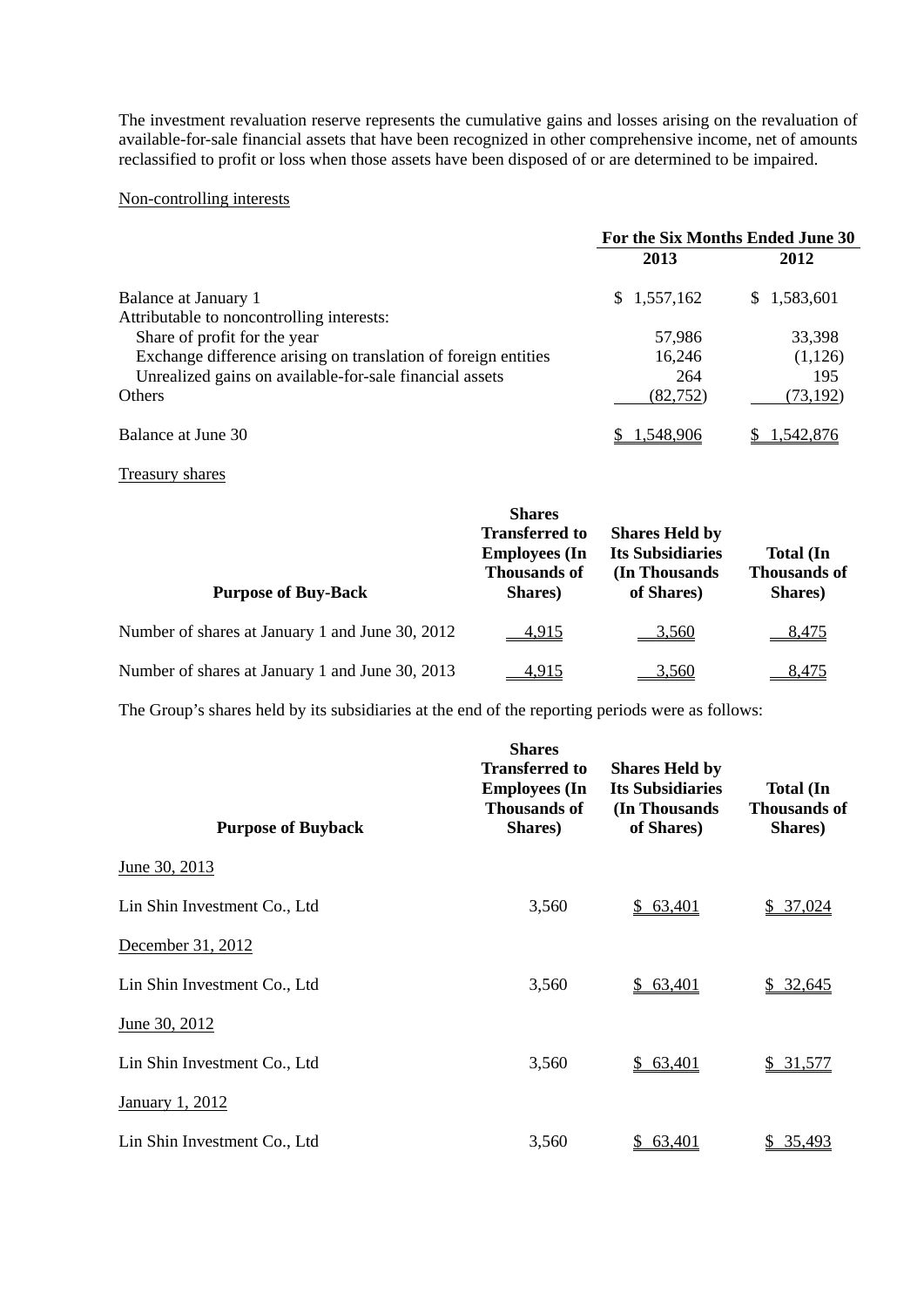Under the Securities and Exchange Act, Sunplus should neither pledge treasury shares nor exercise shareholders' rights on these shares, such as rights to dividends and to vote. The subsidiaries holding treasury shares, however, retain shareholders' rights, except the rights to participate in any share issuance for cash and to vote.

## Global depositary receipts

In March 2001, Sunplus issued 20,000 thousand units of global depositary receipts (GDRs), representing 40,000 thousand common shares that consisted of newly issued and originally outstanding shares. The GDRs are listed on the London Stock Exchange (code: SUPD) with an issuance price of US\$9.57 per unit. As of June 30, 2013, the outstanding 176 thousand units of GDRs represented 352 thousand common shares.

## **24. REVENUE**

|                             |             | <b>For the Three Months Ended</b><br><b>June 30</b> | <b>For the Six Months Ended</b><br>June 30 |             |  |
|-----------------------------|-------------|-----------------------------------------------------|--------------------------------------------|-------------|--|
|                             | 2013        | 2012                                                | 2013                                       | 2012        |  |
| Revenue from IC             | \$2,325,547 | \$2,451,593                                         | \$4,037,601                                | \$4,201,340 |  |
| Rental income from property | 29,920      | 32,768                                              | 61,060                                     | 64,339      |  |
| Other                       | 9,153       | 7,641                                               | 17,833                                     | 13,920      |  |
|                             | 2,364,620   | 2,492,002                                           | 4,116,494                                  | 4.279.599   |  |

#### **25. NET PROFIT**

Net profit (loss) from continuing operations includes the following items:

#### Other income

|                 |                  | <b>For the Three Months Ended</b><br>June 30 | <b>For the Six Months Ended</b><br>June 30 |                  |  |
|-----------------|------------------|----------------------------------------------|--------------------------------------------|------------------|--|
|                 | 2013             | 2012                                         | 2013                                       | 2012             |  |
| Interest income |                  |                                              |                                            |                  |  |
| Bank deposits   | 8,199<br>S.      | \$12,280                                     | \$17,313                                   | \$21,683         |  |
| Others          | 7,672<br>15.87 I | 9,372<br><u>21,652</u>                       | 26,263<br>43,576                           | 15,862<br>37.545 |  |

## Other gains and losses

|                                     | <b>For the Three Months Ended</b><br><b>June 30</b> |          | <b>For the Six Months Ended</b><br><b>June 30</b> |             |  |
|-------------------------------------|-----------------------------------------------------|----------|---------------------------------------------------|-------------|--|
|                                     | 2013                                                | 2012     | 2013                                              | 2012        |  |
| Net foreign exchange gains (losses) |                                                     |          |                                                   |             |  |
| Gain on disposal of subsidiary      | 6,958                                               | \$12,558 | \$ 31,151                                         | (8,044)     |  |
| Gain on disposal of investment      | ۰                                                   |          | 22,752                                            |             |  |
| Gain on reversal of impairment loss |                                                     |          |                                                   |             |  |
| on financial assets                 | 56,198                                              | 16,869   | 61,569                                            | 23,349      |  |
|                                     | 151                                                 |          | 3,888                                             | 29,965      |  |
|                                     |                                                     |          |                                                   | (Continued) |  |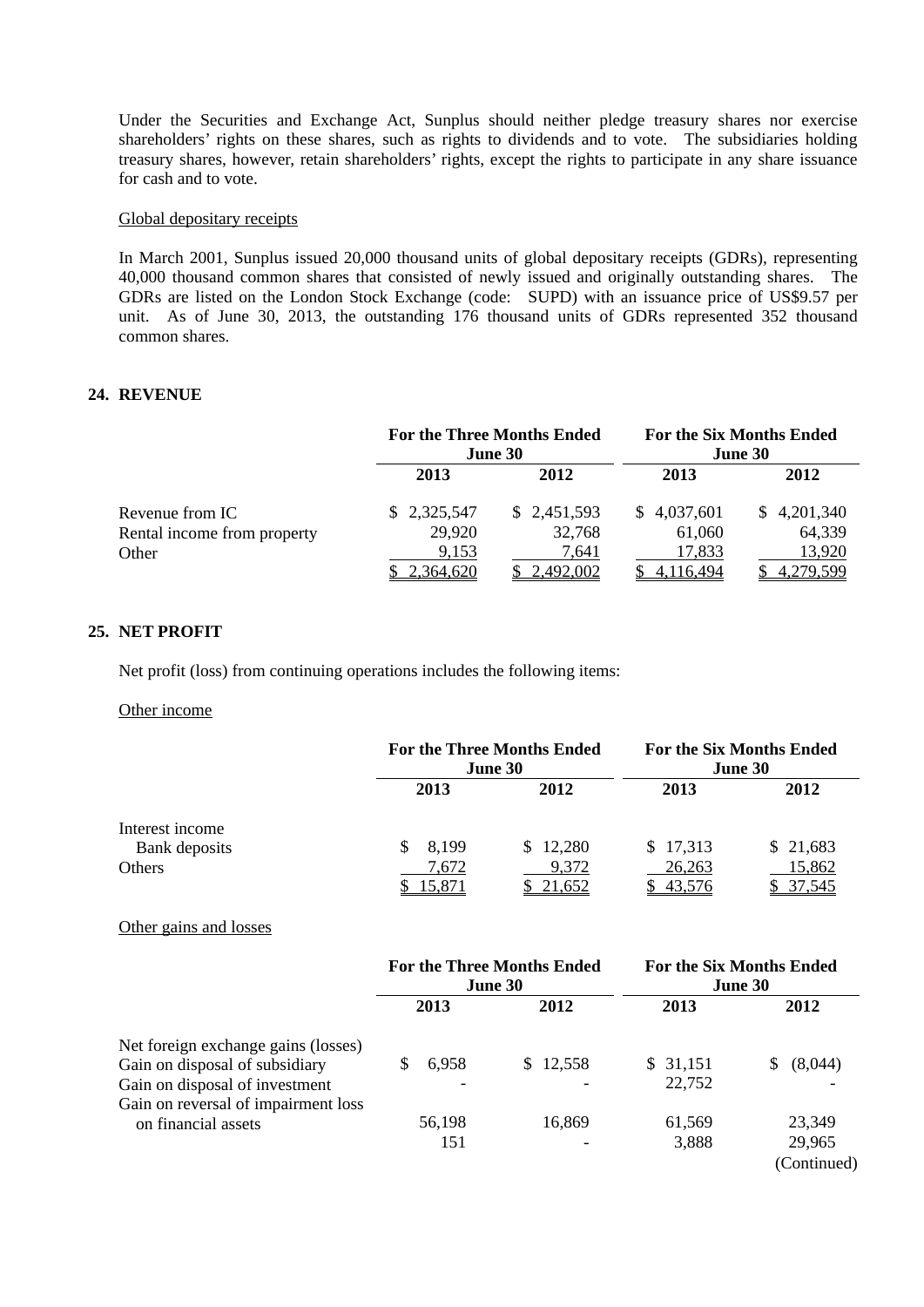|                                      | <b>For the Three Months Ended</b><br><b>June 30</b> |             | <b>For the Six Months Ended</b><br>June 30 |             |  |
|--------------------------------------|-----------------------------------------------------|-------------|--------------------------------------------|-------------|--|
|                                      | 2013                                                | 2012        | 2013                                       | 2012        |  |
| Net gain (loss) arising on financial |                                                     |             |                                            |             |  |
| assets designated as at FVTPL        | \$<br>(402)                                         | \$<br>4,666 | \$<br>(48)                                 | 3,003<br>S  |  |
| Impairment loss on                   |                                                     |             |                                            |             |  |
| available-for-sale financial assets  |                                                     | (20, 247)   | (1,633)                                    | (35, 288)   |  |
| Impairment loss on financial assets  |                                                     |             |                                            |             |  |
| carried at cost                      | (3,234)                                             |             | (3,234)                                    | (14, 924)   |  |
| <b>Others</b>                        | 5,188                                               | 256         | 6,212                                      | 256         |  |
|                                      | \$64,859                                            | \$14,102    | \$120,657                                  | (1,683)     |  |
|                                      |                                                     |             |                                            | (Concluded) |  |

# Finance costs

|                        |         | <b>For the Three Months Ended</b><br><b>June 30</b> |      | <b>For the Six Months Ended</b><br><b>June 30</b> |  |
|------------------------|---------|-----------------------------------------------------|------|---------------------------------------------------|--|
|                        | 2013    | 2012                                                | 2013 | 2012                                              |  |
| Interest on bank loans | -9.97'. | 10.918                                              |      | 5.980                                             |  |

Information on capitalized interest is as follows:

|                      | <b>For the Three Months Ended</b><br><b>June 30</b> |       |    | <b>For the Six Months Ended</b><br><b>June 30</b> |  |       |  |                          |
|----------------------|-----------------------------------------------------|-------|----|---------------------------------------------------|--|-------|--|--------------------------|
|                      |                                                     | 2013  |    | 2012                                              |  | 2013  |  | 2012                     |
| Capitalized interest |                                                     | 899   | -S | $\sim$                                            |  | 2.646 |  | $\overline{\phantom{0}}$ |
| Capitalization rate  |                                                     | 2.50% |    | ۰                                                 |  | 2.50% |  |                          |

## Depreciation and amortization

|                                            |                       | <b>For the Three Months Ended</b><br>June 30 | <b>For the Six Months Ended</b><br>June 30 |                       |  |
|--------------------------------------------|-----------------------|----------------------------------------------|--------------------------------------------|-----------------------|--|
| Property, plant and equipment              | 2013                  | 2012                                         | 2013                                       | 2012                  |  |
|                                            | \$<br>63,173<br>3,244 | \$<br>40,756<br>3,429                        | 112,433<br>S.<br>6,384                     | \$<br>84,692<br>6,761 |  |
| Investment property<br>Intangible assets   | 51,567                | 64,569                                       | 105,089                                    | 123,008               |  |
|                                            | 117,984               | 108,754                                      | 223,906                                    | 214,461               |  |
| An analysis of depreciation by<br>function |                       |                                              |                                            |                       |  |
| Operating costs                            | \$<br>4,703           | \$<br>11,690                                 | \$<br>13,852                               | \$<br>21,057          |  |
| Operating expenses                         | 61,714                | 32,495                                       | 104.965                                    | 70,396                |  |
|                                            | 66,417                | 44,185                                       | 118,817                                    | 91,453<br>(Continued) |  |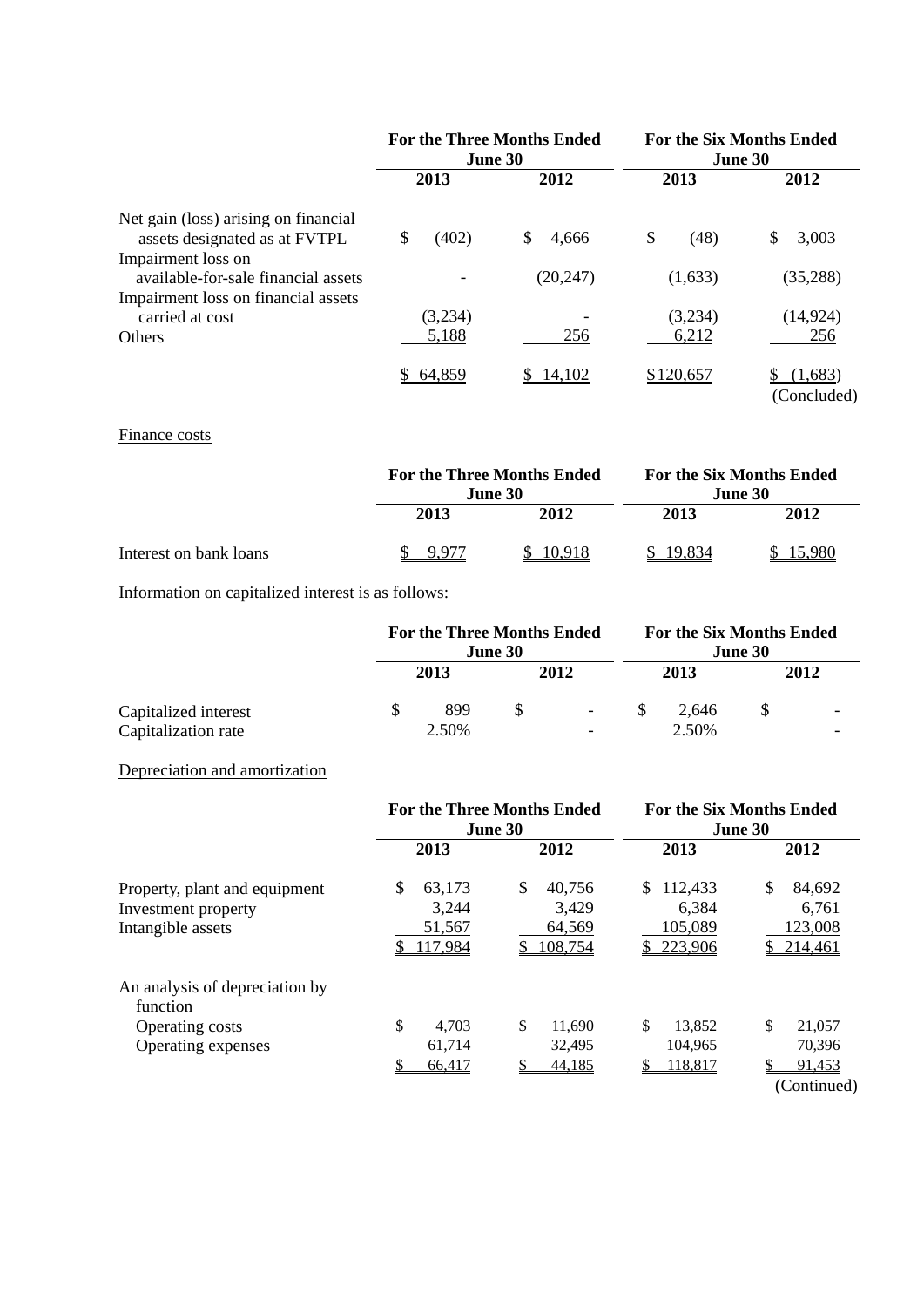|                                | <b>For the Three Months Ended</b><br><b>June 30</b> |        |      | <b>For the Six Months Ended</b><br>June 30 |      |         |      |             |
|--------------------------------|-----------------------------------------------------|--------|------|--------------------------------------------|------|---------|------|-------------|
|                                | 2013                                                |        | 2012 |                                            | 2013 |         | 2012 |             |
| An analysis of amortization by |                                                     |        |      |                                            |      |         |      |             |
| function                       |                                                     |        |      |                                            |      |         |      |             |
| Operating costs                | \$                                                  | 490    | \$   | 135                                        | \$   | 871     | \$   | 260         |
| Selling expenses               |                                                     | 29     |      | 16                                         |      | 58      |      | 44          |
| Administrative expenses        |                                                     | 6,925  |      | 4,068                                      |      | 13,989  |      | 8,150       |
| Research and development       |                                                     |        |      |                                            |      |         |      |             |
| expenses                       |                                                     | 44,123 |      | 60,350                                     |      | 90,171  |      | 114,554     |
|                                |                                                     | 51,567 |      | 64,569                                     |      | 105,089 |      | 123,008     |
|                                |                                                     |        |      |                                            |      |         |      | (Concluded) |

Operating expenses directly related to investment properties

|                                                                    | <b>For the Three Months Ended</b><br><b>June 30</b> |         | <b>For the Six Months Ended</b><br><b>June 30</b> |          |  |
|--------------------------------------------------------------------|-----------------------------------------------------|---------|---------------------------------------------------|----------|--|
|                                                                    | 2013                                                | 2012    | 2013                                              | 2012     |  |
| Direct operating expenses from<br>investment property that         |                                                     |         |                                                   |          |  |
| generated rental income                                            | 3,422<br>S.                                         | \$5,154 | \$9,613                                           | \$10,107 |  |
| Direct operating expenses from<br>investment property that did not |                                                     |         |                                                   |          |  |
| generate rental income                                             | 25,412                                              | 20,017  | 51,904                                            | 43,745   |  |
|                                                                    | 28,834                                              | 25,171  | 61,517                                            | \$53,852 |  |

## Employee benefits expense

|                                                         |                       | <b>For the Three Months Ended</b><br>June 30 | <b>For the Six Months Ended</b><br>June 30 |                       |  |
|---------------------------------------------------------|-----------------------|----------------------------------------------|--------------------------------------------|-----------------------|--|
|                                                         | 2013                  | 2012                                         | 2013                                       | 2012                  |  |
| Post-employment benefits (Note<br>22)                   |                       |                                              |                                            |                       |  |
| Defined contribution plans<br>Defined benefit plans     | \$<br>15,406<br>1,333 | \$<br>16,909<br>692                          | \$<br>31,540<br>2,634                      | \$<br>34,159<br>2,240 |  |
| Other employee benefits                                 | 470,340               | 574,909                                      | 1,104,837                                  | 1,134,692             |  |
| Total employee benefits expense                         | 487,079               | \$<br>592,510                                | 1,139,011<br>S.                            | 1,171,091<br>S.       |  |
| An analysis of employee benefits<br>expense by function |                       |                                              |                                            |                       |  |
| Operating costs                                         | \$<br>39,318          | \$<br>163,006                                | \$<br>75,809                               | \$<br>196,424         |  |
| Operating expenses                                      | 447,761               | 429,504                                      | 1,063,202                                  | 974,667               |  |
|                                                         | 487,079               | 592,510                                      | 1,139,011                                  | ,171,091              |  |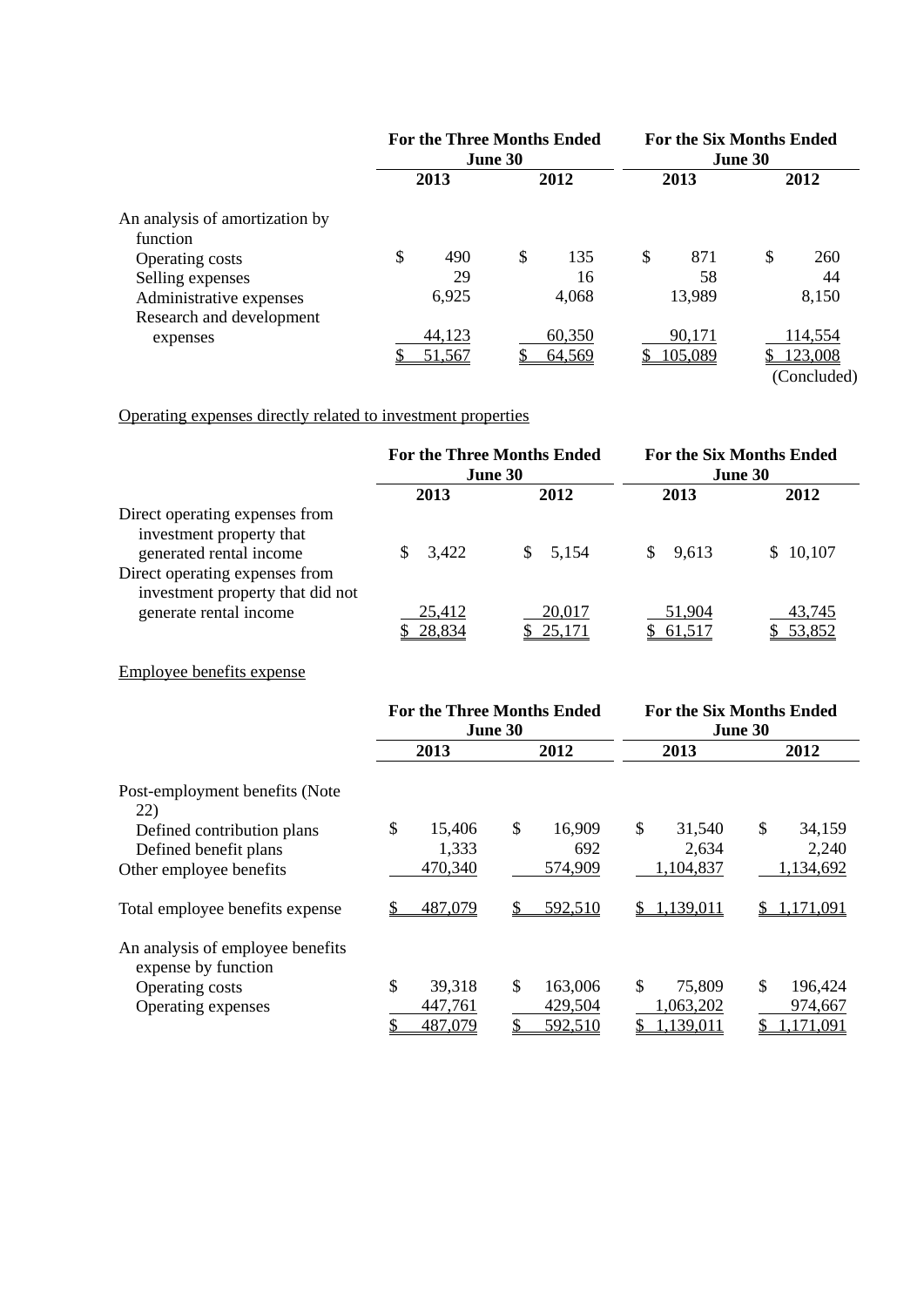## Gain or loss on exchange rate changes

|                      | <b>For the Three Months Ended</b><br><b>June 30</b> |               | <b>For the Six Months Ended</b><br><b>June 30</b> |          |
|----------------------|-----------------------------------------------------|---------------|---------------------------------------------------|----------|
|                      | 2013                                                | 2012          | 2013                                              | 2012     |
| Exchange rate gains  | \$22,316                                            | \$40,188      | \$66,810                                          | \$68,662 |
| Exchange rate losses | (15,358)                                            | (27, 630)     | (35,659)                                          | (76,706) |
|                      |                                                     | <u>12.558</u> | 31,151                                            | (8.044)  |

## **26. INCOME TAXES**

Income tax recognized in profit or loss

The major components of tax expense (income) were as follows:

|                                  | <b>For the Three Months Ended</b><br>June 30 |             | <b>For the Six Months Ended</b><br>June 30 |             |
|----------------------------------|----------------------------------------------|-------------|--------------------------------------------|-------------|
|                                  | 2013                                         | 2012        | 2013                                       | 2012        |
| Current tax                      |                                              |             |                                            |             |
| Current period                   | (1,038)<br>\$                                | \$<br>4,451 | \$<br>3,693                                | \$<br>2,325 |
| Prior periods                    | (36, 802)                                    | (5,032)     | (68,005)                                   | (5,359)     |
|                                  | (37, 840)                                    | (581)       | (64, 312)                                  | (3,034)     |
| Deferred tax                     |                                              |             |                                            |             |
| In respect of the current period | 35,637                                       | 6,726       | 68,778                                     | 14,627      |
| <b>Others</b>                    | (72)                                         | 10          | 130                                        | (14)        |
|                                  | 35,565                                       | 6,736       | 68,908                                     | 14,613      |
| Income tax expense recognized in |                                              |             |                                            |             |
| profit or loss                   | (2,275)                                      | 6,155       | 4,596                                      | 11,579      |

A reconciliation of accounting profit and current income tax expenses is as follows:

|                                                             | <b>For the Six Months Ended</b><br>June 30 |             |  |
|-------------------------------------------------------------|--------------------------------------------|-------------|--|
|                                                             | 2013                                       | 2012        |  |
| Profit before tax                                           | 108,915                                    | (99,705)    |  |
| Income tax expense at the 17% statutory rate                | \$<br>18,516                               | (16,950)    |  |
| Tax effect of adjusting items:                              |                                            |             |  |
| Nondeductible expenses                                      | (40, 698)                                  | (16,950)    |  |
| Temporary differences                                       | (95,346)                                   | (17, 440)   |  |
| Tax-exempt income                                           | (16,056)                                   | (4,244)     |  |
| Effects of consolidated income tax filing                   | (804)                                      | (4, 447)    |  |
| Additional income tax on unappropriated earnings            | 309                                        | 561         |  |
| Investment tax credits used                                 | (309)                                      | (561)       |  |
| Additional income tax under the Alternative Minimum Tax Act | 5,373                                      | 721         |  |
| Current income tax expense                                  | (129, 015)                                 | (65,312)    |  |
|                                                             |                                            | (Continued) |  |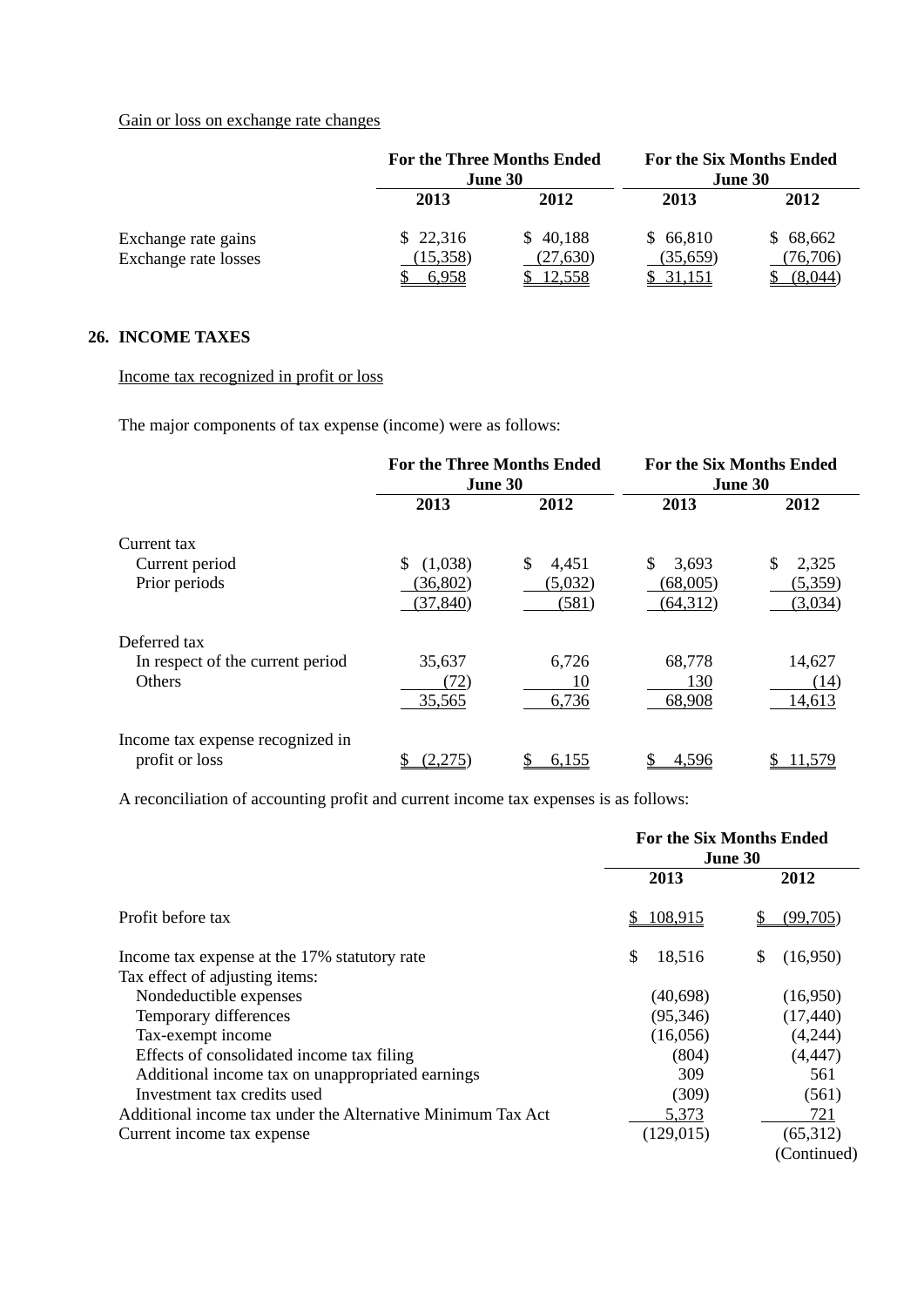|                                                                   |         |             | <b>For the Six Months Ended</b><br><b>June 30</b> |           |   |             |
|-------------------------------------------------------------------|---------|-------------|---------------------------------------------------|-----------|---|-------------|
|                                                                   |         |             |                                                   | 2013      |   | 2012        |
| Deferred income tax expense                                       |         |             |                                                   |           |   |             |
| Temporary differences                                             |         |             | \$                                                | 68,778    | S | 14,627      |
| Unrecognized loss carryforwards                                   |         |             |                                                   | 156,347   |   | 69,980      |
| Effect of different tax rate of group entities operating in other |         |             |                                                   |           |   |             |
| jurisdictions                                                     |         |             |                                                   | 1,233     |   | (2,357)     |
| Adjustment of the applicable annual effective tax rate            |         |             |                                                   | (24, 742) |   |             |
| Adjustments for prior years' tax                                  |         |             |                                                   | (68,005)  |   | (5,359)     |
| Income tax expense recognized in loss                             |         |             |                                                   | 4,596     |   | 11,579      |
|                                                                   |         |             |                                                   |           |   | (Concluded) |
| Integrated income tax                                             |         |             |                                                   |           |   |             |
|                                                                   | Iune 30 | December 31 |                                                   | Iune 30   |   | Ianuarv 1   |

|                             | June Jv,   | Deceniber 31, | June Jv.   | Janual V 1, |
|-----------------------------|------------|---------------|------------|-------------|
|                             | 2013       | 2012          | 2012       | 2012        |
| Imputation credits accounts | \$ 333,998 | \$248,248     | \$ 274,776 | \$ 201,494  |

For 2012 and 2011, there was no creditable tax ratio because the Group had a deficit. For the distribution of earnings generated after January 1, 1998, the imputation credit allocable to shareholders of Sunplus is based on the balance of the ICA as of the date of dividend distribution. The expected creditable ratio for the 2010 earnings may be adjusted, depending on the ICA balance on the date of dividend distribution.

The income from the following projects is exempt from income tax. The related tax-exemption periods are as follows:

| Project                   | <b>Tax Exemption Period</b>          |  |  |
|---------------------------|--------------------------------------|--|--|
| Sunplus                   |                                      |  |  |
| Eighth expansion          | January 1, 2010 to December 31, 2014 |  |  |
| Twelfth expansion         | January 1, 2009 to December 31, 2013 |  |  |
| Thirteenth expansion      | January 1, 2010 to December 31, 2017 |  |  |
| Generalplus               |                                      |  |  |
| Third expansion           | January 1, 2009 to December 31, 2013 |  |  |
| Fourth expansion          | January 1, 2010 to December 31, 2014 |  |  |
| Sunext                    |                                      |  |  |
| Expansion                 | January 1, 2009 to December 31, 2013 |  |  |
| <b>Sunplus Innovation</b> |                                      |  |  |
| First expansion           | January 1, 2009 to December 31, 2013 |  |  |
|                           |                                      |  |  |

#### Income tax assessments

The income tax returns of Sunplus, Sunplus mMobile and Generalplus and through 2009; the income tax returns of Sunplus Innovation, Sunplus management Consulting, Sunplus Core, Sunext, Wei-Yough, Lin Shih, Sunplus Venture and Sunplus mMedia through 2010, the income tax returns of iCatch Technology, through 2009 had been assessed by the tax authorities. Sunplus disagreed with the tax authorities' assessment of its 2005 tax returns. Generalplus disagreed with the tax authorities' assessment of its 2006 tax returns; both companies had applied for administrative remedy. Nevertheless, for conservatism purposes, Sunplus and Generalplus made provisions for the income tax assessed by the tax authorities.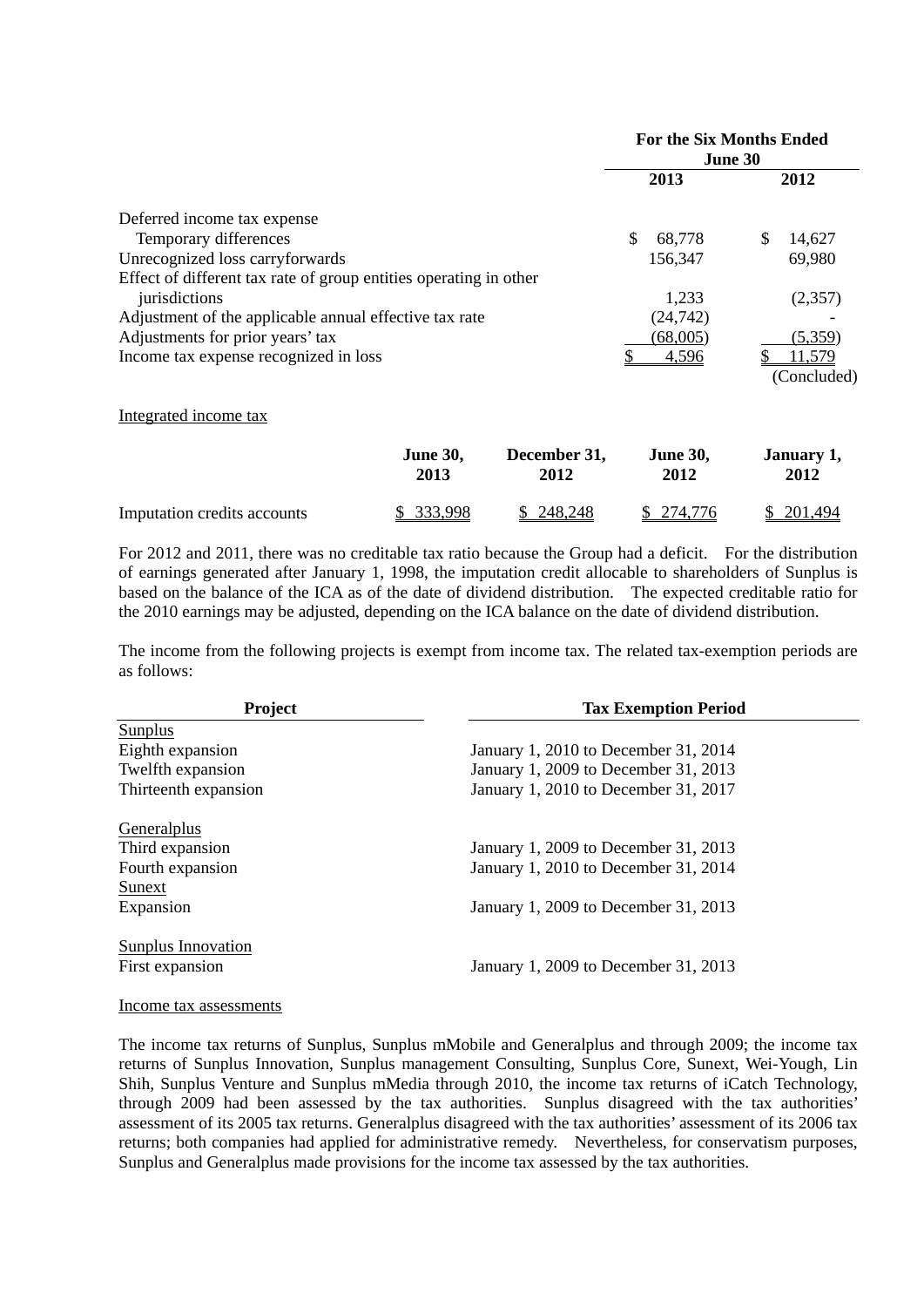## **27. EARNINGS PER SHARE**

## **Unit: NT\$ Per Share**

|                              | <b>For the Three Months Ended</b><br>June 30 |      | <b>For the Six Months Ended</b><br>June 30 |        |
|------------------------------|----------------------------------------------|------|--------------------------------------------|--------|
|                              | 2013                                         | 2012 | 2013                                       | 2012   |
| Basic gain(loss) per share   | 0.15                                         | 0.04 | 0.08                                       | (0.25) |
| Diluted gain(loss) per share | 0.15                                         | 0.04 | 0.08                                       | (0.25) |

The earnings and weighted average number of ordinary shares outstanding in the computation of earnings per share from continuing operations were as follows:

#### Net Profit(Loss) for the Period

|                                                                                                                        | <b>For the Three Months Ended</b><br><b>June 30</b> |    | <b>For the Six Months Ended</b><br>June 30 |  |        |             |
|------------------------------------------------------------------------------------------------------------------------|-----------------------------------------------------|----|--------------------------------------------|--|--------|-------------|
|                                                                                                                        | 2013                                                |    | 2012                                       |  | 2013   | 2012        |
| Profit (Loss) for the period attributable<br>to owners of the Group<br>Effect of dilutive potential ordinary<br>share: | 90,283                                              | S. | 25,137                                     |  | 46,333 | \$(144,682) |
| Employee share option<br>Earnings used in the computation of<br>diluted earnings per share from                        | 90.283                                              |    | 25,137                                     |  | 46,333 | 144.682)    |

Weighted average number of ordinary shares outstanding (in thousand shares):

|                                                                          | <b>For the Three Months Ended</b><br><b>June 30</b> |         | <b>For the Six Months Ended</b><br><b>June 30</b> |         |
|--------------------------------------------------------------------------|-----------------------------------------------------|---------|---------------------------------------------------|---------|
|                                                                          | 2013                                                | 2012    | 2013                                              | 2012    |
| Profit for the period attributable to<br>owners of the Group             | 588,435                                             | 588,435 | 588,435                                           | 588,435 |
| Effect of dilutive potential ordinary<br>share:<br>Employee share option |                                                     |         |                                                   |         |
| Earnings used in the computation<br>of diluted earnings per share        |                                                     |         |                                                   |         |
| from continuing operations                                               | <u>588,435</u>                                      | 588.435 | 588.435                                           | 588.435 |

## **28. SHARE-BASED PAYMENT ARRANGEMENTS**

#### Employee share option plan

On September 11, 2007 (2007 option plan), the Securities and Futures Bureau approved the Group's adoption of an employee stock option plan. The plan provides for the grant of 25,000 thousand options in 2007 plan, with each unit representing one common share. The option rights are granted to qualified employees of the Group and subsidiaries. A total of 25,000 thousand common shares have been reserved for issuance. The options are valid for six years and exercisable at certain percentages after the second anniversary of the grant date. Stock option rights are granted at an exercise price equal to the closing price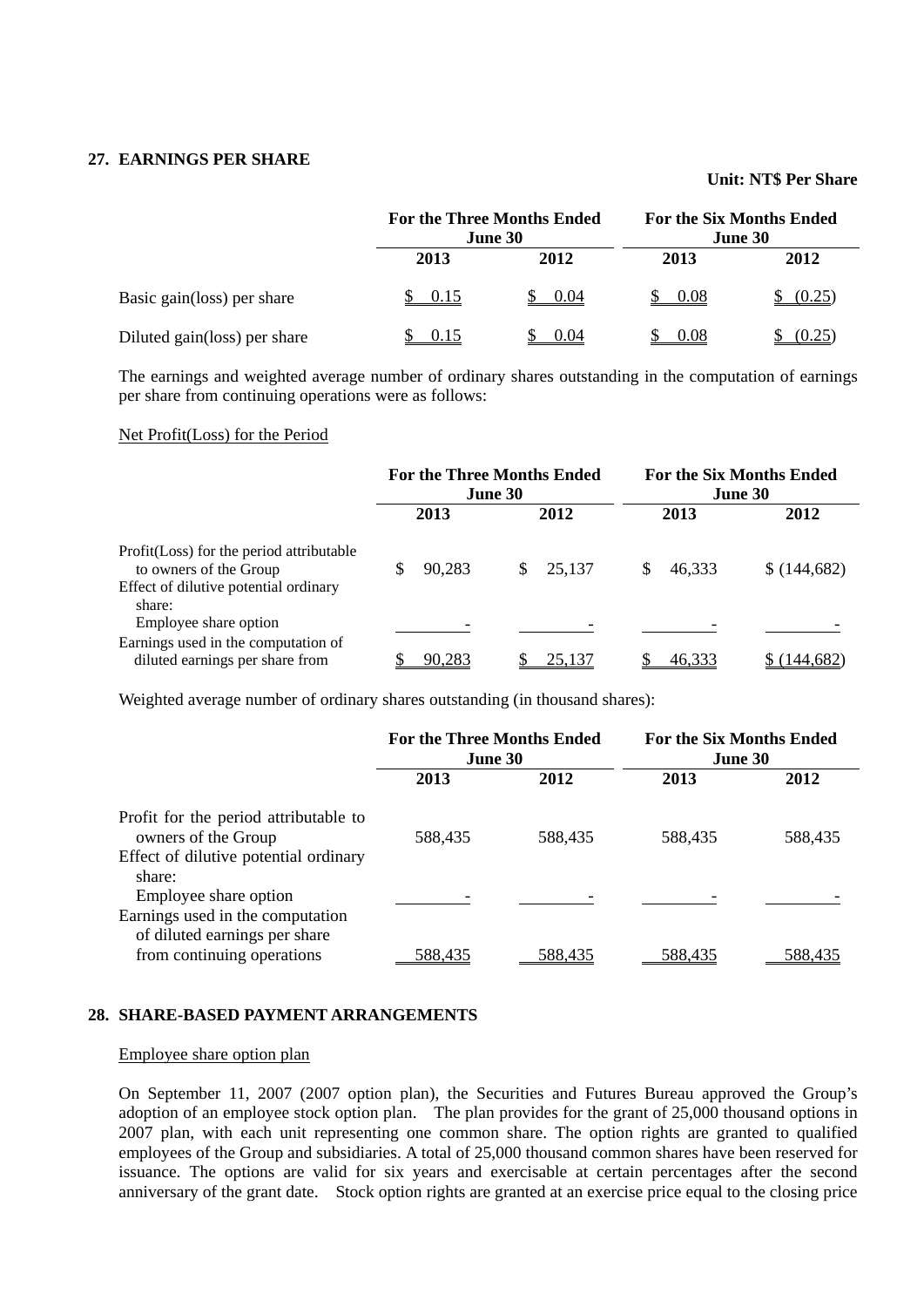of the Group's common shares listed on the Taiwan Stock Exchange on the grant date. If the Group's paid in capital changes, the exercise price is adjusted accordingly. All options had been granted or canceled as of December 31, 2012.

Outstanding option rights were as follows:

|                                                   | For the Three Months Ended June 30 |                                          |                        |                                      |  |  |
|---------------------------------------------------|------------------------------------|------------------------------------------|------------------------|--------------------------------------|--|--|
|                                                   | 2013                               |                                          | 2012                   |                                      |  |  |
| <b>Employee share option plan</b>                 | Unit (In<br><b>Thousands</b> )     | Weighted-<br>average<br>Price (NT\$)     | Unit (In<br>Thousands) | Weighted-<br>average<br>Price (NT\$) |  |  |
| Beginning outstanding balance<br>Options canceled | 18,880<br>(1, 194)                 | 38.03<br>\$.<br>$\overline{\phantom{a}}$ | 19,847<br>(249)        | 38.03<br>$\overline{\phantom{a}}$    |  |  |
|                                                   | 17,686                             |                                          | <u>19,598</u>          |                                      |  |  |
| Ending outstanding balance                        | 17,686                             |                                          | 19,598                 |                                      |  |  |

The number of shares and exercise prices of outstanding option have been adjusted to reflect the appropriations of dividends, cash dividends and issuance of capital stock specified under the 2007 plans.

As of June 30, 2013 the outstanding and exercisable options were as follows:

|                                                                                                         | <b>June 30,2013</b> |                              | <b>January 1,2013</b>                                                   |  |
|---------------------------------------------------------------------------------------------------------|---------------------|------------------------------|-------------------------------------------------------------------------|--|
| <b>Weighted-Average</b><br><b>Remaining Contractual</b><br><b>Exercise Price (NT\$)</b><br>Life (Years) |                     | <b>Exercise Price (NT\$)</b> | <b>Weighted-Average</b><br><b>Remaining Contractual</b><br>Life (Years) |  |
| \$37.9<br>38.3                                                                                          | 0.37<br>0.49        | \$37.9<br>38.3               | 0.87<br>0.99                                                            |  |

|                                                                                                         | <b>June 30,2012</b><br>January 1,2012 |                                                                                                         |      |
|---------------------------------------------------------------------------------------------------------|---------------------------------------|---------------------------------------------------------------------------------------------------------|------|
| <b>Weighted-Average</b><br><b>Remaining Contractual</b><br><b>Exercise Price (NT\$)</b><br>Life (Years) |                                       | <b>Weighted-Average</b><br><b>Remaining Contractual</b><br><b>Exercise Price (NT\$)</b><br>Life (Years) |      |
| \$37.9                                                                                                  | 1.37                                  | \$37.9                                                                                                  | 1.87 |
| 38.3                                                                                                    | 1.49                                  | 38.3                                                                                                    | 1.99 |

In their meeting on June 18, 2012, the shareholders approved a restricted stock plan for employees with a total amount of NT\$280,000 thousand, consisting of 28,000 thousand shares, and authorize the board of directors to determine the issue prices of the restricted shares when they are issued.

As of June 30, 2012, the Group had not yet issued any restricted shares employees.

#### Generalplus Technology Inc.

Generalplus Technology Inc.'s Employee Stock Option Plans is consisting 2007 plan and 2009 plan. The maximum number of options authorized to be granted under the 2007 plan and 2009 plan was 2,700 thousand and 2,200 thousand, respectively. The 2007 plan had been granted, and the 2009 plan had been granted by 2,177 and subsequently canceled had expired as of December 31, 2010.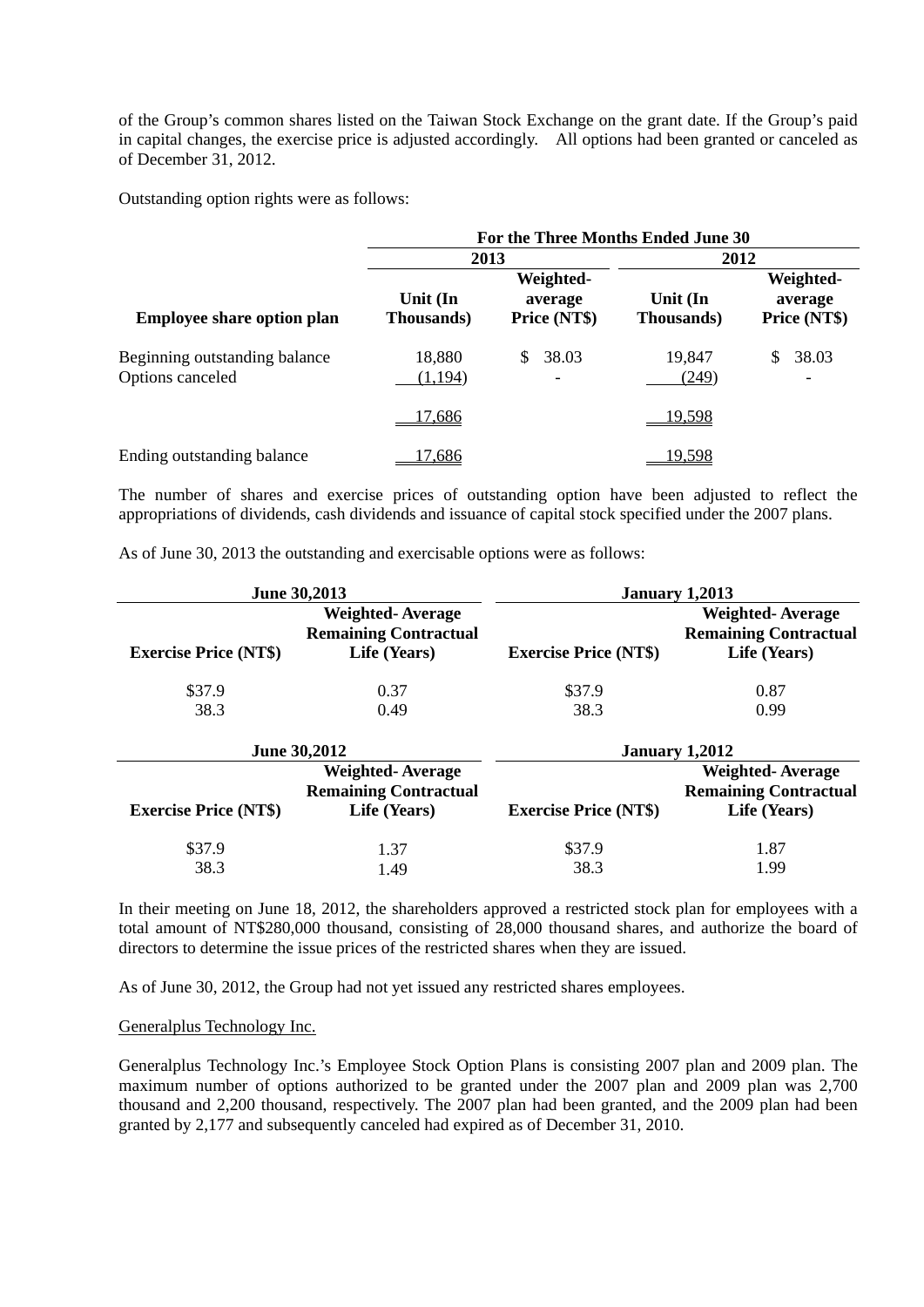Information about the Group's outstanding options for the six months ended June 30, 2012 was as follows:

|                                                   | <b>2007 Plan</b>                              |                                                    |  |  |
|---------------------------------------------------|-----------------------------------------------|----------------------------------------------------|--|--|
|                                                   |                                               | Six months ended June 30,                          |  |  |
|                                                   |                                               | 2012                                               |  |  |
|                                                   | Number of<br><b>Options</b><br>(In Thousands) | Weightedaverage<br><b>Exercise Price</b><br>(NT\$) |  |  |
| <b>Share-Based Payment</b>                        |                                               |                                                    |  |  |
| Balance, beginning of period<br>Options exercised | 59<br>(59)                                    | \$<br>10.0<br>10.0                                 |  |  |
| Balance, end of period                            |                                               |                                                    |  |  |

Sunplus Innovation Technology Inc.

Sunplus Innovation Technology Inc.'s Employee Stock Option Plans were approved on April 18, 2007. The maximum number of options authorized to be granted was 2,200 thousand, with each option eligible to subscribe for one common share. The options of all the plans are valid for six years and exercisable at certain percentages after the second anniversary of the grant date.

Information about the Group's outstanding options for the three months ended June 30, 2013 and 2012 was as follows:

|                                                   | For the Three Months Ended June 30            |                                                    |                                               |                                                    |  |  |
|---------------------------------------------------|-----------------------------------------------|----------------------------------------------------|-----------------------------------------------|----------------------------------------------------|--|--|
|                                                   |                                               | 2013                                               | 2012                                          |                                                    |  |  |
|                                                   | Number of<br><b>Options</b><br>(In Thousands) | Weightedaverage<br><b>Exercise Price</b><br>(NT\$) | Number of<br><b>Options</b><br>(In Thousands) | Weightedaverage<br><b>Exercise Price</b><br>(NT\$) |  |  |
| Balance, beginning of period<br>Options exercised | 752                                           | 10.90<br>$\overline{\phantom{a}}$                  | 809<br>(56)                                   | 11.60<br>11.60                                     |  |  |
| Balance, end of period                            | 752                                           |                                                    | 753                                           |                                                    |  |  |
| Balance, end of period                            | 152                                           |                                                    | 753                                           |                                                    |  |  |

Information about the Group's outstanding options was as follows:

|                              | June 30, 2013                                           | <b>December 31, 2012</b>     |                                                         |  |
|------------------------------|---------------------------------------------------------|------------------------------|---------------------------------------------------------|--|
|                              | <b>Weighted-Average</b><br><b>Remaining Contractual</b> |                              | <b>Weighted-Average</b><br><b>Remaining Contractual</b> |  |
| <b>Exercise Price (NT\$)</b> | Life (Years)                                            | <b>Exercise Price (NT\$)</b> | Life (Years)                                            |  |
| \$10.9                       | 0.11                                                    | \$10.9                       | 0.61                                                    |  |
|                              | <b>June 30, 2012</b>                                    |                              | <b>January 1, 2012</b>                                  |  |
|                              | <b>Weighted-Average</b>                                 |                              | <b>Weighted-Average</b>                                 |  |
|                              | <b>Remaining Contractual</b>                            |                              | <b>Remaining Contractual</b>                            |  |
| <b>Exercise Price (NT\$)</b> | Life (Years)                                            | <b>Exercise Price (NT\$)</b> | Life (Years)                                            |  |
| \$11.6                       | l.11                                                    | \$11.6                       | 1.61                                                    |  |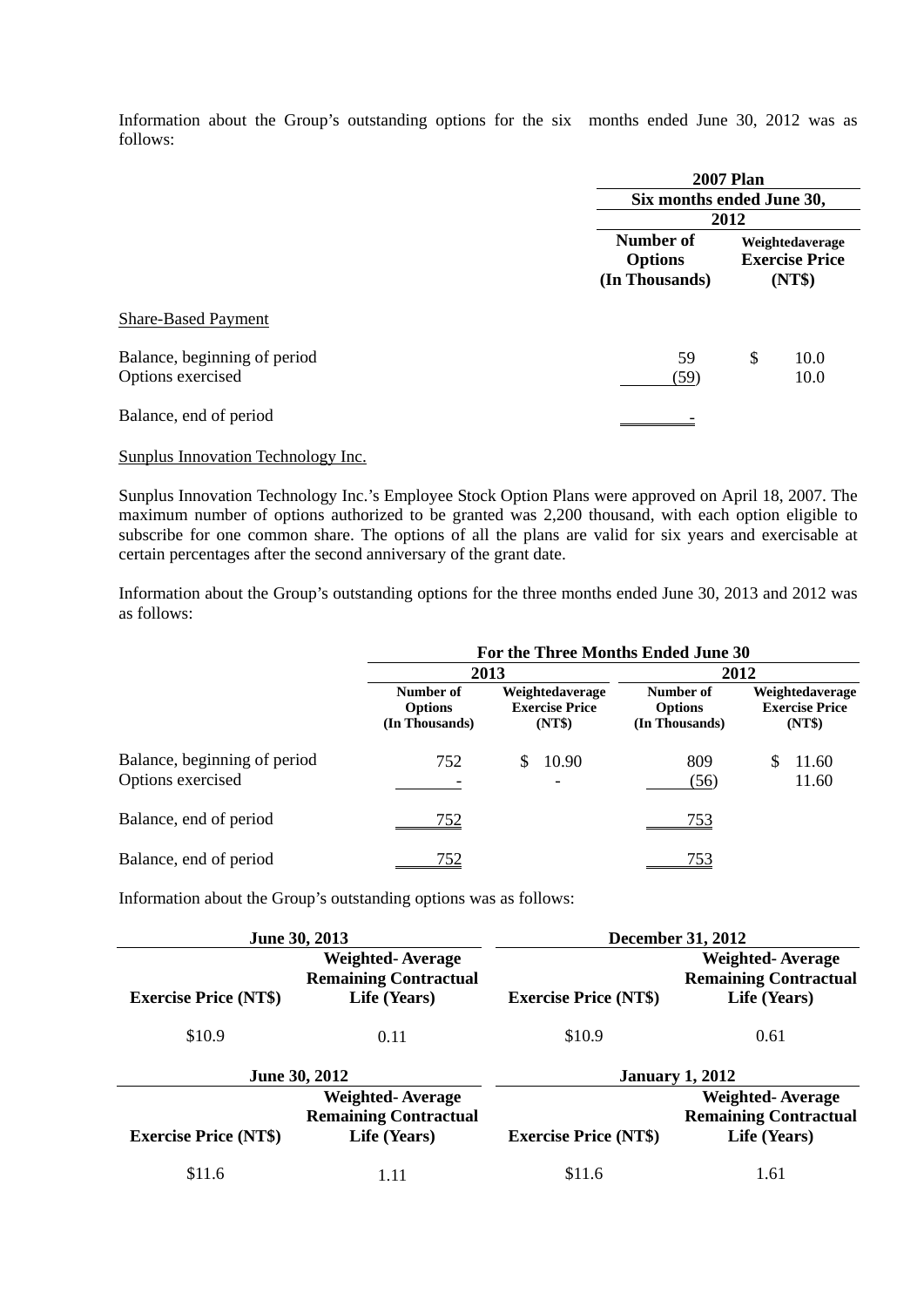In their meeting on June 28, 2012, the shareholders of Sunplus Innovation Techology Inc. (SITI) approved a plan on a restricted employee ownership (ESOP) of 2,400 thousand sanhares amounting to \$24,000 thousand, with an issue price of NT\$0 and par value of NT\$10.00; the Financial Supervisory Commission approved this plan on June 28, 2012.

Under the approval of SITI's Board of Directors on August 7, 2013, first time SITI launched a plan on a restricted employee ownership of 1,000 thousand shares amounting to \$10,000 thousand at an issue price of NT\$0 and a par value of NT\$10 per share.

Under the restricted ESOP, employees who are still employed by SITI and pass the annual performance appraisal are eligible for a certain percentage of shareholding, as stated below.

- a. 50% shareholding ratio after the second anniversary from the grant date;
- b. 50% of the shareholding ratio after the third anniversary from the grant date. The restrictions under the ESOP are as follow:
- a. During the duration of the restricted ESOP,the employee may not vend, discount, transfer, grant, enact, or any other methods.
- b. During the duration of the restricted ESOP,employees may receive shares, dividends, or cash.
- c. Shares must be handed over to the trustees after the publication of the ESOP , and the company may not request a return of the ESOP before the realization of the vestin condition. If employees fail to meet the vesting condition, SITI has the right to take back and cancel the limited employee stock ownership, but the Company will still grant employees stock and cash dividends generated during the vesting period.

## **29. DISPOSAL OF SUBSIDIARIES**

As stated in Note 13(2), the Group lost its control over Sunplus Core Technology Co., Ltd. and disposed of some subsidiaries. Related information is as follows:

Analysis of asset and liabilities over which control was lost

|                            | <b>January</b><br>21,2013 |
|----------------------------|---------------------------|
| Current assets             |                           |
| Cash and cash equivalents  | \$1,168                   |
| Other receivables          |                           |
| Prepaid expenses           | 7,562                     |
| Noncurrent assets          |                           |
| Refundable deposits        | 360                       |
| <b>Current liabilities</b> |                           |
| Payables                   | (20)                      |
| Net assets disposed of     | 9.071<br>S.               |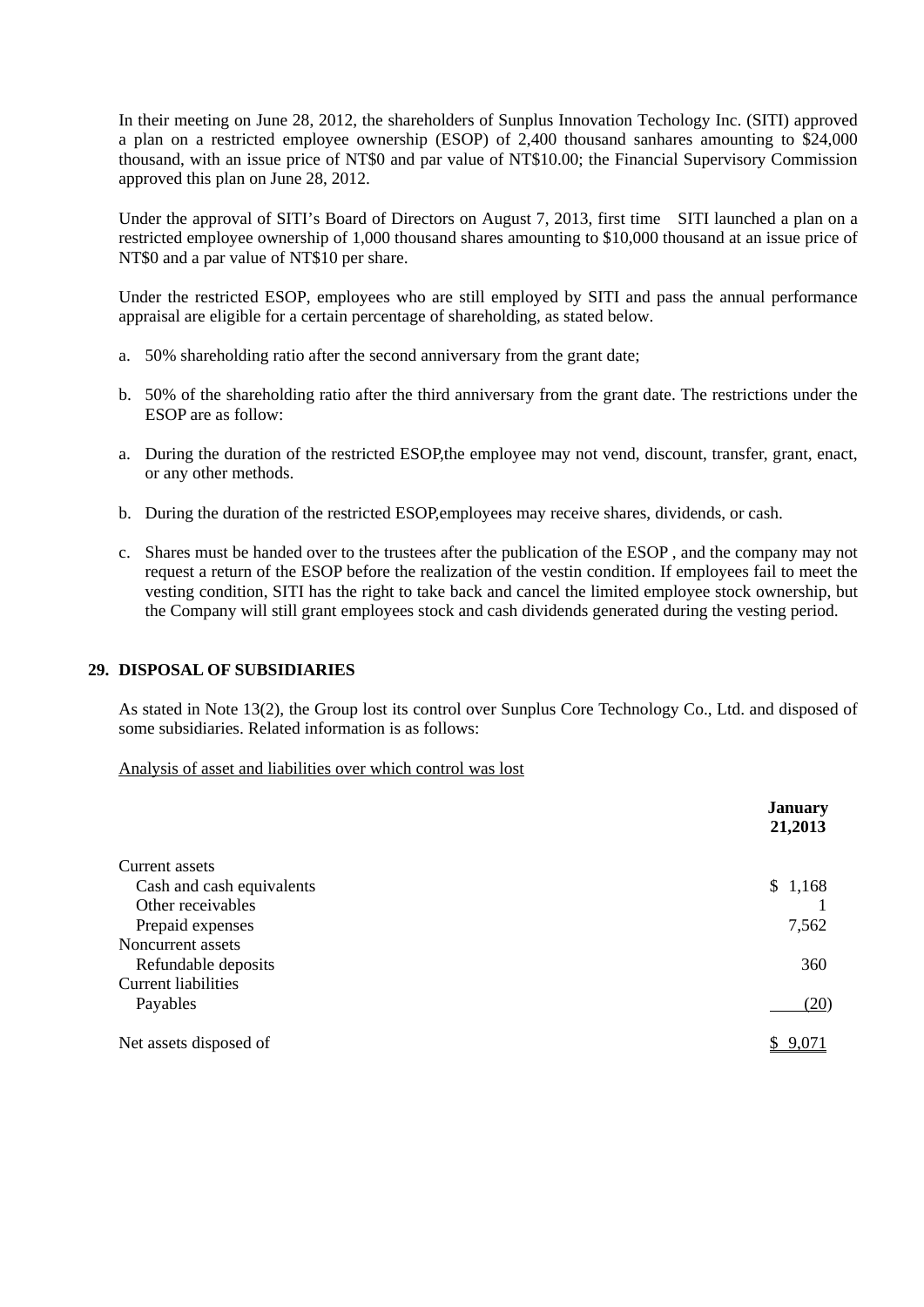Gain on disposal of subsidiary

|                                                                                             | For the Six<br><b>Months Ended</b><br>June 30 |
|---------------------------------------------------------------------------------------------|-----------------------------------------------|
| Fair Value on January 21,2013<br>Noncontrolling interests<br>Cash<br>Net assets disposed of | \$204,998<br>22,724<br>(195, 899)<br>(9,071)  |
| Gain on disposal                                                                            | 22,752                                        |

## **30. OPERATING LEASE ARRANGEMENTS**

#### The Group as lessee

Operating leases relate to leases of land with lease terms between 2 and 8 years. All operating lease contracts over 5 years contain clauses for 5-yearly market rental reviews. The Group does not have a bargain purchase option to acquire the leased land at the expiry of the lease periods.

#### Sunplus

Sunplus leases lands from Science-Based Industrial Park Administration (SBIPA) under renewable agreements expiring in July 2015, December 2020 and December 2021. The SBIPA has the right to adjust the annual lease amount from \$7,929 thousand to \$8,034 thousand.

Future annual minimum rentals under the leases are as follows:

|                                                               | December 31,<br><b>June 30,</b><br>2013<br>2012 |                  | <b>June 30,</b><br>2012 | January 1,<br>2012 |  |
|---------------------------------------------------------------|-------------------------------------------------|------------------|-------------------------|--------------------|--|
| Not later than 1 year<br>Later than 1 year and not later than | 8,034<br>S                                      | 7,929<br>\$      | \$<br>7,929             | 7,929<br>S         |  |
| 5 years<br>Later than 5 years                                 | 22,527<br>14,624                                | 28,565<br>12,090 | 30,187<br>14,433        | 31,808<br>16,776   |  |
|                                                               | 45,185                                          | 48,584           | 52,549                  | 56,513             |  |
| Refundable deposits                                           | 296                                             | 296              | 296                     | 296                |  |

### Sunplus Innovation

Sunplus Innovation leases office from Science-Based Industrial Park Administration (SBIPA) under renewable agreements expiring in December 2013 and December 2016. The SBIPA has the right to adjust the annual lease amount of \$9,961 thousand .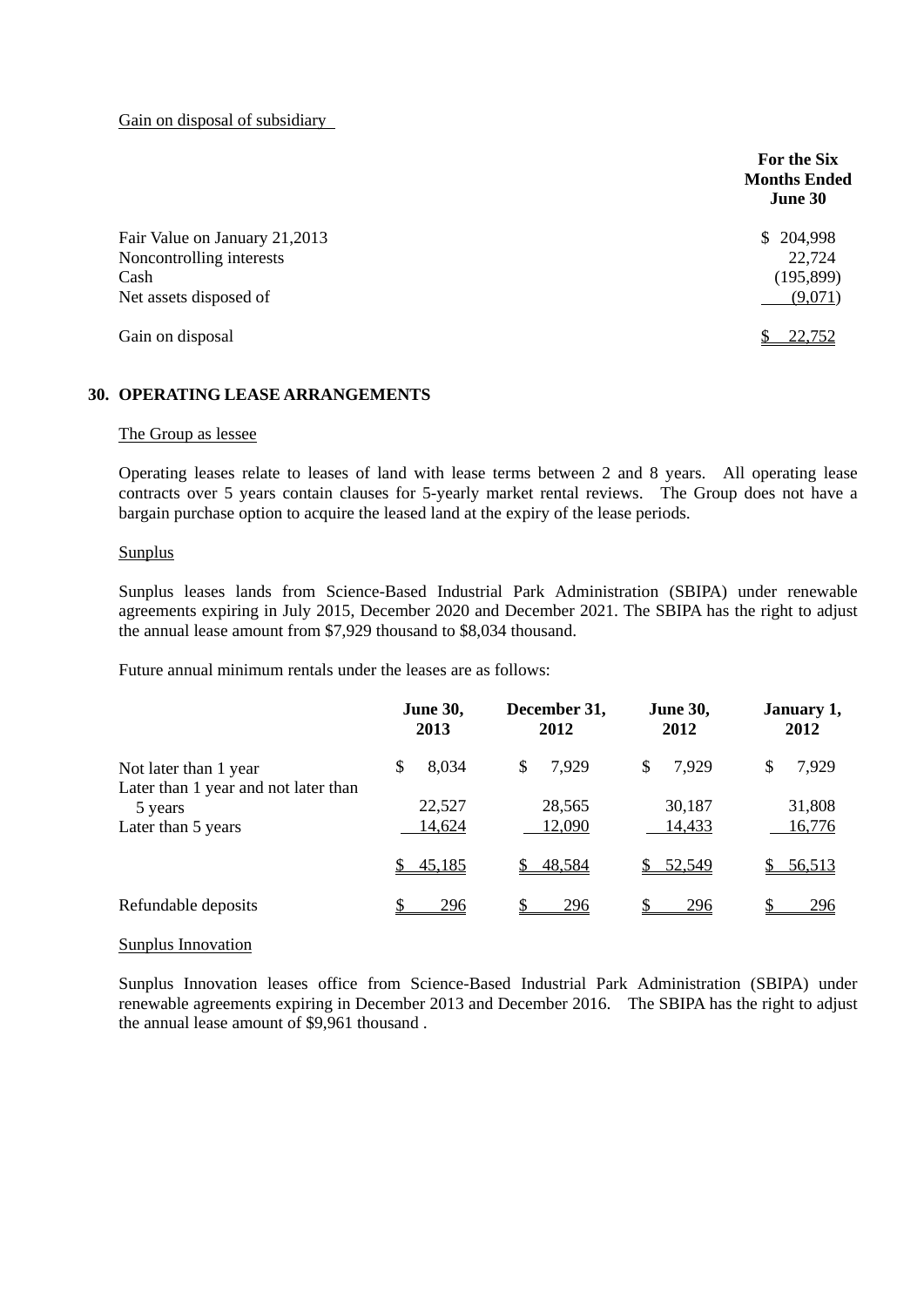The future lease payables are as follows:

|                                                                       | December 31,<br><b>June 30,</b><br>2013<br>2012 |            | <b>June 30,</b><br>2012 | January 1,<br>2012 |  |
|-----------------------------------------------------------------------|-------------------------------------------------|------------|-------------------------|--------------------|--|
| Not later than 1 year                                                 | 7,232                                           | 9,961<br>S | 10,021<br>\$            | 10,081<br>S        |  |
| Later than 1 year and not later than<br>5 years<br>Later than 5 years | 11,255                                          | 13,506     | 18,487                  | 23,467             |  |
|                                                                       | 18,487                                          | 23,467     | 28,508<br>\$            | 33,548             |  |
| Refundable deposits                                                   | 1,660                                           | 1,660      | 1,660                   | 2,490              |  |

#### **Generalplus**

Generalplus leases land from Science-Based Industrial Park Administration under renewable agreements expiring in December 2020. The SBIPA has the right to adjust the annual lease amount of \$1,474 thousand. Generalplus deposited \$1,356 thousand (classified as restricted assets) as collateral for the land lease agreements.

Future annual minimum rentals under the leases are as follows:

|                                      |  | <b>June 30,</b><br>2013 | December 31,<br>2012 |        | <b>June 30,</b><br>2012 |        | January 1,<br>2012 |        |
|--------------------------------------|--|-------------------------|----------------------|--------|-------------------------|--------|--------------------|--------|
| Not later than 1 year                |  | 1,474                   | \$.                  | 1,474  | S                       | 1,356  |                    | 1,356  |
| Later than 1 year and not later than |  |                         |                      |        |                         |        |                    |        |
| 5 years                              |  | 5,896                   |                      | 5,896  |                         | 5,424  |                    | 5,424  |
| Later than 5 years                   |  | 3,684                   |                      | 4,421  |                         | 4,746  |                    | 5,424  |
|                                      |  | 11.054                  |                      | 11.791 |                         | 11,526 |                    | 12.204 |

## Sunext

Sunext leases an office from Global View Co., Ltd. under renewable agreements expiring in August 2015. The annual lease payment was \$2,760 thousand, respectively.

The future lease payments are as follows:

|                                                 | <b>June 30,</b><br>2013 | December 31,<br>2012 | <b>June 30,</b><br>2012 | January 1,<br>2012 |
|-------------------------------------------------|-------------------------|----------------------|-------------------------|--------------------|
| Not later than 1 year                           | \$2,760                 | \$2,760              | \$1,473                 | \$4,551            |
| Later than 1 year and not later than<br>5 years | 3,105                   | 4,485                |                         |                    |
|                                                 | \$5,865                 | \$7,245              | \$1,473                 | \$4,551            |
| Refundable deposits                             | 460                     | 460                  | \$1,472                 | \$ 1,472           |

## i Catch Technology, Inc. ("i Catch")

i Catch leases office from Siming Inc. and Siha Inc. under renewable agreements expiring in February 2013; the lease payments were \$1,688 thousand and \$1,274, respectively.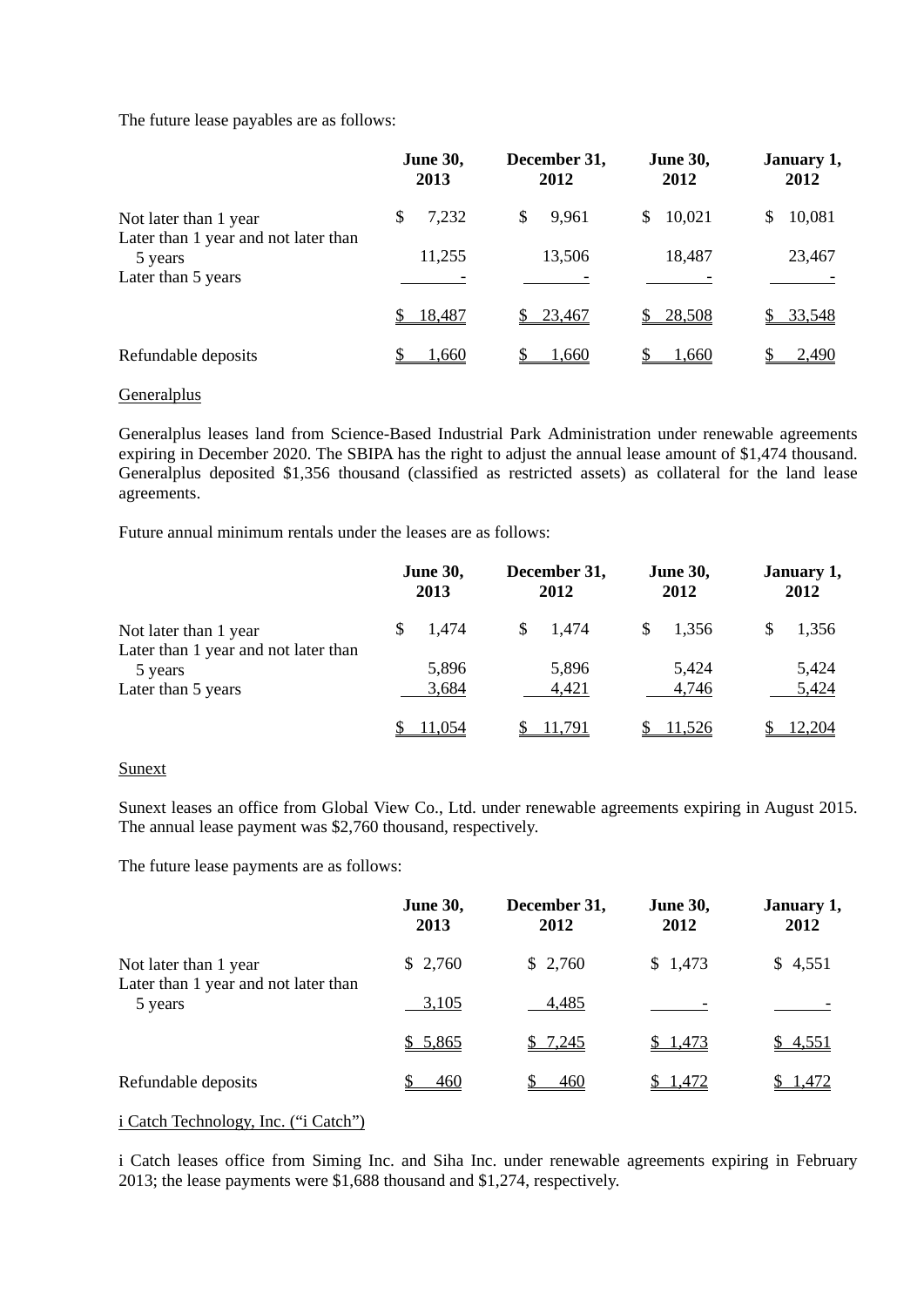The future lease payments are as follows:

|                                                               | June 30,<br>2013 | December 31,<br>2012 | <b>June 30,</b><br>2012 | January 1,<br>2012 |
|---------------------------------------------------------------|------------------|----------------------|-------------------------|--------------------|
| Not later than 1 year<br>Later than 1 year and not later than | \$2,961          | \$2,827              | \$1,649                 | \$2,827            |
| 5 years                                                       | 6,395            | 6,125                | 235                     | 471                |
| Later than 5 years                                            |                  |                      |                         |                    |
|                                                               | \$9,356          | \$8,952              | \$1,884                 | <u>\$3,298</u>     |
| Refundable deposits                                           | <u>521</u>       | <u>521</u>           | 521                     | <u>521</u>         |

#### The Group as lessor

Operating leases relate to the investment property owned by the Group with lease terms between 1to 5years. All operating lease contracts contain market review clauses in the event that the lessee exercises its option to renew. The lessee does not have a bargain purchase option to acquire the property at the expiry of the lease period.

As of June 30, 2013, December 31, 2012, June 30, 2012 and January 1, 2012, deposits received under operating leases amounted to \$19,575 thousand, \$18,737 thousand, \$18,565 thousand and \$15,547 thousand, respectively.

The future minimum lease payments of non-cancellable operating lease were as follows:

|                                                 | <b>June 30,</b><br>2013 | December 31,<br>2012 | <b>June 30,</b><br>2012 | January 1,<br>2012 |
|-------------------------------------------------|-------------------------|----------------------|-------------------------|--------------------|
| Not later than 1 year                           | \$111,696               | 69,743               | \$102,544               | \$112,954          |
| Later than 1 year and not later than<br>5 years | 106,667                 | 40.075               | 48.280                  | 127,997            |
|                                                 | \$218,363               | 109,818              | 150,824                 | \$240,951          |

### **31. CAPITAL MANAGEMENT**

The Group manages its capital to ensure that entities in the Group will be able to continue as going concerns while maximizing the return to stakeholders through the optimization of the debt and equity balance.

The capital structure of the Group consists of [net debt (borrowings offset by cash and cash equivalents) and equity of the Group (comprising issued capital, reserves, retained earnings and other equity) attributable to owners of the Group.

The Group is not subject to any externally imposed capital requirements.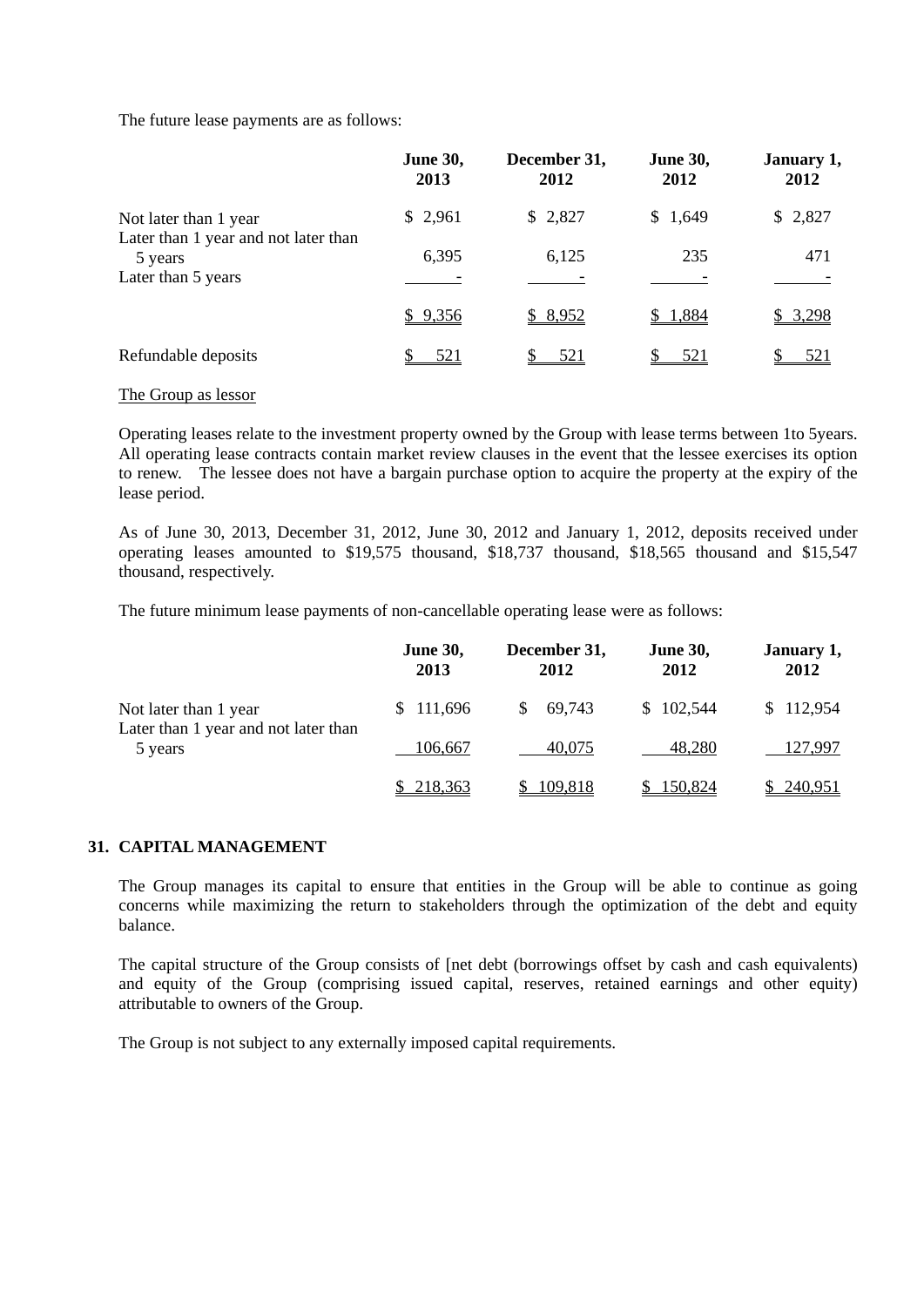## **32. FINANCIAL INSTRUMENTS**

- a. Fair value of financial instruments
	- 1) Fair value of financial instruments not carried at fair value

Except as detailed in the following table, the management considers that the carrying amounts of financial assets and financial liabilities recognized in the consolidated financial statements approximate their fair values.

|                                          | June 30, 2013             |                   |  | <b>December 31, 2012</b>  |                          |  |
|------------------------------------------|---------------------------|-------------------|--|---------------------------|--------------------------|--|
|                                          | Carrying<br><b>Amount</b> | <b>Fair Value</b> |  | Carrying<br><b>Amount</b> | <b>Fair Value</b>        |  |
| Financial assets                         |                           |                   |  |                           |                          |  |
| Financial assets carried at              |                           |                   |  |                           |                          |  |
| cost                                     | 249,022<br>S.             | \$                |  | \$216,080                 | \$                       |  |
| Debt investment with no<br>active market | 14,520                    |                   |  | 14,520                    |                          |  |
|                                          |                           | June 30, 2012     |  |                           | <b>December 31, 2011</b> |  |
|                                          | Carrying<br><b>Amount</b> | <b>Fair Value</b> |  | Carrying<br>Amount        | <b>Fair Value</b>        |  |
| Financial assets                         |                           |                   |  |                           |                          |  |
| Financial assets carried at              |                           |                   |  |                           |                          |  |
| cost                                     | 328,998<br>S.             | \$                |  | \$ 353,037                | \$                       |  |

2) Fair value measurements recognized in the balance sheets

The following table provides an analysis of financial instruments that are measured subsequent to initial recognition at fair value, grouped into Levels 1 to 3 based on the degree to which the fair value is observable:

- a) Level 1 fair value measurements are those derived from quoted prices (unadjusted) in active markets for identical assets or liabilities;
- b) Level 2 fair value measurements are those derived from inputs other than quoted prices included within Level 1 that are observable for the asset or liability, either directly (i.e. as prices) or indirectly (i.e. derived from prices); and
- c) Level 3 fair value measurements are those derived from valuation techniques that include inputs for the asset or liability that are not based on observable market data (unobservable inputs).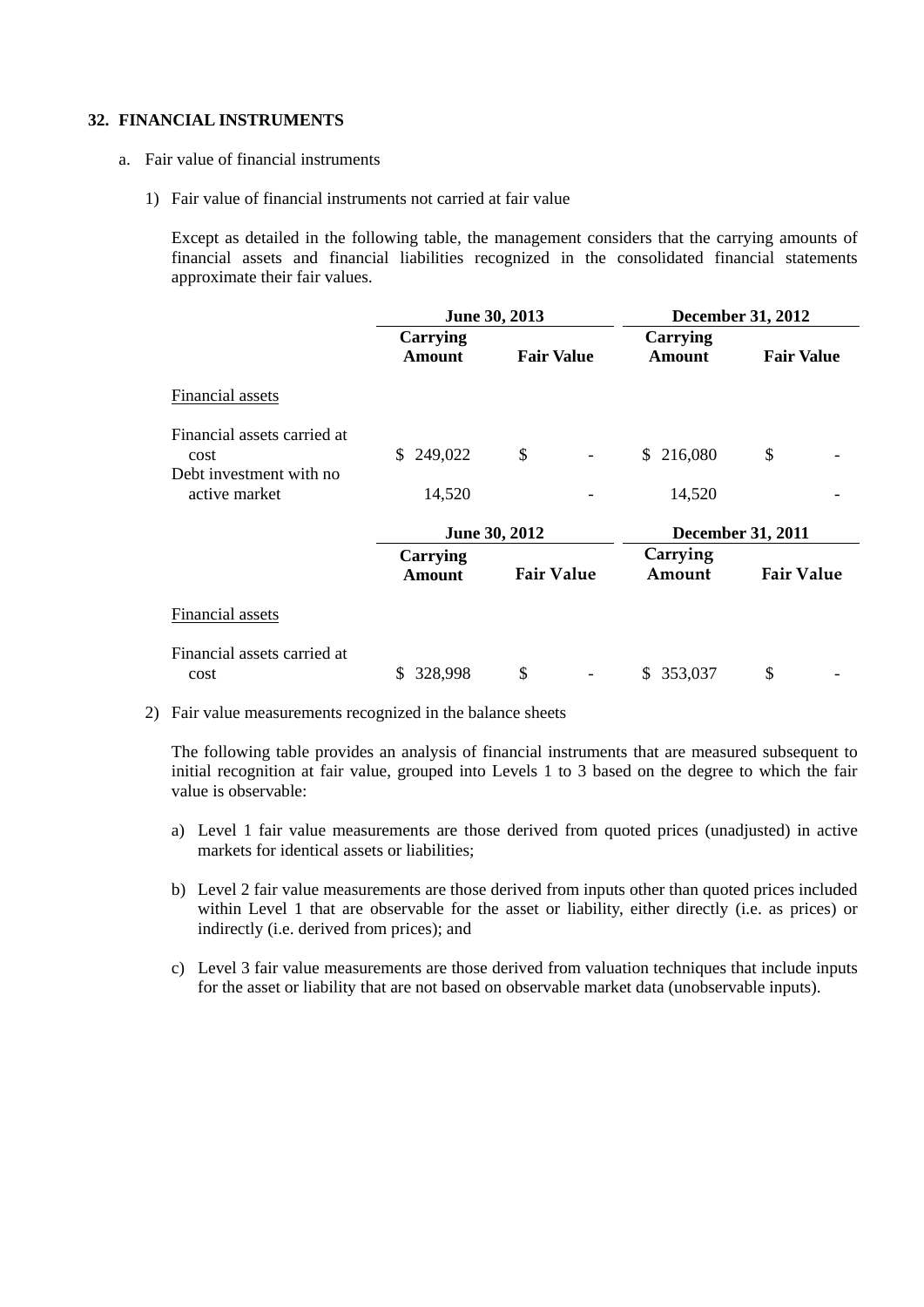June 30, 2013

|                                                       | Level 1                    | Level 2                                   | Level 3                                                    | <b>Total</b>                   |
|-------------------------------------------------------|----------------------------|-------------------------------------------|------------------------------------------------------------|--------------------------------|
| Financial assets at FVTPL<br>Securities listed in ROC | 14,001<br>$\mathbb{S}$     | $s$ –                                     | $s$ –                                                      | $\mathcal{S}$<br><u>14,001</u> |
| Available-for-sale financial                          |                            |                                           |                                                            |                                |
| assets<br>Mutual funds<br>Securities listed in ROC    | \$1,262,257<br>1,140,381   | $\mathcal{S}$                             | \$                                                         | \$1,262,257<br>1,140,381       |
|                                                       | \$2,402,638                | $\frac{1}{2}$                             | $\frac{\text{S}}{\text{S}}$<br>$\equiv$                    | \$2,402,638                    |
| December 31, 2012                                     |                            |                                           |                                                            |                                |
|                                                       | Level 1                    | Level 2                                   | Level 3                                                    | <b>Total</b>                   |
| Available-for-sale financial<br>assets                |                            |                                           |                                                            |                                |
| Mutual funds<br>Securities listed in ROC              | 1,064,889<br>\$<br>644,140 | $\mathcal{S}$                             | \$                                                         | \$1,064,889<br>644,140         |
|                                                       | \$1,709,029                | $\frac{1}{2}$                             | $\frac{1}{2}$<br>$\equiv$                                  | \$1,709,029                    |
| June 30, 2012                                         |                            |                                           |                                                            |                                |
| Available-for-sale financial<br>assets                | Level 1                    | Level 2                                   | Level 3                                                    | <b>Total</b>                   |
| Mutual funds<br>Securities listed in ROC              | \$<br>889,380<br>1,319,721 | \$<br>$\overline{\phantom{a}}$<br>-       | \$<br>$\overline{\phantom{a}}$<br>$\overline{\phantom{a}}$ | \$<br>889,380<br>1,319,721     |
|                                                       | \$2,209,101                | $\frac{1}{2}$<br>$\overline{\phantom{a}}$ | $\frac{1}{2}$                                              | \$2,209,101                    |
| <b>January 1, 2012</b>                                |                            |                                           |                                                            |                                |
|                                                       | Level 1                    |                                           | Level 2 Level 3                                            | <b>Total</b>                   |
| Financial assets at FVTPL<br>Securities listed in ROC | 44,644<br>$\mathfrak{D}$   | $\frac{1}{2}$                             | $\frac{\mathcal{S}}{\mathcal{S}}$                          | 44,644<br>$\mathbb{S}$         |
| Available-for-sale financial                          |                            |                                           |                                                            |                                |
| assets<br>Mutual funds<br>Securities listed in ROC    | \$1,035,219<br>1,146,115   | \$                                        | \$                                                         | \$1,035,219<br>1,146,115       |
|                                                       | \$2,181,334                | $\frac{1}{2}$                             | $\mathcal{S}$                                              | \$2,181,334                    |

There were no transfers between Level 1 and 2 in the current and prior periods.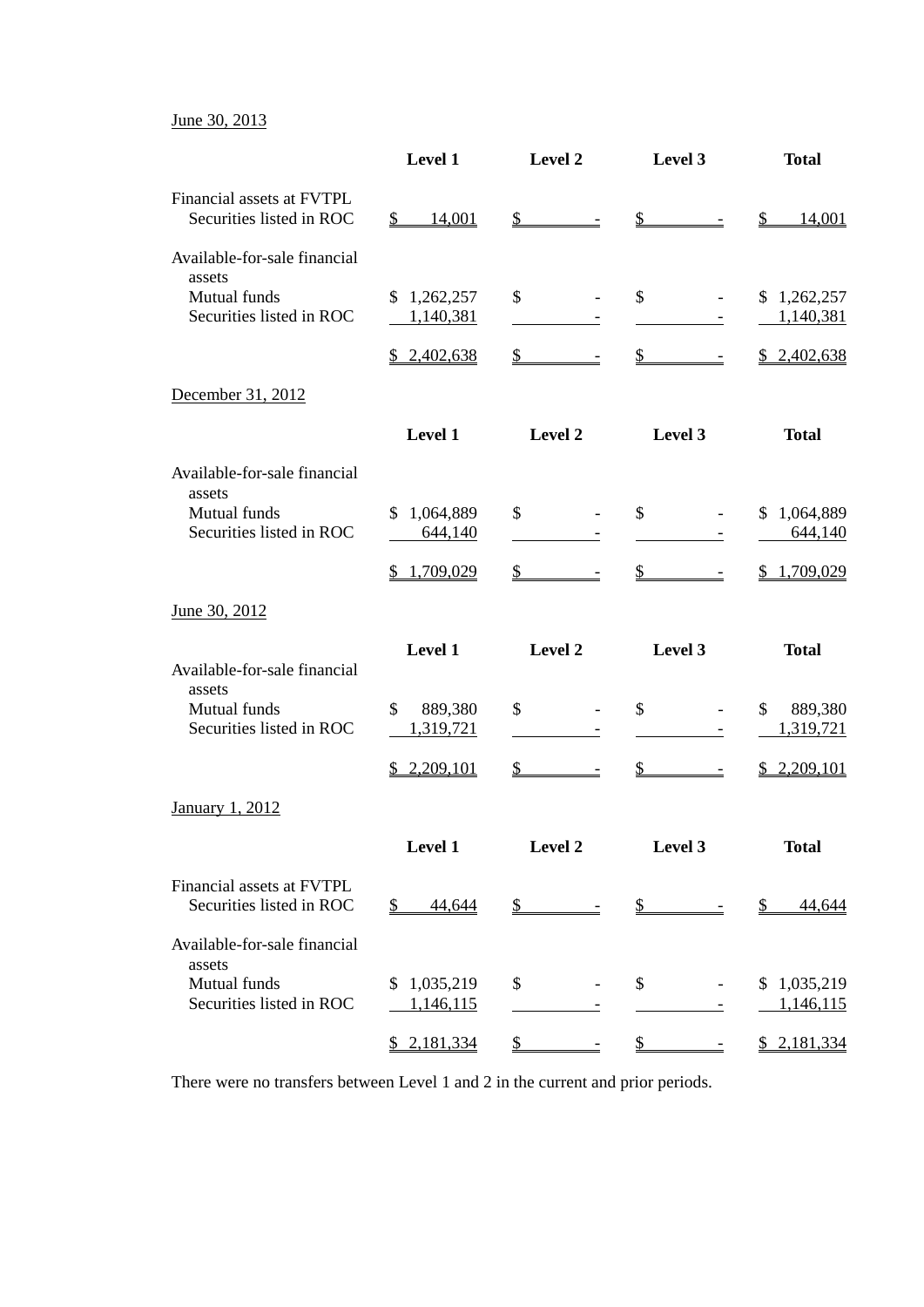## b. Categories of financial instruments

|                                                           | June 30, 2013 | December 31,<br>2012 | June 30, 2012 | January 1,<br>2012     |
|-----------------------------------------------------------|---------------|----------------------|---------------|------------------------|
| Financial assets                                          |               |                      |               |                        |
| Fair value through profit or loss<br>(FVTPL)              |               |                      |               |                        |
| Held for trading                                          | \$<br>14,001  | S.                   | \$            | <sup>S</sup><br>44,644 |
| Loans and receivables (i)<br>Available-for-sale financial | 6,091,970     | 6,002,402            | 7,122,744     | 6,260,794              |
| assets (ii)                                               | 2,651,660     | 1,925,109            | 2,538,099     | 2,534,371              |
| <b>Financial liabilities</b>                              |               |                      |               |                        |
| measured at amortized cost (iii)                          | 3,321,730     | 3,308,617            | 4,109,346     | 2.232.506              |

(i) The balances included loans and receivables measured at amortized cost, which comprise cash and cash equivalents, refundable deposit, debt investments with no active market, and trade and other receivables. Those reclassified to held-for-sale disposal groups are also included.

- (ii) The balance included available for sale financial assets carried at cost.
- (iii) The balances included financial liabilities measured at amortized cost, which comprise short-term and long-term loans, Guartantee deposits ,trade and other payables, and long-term liabilities -current portion.
- c. Financial risk management objectives and policies

The Group's major financial instruments included equity and debt investments, trade receivable, trade payables, bonds payable, borrowings and convertible notes. The Group's Corporate Treasury function provides services to the business, coordinates access to domestic and international financial markets, monitors and manages the financial risks relating to the operations of the Group through internal risk reports which analyze exposures by degree and magnitude of risks. These risks include market risk (including currency risk, interest rate risk and other price risk), credit risk and liquidity risk.

The Corporate Treasury function reported quarterly to the Group's risk management committee.

1) Market risk

The Group's activities exposed it primarily to the financial risks of changes in foreign currency exchange rates (see (a) below) and interest rates (see (b) below). The Group entered into a variety of derivative financial instruments to manage its exposure to foreign currency risk and interest rate risk, including:

a) Foreign currency risk

A part of the Group's cash flows is in foreign currency, and the use by management of derivative financial instruments is for hedging adverse changes in exchange rates, not for profit.

For exchange risk management, each foreign-currency item of net assets and liabilities is reviewed regularly. In addition, before obtaining foreign loans, the Group considers the cost of the hedging instrument and the hedging period.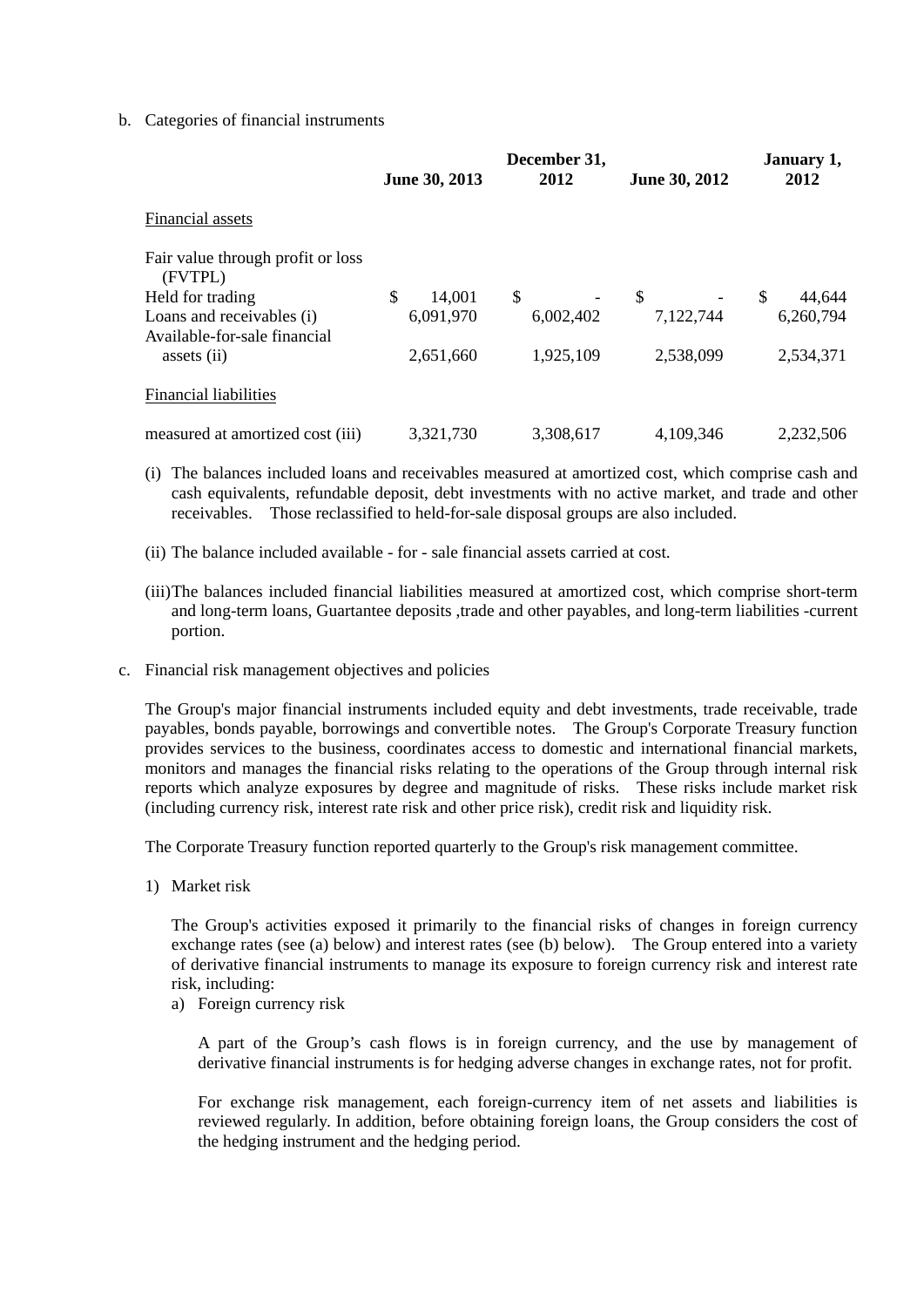The carrying amounts of the Group's foreign currency denominated monetary assets and monetary liabilities (including those eliminated on consolidation) at the end of the reporting period were as follows.

|               | <b>June 30,</b><br>2013 | <b>December</b><br>31, 2012 | <b>June 30,</b><br>2012 | January 1,<br>2012 |
|---------------|-------------------------|-----------------------------|-------------------------|--------------------|
| <b>Assets</b> |                         |                             |                         |                    |
| <b>USD</b>    | 76,570                  | 60,472                      | 76,469                  | 65,352             |
| <b>JPY</b>    | 526                     | 550                         | 516                     | 638                |
| <b>RMB</b>    | 580                     | 650                         | 662                     | 453                |
| <b>HKD</b>    | 134                     | 112                         | 126                     | 169                |
| <b>EUR</b>    | 72                      | 35                          | 97                      | 95                 |
| <b>GBP</b>    | 3                       | 456                         | 455                     | 460                |
| Liabilities   |                         |                             |                         |                    |
| <b>USD</b>    | 45,463                  | 42,040                      | 59,630                  | 36,427             |
| <b>JPY</b>    | 3,471                   | 147                         | 130                     | 187                |
| <b>HKD</b>    |                         | 20                          | 7                       | 10                 |
| <b>GBP</b>    |                         |                             | 18                      | 5                  |
| <b>EUR</b>    |                         |                             |                         | $\overline{2}$     |

### Sensitivity analysis

The Group was mainly exposed to the USD.

The following table details the Group's sensitivity to a US\$1.00 increase and decrease in New Taiwan dollars (the functional currency) against the relevant foreign currencies. US\$1.00 is the sensitivity rate used when reporting foreign currency risk internally to key management personnel and represents management's assessment of the reasonably possible change in foreign exchange rates. The sensitivity analysis included only outstanding foreign currency denominated monetary items and foreign currency forward contracts designated as cash flow hedges, and adjusts their translation at the end of the reporting period. A positive number below indicates an increase in post-tax profit and other equity associated with New Taiwan dollars strengthen 1 dollar against the relevant currency.

|                |             | <b>USD</b> impact                  |  |  |  |
|----------------|-------------|------------------------------------|--|--|--|
|                |             | For the Three Months Ended June 30 |  |  |  |
|                | 2013        | 2012                               |  |  |  |
| Profit or loss | \$ (31,107) | \$ (16,839)                        |  |  |  |

b) Interest rate risk

The Group was exposed to interest rate risk because entities in the Group borrowed funds at both fixed and floating interest rates. The risk is managed by the Group by maintaining an appropriate mix of fixed and floating rate borrowings, and using interest rate swap contracts and forward interest rate contracts. Hedging activities are evaluated regularly to align with interest rate views and defined risk appetite, ensuring the most cost-effective hedging strategies are applied.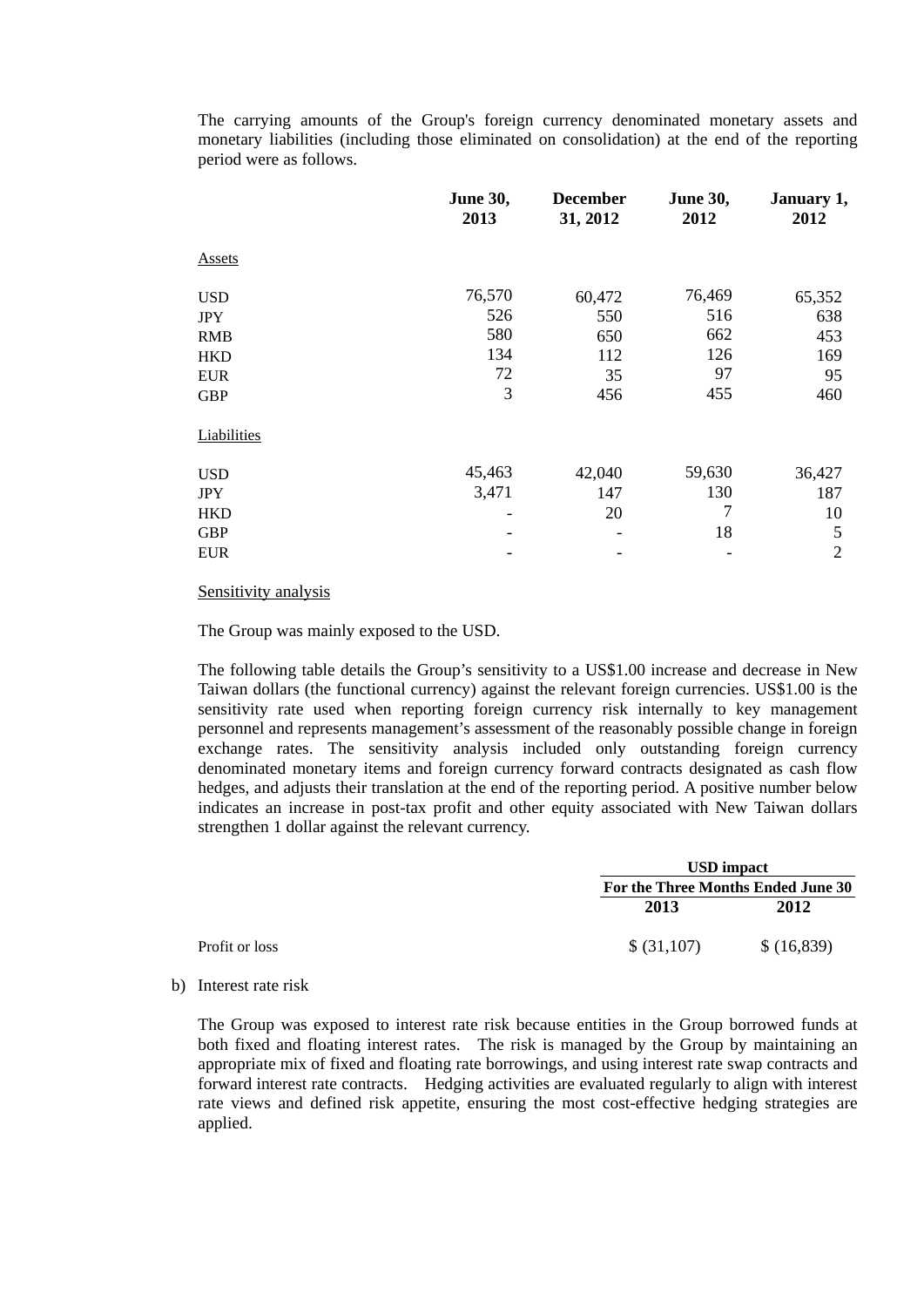The carrying amount of the Group's financial assets and financial liabilities with exposure to interest rates at the end of the reporting period were as follows.

|                               | <b>June 30,</b><br>2013 | December 31,<br>2012 | <b>June 30,</b><br>2012 | January 1,<br>2012 |
|-------------------------------|-------------------------|----------------------|-------------------------|--------------------|
| Fair value interest rate risk |                         |                      |                         |                    |
| Financial assets              | \$2,957,945             | \$3,113,088          | \$3,194,122             | \$2,814,688        |
| <b>Financial liabilities</b>  | 85,302                  | 340.788              | 416.354                 | 776.912            |
| Cash flow interest rate risk  |                         |                      |                         |                    |
| Financial assets              | 1,328,180               | 1,464,435            | 2,096,433               | 2,077,914          |
| Financial liabilities         | 2,095,240               | 2,010,407            | 1,659,000               | 431,700            |

#### Sensitivity analysis

The sensitivity analyses below were determined based on the Group's exposure to interest rates for both derivatives and non-derivative instruments at the end of the reporting period. For floating rate liabilities, the analysis was prepared assuming the amount of the liability outstanding at the end of the reporting period was outstanding for the whole year. Basis points of 0.125% increase or decrease was used when reporting interest rate risk internally to key management personnel and represents management's assessment of the reasonably possible change in interest rates.

If interest rates had been 0.125% basis points higher/lower and all other variables were held constant, the Group's post-tax profit for the six months ended June 30, 2013 and 2012 would decrease/increase by \$959 thousand and \$547 thousand.

c) Other price risk

The Group was exposed to equity price risk through its investments in listed equity securities. Equity investments are held for strategic rather than trading purposes. The Group does not actively trade these investments.

The sensitivity analyses below were determined based on the exposure to equity price risks at the end of the reporting period.

If equity prices had been 1% higher/lower, post-tax profit for the six months ended June 30, 2013 and 2012 would have increased/decreased by \$24,026 thousand and \$22,091 thousand.

2) Credit risk

Credit risk refers to the risk that counterparty will default on its contractual obligations resulting in financial loss to the Group. As at the end of the reporting period, the Group's maximum exposure to credit risk which will cause a financial loss to the Group due to failure to discharge an obligation by the counterparties and financial guarantees provided by the Group is arising from the carrying amount of the respective recognized financial assets as stated in the balance sheets.

In order to minimize credit risk, the management of the Group has delegated a team responsible for determination of credit limits, credit approvals and other monitoring procedures to ensure that follow-up action is taken to recover overdue debts. In addition, the Group reviews the recoverable amount of each individual trade debt at the end of the reporting period to ensure that adequate impairment losses are made for irrecoverable amounts. In this regard, the directors of the Group consider that the Group's credit risk was significantly reduced.

The credit risk on liquid funds and derivatives was limited because the counterparties are banks with high credit ratings assigned by international credit-rating agencies.

Trade receivables consisted of a large number of customers, spread across diverse industries and geographical areas. Ongoing credit evaluation is performed on the financial condition of trade receivables and, where appropriate, credit guarantee insurance cover is purchased.

The Group's concentration of credit risk of 58%, 50%, 54% and 54% in total trade receivables as of June 30, 2013, December 31, 2012, June 30, 2012 and January 1, 2012, respectively, was related to the five largest customers within the property construction business segment.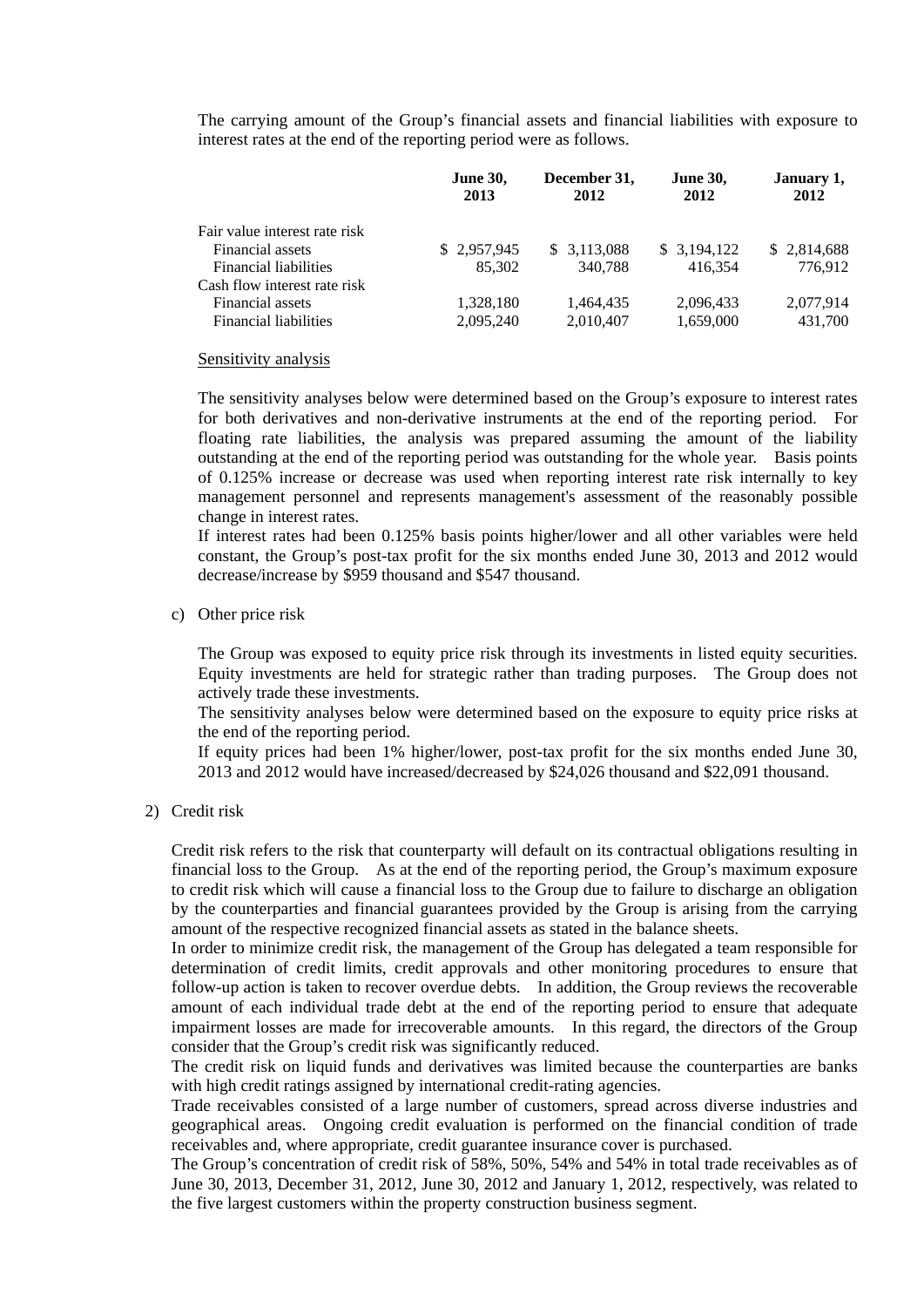#### 3) Liquidity risk

The Group manages liquidity risk by monitoring and maintaining a level of cash and cash equivalents deemed adequate to finance the Group's operations and mitigate the effects of fluctuations in cash flows. In addition, management monitors the utilization of bank borrowings and ensures compliance with loan covenants.

The Group relies on bank borrowings as a significant source of liquidity. As of June 30, 2013, December 31, 2012, June 30, 2012 and January 1, 2012, the Group had available unutilized overdraft and short-term bank loan facilities of approximately \$2,900,000 thousand, \$2,576,120 thousand, \$2,566,520 thousand and \$2,086,440 thousand, respectively.

#### a) Liquidity and interest risk rate tables

The following table details the Group's remaining contractual maturity for its non-derivative financial liabilities with agreed repayment periods. The tables had been drawn up based on the undiscounted cash flows of financial liabilities from the earliest date on which the Group can be required to pay. The tables included both interest and principal cash flows.

#### June 30, 2013

|                                                | Weighted<br>Average<br><b>Effective</b><br><b>Interest Rate</b><br>$($ %) | <b>On Demand or</b><br>Less than<br>1 Month | 1-3 Months             | 3 Months to<br>1 Year   | 1-5 Years                 | $5+$ Years                     |
|------------------------------------------------|---------------------------------------------------------------------------|---------------------------------------------|------------------------|-------------------------|---------------------------|--------------------------------|
| Non-derivative Financial<br>liabilities        |                                                                           |                                             |                        |                         |                           |                                |
| Non-interest bearing<br>Variable interest rate | $1.64 - 2.54$                                                             | \$<br>392,415<br>3.005                      | \$1,113,541<br>209,412 | \$<br>44.074<br>409,778 | \$<br>19.008<br>1,245,535 | \$<br>$\overline{\phantom{a}}$ |
| liabilities<br>Fixed interest rate liabilities | $2.52 - 2.98$                                                             |                                             | 236,308                |                         |                           | 62,009                         |
|                                                |                                                                           | 395,420                                     | 1,559,261              | 453,852                 | 1.264.543                 | 62,009                         |

## December 31, 2012

|                                                               | Weighted<br>Average<br><b>Effective</b><br><b>Interest Rate</b><br>$\frac{9}{6}$ | <b>On Demand or</b><br>Less than<br>1 Month | 1-3 Months               | 3 Months to<br>1 Year   | 1-5 Years                 | 5+ Years |
|---------------------------------------------------------------|----------------------------------------------------------------------------------|---------------------------------------------|--------------------------|-------------------------|---------------------------|----------|
| Non-derivative Financial<br>liabilities                       |                                                                                  |                                             |                          |                         |                           |          |
| Non-interest bearing<br>Variable interest rate<br>liabilities | $1.94 - 2.54$                                                                    | \$<br>260,470<br>3,838                      | \$<br>629.562<br>116,645 | \$<br>89.434<br>412.643 | \$<br>14.447<br>1,443,428 | \$<br>٠  |
| Fixed interest rate liabilities                               | $0.77 - 2.98$                                                                    | 272,933                                     | 50,335                   | 146,954                 |                           | 67.227   |
|                                                               |                                                                                  | 537.241                                     | 796.542                  | 649.031                 | .457.875<br>\$.           | 67.227   |

#### June 30, 2012

|                                                | Weighted<br>Average<br><b>Effective</b><br><b>Interest Rate</b><br>$($ %) | <b>On Demand or</b><br>Less than<br>1 Month | 1-3 Months  | 3 Months to<br>1 Year | 1-5 Years     | 5+ Years |
|------------------------------------------------|---------------------------------------------------------------------------|---------------------------------------------|-------------|-----------------------|---------------|----------|
| Non-derivative Financial<br>liabilities        |                                                                           |                                             |             |                       |               |          |
| Non-interest bearing<br>Variable interest rate |                                                                           | \$<br>621,552                               | \$1.151.917 | \$2.697.993           | \$<br>591.495 | \$       |
| liabilities                                    | $1.94 - 2.87$                                                             | 2.788                                       | 48.643      | 223,500               | 1,599,055     |          |
| Fixed interest rate liabilities                | $1.22 - 2.98$                                                             |                                             | 416,500     |                       |               | 47,695   |
|                                                |                                                                           | 624.340                                     | 1.617.060   | \$2.921.493           | 2.190.550     | 47.695   |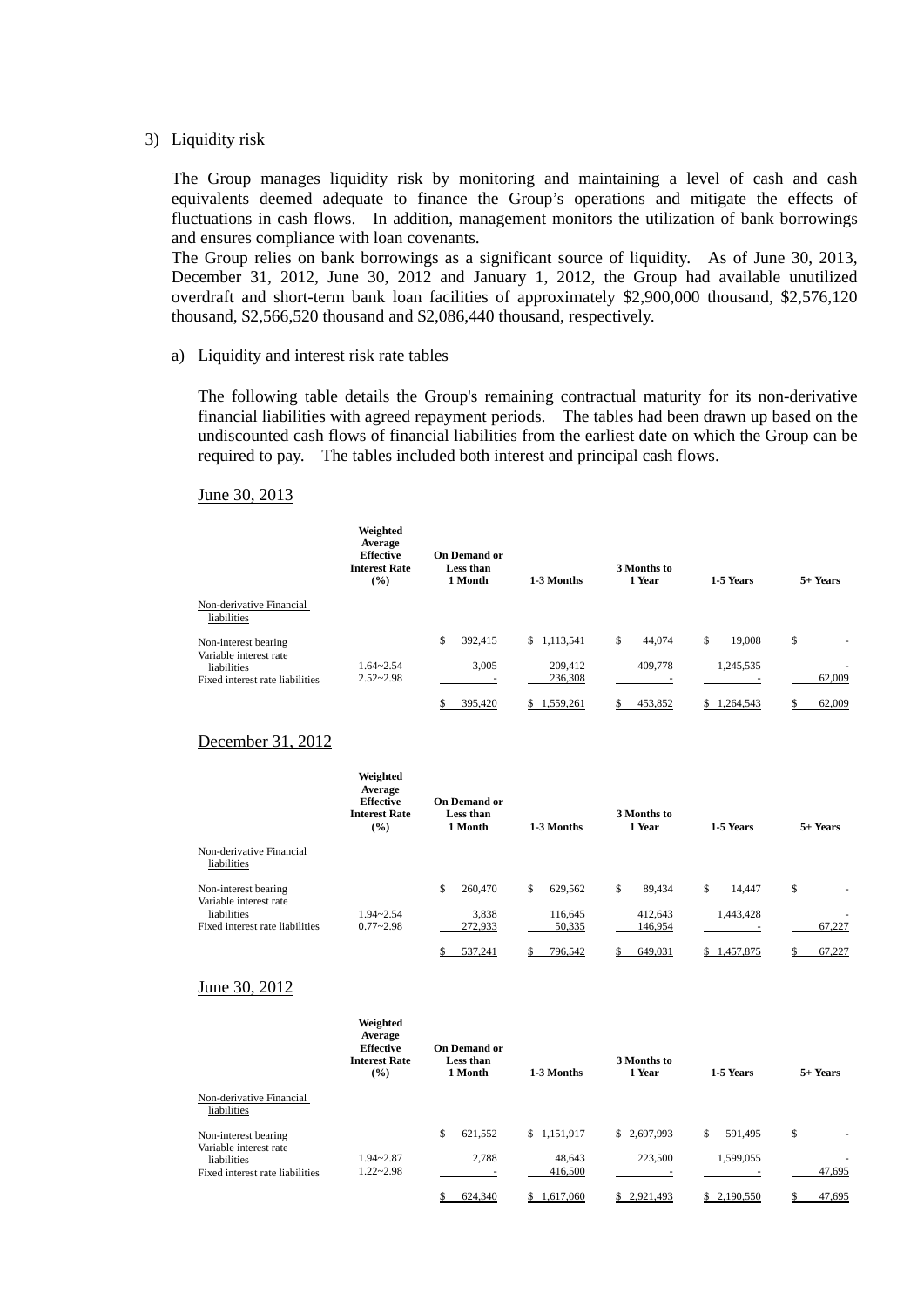#### January 1, 2012

|                                                | Weighted<br>Average<br><b>Effective</b><br><b>Interest Rate</b><br>$(\%)$ | <b>On Demand</b><br>or Less than<br>1 Month | 1-3 Months    | 3 Months to<br>1 Year | 1-5 Years   | 5+ Years    |
|------------------------------------------------|---------------------------------------------------------------------------|---------------------------------------------|---------------|-----------------------|-------------|-------------|
| Non-derivative Financial<br>liabilities        |                                                                           |                                             |               |                       |             |             |
| Non-interest bearing<br>Variable interest rate |                                                                           | 150,081<br>\$                               | 840,307<br>\$ | \$<br>39,505          | \$<br>5,849 | \$          |
| liabilities                                    | $1.59 - 2.77$                                                             | 349                                         | 208,476       |                       | -           |             |
| Fixed interest rate liabilities                | $0.98 - 2.71$                                                             | 381,282                                     | 88,100        | 277,896               | -           | 71,699      |
|                                                |                                                                           | 531.712<br>\$                               | \$1,136,883   | 317,401<br>S.         | 5,849       | 71.699<br>S |

## b) Financing facilities

|                                                                   | June 30, 2013            | December 31,<br>2012     | June 30, 2012            | January 1,<br>2012        |
|-------------------------------------------------------------------|--------------------------|--------------------------|--------------------------|---------------------------|
| Unsecured bank overdraft facility<br>Amount used<br>Amount unused | \$2,175,972<br>2,900,000 | \$2,186,840<br>2.576.120 | \$1,929,000<br>2.566.520 | 915,920<br>S<br>2.086.440 |
|                                                                   | 5.075.972                | 4.762,960                | 4.495.520                | 3.002.360                 |

## **33. TRANSACTIONS WITH RELATED PARTIES**

Balances and transactions between the Group and its subsidiaries, which were related parties of the Group, had been eliminated on consolidation and are not disclosed in this note. Details of transactions between the Group and other related parties were disclosed below.

a. Trading transactions

|                              |                      | Sales of goods<br><b>For the Three Months Ended</b><br><b>June 30</b> |                    | Sales of goods                             |
|------------------------------|----------------------|-----------------------------------------------------------------------|--------------------|--------------------------------------------|
|                              |                      |                                                                       |                    | <b>For the Six Months Ended June</b><br>30 |
|                              | 2013                 | 2012                                                                  | 2013               | 2012                                       |
| Associates<br>Joint ventures | 8,048<br>S<br>11,902 | 5,863<br>S                                                            | \$16,126<br>13,128 | 14,208<br>\$                               |
|                              | \$19,950             | 5,863                                                                 | \$29,254           | 14,208                                     |
|                              |                      | <b>Purchases of goods</b>                                             |                    | <b>Purchases of goods</b>                  |

|                              | Purchases of goods                                  |         | Purchases of goods       |                                     |  |  |
|------------------------------|-----------------------------------------------------|---------|--------------------------|-------------------------------------|--|--|
|                              | <b>For the Three Months Ended</b><br><b>June 30</b> |         |                          | For the Six Months Ended June<br>30 |  |  |
| Associates<br>Joint ventures | 2013                                                | 2012    | 2013                     | 2012                                |  |  |
|                              | S<br>$\overline{\phantom{0}}$                       | \$1,210 | $\overline{\phantom{a}}$ | \$1,210                             |  |  |
|                              |                                                     | .210    |                          |                                     |  |  |

The following transactions between the Group and the related parties were based on normal terms.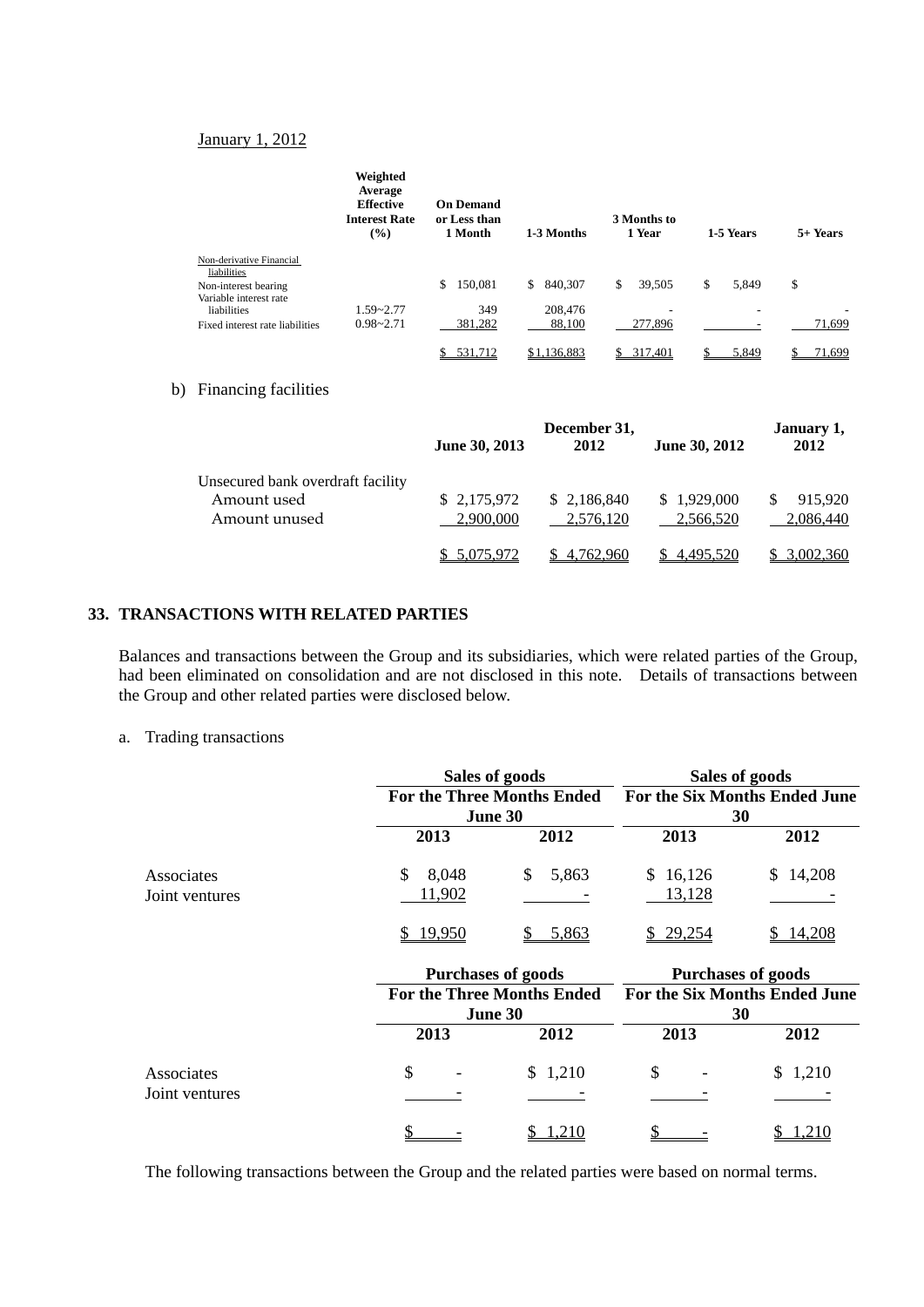|                              |                      | <b>Operating Expenses</b>                          | <b>Operating Expenses</b><br>For the Six Months Ended June<br>30                    |             |  |  |
|------------------------------|----------------------|----------------------------------------------------|-------------------------------------------------------------------------------------|-------------|--|--|
|                              |                      | <b>For the Three Months Ended</b><br>June 30       |                                                                                     |             |  |  |
|                              | 2013                 | 2012                                               | 2013                                                                                | 2012        |  |  |
| Associates<br>Joint ventures | \$<br><u>16,518</u>  | 6,232<br>\$                                        | \$<br><u>16,518</u>                                                                 | \$<br>6,431 |  |  |
|                              | 16,518<br>S          | 6,232                                              | 16,518<br>S.                                                                        | 6,431       |  |  |
|                              |                      | <b>Non-operating Income and</b><br><b>Expenses</b> | <b>Non-operating Income and</b><br><b>Expenses</b><br>For the Six Months Ended June |             |  |  |
|                              |                      | <b>For the Three Months Ended</b>                  |                                                                                     |             |  |  |
|                              |                      | June 30                                            | 30                                                                                  |             |  |  |
|                              | 2013                 | 2012                                               | 2013                                                                                | 2012        |  |  |
| Associates<br>Joint ventures | \$<br>5,096<br>7,468 | 1,835<br>\$                                        | \$<br>6,815<br>9,216                                                                | \$<br>5,914 |  |  |
|                              | 12,564<br>S.         | 1.835                                              | 16,031                                                                              | 5,914       |  |  |

The transaction prices were negotiated and were thus not comparable with those in the market.

|                | <b>Purchase of Assets</b>                           |                           | <b>Purchase of Assets</b><br><b>For the Three Months Ended</b><br>June 30 |       |  |  |
|----------------|-----------------------------------------------------|---------------------------|---------------------------------------------------------------------------|-------|--|--|
|                | <b>For the Three Months Ended</b><br><b>June 30</b> |                           |                                                                           |       |  |  |
|                | 2013<br>2012                                        |                           | 2013                                                                      | 2012  |  |  |
| Joint ventures |                                                     | \$24,569                  |                                                                           | 3,187 |  |  |
|                |                                                     | <b>Disposal of Assets</b> | <b>Disposal of Intangible Assets</b><br><b>For the Three Months Ended</b> |       |  |  |
|                | <b>For the Three Months Ended</b>                   |                           |                                                                           |       |  |  |
|                |                                                     | <b>June 30</b>            | <b>June 30</b>                                                            |       |  |  |
|                | 2013                                                | 2012                      | 2013                                                                      | 2012  |  |  |
| Joint ventures | 2.392                                               |                           |                                                                           |       |  |  |

The following balances of trade receivables from related parties were outstanding at the end of the reporting period:

|                                                                | <b>Trade Receivables from Related Parties</b> |                    |          |          |  |  |
|----------------------------------------------------------------|-----------------------------------------------|--------------------|----------|----------|--|--|
|                                                                | June 30, 2013                                 | January 1,<br>2012 |          |          |  |  |
| Associates<br>Joint ventures<br>Deduct: Allowance for doubtful | 7,100<br>S.<br>12,081                         | \$53,734           | \$52,711 | \$60,207 |  |  |
| accounts                                                       |                                               | 48,400             | 47,593   | 51,130   |  |  |
|                                                                | 19.181                                        | 5,334              | 5.118    | 9.077    |  |  |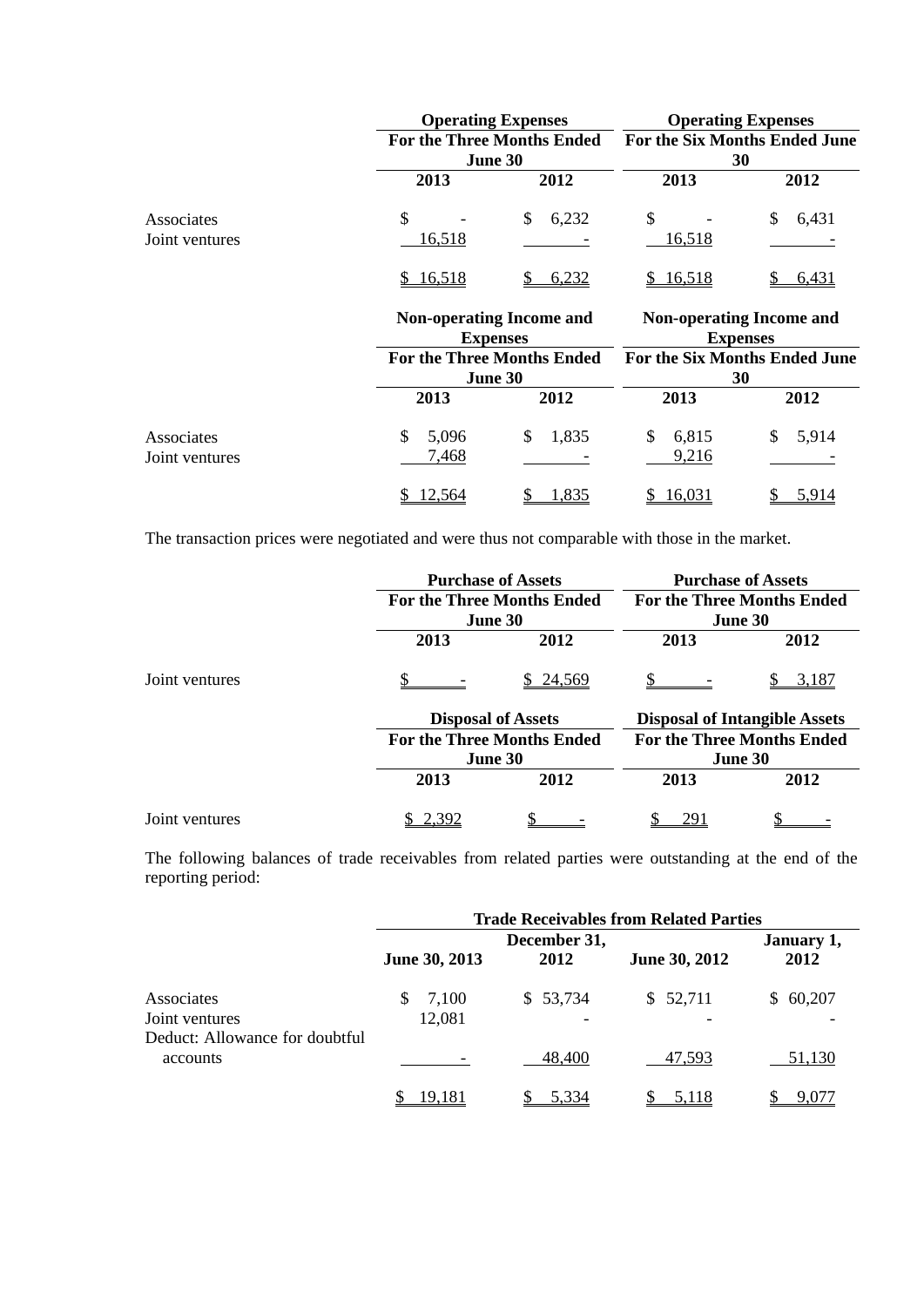|                              | <b>Other Receivables</b> |                                      |                      |                    |  |  |  |
|------------------------------|--------------------------|--------------------------------------|----------------------|--------------------|--|--|--|
| Associates<br>Joint ventures | June 30, 2013            | December 31,<br>2012                 | <b>June 30, 2012</b> | January 1,<br>2012 |  |  |  |
|                              | \$33,707<br>7,729        | \$<br>53<br>$\overline{\phantom{0}}$ | \$38,524             | 2,376<br>S.        |  |  |  |
|                              | 41,436                   |                                      | \$ 38,524            | 2.376              |  |  |  |

Other receivables, including dividend receivable, were \$33,603thousand and \$38,524thousand as of June 30, 2013 and 2012, respectively. The interest receivable and lease receivable of \$7,105 thousand from HT mMobile as of June 30, 2012 was listed on the recognized impariment loss.

|            | <b>Other Current Liabilities</b> |                                |               |            |  |  |  |
|------------|----------------------------------|--------------------------------|---------------|------------|--|--|--|
|            |                                  | December 31,                   |               | January 1, |  |  |  |
|            | June 30, 2013                    | 2012                           | June 30, 2012 | 2012       |  |  |  |
| Associates |                                  |                                | 21            | <u>16</u>  |  |  |  |
|            |                                  | <b>Deferred Income</b>         |               |            |  |  |  |
|            |                                  | December 31,                   |               | January 1, |  |  |  |
|            | June 30, 2013                    | 2012                           | June 30, 2012 | 2012       |  |  |  |
| Associates | \$1,998                          | \$2,297                        | \$2,597       | \$2,897    |  |  |  |
|            |                                  | Endorsement/guarantee provided |               |            |  |  |  |
|            |                                  | December 31,                   |               | January 1, |  |  |  |
|            | June 30, 2013                    | 2012                           | June 30, 2012 | 2012       |  |  |  |
| Associates |                                  |                                |               | \$ 30,000  |  |  |  |

## b. Financing to related party

The Group provided financing to HT mMobile, as follows:

|                                   | For three Months Ended June 30,2012 |                                 |                      |              |  |  |
|-----------------------------------|-------------------------------------|---------------------------------|----------------------|--------------|--|--|
| <b>Financing to Related Party</b> | <b>Maximum</b><br><b>Balance</b>    | <b>Ending</b><br><b>Balance</b> | <b>Interest Rate</b> |              |  |  |
| HT mMobile                        | 400,000                             | 400,000<br>Note1                | 1.475%-1.655%        | <u>3.232</u> |  |  |

|                                   |                                  | For three Months Ended June 30,2013 |                      |                           |  |
|-----------------------------------|----------------------------------|-------------------------------------|----------------------|---------------------------|--|
| <b>Financing to Related Party</b> | <b>Maximum</b><br><b>Balance</b> | <b>Ending</b><br><b>Balance</b>     | <b>Interest Rate</b> | <b>Interest</b><br>Income |  |
| HT mMobile                        | 362,460                          | $\sim$<br>Note <sub>2</sub>         | 1.655%               | .465                      |  |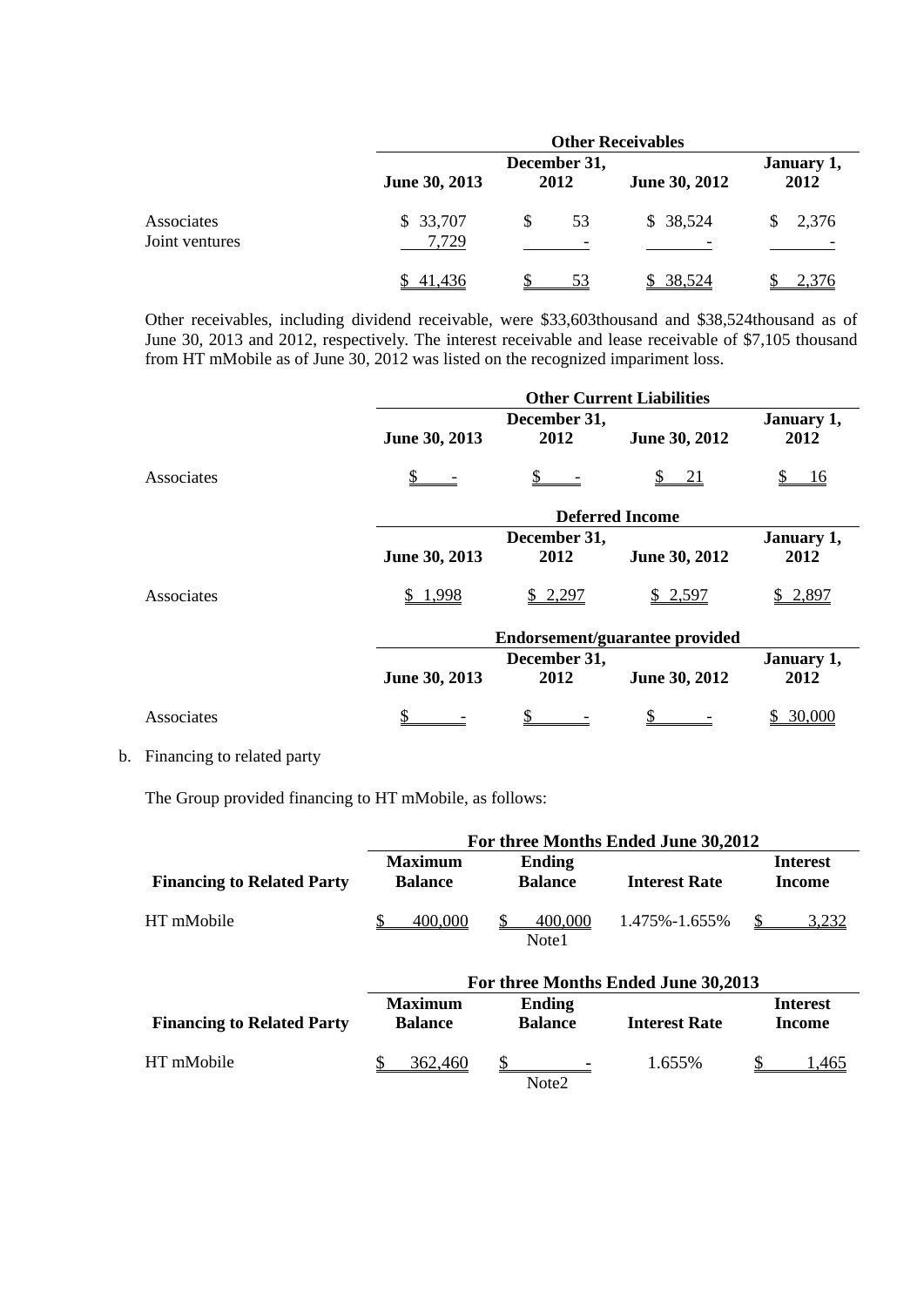- Note 1: The Group has reversed the allowance of \$37,070 thousand for the impairment loss on HT mMobile's inventory, fixed asset and software mortgages as of June 30, 2012, and the remainder receivables of \$362,930 has still listed in the allowance appairment.
- Note 2: HT mMobile has repaid \$3,888 thousand by cash and the Group has reversed the allowance of \$3,888 thousand as of June 30 2013. HT mMobile has completed the procedure of liquidation on March 20, 2013, so the Group wrote off the rest of receibles.
- c. Compensation of directors, supervisors and management personnel:

|                                                          | <b>For the Three Months Ended</b> | <b>June 30</b>     | <b>For the Six Months Ended</b><br>June 30 |                   |  |
|----------------------------------------------------------|-----------------------------------|--------------------|--------------------------------------------|-------------------|--|
|                                                          | 2013                              | 2012               | 2013                                       | 2012              |  |
| Salaries and Incentives<br>Special compensation<br>Bonus | \$17,807<br>1,066                 | 9,112<br>S.<br>979 | \$30,856<br>1,947                          | \$21,968<br>1,709 |  |
|                                                          | 18,873                            | 10,091             | \$32,803                                   | \$23,677          |  |

## **34. PLEDGED OR MORTGAGED ASSETS**

Certain assets pledged or mortgaged as collaterals for long-term bank loans, commercial paper payable, accounts payable and import duties were as follows:

|                                  | <b>June 30,</b><br>2013 |          | December 31,<br>2012 |           | <b>June 30,</b><br>2012 |           | January 1,<br>2012 |         |
|----------------------------------|-------------------------|----------|----------------------|-----------|-------------------------|-----------|--------------------|---------|
| Orise stock                      | \$                      | 460,553  | \$                   | 407,112   | S                       | 392,836   | \$                 |         |
| Buildings, net                   |                         | 722,786  |                      | 732,696   |                         | 742,606   |                    | 752,516 |
| Pledged time deposits            |                         | 91,177   |                      | 89,329    |                         | 89,365    |                    | 121,287 |
| Subsidiary's holding of Sunplus' |                         |          |                      |           |                         |           |                    |         |
| stock                            |                         | 35,198   |                      | 31,025    |                         | 30,020    |                    | 33,743  |
| Giantplus stock                  |                         |          |                      | 415,887   |                         | 181,989   |                    |         |
|                                  |                         | .309,714 |                      | 1,676,049 |                         | 1,436,816 |                    | 907,546 |

## **35. SIGNIFICANT EVENTS AFTER REPORTING PERIOD**

On April 26, 2013, Generalplus's board of directors approved an increase in the investment in Generalplus Shenzhen by US\$1,150 thousand. On July 25, 2013, Generalpus Technology (Shenzhen) Co., Ltd Sighed the acquisition of office, the purchase price of RMB65,357 thousand.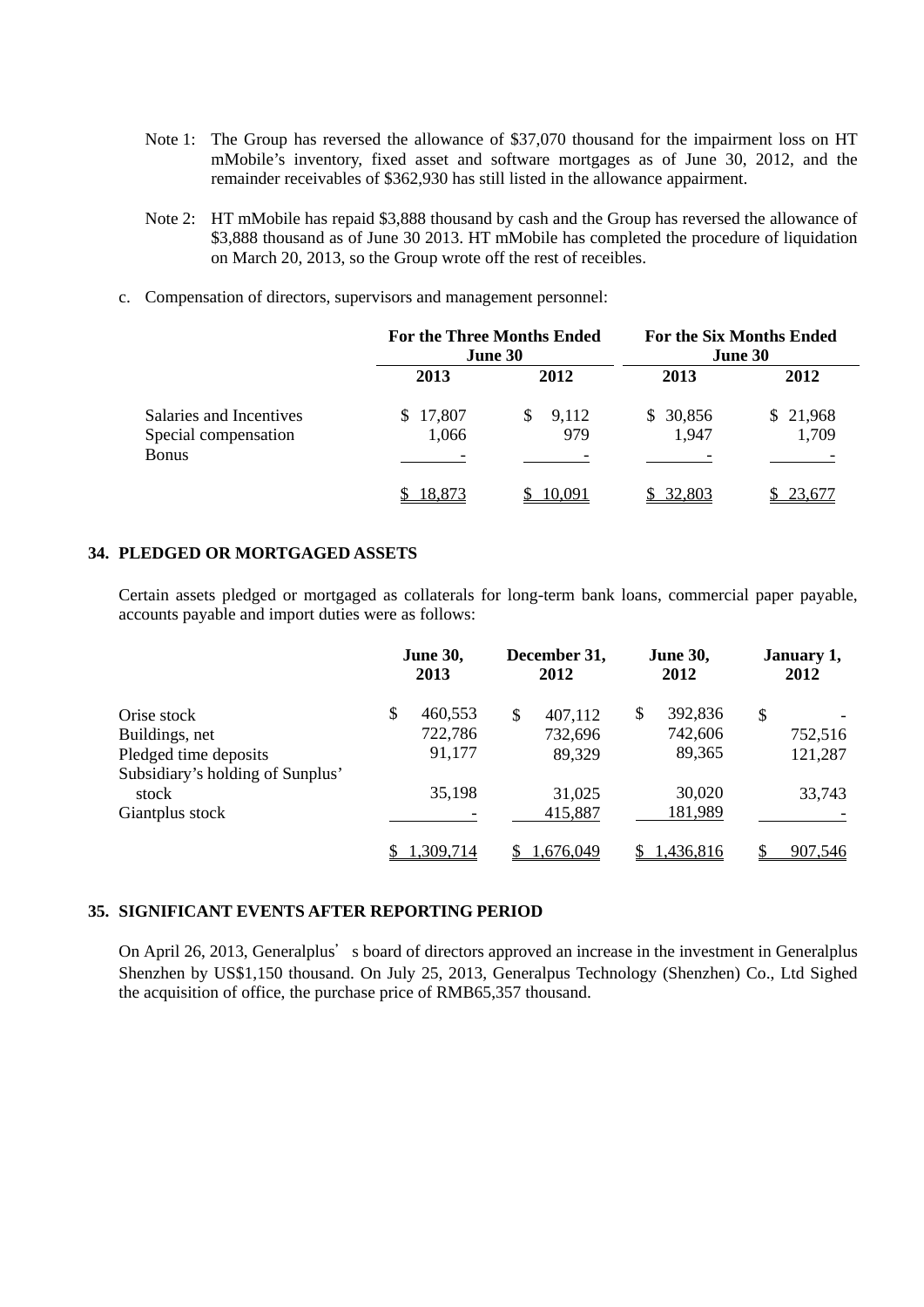## **36. EXCHANGE RATE OF FINANCIAL ASSETS AND LIABILITIES DENOMINATED IN FOREIGN CURRENCIES**

|                              | June 30, 2013                |                          |                              | December 31, 2012       |                              | June 30, 2012           | <b>January 1, 2012</b>       |                         |
|------------------------------|------------------------------|--------------------------|------------------------------|-------------------------|------------------------------|-------------------------|------------------------------|-------------------------|
|                              | Foreign<br><b>Currencies</b> | <b>Exchange</b><br>Rate  | Foreign<br><b>Currencies</b> | <b>Exchange</b><br>Rate | Foreign<br><b>Currencies</b> | <b>Exchange</b><br>Rate | Foreign<br><b>Currencies</b> | <b>Exchange</b><br>Rate |
| Financial assets             |                              |                          |                              |                         |                              |                         |                              |                         |
| Monetary items               |                              |                          |                              |                         |                              |                         |                              |                         |
| <b>USD</b>                   | \$<br>76,570                 | 30.00                    | \$<br>60,472                 | 29.04                   | \$<br>76,469                 | 29.88                   | \$<br>65,352                 | 30.28                   |
| <b>JPY</b>                   | 526                          | 0.3036                   | 550                          | 0.336                   | 516                          | 0.375                   | 638                          | 0.391                   |
| <b>CNY</b>                   | 580                          | 4.888                    | 650                          | 4.660                   | 662                          | 4.724                   | 453                          | 4.805                   |
| <b>HKD</b>                   | 134                          | 3.867                    | 112                          | 3.747                   | 126                          | 3.853                   | 169                          | 3.897                   |
| <b>EUR</b>                   | 72                           | 39.15                    | 35                           | 38.49                   | 97                           | 37.56                   | 95                           | 39.18                   |
| <b>GDR</b>                   | 3                            | 45.78                    | 456                          | 46.83                   | 455                          | 46.72                   | 460                          | 46.73                   |
| Nonmonetary items            |                              |                          |                              |                         |                              |                         |                              |                         |
| <b>USD</b>                   | 500                          | 30.00                    | 500                          | 29.04                   | 500                          | 29.88                   | 500                          | 30.28                   |
| <b>EUR</b>                   | 510                          | 39.15                    | 510                          | 38.49                   | 510                          | 37.56                   | 894                          | 39.18                   |
| <b>Financial liabilities</b> |                              |                          |                              |                         |                              |                         |                              |                         |
| Monetary items               |                              |                          |                              |                         |                              |                         |                              |                         |
| <b>USD</b>                   | 45,463                       | 30.00                    | 42,040                       | 29.04                   | 59,630                       | 29.88                   | 36,427                       | 30.28                   |
| <b>CNY</b>                   | 3,471                        | 4.888                    | 147                          | 4.660                   | 130                          | 4.724                   | 187                          | 4.805                   |
| <b>HKD</b>                   | ٠                            | $\overline{\phantom{a}}$ | 20                           | 3.747                   | 7                            | 3.853                   | 10                           | 3.897                   |
| <b>EUR</b>                   |                              | $\overline{\phantom{a}}$ | $\overline{\phantom{a}}$     | 38.49                   | $\overline{\phantom{a}}$     | 37.56                   | 2                            | 39.18                   |
| <b>GDR</b>                   |                              | ٠                        | $\overline{\phantom{a}}$     |                         | 18                           | 46.72                   | 5                            | 46.73                   |

The significant financial assets and liabilities denominated in foreign currencies were as follows:

## **37. ADDITIONAL DISCLOSURES**

Following are the additional disclosures required for the Group and its investees by the Securities and Futures Bureau:

- a. Endorsement/guarantee provided: Table 1 (attached)
- b. Financings provided: Table 2 (attached)
- c. Marketable securities held: Table 3 (attached)
- d. Marketable securities acquired and disposed of at costs or prices of at least NT\$100 miion or 20% of the paid-in capital. Table 4 (attached)
- e. Names, locations, and related information of investees on which the Group exercises significant influence: Table 5 (attached)
- f. Information on investment in Mainland China: Table 6 (attached)
- g. Intercompany relationships and significant intercompany transactions: Table 7 (attached)

## **38. SEGMENT INFORMATION**

Information reported to the chief operating decision maker for the purpose of resource allocation and assessment of segment performance focuses on types of goods provided. Since all products have similar economic characteristics and product selling is centralized, the Group reports information as referring to one segment. Thus, the information of the operating segment is the same as that presented in the accompanying financial statements. That is, the revenue by subsegment and operating results for the three months ended June 30, 2013 and 2012 are shown in the accompanying consolidated income statements, and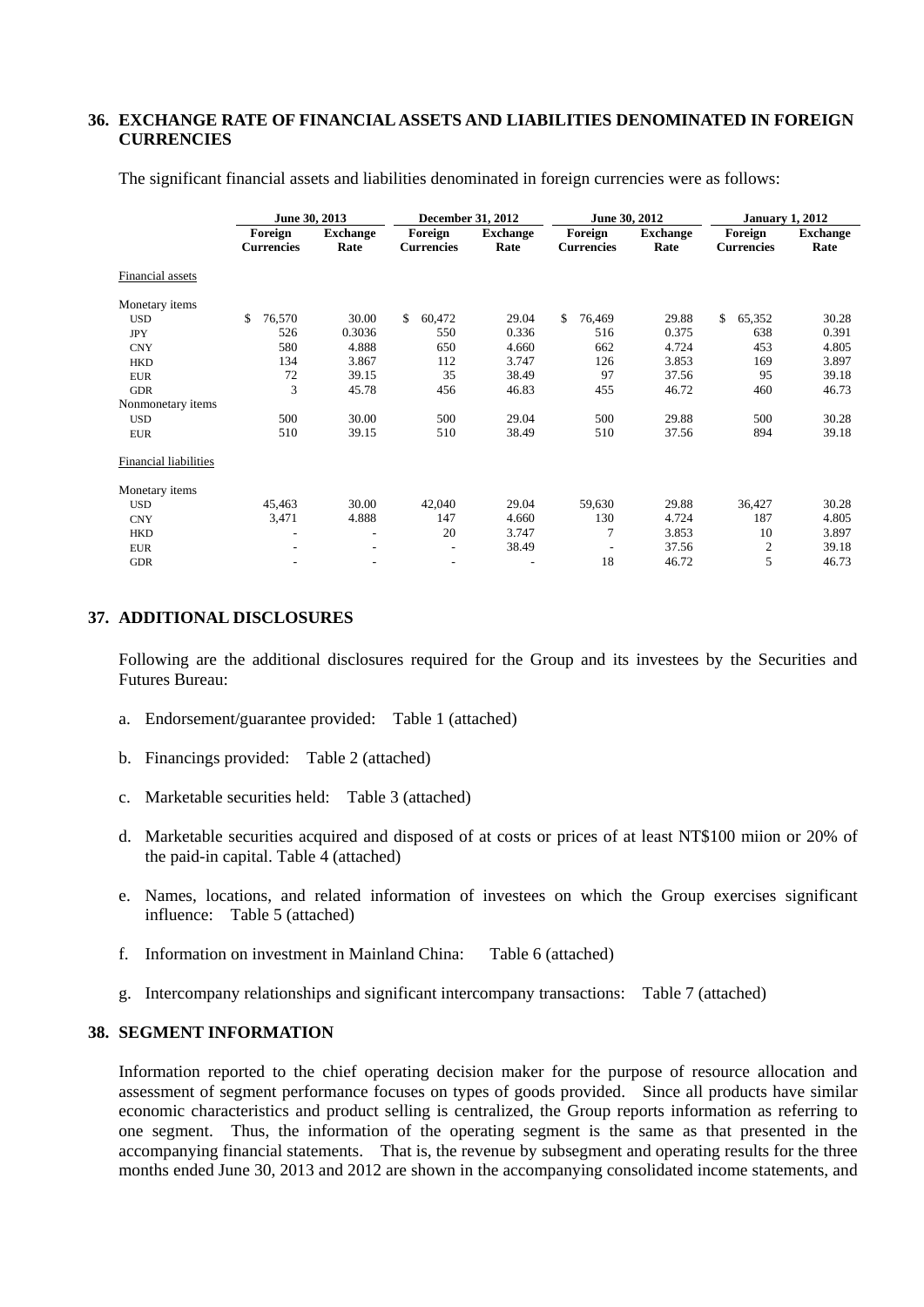the assets by segment as of June 30, 2013 and 2012 are shown in the accompanying consolidated balance sheets.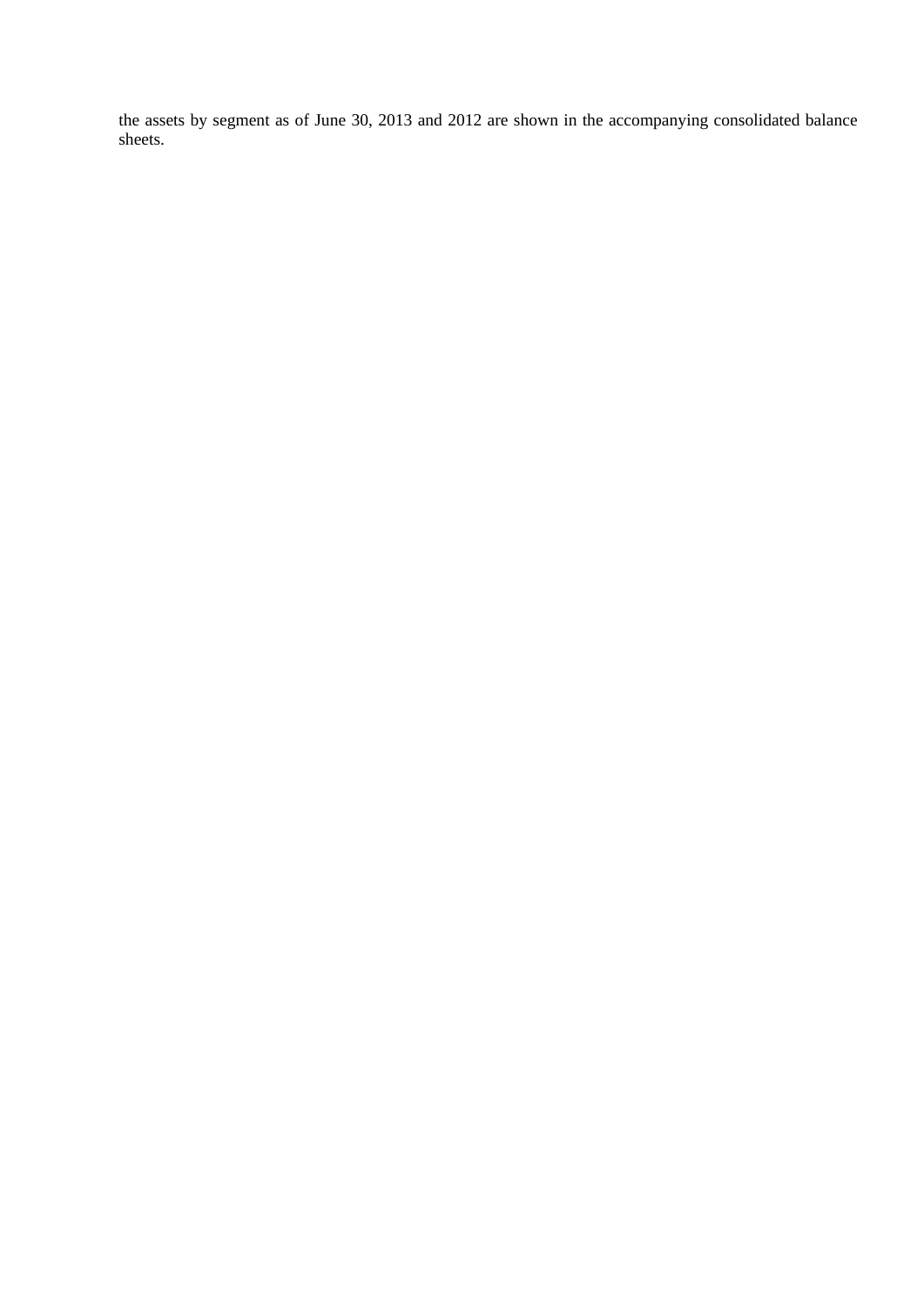# **39. FIRST-TIME ADOPTION OF IFRSS**

Basis of the preparation for financial information under IFRSs

The Group's consolidated financial statements for the three months ended June 30, 2013 were the first IFRS interim financial statements. The Group not only follows the significant accounting policies stated in Note 4 but also applies the requirements under IFRS 1 "First-time Adoption of IFRS" as the basis for the preparation.

# Effects of transition to IFRSs

After transition to IFRSs, the effect on the Group's consolidated balance sheets and consolidated statements of comprehensive income is stated as follows:

# a. Reconciliation of the consolidated balance sheet as of June30, 2012

|                                                                                                                     | <b>ROC GAAP</b> | <b>Effect</b> of<br><b>Transition to</b><br><b>IFRSs</b> | <b>IFRSs</b>    | <b>Note</b>                               |
|---------------------------------------------------------------------------------------------------------------------|-----------------|----------------------------------------------------------|-----------------|-------------------------------------------|
|                                                                                                                     |                 |                                                          |                 |                                           |
| <b>Assets</b>                                                                                                       |                 |                                                          |                 |                                           |
| Notes and trade receivables, net                                                                                    | \$1,789,592     | \$<br>12,023                                             | 1,801,615<br>\$ | 5(2)                                      |
| Deferred tax assets - current                                                                                       | 20,034          | (20, 034)                                                | $\blacksquare$  | 5(1)                                      |
| Other current assets                                                                                                | 157,719         | 36,039                                                   | 193,758         | $5(7)$ & $5(10)$                          |
| Investments accounted for using<br>equity method                                                                    | 859,148         | (3, 114)                                                 | 856,034         | 5(11)                                     |
| Property, plant and equipment                                                                                       | 1,838,512       | 2,550                                                    | 1,841,062       | $5(8)$ & $5(9)$                           |
| Investment property                                                                                                 |                 | 269,063                                                  | 269,063         | 5(8)                                      |
| Intangible assets                                                                                                   | 619,927         | (14,102)                                                 | 605,825         | $5(7)$ & $5(10)$                          |
| <b>Rental Assets</b>                                                                                                | 272,142         | (272, 142)                                               | $\blacksquare$  | 5(8)                                      |
| Deferred charges/Other assets                                                                                       | 73,054          | (23, 135)                                                | 49,919          | $5(7), 5(9)$ &<br>5(10)                   |
| Deferred Income Tax Assets                                                                                          | 221,054         | 20,034                                                   | 241,088         | 5(1)                                      |
| Liabilities                                                                                                         |                 |                                                          |                 |                                           |
| Accrued Expenses and Other current<br>liabilities                                                                   | 496,558         | 18,623                                                   | 515,181         | $5(2), 5(3)$ &<br>5(12)                   |
| Accrued pension cost                                                                                                | 101,322         | 27,658                                                   | 128,980         | 5(4)                                      |
| Equity                                                                                                              |                 |                                                          |                 |                                           |
| Capital Surplus-Net Assets from<br>Merger                                                                           | 953,606         | (796, 183)                                               | 157,423         | 5(5)                                      |
| Cumulative translation adjustments/<br>foreign currency translation reserve                                         | 66,308          | (90, 222)                                                | (23,914)        | 5(6)                                      |
| Unrealized gain (loss) on financial<br>instruments/unrealized gain (loss)<br>on available-for-sale financial assets | (971, 148)      | 800,438                                                  | (170, 710)      |                                           |
| <b>Accumulated Loss</b>                                                                                             | (145, 247)      | 62,862                                                   | (82, 385)       | 5(3), 5(4),<br>$5(5)$ , $5(6)$ &<br>5(11) |
| Minority Interest                                                                                                   | 1,558,870       | (15,994)                                                 | 1,542,876       | 5(5)                                      |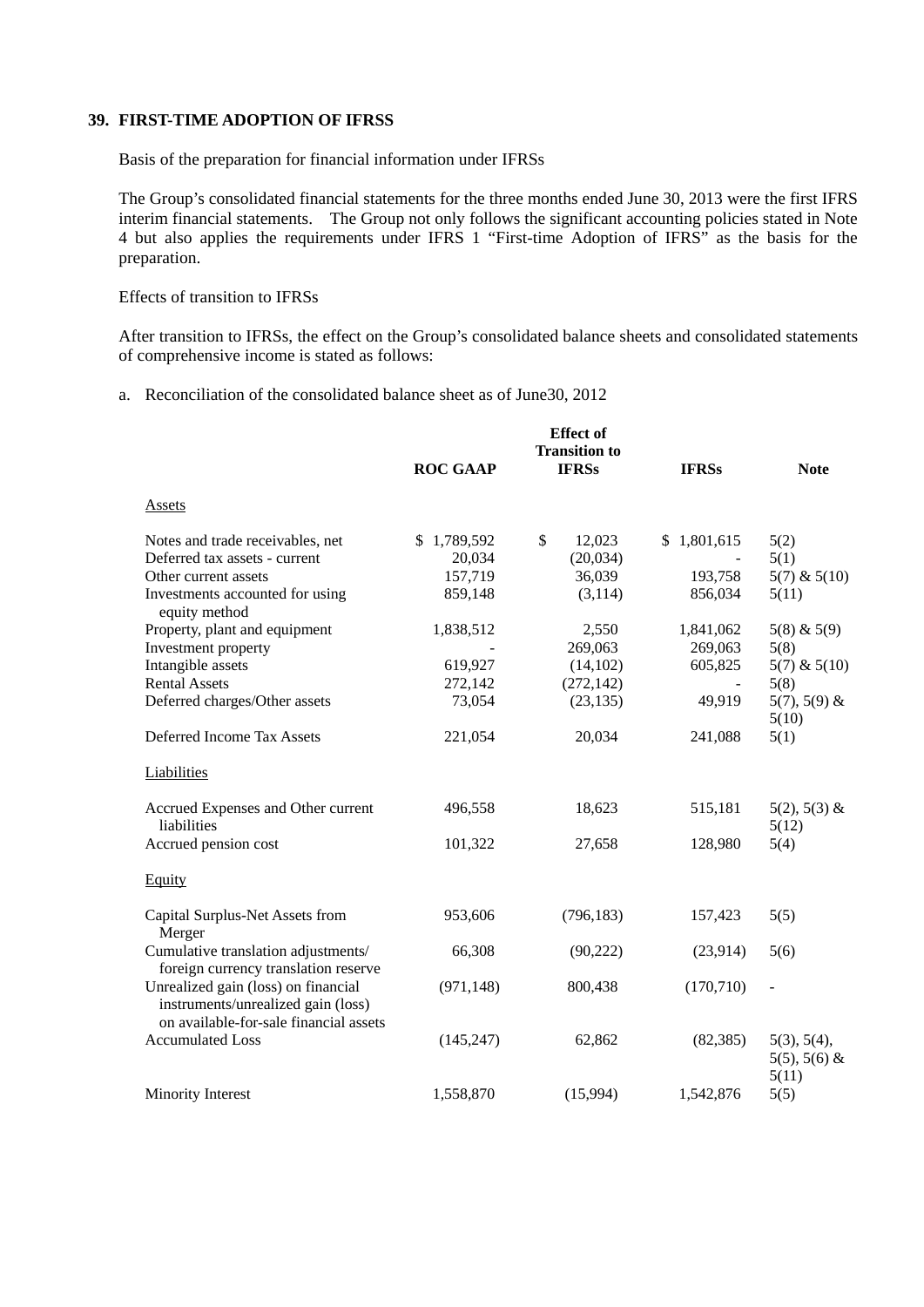b. Reconciliation of the consolidated statement of comprehensive income for the six months ended June 30, 2012

|                                                      | <b>ROC GAAP</b> | <b>Effect</b> of<br><b>Transition to</b><br><b>IFRSs</b> | <b>IFRSs</b>             | <b>Note</b>                  |
|------------------------------------------------------|-----------------|----------------------------------------------------------|--------------------------|------------------------------|
|                                                      |                 |                                                          |                          |                              |
| Operating expenses                                   | \$1,834,579     | \$<br>87                                                 | \$1,834,666              | $5(3)$ & $5(4)$              |
| Gain on disposal of property, plant and<br>equipment | (26)            | 26                                                       |                          | $5(3)$ & $5(4)$              |
| Loss on disposal of property, plant and<br>equipment | 1,175           | (1,175)                                                  | $\overline{\phantom{a}}$ | $5(3)$ & $5(4)$              |
| Other income and expenses                            |                 |                                                          |                          |                              |
| Share of profits of associates and joint<br>venture  | 12,096          | (426)                                                    | 11,670                   | 5(11)                        |
| Gains on Sale of Investments                         | 23,332          | 17                                                       | 23,349                   | 5(5)                         |
| Gains on Exchange operations                         | 7,762           | 282                                                      | 8,044                    | 5(6)                         |
| Other comprehensive income                           |                 |                                                          |                          |                              |
| Exchange differences on translating                  |                 |                                                          | (25,040)                 | $\overline{\phantom{a}}$     |
| foreign operations                                   |                 |                                                          |                          |                              |
| Unrealized gain on available-for-sale                |                 |                                                          | 219,362                  | $\qquad \qquad \blacksquare$ |
| financial assets                                     |                 |                                                          |                          |                              |

c. Reconciliation of the consolidated statement of comprehensive income for the three months ended June 30, 2012

|                                                      | <b>Effect</b> of<br><b>Transition to</b><br><b>IFRSs</b><br><b>ROC GAAP</b> |         |    |         |    | <b>IFRSs</b> | <b>Note</b>              |
|------------------------------------------------------|-----------------------------------------------------------------------------|---------|----|---------|----|--------------|--------------------------|
|                                                      |                                                                             |         |    |         |    |              |                          |
| Operating expenses                                   | \$                                                                          | 941,142 | \$ | 3,223   | \$ | 944,365      | $5(3)$ & $5(4)$          |
| Gain on disposal of property, plant and<br>equipment |                                                                             | (26)    |    | 26      |    | -            | $5(3)$ & $5(4)$          |
| Loss on disposal of property, plant and<br>equipment |                                                                             | 1,121   |    | (1,121) |    |              | $5(3)$ & $5(4)$          |
| Other income and expenses                            |                                                                             |         |    |         |    |              |                          |
| Share of profits of associates and joint<br>venture  |                                                                             | 8,106   |    | 64      |    | 8,170        | 5(11)                    |
| Gains on Sale of Investments                         |                                                                             | 17,009  |    | (140)   |    | 16,869       | 5(5)                     |
| Gains on Exchange operations                         |                                                                             | 12,278  |    | 280     |    | 12,558       | 5(6)                     |
| Other comprehensive income                           |                                                                             |         |    |         |    |              |                          |
| Exchange differences on translating                  |                                                                             |         |    |         |    | 13,912       |                          |
| foreign operations                                   |                                                                             |         |    |         |    |              |                          |
| Unrealized gain on available-for-sale                |                                                                             |         |    |         |    | (78,059)     | $\overline{\phantom{a}}$ |
| financial assets                                     |                                                                             |         |    |         |    |              |                          |

d. Exemptions from IFRS 1

The exemptions adopted by the Group on January 1, 2012 were the same as those indicated in the consolidated financial statements as of March 31, 2013. Refer to the Note 39 to the consolidated financial statements as of March 31, 2013 for detail information.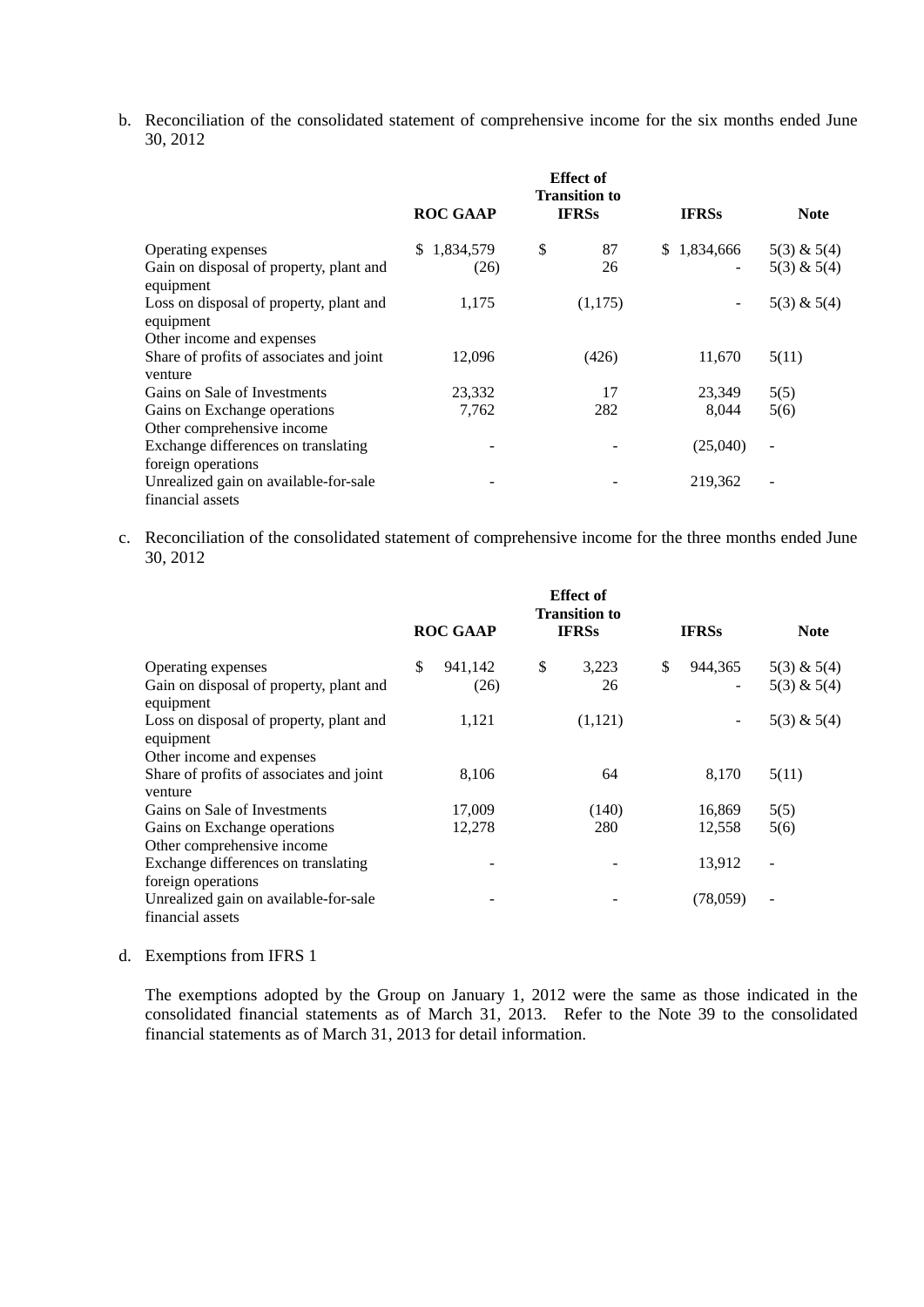e. Explanations of significant reconciling items in the transition to IFRSs

Material differences between the accounting policies under R.O.C GAAP and the accounting policies adopted under IFRSs were as follows:

1) Under ROC GAAP, valuation allowance is provided to the extent, if any, that it is more likely than not that deferred income tax assets will not be realized. Under IFRSs, deferred tax assets are only recognized to the extent that it is probable that there will be sufficient taxable profits against which the deductible temporary differences can be used; thus, the valuation allowance account is no longer needed.

In addition, under ROC GAAP, a deferred tax asset or liability is classified as current or noncurrent in accordance with the classification of related asset or liability for financial reporting. However, if a deferred income tax asset or liability does not relate to an asset or liability in the financial statements, it is classified as current or noncurrent on the basis of the expected length of time before it is realized or settled. Under IFRSs, a deferred tax asset or liability is classified as noncurrent.

As of June 30, 2012, the amounts reclassified from deferred income tax assets - current to deferred income tax assets - noncurrent were \$ 20,034 thousand, respectively.

2) Under ROC GAAP, provisions for estimated sales returns and others are recognized as a reduction of revenue in the period the related revenue is recognized on the basis of historical experience. Allowance for sales returns and others is recorded as a deduction from accounts receivable. Under IFRSs, the allowance for sales returns and others is a provision recognized for a present obligation resulting from a past event, on which the timing of the settlement of the liability and the related amount are uncertain. This provision is classified under current liabilities.

As of June 30, 2012, the amounts reclassified from allowance for sales returns and others to provisions were \$12,023 thousand, respectively.

3) Employee benefits - short-term accumulating compensated absences

Short-term accumulating compensated absences are not specifically addressed under ROC GAAP and are usually recognized as salary expense when employees actually go on leave. Under IFRSs, cumulative compensated absences are recognized as salary expense when the employees render services that increase their entitlement to future compensated absences.

At the transition to IFRSs, the Group elected to recognize all the resulting accounting difference pertaining to compensated absences in retained earnings. As of June 30, 2012, other current liabilities increased by \$17,209 thousand, respectively. For 2012 and for the six months ended June 30, 2012, the adjustments resulted in decreases in cost of sales and operating expenses by \$346 thousand. For 2012 and for the three months ended June 30, 2012, the adjustments resulted in increases in cost of sales and operating expenses by \$2,415 thousand.

4) Employee benefits - corridor approach

Under ROC GAAP, on the adoption of SFAS No. 18 – "Accounting for Pensions," unrecognized net transition obligation should be amortized over the expected average remaining service lives of the employees who are still in service and expected to receive pension benefits using the straight-line method and should be recorded in net pension cost. Under IFRSs, the Group is not subject to the transition requirements of IAS 19 "Employee Benefits." Thus, unrecognized net transition obligation should be recognized immediately in retained earnings.

Under ROC GAAP, actuarial gains and losses are accounted for under the corridor approach which results in the deferral of gains and losses. Based on the corridor approach, actuarial gains and losses should be amortized over the expected average remaining working lives of the participating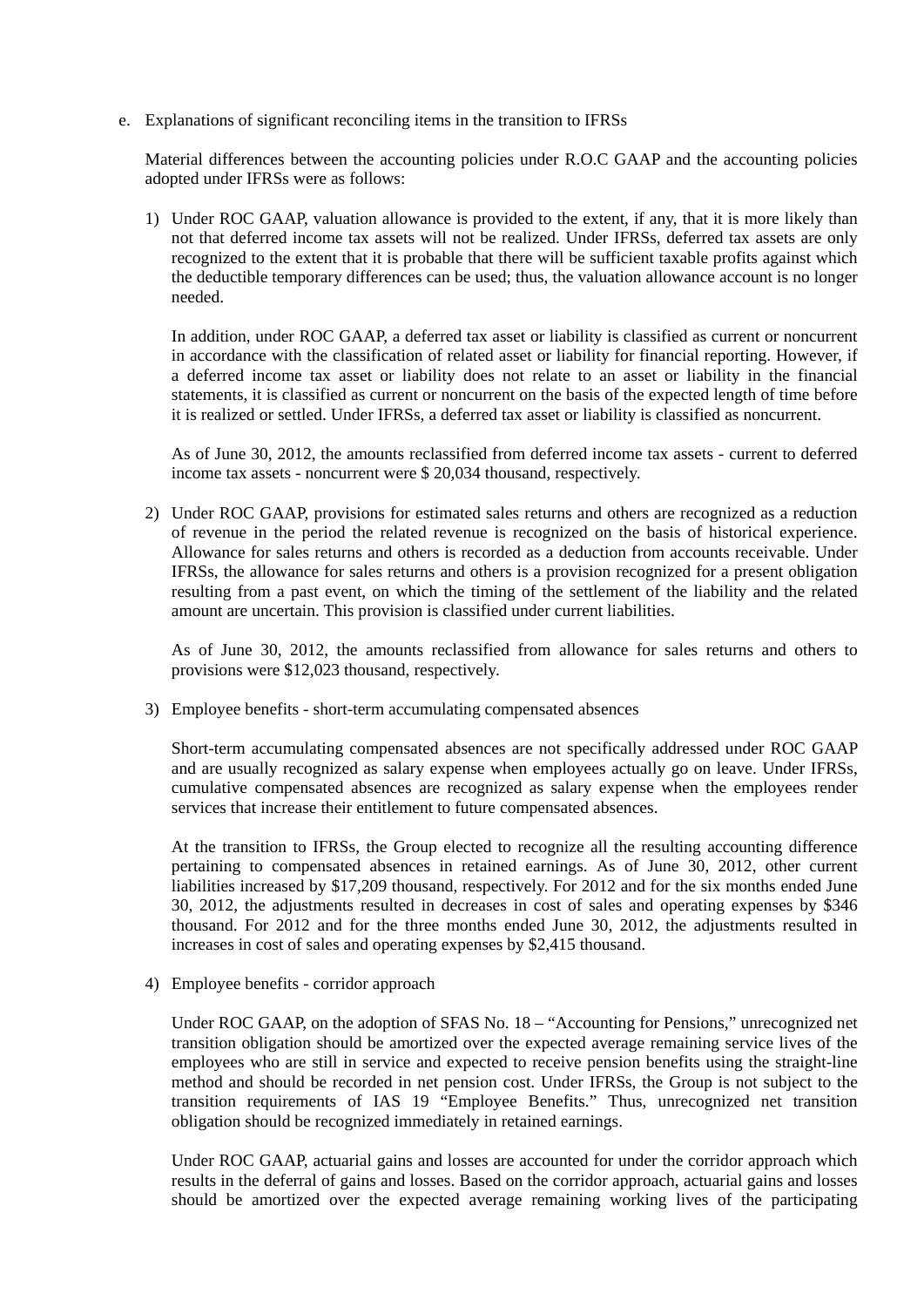employees and be recognized directly in retained earnings. On the transition to IFRSs, the Group decided to continue using the corridor approach in accordance with IAS 19 "Employee Benefits" and its accounting policy.

As of June 30, 2012, the Group performed actuarial valuation based on IAS 19 and adjusted accrued pension cost for an increase of \$27,658 thousand, respectively, as required by IFRS 1. In addition, pension cost in fiscal 2012. For the six months ended June 30, 2012 were adjusted for a decrease of \$716 thousand. For the three months ended June 30, 2012 were adjusted for a decrease of \$287 thousand.

5) Without loss of significant changes in equity interest in the associates and adjustment of capital surplus

Under ROC GAAP, if an investee company issues new shares and original shareholders do not acquire new shares proportionately, the investment percentage and the investor's equity in net assets will change. This change will be used to adjust the additional paid-in capital and the long-term investments accounts.

Under the requirements of "IFRSs Q&A" issued by the Taiwan Stock Exchange Corporation, the Group only needs to reclassify capital surplus –long term investment to retained earnings, and no retrospective adjustments were are necessary.

According to the requirements of "IFRSs Q&A," issued by Taiwan Stock Exchange Corporation (TWSE), the Group only need to reclassify capital surplus –long term investment into retained earnings, no retrospective adjustments were necessary. As of June 30, 2012, capital surplus – long term investments were adjusted for a decrease of \$116,645 thousand, respectively. For the six months ended June 30, 2012, gains on Sale of Investments were adjusted for increase of 17 thousand. For the three months ended June 30, 2012, gains on Sale of Investments were adjusted for increase of 17 thousand.

Under ROC GAAP, employee stock options granted by a subsidiary are recognized at the parent company's ownership percentage as capital surplus - employee stock options under the equity attributable to the parent's shareholders in the consolidated financial statements. Under IFRSs, the equity not attributable, directly or indirectly, to a parent is a noncontrolling interest. As of June 30, 2012, capital surplus – long term investments were adjusted for increases of \$ 12,052 thousand, respectively. And as of January 1 to June 30, 2012, gains on Sale of Investments were adjusted for increase of 157 thousand.

- 6) Under ROC GAAP, various factors are simultaneously considered in determining functional currency. Under IAS 21, "Effect of Changes in Exchange Rates of Foreign Currencies," the factors for determining functional currency are classified into primary and secondary on the basis of management's weighing the importance of these factors. Under ROC GAAP, there is no assigning of priority to some factors over other factors. As of June 30, 2012, cumulative translation adjustments of the Group were adjusted for increases of \$18,626 thousand, respectively. For the six months ended June 30, 2012 and for the three months ended June 30, 2012 was also adjusted for an increase of \$282 thousand and 280 thousand.
- 7) Under ROC GAAP, deferred expense is recorded under other assets. Under IFRSs, the Group reclassified deferred expenses to intangible assets and prepaid expenses depending on the nature of these deferred expenses. As of June 30, 2012, the amounts reclassified from deferred expenses to intangible assets were \$19,837 thousand, respectively, and the amounts reclassified to prepaid expenses were \$35,281 thousand, respectively.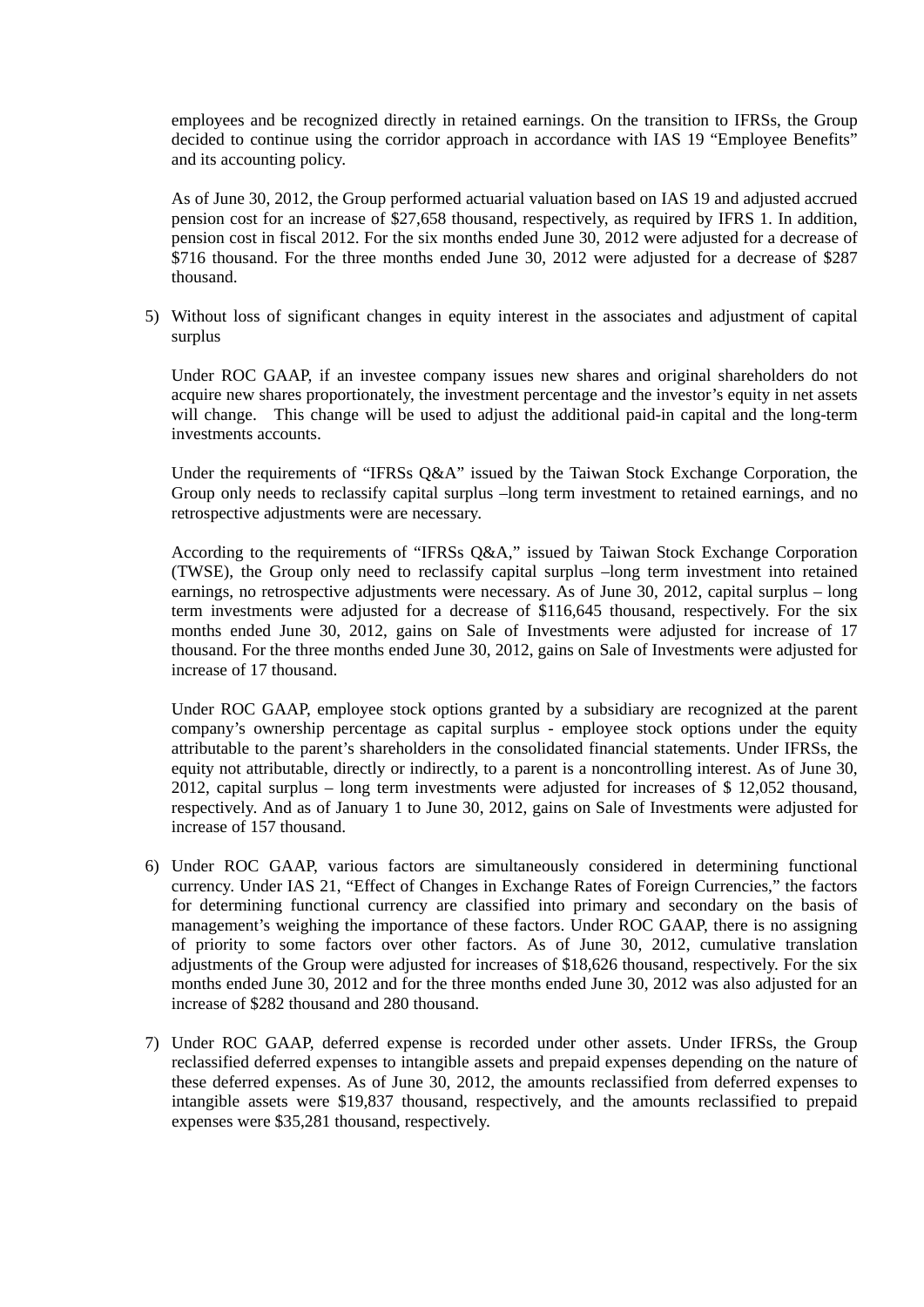- 8) Under ROC GAAP, the Group's property that is leased to another entity is recorded as rental property under other assets. Under IFRSs, the Group reclassified these assets, held for earning rentals or for capital appreciation, or both, from other assets to investment property. As of June 30, 2012, the amounts reclassified to investment property were 269,063 thousand, respectively, and the amounts reclassified to property, plant and equipment were \$3,079 thousand, respectively.
- 9) Under ROC GAAP, prepayment for equipment is recorded under property, plant and equipment. Under IFRSs, prepayment for equipment is recorded and classified as either current asset or noncurrent asset based on their expectations of the realization. As of June 30, 2012 , the amounts reclassified to prepayments - noncurrent were \$529 thousand, respectively.
- 10) Under ROC GAAP, held burgage is classified under intangible assets. Under IFRSs, burgage is reclassified lease prepayments in accordance with IAS 17 "Leases." As of June 30, 2012, the amounts reclassified to lease prepayments - current (classified under other current assets) were \$721 thousand and lease prepayments - noncurrent (classified under other noncurrent assets) were \$29,390 thousand, respectively.
- 11) In conformity with the Group's transition to IFRSs, the Group's associates accounted for using the equity method have also assessed the significant differences between their respective present accounting policies and IFRSs and made adjustments accordingly. The associates' area of major adjustments is in employees' benefits. As of June 30, 2012, the assessment of differences resulted in decreases of \$3,114 thousand, respectively, and investments accounted for by the equity method for the six months ended June 30, 2012 and for the three months ended June 30, 2012 decreased by \$426 thousand and increased by \$64 thousand.
- 12) Under ROC GAAP, an investor should continue to recognize losses if an investee's return to profitable operations are imminent (even if the investor has not [1] guaranteed the investee's obligations or (2) committed to provide further financial support to the investee). Under IFRSs, if an investor's share in the losses of an associate exceeds its interest in the associate, the investor will discontinue recognizing its share in the loss even if the investee's imminent return to profitable operations appears to be assured. However, additional losses are provided for, and a liability is recognized, to the extent that the investor has assumed legal or constructive obligations or made payments on behalf of the associate. As of January 1, 2012, the amount reclassified to other current liabilities - equity-method investments was \$10,609 thousand.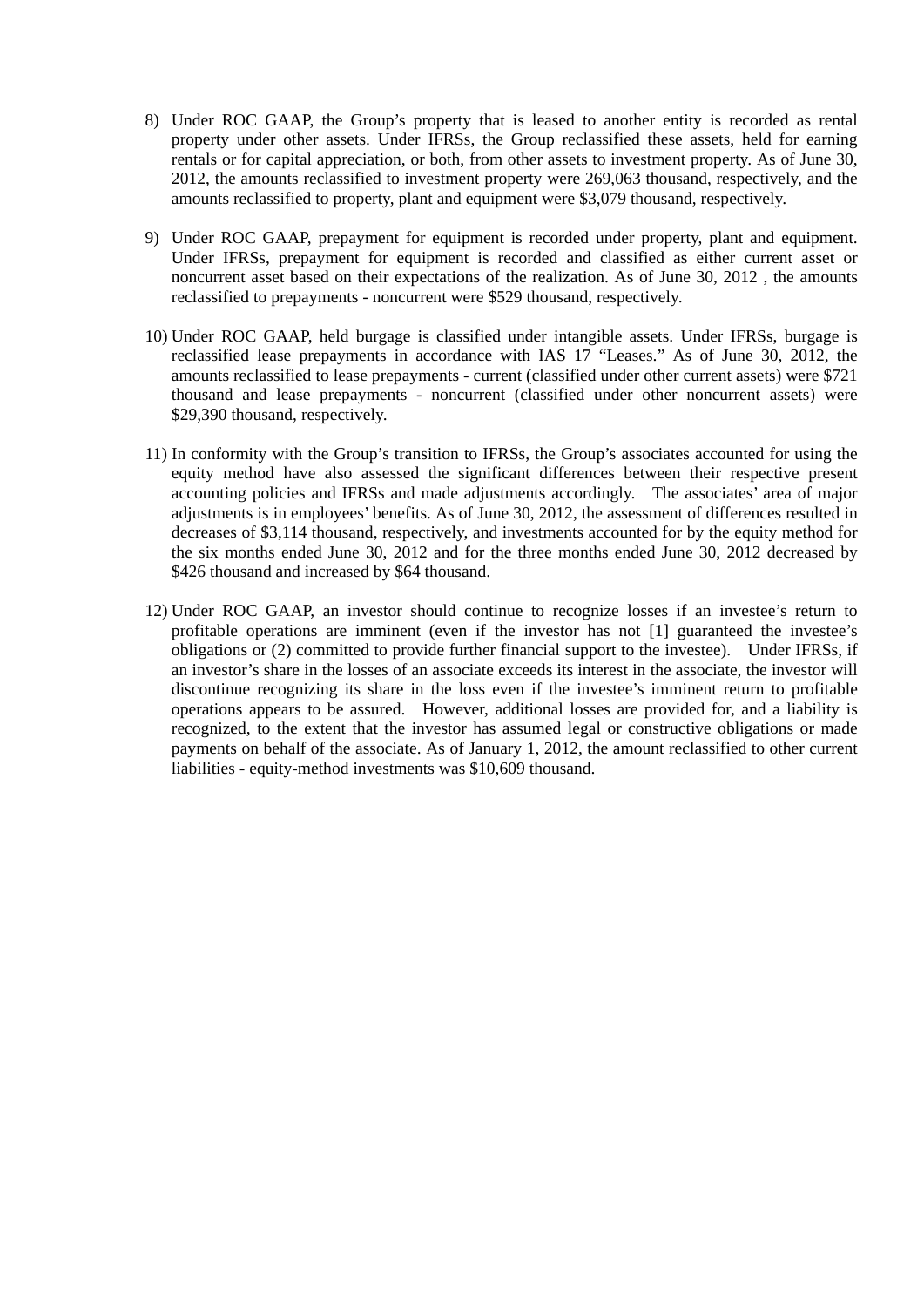### **ENDORSEMENT/GUARANTEE PROVIDED YEAR ENDED JUNE 30, 2013 (In Thousands of New Taiwan Dollars, Unless Stated Otherwise)**

|          |                                    | Counter-party                               |                                  |                                                                                                |                          |                                       |                                    |                                                                      | Percentage of                                                                                          |                                                                                             |                                              |                                  |                                |
|----------|------------------------------------|---------------------------------------------|----------------------------------|------------------------------------------------------------------------------------------------|--------------------------|---------------------------------------|------------------------------------|----------------------------------------------------------------------|--------------------------------------------------------------------------------------------------------|---------------------------------------------------------------------------------------------|----------------------------------------------|----------------------------------|--------------------------------|
| No.      | Endorsement/Guar<br>antee Provider | Name                                        | Nature of<br><b>Relationship</b> | <b>Limits on Each</b><br>Counter-party's<br>Endorsement/<br><b>Guarantee</b><br><b>Amounts</b> | <b>Maximum</b><br>Period | <b>Balance for the Ending Balance</b> | Amount<br><b>Actually</b><br>drawn | <b>Value of</b><br>Collateral<br>Property,<br>Plant, or<br>Equipment | Accumulated<br><b>Amount of</b><br><b>Collateral to</b><br>the Latest<br>Financial<br><b>Statement</b> | <b>Maximum</b><br>Collateral/Gua<br><b>Net Equity of rantee Amounts</b><br><b>Allowable</b> | Provided by<br><b>The Sunplus</b><br>Company | Provided by<br>The<br>Subsidiary | Provided<br>to the<br>mainland |
| $\theta$ | Company Limited                    | Sunplus Technology Sunplus mMobile Inc.     | 2(Note2)                         | \$<br>876,615<br>(Note 5)                                                                      | 220,000<br>\$            | \$<br>85,000                          | 85,000<br>-S                       | $\overline{\phantom{a}}$                                             | 0.97%                                                                                                  | \$1,753,230<br>(Note 6)                                                                     | Yes                                          | No                               | No                             |
| (Note1)  |                                    | Sunext Technology Co., Ltd.                 | 2(Note2)                         | 876,615<br>(Note 5)                                                                            | 47,342                   | 47,342                                | 47,342                             | $\overline{a}$                                                       | 0.54%                                                                                                  | 1,753,230<br>(Note 6)                                                                       | Yes                                          | No.                              | No                             |
|          |                                    | Sunplus Technology (Shanghai)<br>Co., Ltd.  | 3(Note3)                         | 876,615<br>(Note 5)                                                                            | 149,575                  | 149,575                               | 149,575                            | $\overline{\phantom{a}}$                                             | 1.71%                                                                                                  | 1,753,230<br>(Note 6)                                                                       | Yes                                          | No                               | Yes                            |
|          |                                    | Sunplus Innovation Technology Inc. 2(Note2) |                                  | 876,615<br>(Note 5)                                                                            | 17,564                   | 17,564                                | 17,564                             | $\overline{\phantom{a}}$                                             | 0.20%                                                                                                  | 1,753,230<br>(Note 6)                                                                       | Yes                                          | No                               | No                             |
|          |                                    | Generalplus Technology Inc.                 | 3(Note3)                         | 876,615<br>(Note 5)                                                                            | 27,126                   | 27,126                                | 27,126                             | $\overline{\phantom{a}}$                                             | 0.31%                                                                                                  | 1,753,230<br>(Note 6)                                                                       | Yes                                          | No                               | No.                            |
|          |                                    | iCatch Technology Inc.                      | 1(Note4)                         | 876,615<br>(Note 5)                                                                            | 12,701                   | 12,701                                | 12,701                             | $\overline{\phantom{a}}$                                             | 0.14%                                                                                                  | 1,753,230 No<br>(Note 6)                                                                    |                                              | No.                              | No                             |
|          |                                    | Sun Media Technology Co., Ltd.              | 3(Note3)                         | 876,615<br>(Note 5)                                                                            | 682,640                  | 682,640                               | 682,640                            |                                                                      | 7.79%                                                                                                  | 1,753,230<br>(Note 6)                                                                       | Yes                                          | No                               | Yes                            |
|          |                                    | Ytrip Technology Co., Ltd.                  | 3(Note3)                         | 876,615<br>(Note 5)                                                                            | 58,460                   | 58,460                                | 58,460                             |                                                                      | 0.67%                                                                                                  | 1,753,230<br>(Note 6)                                                                       | Yes                                          | No                               | Yes                            |
|          |                                    |                                             |                                  |                                                                                                |                          |                                       |                                    |                                                                      |                                                                                                        |                                                                                             |                                              |                                  |                                |

Note 1: Issuer.

Note 2: Directly helds more than 50% of the common shares of a subsidiary.

Note 3: Common shares held by the Sunplus and its subsidiaries jointly own more than 50% of the investee company.

Note 4: Subsidiary has a business relationship.

Note 5: For each transaction entity, the amount should not exceed 10% of the endorsement/guarantee provider's net equity as shown in the provider's latest financial statements.

Note 6: The amount should not exceed 20% of the endorsement/guarantee provider's net equity based on the latest financial statements.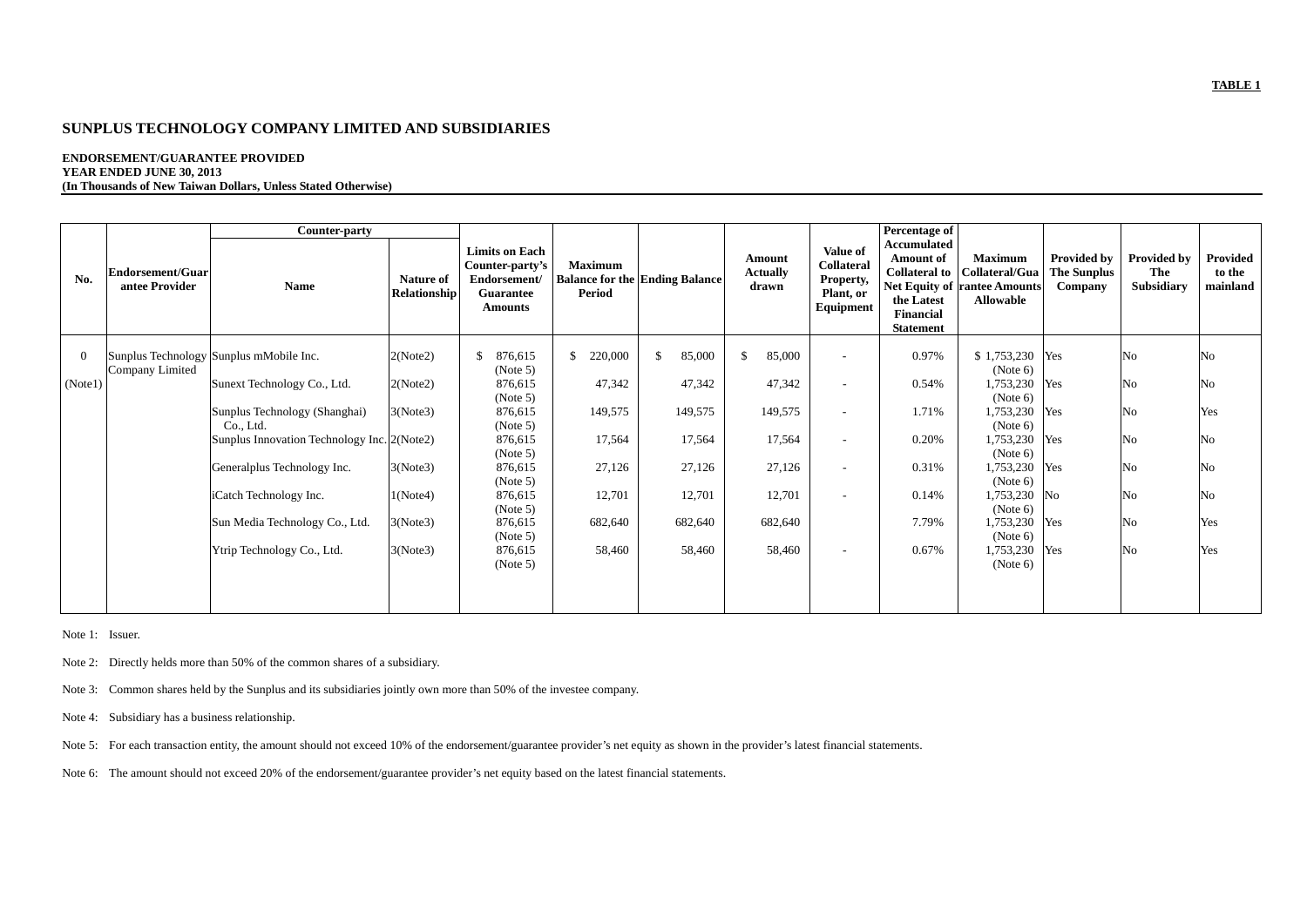### **FINANCINGS PROVIDED NINE MONTHS ENDED JUNE 30, 2013 (In Thousands of New Taiwan Dollars, Unless Stated Otherwise)**

|          |                                            |                                      |                                                 |                                                    |                             |                      |                             |                              |                                              |                                  |      | <b>Collateral</b>        | Financing                                        | <b>Financing</b>                              |
|----------|--------------------------------------------|--------------------------------------|-------------------------------------------------|----------------------------------------------------|-----------------------------|----------------------|-----------------------------|------------------------------|----------------------------------------------|----------------------------------|------|--------------------------|--------------------------------------------------|-----------------------------------------------|
| No.      | <b>Financing Company</b>                   | Counter-party                        | <b>Financial</b><br><b>Statement</b><br>Account | <b>Maximum</b><br><b>Balance for</b><br>the Period | Ending<br><b>Balance</b>    | <b>Interest Rate</b> | <b>Type of</b><br>Financing | <b>Transaction</b><br>Amount | <b>Reason for</b><br>Short-term<br>Financing | Allowance for<br><b>Bad Debt</b> | Item | <b>Value</b>             | Limit for<br>Each<br><b>Borrowing</b><br>Company | Company's<br>Financing<br><b>Amount Limit</b> |
| $\Omega$ | Sunplus Technology<br>Company Limited      | Inc.                                 | Sunplus mMobile Other receivables               | 391,900<br>S.                                      | 391,900<br>\$.<br>(Note 10) | 1.655%               | Note 1                      | \$.                          | Note 2                                       | \$                               |      | $\overline{\phantom{a}}$ | 438,308<br>(Note 8)                              | 876,615<br>(Note 9)                           |
|          |                                            | HT mMobile Inc. Other receivables    |                                                 | 362,460                                            | (Note 12)                   | 1.655%               | Note 1                      |                              | Note 3                                       |                                  |      | $\overline{\phantom{a}}$ | 438,308<br>(Note 8)                              | 876,615<br>(Note 9)                           |
|          | Sunplus Technology<br>(Shanghai) Co., Ltd. | Technology<br>Co., Ltd.              | ShenZhen Suntop Other receivables               | 9.515                                              | $\overline{\phantom{0}}$    | 2.575%               | Note 1                      |                              | Note 4                                       |                                  |      |                          | 24,725<br>(Note 8)                               | 49,450<br>(Note 9)                            |
|          |                                            | Ytrip Technology<br>Co., Ltd.        | Other receivables                               | 9,164                                              | 8,248<br>(Note 13)          | 2.575%               | Note 1                      |                              | Note 5                                       |                                  |      | $\overline{\phantom{a}}$ | 24,725<br>(Note 8)                               | 49,450<br>(Note 9)                            |
|          |                                            | Sun Media<br>Technology<br>Co., Ltd. | Other receivables                               | 10,080                                             | $\overline{\phantom{0}}$    | 2.575%               | Note 1                      |                              | Note 6                                       |                                  |      | $\overline{\phantom{a}}$ | 173,077<br>(Note 10)                             | 197,802<br>(Note 10)                          |
|          | Sun Media Technology<br>Co., Ltd.          | Ytrip Technology<br>Co., Ltd.        | Other receivable                                | 2,422                                              | 2,422<br>(Note 14)          | 2.402%               | Note 1                      |                              | Note 7                                       |                                  |      | $\overline{\phantom{a}}$ | 20,898<br>(Note 8)                               | 41,795<br>(Note 9)                            |

Note 1: Short-term financing.

- Note 2: Sunplus Technology Company Limited provided cash payments of Sunplus mMobile Inc.
- Note 3: Sunplus Technology Company Limited provided cash for the operation of HT mMobile Inc.
- Note 4: Sunplus Technology (Shanghai) Co., Ltd. provided funds for ShenZhen Suntop Technology Co., Ltd. to for its need of operation.
- Note 5: Sunplus Technology (Shanghai) Co., Ltd. provided funds for Ytrip Technology Co., Ltd. to for its need of operation.
- Note 6: Sunplus Technology (Shanghai) Co., Ltd. provided funds for Sun Media Technology Co., Ltd. to for its need of operation.
- Note 7: Sun Media Technology Co., Ltd. provided funds for Ytrip Technology to for its need of operation.
- Note 8: For each transaction entity, the amount should not exceed 5% of the Group's and Sunplus Technology (Shanghai) Co., Ltd. net equity as of the latest financial statements.
- Note 9: The amount should not exceed 10% of the Group's and Sunplus Technology (Shanghai) Co., Ltd. net equity based on the latest financial statements.
- Note 10: For each transaction entity, the amount should not exceed 40% of Sunplus Technology (Shanghai)'s net equity as of the latest financial statement, and the each amount should not exceed 35% of the Company's net equi financial statement because the borrowing company is the Group's parent company holding 100% by directly or indirectly.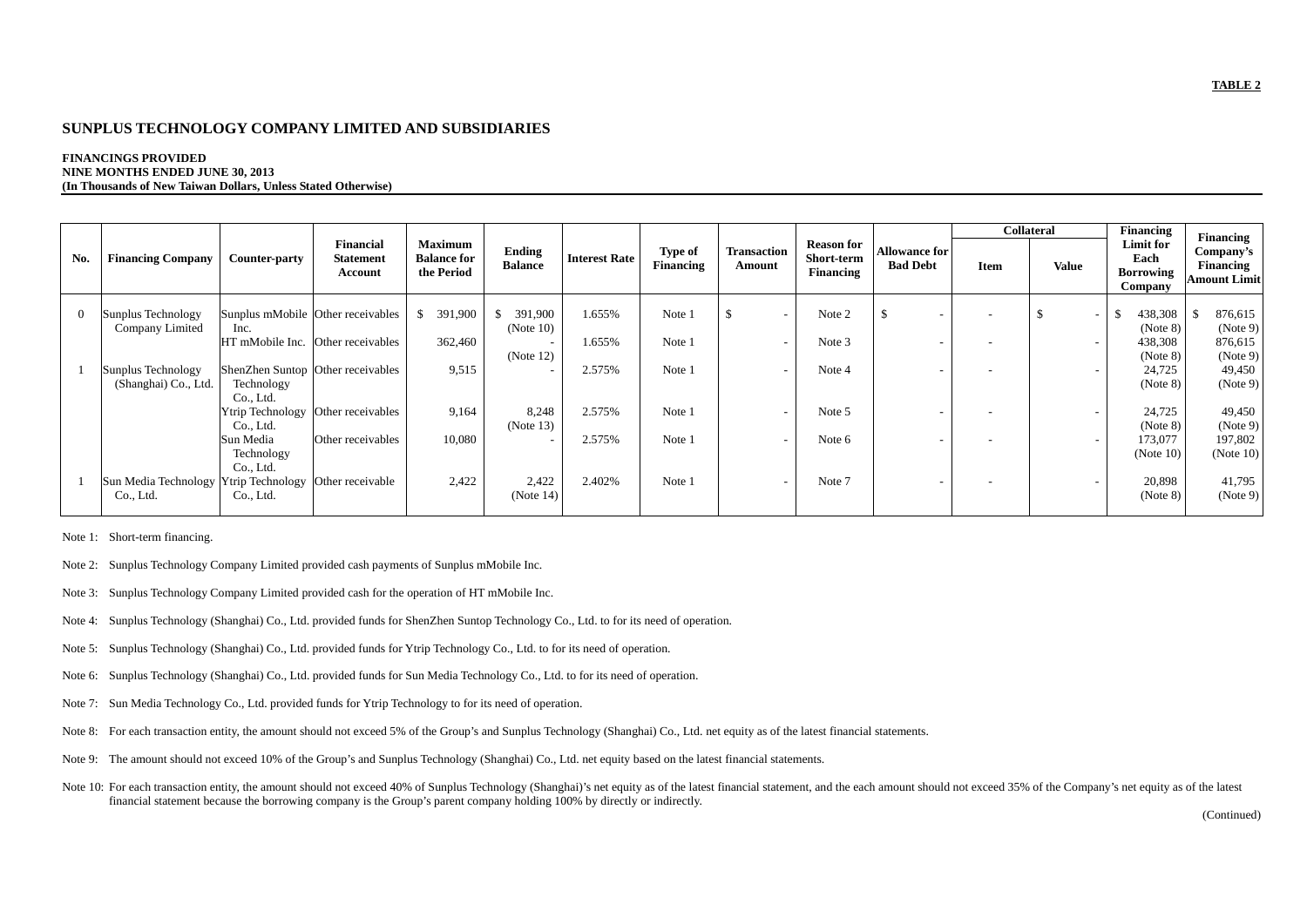Note 11: Actual provided was \$315,400 thousand.

Note 12: HT mMobile has repaid \$3,888 thousand by cash and the Group has reversed the allowance of \$3,888 thousand as of June 30 2013. HT mMobile has completed the procedure of liquidation on March 20, 2013, so the Group w rest of receibles.

Note 13: Actual provided was \$8,248 thousand.

Note 14: Actual provided was \$2,422 thousand.

(Concluded)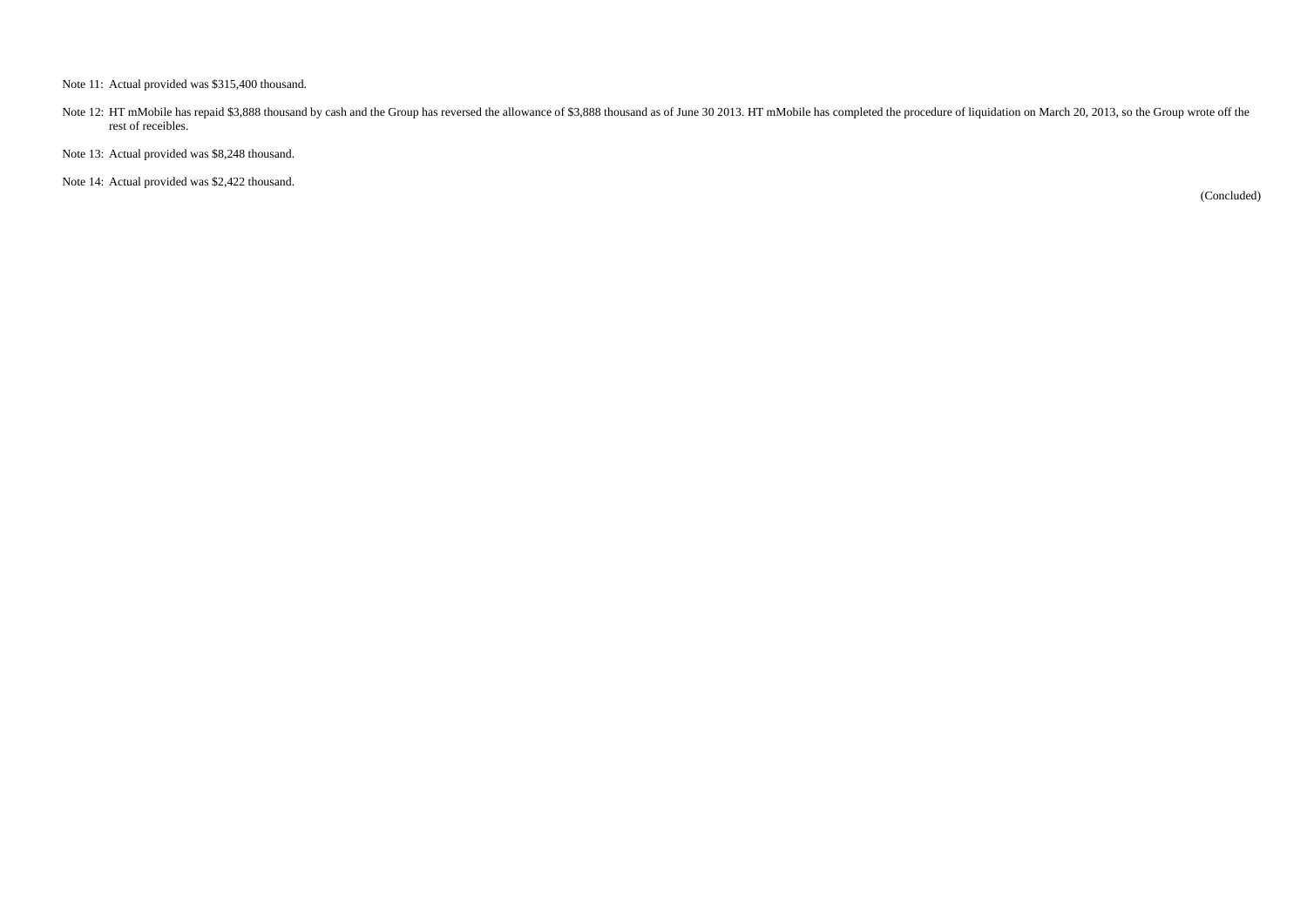### **MARKETABLE SECURITIES HELD JUNE 30, 2013**

# **(In Thousands of New Taiwan Dollars, Unless Stated Otherwise)**

|                             |                                                             |                                                 |                                     |                                       |                       | June 30, 2013                  |                                                  |                         |
|-----------------------------|-------------------------------------------------------------|-------------------------------------------------|-------------------------------------|---------------------------------------|-----------------------|--------------------------------|--------------------------------------------------|-------------------------|
| <b>Holding Company Name</b> | <b>Type and Name of Marketable Security</b>                 | <b>Relationship with the Holding</b><br>Company | <b>Financial Statement Account</b>  | <b>Shares or Units</b><br>(Thousands) | <b>Carrying Value</b> | Percentage of<br>Ownership (%) | <b>Market Value or</b><br><b>Net Asset Value</b> | <b>Note</b>             |
|                             |                                                             |                                                 |                                     |                                       |                       |                                |                                                  |                         |
| Sunplus Technology Company  | <b>Stock</b>                                                |                                                 |                                     |                                       | $\mathbb{S}$          |                                | \$<br>1,006,877 Note 1                           |                         |
| Limited (the "Company")     | Ventureplus Group Inc.                                      | Equity-method investee                          | Equity-method investments           | 45,650                                | 1,006,877<br>989,979  | 100<br>34                      |                                                  | 991,413 Notes 2 and 11  |
|                             | Orise Technology Co., Ltd.<br>Lin Shih Investment Co., Ltd. | Equity-method investee                          | Equity-method investments           | 47,290<br>70,000                      |                       |                                |                                                  | 730,711 Notes 1 and 5   |
|                             | Sunplus Venture Capital Co., Ltd.                           | Equity-method investee                          | Equity-method investments           | 100,000                               | 730,711<br>672,700    | 100<br>100                     | 676,390 Note 1                                   |                         |
|                             |                                                             | Equity-method investee                          | Equity-method investments           | 37,324                                | 634,711               | 34                             |                                                  |                         |
|                             | Generalplus Technology Inc                                  | Equity-method investee                          | Equity-method investments           | 31,450                                | 513,989               | 63                             | 634,711 Note 2<br>514,147                        | Notes 1 and 8           |
|                             | Sunplus Innovation Technology Inc.                          | Equity-method investee                          | Equity-method investments           |                                       |                       |                                |                                                  |                         |
|                             | <b>Russell Holdings Limited</b>                             | Equity-method investee                          | Equity-method investments           | 14,760                                | 271,315               | 100                            | 271,315                                          | Notes 1 and 10          |
|                             | Sunext Technology Co., Ltd.                                 | Equity-method investee                          | Equity-method investments           | 38,837                                | 177,155               | 61                             | 177,155 Note 1                                   |                         |
|                             | iCatch Technology, Inc.                                     | Equity-method investee                          | Equity-method investments           | 20,735                                | 200,949               | 38                             | 204,331 Note 1                                   |                         |
|                             | Sunplus mMedia Inc.                                         | Equity-method investee                          | Equity-method investments           | 12,441                                | 57,672                | 83                             | 63,216                                           | Notes 1 and 9           |
|                             | S2-TEK INC.                                                 | Equity-method investee                          | Equity-method investments           | 908                                   | 40,192                | $\overline{c}$                 | 68,059 Note 1                                    |                         |
|                             | Wei-Young Investment Inc.                                   | Equity-method investee                          | Equity-method investments           | 1,400                                 | 10,154                | 100                            | 10,154 Note 1                                    |                         |
|                             | Global Techplus Capital Inc.                                | Equity-method investee                          | Equity-method investments           | 200                                   | 6,796                 | 100                            |                                                  | 6,796 Note 1            |
|                             | Sunplus Management Consulting Inc.                          | Equity-method investee                          | Equity-method investments           | 500                                   | 4,124                 | 100                            |                                                  | 4,124 Note 1            |
|                             | Sunplus Technology (H.K.) Co., Ltd.                         | Equity-method investee                          | Equity-method investments           | 11,075                                | 3,444                 | 100                            |                                                  | 3,444 Note 1            |
|                             | Magic Sky Limited                                           | Equity-method investee                          | Equity-method investments           | 6,110                                 | 1,800                 | 100                            | 1,800                                            | Note 1                  |
|                             | Sunplus mMobile Inc.                                        | Equity-method investee                          | Equity-method investments           | 48,999                                | (371, 831)            | 99                             |                                                  | (339,562) Notes 1 and 7 |
|                             | Global View Co., Ltd.                                       | The Company's supervisor                        | Available-for-sale financial assets | 13,568                                | 223,187               | 13                             | 223,187 Note 4                                   |                         |
|                             | United Microelectronics Corp.                               |                                                 | Available-for-sale financial assets | 1,968                                 | 28,531                |                                | 28,531 Note 4                                    |                         |
|                             | RITEK Corp.                                                 |                                                 | Available-for-sale financial assets | 5,000                                 | 28,297                | $\overline{\phantom{a}}$       | 28,297                                           | Note 4                  |
|                             | <b>Tatung Company</b>                                       |                                                 | Available-for-sale financial assets | 46,094                                | 348,013               | 3                              | 348,013 Note 4                                   |                         |
|                             | Giantplus Technology Co., Ltd.                              |                                                 | Available-for-sale financial assets | 13,814                                | 138,140               | 2                              | 138,140 Note 4                                   |                         |
|                             | Fund                                                        |                                                 |                                     |                                       |                       |                                |                                                  |                         |
|                             | Mega Diamond Money Market                                   |                                                 | Available-for-sale financial assets | 13,197                                | 160,957               |                                | 160,957 Note 6                                   |                         |
|                             | JF (Taiwan) First Money Market Fund                         |                                                 | Available-for-sale financial assets | 6,099                                 | 90,270                |                                | 90,270 Note 6                                    |                         |
|                             | <b>FSITC Money Market</b>                                   |                                                 | Available-for-sale financial assets | 290                                   | 50,419                |                                | 50,419 Note 6                                    |                         |
|                             | Yuanta De-Bao Money Market Fund                             |                                                 | Available-for-sale financial assets | 2,564                                 | 30,029                |                                | 30,029                                           | Note 6                  |
|                             | JPMorgan GIBI EM Corp Bd                                    |                                                 | Available-for-sale financial assets | 5,873                                 | 57,773                | $\overline{a}$                 | 57,773                                           | Note 6                  |
|                             | <b>UPAMC James Bond Money Market</b>                        |                                                 | Available-for-sale financial assets | 1,851                                 | 30,143                |                                | 30,143                                           | Note 6                  |
|                             | Taishin Ta-Chong Money Market                               |                                                 | Available-for-sale financial assets | 2,178                                 | 30,139                |                                | 30,139                                           | Note 6                  |
|                             | Prudential Financial Money Market                           | $\overline{\phantom{a}}$                        | Available-for-sale financial assets | 652                                   | 10,041                | $\overline{a}$                 | 10,041 Note 6                                    |                         |
|                             | Capital Money Market                                        |                                                 | Available-for-sale financial assets | 1,911                                 | 30,029                |                                | 30,029 Note 6                                    |                         |
|                             | Eastspring Inv Fund Glbl EqFoF                              |                                                 | Available-for-sale financial assets | 2,300                                 | 28,433                |                                | 28,433                                           | Note 6                  |
|                             | JPNorgan Asia High Yieid Total Return<br>Bond               |                                                 | Available-for-sale financial assets | 2,499                                 | 27,964                | $\overline{a}$                 | 27,964 Note 6                                    |                         |
|                             | Network Capital Global Fund                                 |                                                 | Financial assets carried at cost    | 600                                   | 6,000                 | $\overline{7}$                 |                                                  | 6,000 Note 3            |
|                             | Technology Partners Venture Capital Corp.                   |                                                 | Financial assets carried at cost    | 356                                   | 3,556                 | 11                             |                                                  | 3,556 Note 3            |
|                             |                                                             |                                                 |                                     |                                       |                       |                                |                                                  |                         |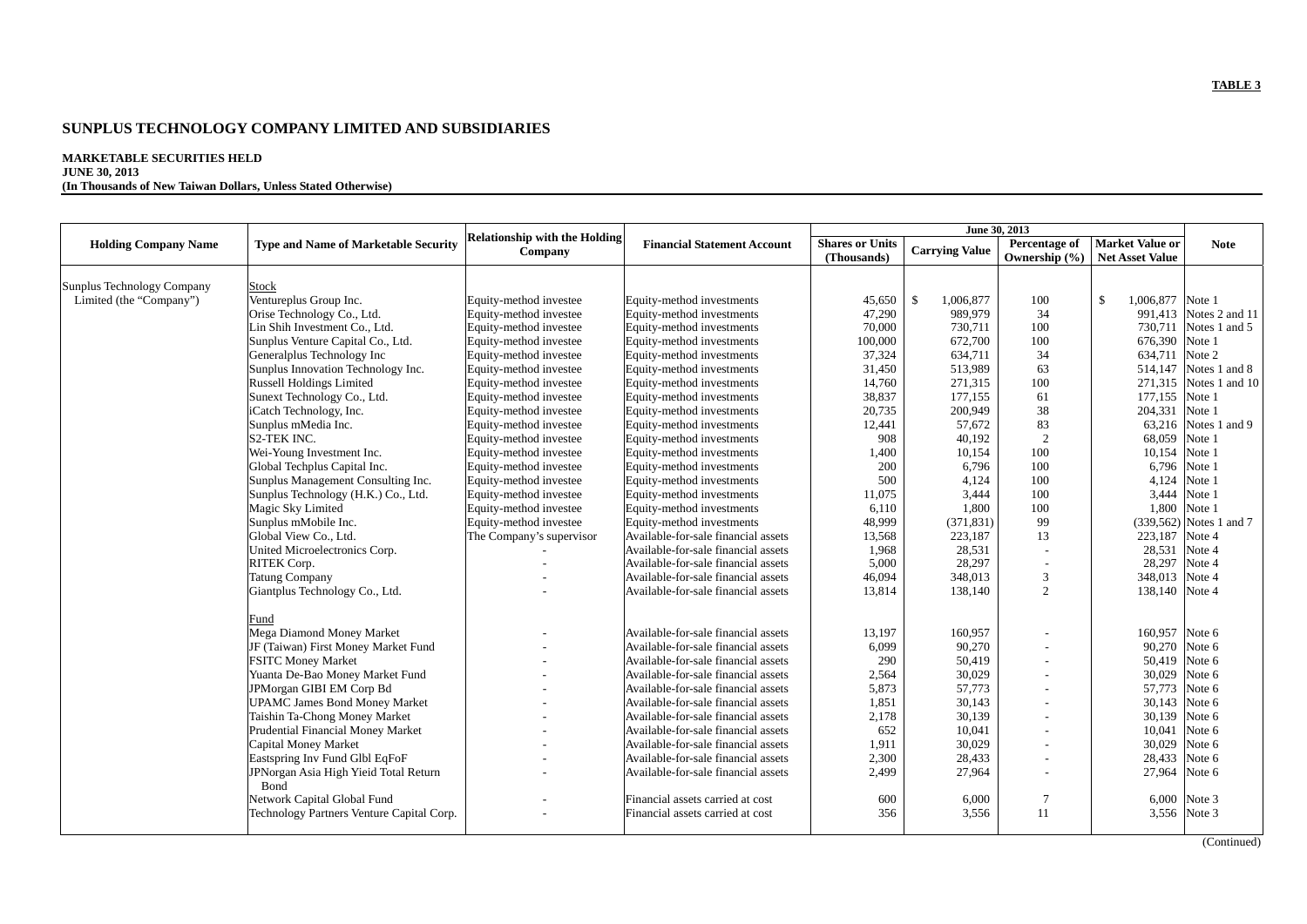|                               |                                             |                                                 |                                        | June 30, 2013                         |                         |                                    |                                                  |              |
|-------------------------------|---------------------------------------------|-------------------------------------------------|----------------------------------------|---------------------------------------|-------------------------|------------------------------------|--------------------------------------------------|--------------|
| <b>Holding Company Name</b>   | <b>Type and Name of Marketable Security</b> | <b>Relationship with the Holding</b><br>Company | <b>Financial Statement Account</b>     | <b>Shares or Units</b><br>(Thousands) | <b>Carrying Value</b>   | Percentage of<br>Ownership $(\% )$ | <b>Market Value or</b><br><b>Net Asset Value</b> | <b>Note</b>  |
|                               |                                             |                                                 |                                        |                                       |                         |                                    |                                                  |              |
| Lin Shih Investment Co., Ltd. | Generalplus Technology Inc.                 | Equity-method investee                          | Equity-method investments              | 14,892                                | $\mathbb{S}$<br>254,157 | 14                                 | $\mathbf S$<br>254,907                           | Note 2       |
|                               | S2-TEK INC.                                 | Equity-method investee                          | Equity-method investments              | 9,591                                 | 58,529                  | 24                                 | 58,529                                           | Note 1       |
|                               | Sunext Technology Co., Ltd.                 | Equity-method investee                          | Equity-method investments              | 3,360                                 | 15.366                  | 5                                  | 15,366 Note 1                                    |              |
|                               | Sunplus Innovation Technology Inc.          | Equity-method investee                          | Equity-method investments              | 1,075                                 | 15,358                  | $\overline{2}$                     | 15,358 Note 1                                    |              |
|                               | iCatch Technology, Inc.                     | Equity-method investee                          | Equity-method investments              | 965                                   | 9,505                   | $\mathcal{D}$                      | 9,505 Note 1                                     |              |
|                               | Sunplus mMedia Inc.                         | Equity-method investee                          | Equity-method investments              | 579                                   | 7,887                   | $\overline{4}$                     | 8,069                                            | Note 1       |
|                               | Sunplus mMobile Inc.                        | Equity-method investee                          | Equity-method investments              |                                       | 31                      |                                    | $(8,181)$ Note 1                                 |              |
|                               | Ability Enterprise Co., Ltd.                |                                                 | Available-for-sale financial assets    | 5,274                                 | 141,871                 |                                    | 141,871                                          | Note 4       |
|                               | Radiant Innovation Inc.                     |                                                 | Available-for-sale financial assets    | 2,397                                 | 98.749                  | $\overline{7}$                     | 98.749                                           | Note 4       |
|                               | Sunplus Technology Co., Ltd.                | Parent Company                                  | Available-for-sale financial assets    | 3,560                                 | 37,024                  |                                    | 37,024                                           | Note 4       |
|                               | RITEK Technology Co., Ltd.                  |                                                 | Available-for-sale financial assets    | 833                                   | 4,716                   |                                    | 4,716 Note 4                                     |              |
|                               | Aiptek International Inc.                   |                                                 | Available-for-sale financial assets    | 60                                    |                         |                                    |                                                  | Note 4       |
|                               | Frankin Templetion Sinoa                    |                                                 | Available-for-sale financial assets    | 1,994                                 | 20,033                  |                                    | 20,033                                           | Note 4       |
|                               | UPAMC JAMES BOND MONEY                      |                                                 | Available-for-sale financial assets    | 431                                   | 7,019                   |                                    | 7,019                                            | Note 4       |
|                               | Catcher Technology Co., Ltd.                |                                                 | Available-for-sale financial assets    | 20                                    | 3,120                   |                                    | 3,120                                            | Note 4       |
|                               | Wistron Corp.                               |                                                 | Available-for-sale financial assets    | 85                                    | 2,571                   |                                    | 2,571                                            | Note 4       |
|                               | Hon Hai Precision Ind. Co., Ltd.            |                                                 | Available-for-sale financial assets    | 45                                    | 3,360                   |                                    | 3,360                                            | Note 4       |
|                               | Pou Chen Corp.                              |                                                 | Available-for-sale financial assets    | 50                                    | 1,423                   |                                    | 1,423                                            | Note 4       |
|                               | <b>TAIFLES CORP.</b>                        |                                                 | Available-for-sale financial assets    | 13                                    | 524                     |                                    | 524                                              | Note 4       |
|                               | Zhen Ding Tech.                             |                                                 | Available-for-sale financial assets    | 10                                    | 684                     |                                    | 684                                              | Note 4       |
|                               | Apex International Co., Ltd.                |                                                 | Available-for-sale financial asset     | 20                                    | 1,368                   |                                    | 1,368                                            | Note 4       |
|                               | Flexium Interconnect, Inc.                  |                                                 | Available-for-sale financial assets    | $7\phantom{.0}$                       | 721                     |                                    | 721                                              | Note 4       |
|                               | PRIMAX CORP.                                |                                                 | Available-for-sale financial assets    | 22                                    | 562                     |                                    | 562                                              | Note 4       |
|                               | NAN YA PRINTED CIRCUIT BOARD                |                                                 | Available-for-sale financial assets    | 45                                    | 1,762                   |                                    | 1,762                                            | Note 4       |
|                               | CORP.                                       |                                                 |                                        |                                       |                         |                                    |                                                  |              |
|                               | Compal Electronic, INC                      |                                                 | Available-for-sale financial assets    | 90                                    | 1,517                   |                                    | 1,517                                            | Note 4       |
|                               | Yulon Corp.                                 |                                                 | Available-for-sale financial assets    | 57                                    | 2,736                   |                                    | 2,736                                            | Note 4       |
|                               | CHILISIN ELECTRONICS CORP.                  |                                                 | Available-for-sale financial assets    | 113                                   | 1.859                   |                                    | 1,859                                            | Note 4       |
|                               | Inventec Corp.                              |                                                 | Available-for-sale financial assets    | 20                                    | 334                     |                                    | 334                                              | Note 4       |
|                               | F-YEONGGVAN CORP.                           |                                                 | Available-for-sale financial assets    | 35                                    | 1.379                   |                                    | 1,379                                            | Note 4       |
|                               | JTOVCH CORP.                                |                                                 | Available-for-sale financial assets    | 60                                    | 1,971                   |                                    | 1,971                                            | Note 4       |
|                               | Miracle Technology Co., Ltd.                |                                                 | Financial assets carried at cost       | 1,295                                 | 13,940                  | 9                                  | 13,940 Note 3                                    |              |
|                               | MaxEmil Photonics Corp.                     |                                                 | Financial assets carried at cost       | 426                                   | 4,136                   | $\overline{2}$                     | 4,136 Note 3                                     |              |
|                               | Genius Vision Digital Co., Ltd.             |                                                 | Financial assets carried at cost       | 600                                   | 3,676                   | 5                                  | 3,676 Note 3                                     |              |
|                               | Lingri Technology Co., Ltd.                 |                                                 | Financial assets carried at cost       | 304                                   | 3.040                   | 19                                 |                                                  | 3,040 Note 3 |
|                               | Socle Technology Corp.                      |                                                 | Financial assets carried at cost       | 250                                   | 2,121                   |                                    | 2,121                                            | Note 3       |
|                               | GemFor Tech. Co., Ltd.                      |                                                 | Financial assets carried at cost       | 373                                   | 1,764                   | 6                                  | 1,764                                            | Note 3       |
|                               | Minton Optic Industry Co., Ltd.             |                                                 | Financial assets carried at cost       | 4,272                                 |                         | $\overline{7}$                     |                                                  | Note 3       |
|                               | WayTech Development Inc.                    |                                                 | Financial assets carried at cost       | 1,500                                 |                         | $\overline{2}$                     |                                                  | Note 3       |
|                               | Sanjet Technology Corp.                     |                                                 | Financial assets carried at cost       | 8                                     |                         |                                    |                                                  | Note 3       |
|                               | Les Enphants-CB                             |                                                 | Financial assets at fair value through | 90                                    | 8.991                   |                                    | 8,991                                            | Note 4       |
|                               |                                             |                                                 | profit or loss -Current                |                                       |                         |                                    |                                                  |              |
|                               | <b>Ubright Optright Corporation-CB</b>      |                                                 | Financial assets at fair value through | 20                                    | 2,010                   |                                    | 2,010 Note 4                                     |              |
|                               |                                             |                                                 | profit or loss -Current                |                                       |                         |                                    |                                                  |              |
|                               | CHINA ELECTRIC MFGCO.,LTD.-CB               |                                                 | Financial assets at fair value through | 30                                    | 3,000                   |                                    | 3,000 Note 4                                     |              |
|                               |                                             |                                                 | profit or loss -Current                |                                       |                         |                                    |                                                  |              |
|                               |                                             |                                                 |                                        |                                       |                         |                                    |                                                  | (Continued)  |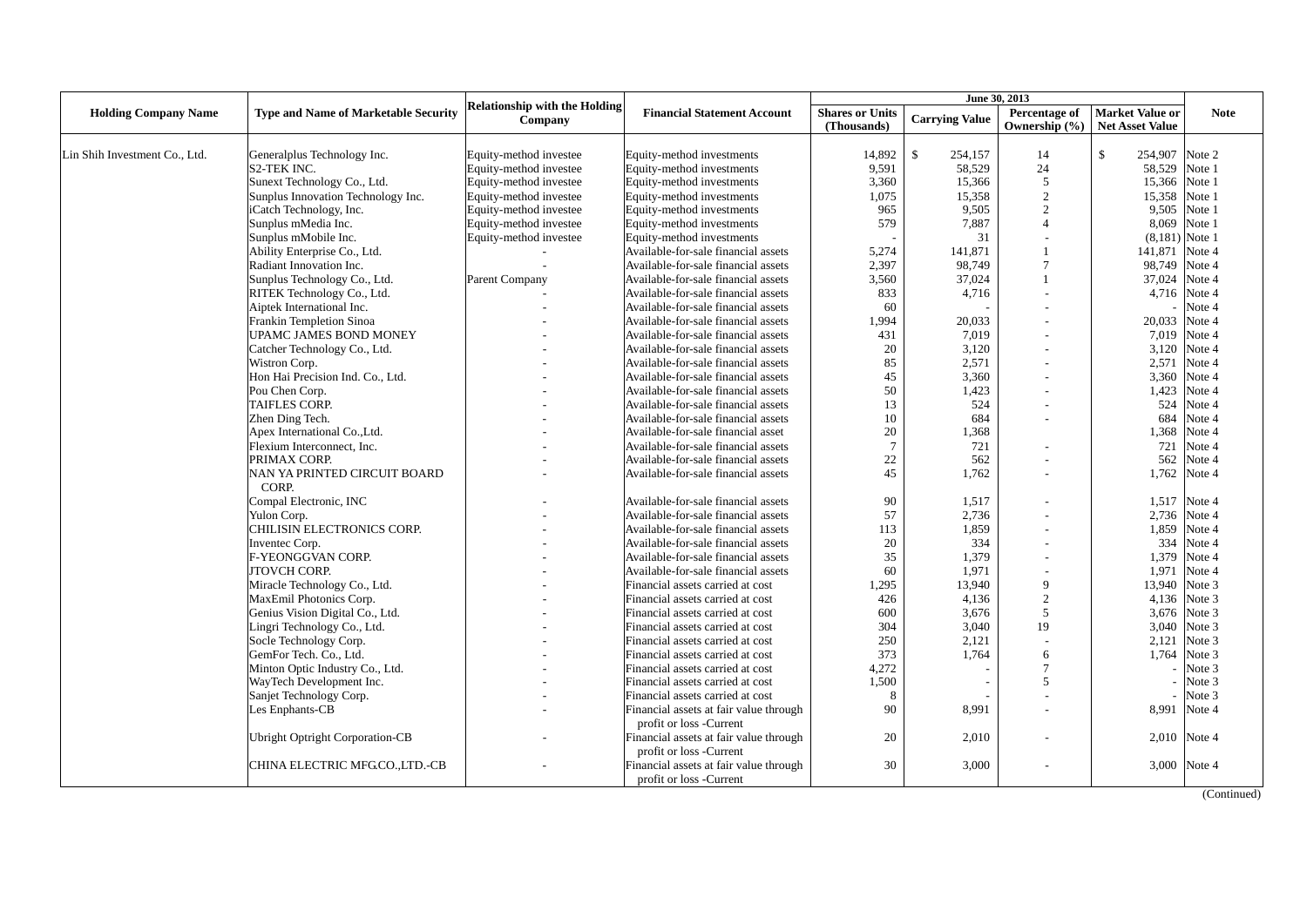|                                   |                                             |                                                 |                                                        | June 30, 2013                         |               |                       |                                |              |                                                  |             |
|-----------------------------------|---------------------------------------------|-------------------------------------------------|--------------------------------------------------------|---------------------------------------|---------------|-----------------------|--------------------------------|--------------|--------------------------------------------------|-------------|
| <b>Holding Company Name</b>       | <b>Type and Name of Marketable Security</b> | <b>Relationship with the Holding</b><br>Company | <b>Financial Statement Account</b>                     | <b>Shares or Units</b><br>(Thousands) |               | <b>Carrying Value</b> | Percentage of<br>Ownership (%) |              | <b>Market Value or</b><br><b>Net Asset Value</b> | <b>Note</b> |
| <b>Russell Holdings Limited</b>   | Stock                                       |                                                 |                                                        |                                       |               |                       |                                |              |                                                  |             |
|                                   | Sunext Technology Co., Ltd.                 | Equity-method investee                          | Equity-method investments                              | 442                                   | US\$          | 67<br>thousand        | 1                              | US\$         | 67<br>thousand                                   | Note 1      |
|                                   | Aruba Networks, Inc.                        |                                                 | Available-for-sale financial assets                    | 10                                    | US\$          | 35<br>thousand        |                                | US\$         | 35<br>thousand                                   | Note 4      |
|                                   | Innobrige Venture Fund ILP                  |                                                 | Financial assets carried at cost                       |                                       | US\$          | 1,721<br>thousand     |                                | US\$         | 1.721<br>thousand                                | Note 3      |
|                                   | Asia Tech Taiwan Venture L.P.               |                                                 | Financial assets carried at cost                       |                                       | US\$          | 456<br>thousand       | 5                              | US\$         | 456<br>thousand                                  | Note 3      |
|                                   | Aicent, Inc.                                |                                                 | Financial assets carried at cost                       | 500                                   | US\$          | 250<br>thousand       | -1                             | US\$         | 250<br>thousand                                  | Note 3      |
|                                   | VisualOn Inc.                               |                                                 | Financial assets carried at cost                       | 377                                   | US\$          | 131<br>thousand       | 3                              | US\$         | 131<br>thousand                                  | Note 3      |
|                                   | Innobrige International Inc.                |                                                 | Financial assets carried at cost                       | 4,000                                 | US\$          | 87<br>thousand        | 15                             | US\$         | 87<br>thousand                                   | Note 3      |
|                                   | Synerchip Co., Ltd.                         |                                                 | Financial assets carried at cost                       | 6,452                                 | US\$          | thousand              | 12                             | US\$         | thousand                                         | Note 3      |
|                                   | Ortega Info System, Inc.                    |                                                 | Financial assets carried at cost                       | 2,557                                 | US\$          | thousand              | $\overline{a}$                 | US\$         | thousand                                         | Note 3      |
|                                   | Ether Precision Inc.                        |                                                 | Financial assets carried at cost                       | 1,250                                 | US\$          | thousand              | 1                              | US\$         | thousand                                         | Note 3      |
|                                   | OZ Optics Limited.                          |                                                 | Financial assets carried at cost                       | 1.000                                 | US\$          | thousand              | 8                              | US\$         | thousand                                         | Note 3      |
|                                   | Asia B2B on Line Inc.                       |                                                 | Financial assets carried at cost                       | 1.000                                 | US\$          | thousand              | 3                              | US\$         | thousand                                         | Note 3      |
| Sunplus Venture Capital Co., Ltd. | Stock                                       |                                                 |                                                        |                                       |               |                       |                                |              |                                                  |             |
|                                   | Security                                    |                                                 | Investment in debt security with no<br>activity Market | 1                                     | $\mathcal{S}$ | 14,520                |                                | $\mathbb{S}$ | 14,520                                           | Note 12     |
|                                   | Generalplus Technology Inc.                 | Equity-method investee                          | Equity-method investments                              | 4,301                                 |               | 86,446                | $\overline{4}$                 |              | 87,345                                           | Note 1      |
|                                   | <b>S2-TEK INC.</b>                          | Equity-method investee                          | Equity-method investments                              | 10,001                                |               | 65,996                | 25                             |              | 65,996                                           | Note 1      |
|                                   | Sunplus Innovation Technology Inc.          | Equity-method investee                          | Equity-method investments                              | 2,797                                 |               | 46.617                | 6                              |              | 46,617                                           | Note 1      |
|                                   | iCatch Technology, Inc.                     | Equity-method investee                          | Equity-method investments                              | 3.182                                 |               | 31.356                | 6                              |              | 31,356 Note 1                                    |             |
|                                   | Sunext Technology Co., Ltd.                 | Equity-method investee                          | Equity-method investments                              | 4,431                                 |               | 20.205                | 7                              |              | 20,205                                           | Note 1      |
|                                   | Orise Technology Co., Ltd.                  | Equity-method investee                          | Equity-method investments                              | 865                                   |               | 17.023                |                                |              | 17.023                                           | Note 2      |
|                                   | Sunplus mMedia Inc.                         | Equity-method investee                          | Equity-method investments                              | 1,909                                 |               | 8.903                 | 13                             |              | 9,364                                            | Note 1      |
|                                   | Han Young Technology Co., Ltd.              | Equity-method investee                          | Equity-method investments                              | 420                                   |               | 1,780                 | 70                             |              | 1,780                                            | Note 1      |
|                                   | Sunplus mMobile Inc.                        | Equity-method investee                          | Equity-method investments                              |                                       |               | 3                     |                                |              | (663)                                            | Note 1      |
|                                   | Ability Enterprise Co., Ltd.                |                                                 | Available-for-sale financial assets                    | 3,784                                 |               | 101,789               | $\overline{1}$                 |              | 101,789                                          | Note 4      |
|                                   | King Yuan Electronics Co., Ltd.             |                                                 | Available-for-sale financial assets                    | 2,441                                 |               | 53,940                |                                |              | 53,940                                           | Note 4      |
|                                   | Aruba Networks, Inc.                        |                                                 | Available-for-sale financial assets                    | $\overline{4}$                        |               | 1,715                 |                                |              | 1,715                                            | Note 4      |
|                                   | Aiptek International Inc.                   |                                                 | Available-for-sale financial assets                    | 351                                   |               |                       |                                |              |                                                  | Note 4      |
|                                   | <b>FSITC Money Market</b>                   |                                                 | Available-for-sale financial assets                    | 290                                   |               | 50,428                |                                |              | 50,428                                           | Note 6      |
|                                   | Franklin Templeton Sinoam Money Market      |                                                 | Available-for-sale financial assets                    | 4,999                                 |               | 50,227                |                                |              | 50,227                                           | Note 6      |
|                                   | Earocharm Holding Co.                       |                                                 | Financial assets carried at cost                       | 600                                   |               | 30,000                |                                |              | 30,000                                           | Note 3      |
|                                   | Feature Integration Technology Inc.         |                                                 | Financial assets carried at cost                       | 1,811                                 |               | 20,734                | $\overline{4}$                 |              | 20,734                                           | Note 3      |
|                                   | Miracle Technology Co., Ltd.                |                                                 | Financial assets carried at cost                       | 1,303                                 |               | 14,025                | $\mathbf Q$                    |              | 14,025 Note 3                                    |             |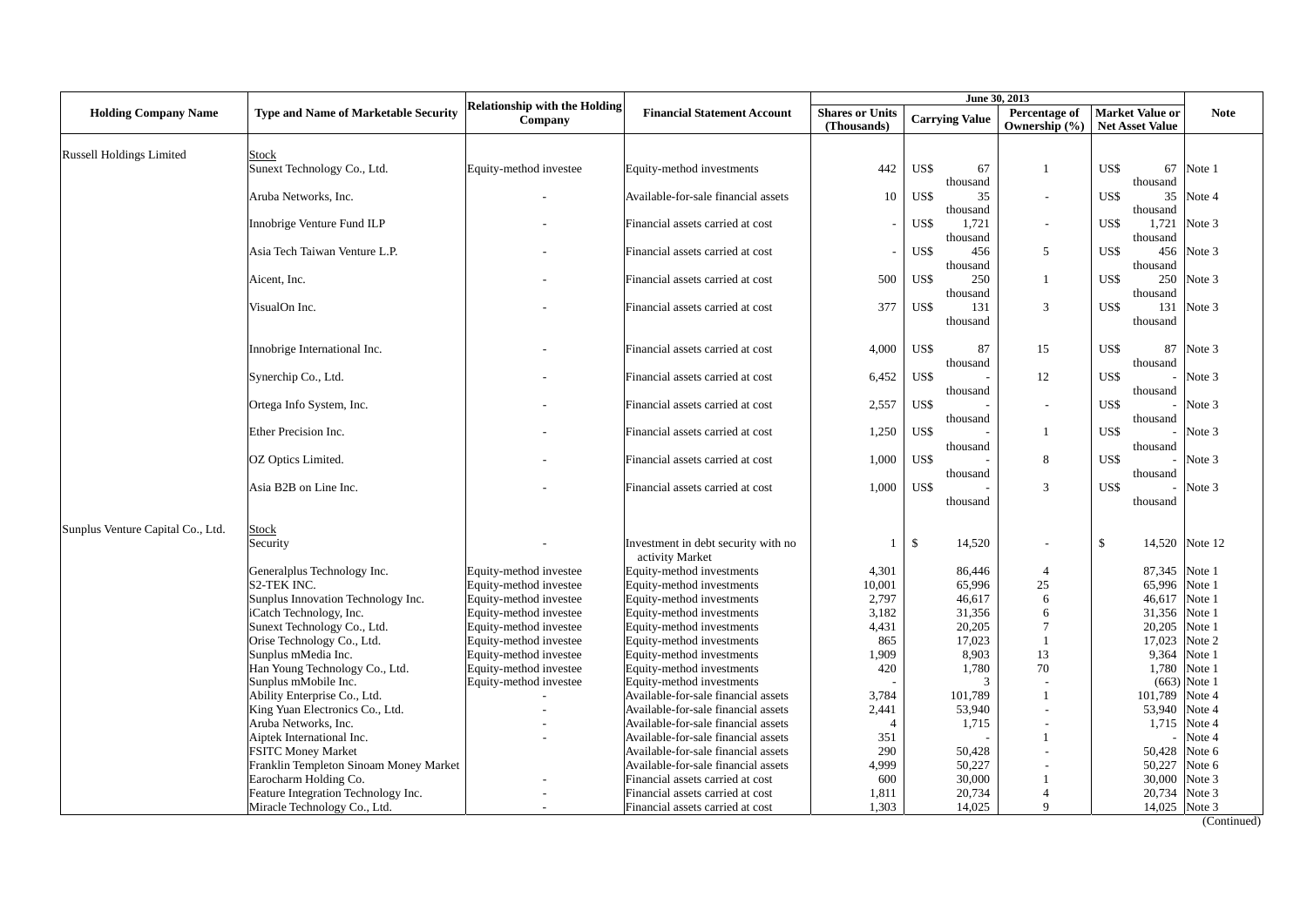|                                   |                                                                         |                                      |                                     |                          |                          | June 30, 2013  |                        |              |
|-----------------------------------|-------------------------------------------------------------------------|--------------------------------------|-------------------------------------|--------------------------|--------------------------|----------------|------------------------|--------------|
| <b>Holding Company Name</b>       | <b>Type and Name of Marketable Security</b>                             | <b>Relationship with the Holding</b> | <b>Financial Statement Account</b>  | <b>Shares or Units</b>   |                          | Percentage of  | <b>Market Value or</b> | <b>Note</b>  |
|                                   |                                                                         | Company                              |                                     | (Thousands)              | <b>Carrying Value</b>    | Ownership (%)  | <b>Net Asset Value</b> |              |
|                                   |                                                                         |                                      |                                     |                          |                          |                |                        |              |
| Sunplus Venture Capital Co., Ltd. | <b>Cyberon Corporation</b>                                              |                                      | Financial assets carried at cost    | 1,521                    | <sup>\$</sup><br>13,691  | 18             | \$<br>13,691           | Note 3       |
|                                   | MaxEmil Photonics Corp.                                                 |                                      | Financial assets carried at cost    | 419                      | 6,243                    | $\overline{2}$ | 6,243                  | Note 3       |
|                                   | Socle Technology Corp.                                                  |                                      | Financial assets carried at cost    | 550                      | 4,666                    | $\mathbf{1}$   | 4,666                  | Note 3       |
|                                   | Genius Vision Digital                                                   |                                      | Financial assets carried at cost    | 750                      | 15,000                   | 6              | 15,000                 | Note 3       |
|                                   | Sanjet Technology Corp.                                                 |                                      | Financial assets carried at cost    | 49                       |                          |                |                        | Note 3       |
|                                   | Minton Optic Industry Co., Ltd.                                         |                                      | Financial assets carried at cost    | 5.000                    |                          | 8              |                        | Note 3       |
|                                   | Simple Act Inc.                                                         |                                      | Financial assets carried at cost    | 1,990                    |                          | 10             |                        | Note 3       |
|                                   |                                                                         |                                      |                                     |                          |                          |                |                        |              |
|                                   | eWave System, Inc.                                                      |                                      | Financial assets carried at cost    | 1,833                    |                          | 22             |                        | Note 3       |
|                                   | WayTech Development Inc.                                                |                                      | Financial assets carried at cost    | 1.000                    |                          | $\overline{4}$ |                        | Note 3       |
|                                   | <b>Information Technology Total Services</b>                            |                                      | Financial assets carried at cost    | 51                       |                          |                |                        | Note 3       |
|                                   | Book4u Company Limited                                                  |                                      | Financial assets carried at cost    | $\mathbf Q$              | $\overline{\phantom{a}}$ |                |                        | Note 3       |
|                                   | VenGlobal International Fund                                            |                                      | Financial assets carried at cost    |                          |                          |                |                        | Note 3       |
|                                   |                                                                         |                                      |                                     |                          |                          |                |                        |              |
| Ventureplus Group Inc.            | <b>Stock</b>                                                            |                                      |                                     |                          |                          |                |                        |              |
|                                   | Ventureplus Mauritius Inc.                                              | Subsidiary of Ventureplus            | Equity-method investments           | 45,650                   | 1,007,099                | 100            | 1,007,099              | Note 1       |
|                                   |                                                                         | Group Inc.                           |                                     |                          |                          |                |                        |              |
|                                   |                                                                         |                                      |                                     |                          |                          |                |                        |              |
| Ventureplus Mauritius Inc.        | <b>Stock</b>                                                            |                                      |                                     |                          |                          |                |                        |              |
|                                   | Ventureplus Cayman Inc.                                                 | Subsidiary of Ventureplus            | Equity-method investments           | 45.650                   | 1,007,219                | 100            | 1,007,219 Note 1       |              |
|                                   |                                                                         | Mauritius Inc.                       |                                     |                          |                          |                |                        |              |
|                                   |                                                                         |                                      |                                     |                          |                          |                |                        |              |
| Ventureplus Cayman Inc.           | <b>Stock</b>                                                            |                                      |                                     |                          |                          |                |                        |              |
|                                   | Sunplus Technology (Shanghai) Co., Ltd.                                 | Subsidiary of Ventureplus            | Equity-method investments           |                          | 488,768                  | 99             | 488,768                | Note 1       |
|                                   |                                                                         | Cayman Inc.                          |                                     |                          |                          |                |                        |              |
|                                   |                                                                         |                                      |                                     |                          |                          |                |                        |              |
|                                   | Sunplus Pro-tek (Shenzhen) Co., Ltd.                                    | Subsidiary of Ventureplus            | Equity-method investments           | $\overline{\phantom{a}}$ | 55,874                   | 100            | 55,874                 | Note 1       |
|                                   |                                                                         | Cayman Inc.                          |                                     |                          |                          |                |                        |              |
|                                   | SunMedia Technology Co., Ltd.                                           | Subsidiary of Ventureplus            | Equity-method investments           | $\overline{\phantom{a}}$ | 417,954                  | 100            | 417,954                | Note 1       |
|                                   |                                                                         | Cayman Inc.                          |                                     |                          |                          |                |                        |              |
|                                   | Sunplus App Technology Co., Ltd.                                        | Subsidiary of Ventureplus            | Equity-method investments           | $\overline{\phantom{a}}$ | 8.597                    | 80             | 8,597                  | Note 1       |
|                                   |                                                                         | Cayman Inc.                          |                                     |                          |                          |                |                        |              |
|                                   | Ytrip Technology Co., Ltd.                                              | Subsidiary of Ventureplus            | Equity-method investments           | $\overline{\phantom{a}}$ | 34,609                   | 73             | 34,609                 | Note 1       |
|                                   |                                                                         | Cayman Inc.                          |                                     |                          |                          |                |                        |              |
|                                   |                                                                         |                                      |                                     |                          |                          |                |                        |              |
|                                   |                                                                         |                                      |                                     |                          |                          |                |                        |              |
|                                   | Sunplus Technology (Shanghai) Co., ShenZhen Suntop Technology Co., Ltd. | Subsidiary of Sunplus                | Equity-method investments           |                          | 1,006<br><b>RMB</b>      | 100            | <b>RMB</b>             | 1,006 Note 1 |
| Ltd.                              |                                                                         | Technology (Shanghai) Co.,           |                                     |                          | thousand                 |                | thousand               |              |
|                                   |                                                                         | Ltd.                                 |                                     |                          |                          |                |                        |              |
|                                   | GF Money Market Fund class B shares                                     |                                      | Available-for-sale financial assets | 6.140                    | <b>RMB</b><br>6,373      |                | 6,373<br><b>RMB</b>    | Note 6       |
|                                   |                                                                         |                                      |                                     |                          | thousand                 |                | thousand               |              |
|                                   |                                                                         |                                      |                                     |                          |                          |                |                        |              |
|                                   |                                                                         |                                      |                                     |                          |                          |                |                        |              |
| Wei-Young Investment Inc.         | Stock                                                                   |                                      |                                     |                          |                          |                |                        |              |
|                                   | Elitergroup Computer Systems                                            |                                      | Available-for-sale financial assets | 508                      | 6,018                    |                | 6,018                  | Note 4       |
|                                   | Generalplus Technology Inc.                                             | Equity-method investee               | Equity-method investments           | 108                      | 1,759                    |                | 1.759                  | Note 1       |
|                                   | Sunext Technology Co., Ltd.                                             | Equity-method investee               | Equity-method investments           | 18                       | 82                       |                | 22                     | Note 1       |
|                                   |                                                                         |                                      |                                     |                          |                          |                |                        |              |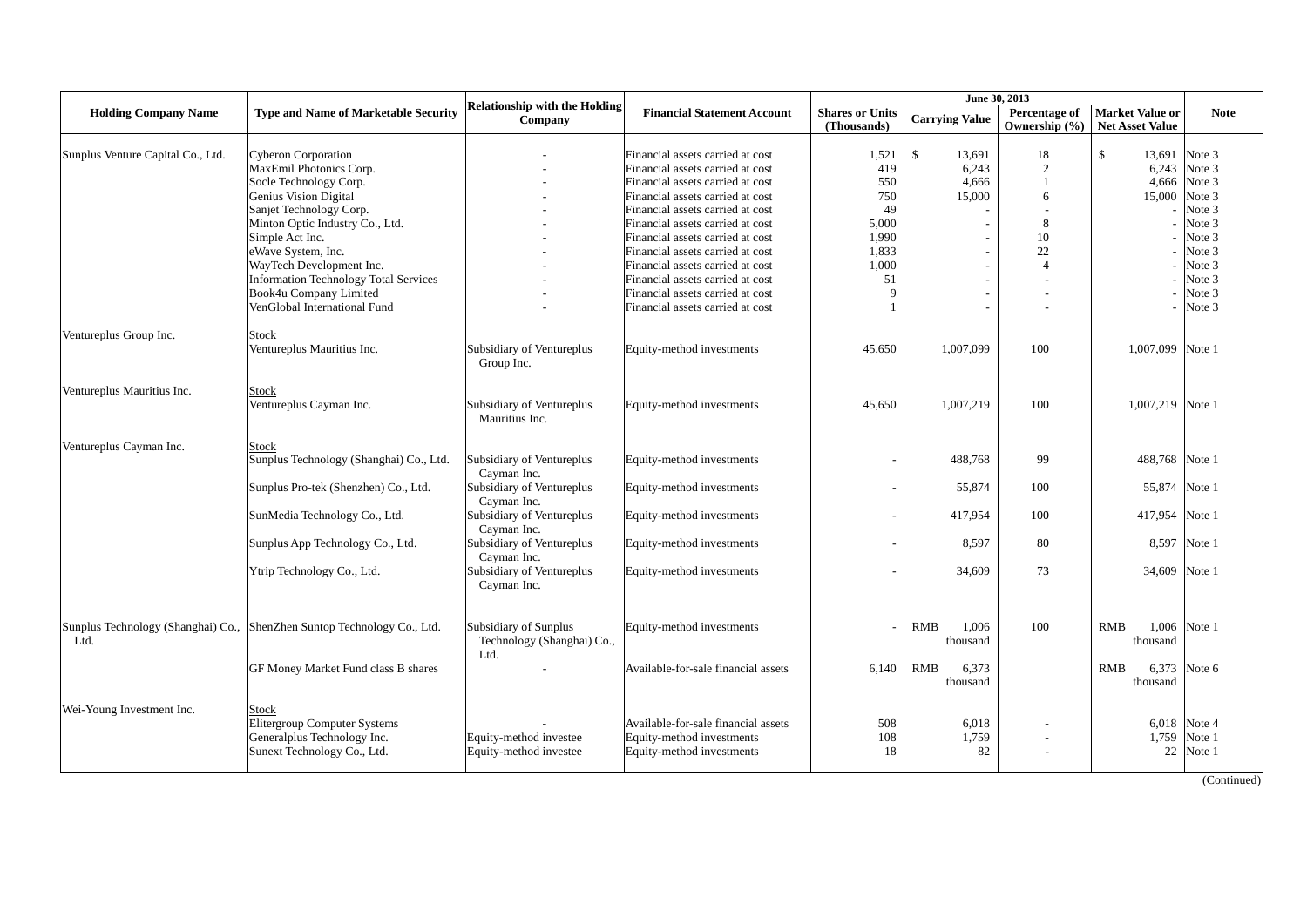|                                           |                                                                                                                                                                                                         | <b>Relationship with the Holding</b>                                                             |                                                                                                                                                                                                                                        |                                                |                                                        | June 30, 2013                      |                                                                             |                            |
|-------------------------------------------|---------------------------------------------------------------------------------------------------------------------------------------------------------------------------------------------------------|--------------------------------------------------------------------------------------------------|----------------------------------------------------------------------------------------------------------------------------------------------------------------------------------------------------------------------------------------|------------------------------------------------|--------------------------------------------------------|------------------------------------|-----------------------------------------------------------------------------|----------------------------|
| <b>Holding Company Name</b>               | Type and Name of Marketable Security                                                                                                                                                                    | Company                                                                                          | <b>Financial Statement Account</b>                                                                                                                                                                                                     | <b>Shares or Units</b><br>(Thousands)          | <b>Carrying Value</b>                                  | Percentage of<br>Ownership $(\% )$ | <b>Market Value or</b><br><b>Net Asset Value</b>                            | <b>Note</b>                |
| Generalplus Technology Inc.               | <b>Stock</b><br>Generalplus International (Samoa) Inc.                                                                                                                                                  | Subsidiary of Generalplus<br>Technology Inc.                                                     | Equity-method investments                                                                                                                                                                                                              | 7,590                                          | $\mathbf S$<br>131,301                                 | 100                                | $\mathcal{S}$<br>131,301 Note 1                                             |                            |
|                                           | Fund<br><b>Union Money Market</b><br>Yuanta Wan Tai Money Market<br>Franklin Templeton Sinoam Money Market<br>Jih Sun Money Market<br>Allianz Golbal Investors Taiwan Money<br>Market Fund              |                                                                                                  | Available-for-sale financial assets<br>Available-for-sale financial assets<br>Available-for-sale financial assets<br>Available-for-sale financial assets<br>Available-for-sale financial assets                                        | 4,297<br>5,761<br>3,486<br>706<br>412          | 55,297<br>85,049<br>35,022<br>10,169<br>5,028          |                                    | 55,297 Note 6<br>85,049 Note 6<br>35,022 Note 6<br>10,169 Note 6            | 5,028 Note 6               |
| Generalplus International (Samoa)<br>Inc. | Stock<br>Generalplus (Mauritius) Inc.                                                                                                                                                                   | Subsidiary of Generalplus<br>International (Samoa) Inc.                                          | Equity-method investments                                                                                                                                                                                                              | 7.590                                          | 131,276                                                | 100                                | 131,276 Note 1                                                              |                            |
| Generalplus (Mauritius) Inc.              | <b>Stock</b><br>Generalplus Technology (Shenzhen) Co.,<br>Ltd.<br>Generalplus Technology (Hong Kong) Co.,<br>Ltd.                                                                                       | Subsidiary of Generalplus<br>(Mauritius) Inc.<br>Subsidiary of Generalplus<br>(Mauritius) Inc.   | Equity-method investments<br>Equity-method investments                                                                                                                                                                                 | 7,200<br>390                                   | 121,822<br>9,454                                       | 100<br>100                         | 121,822 Note 1<br>9,454 Note 1                                              |                            |
| Ytrip Technology Co., Ltd.                | <b>Stock</b><br>1 Culture Communication Co., Ltd.                                                                                                                                                       | Subsidiary of Ytrip Technology Equity-method investments<br>Co., Ltd.                            |                                                                                                                                                                                                                                        |                                                | <b>RMB</b><br>1,434<br>thousand                        | 100                                | <b>RMB</b><br>1,434<br>thousand                                             |                            |
| <b>Sunext Technology</b>                  | <b>Stock</b><br>Great Sun Corp.<br>Great Prosperous Corp.                                                                                                                                               | Subsidiary of Sunext<br>Technology<br>Subsidiary of Sunext<br>Technology                         | Equity-method investments<br>Equity-method investments                                                                                                                                                                                 | 725<br>1,962                                   |                                                        | 100<br>100                         |                                                                             | Note 1<br>Note 1           |
|                                           | Fund<br>IBT 1699 Bond Fund<br>Yuanta Wan Tai Money Fund<br><b>FSITC Taiwan Bond Fund</b><br>Yuanta De-Bao Money Market Fund<br><b>ING Taiwan Money Market</b><br>Prudential Financial Money Market Fund |                                                                                                  | Available-for-sale financial assets<br>Available-for-sale financial assets<br>Available-for-sale financial assets<br>Available-for-sale financial assets<br>Available-for-sale financial assets<br>Available-for-sale financial assets | 1,898<br>1,964<br>1,343<br>1,921<br>377<br>519 | 25,000<br>29,000<br>20,000<br>22,500<br>6,000<br>8,000 | $\overline{\phantom{a}}$           | 25,000 Note 6<br>29,000 Note 6<br>20,000 Note 6<br>22,500<br>6.000<br>8,000 | Note 6<br>Note 6<br>Note 6 |
| Great Sun Corp.<br>Sunplus mMobile Inc.   | Sunext (Mauritius) Inc.<br>Sunplus mMobile SAS                                                                                                                                                          | Subsidiary of Great Sun Corp.<br>Subsidiary of Sunplus mMobile Equity-method investments<br>Inc. | Equity-method investments                                                                                                                                                                                                              | 725<br>237                                     | (8,188)                                                | 100<br>100                         | $(8,188)$ Note 1                                                            | Note 1                     |
| iCatch Technology Inc.                    | Franklin Templeton Sinoam Money Market                                                                                                                                                                  |                                                                                                  | Available-for-sale financial assets                                                                                                                                                                                                    | 7,985                                          | 80,079                                                 |                                    | 80,079 Note 6                                                               | (Continued)                |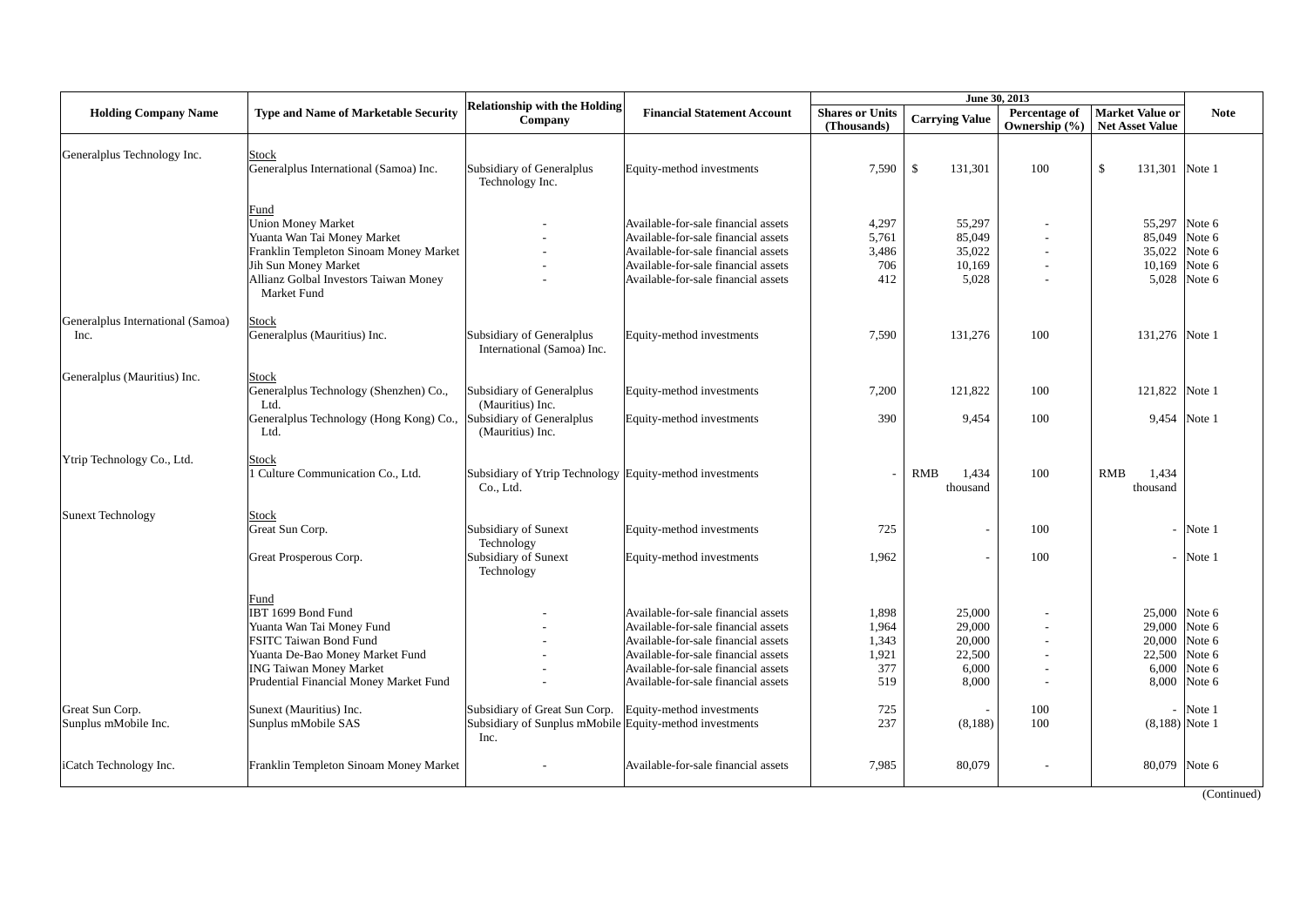|                                    |                                                                             |                                                 |                                                                            |                                       | June 30, 2013         |                                                      |                                           |             |
|------------------------------------|-----------------------------------------------------------------------------|-------------------------------------------------|----------------------------------------------------------------------------|---------------------------------------|-----------------------|------------------------------------------------------|-------------------------------------------|-------------|
| <b>Holding Company Name</b>        | <b>Type and Name of Marketable Security</b>                                 | <b>Relationship with the Holding</b><br>Company | <b>Financial Statement Account</b>                                         | <b>Shares or Units</b><br>(Thousands) | <b>Carrying Value</b> | <b>Percentage of</b><br>Ownership $(\% )$            | Market Value or<br><b>Net Asset Value</b> | <b>Note</b> |
| Sunplus Innovation Technology Inc. | Fund<br>Mega Diamond Money Market<br>Yuanta Wan Tai Money Market            | $\overline{\phantom{0}}$<br>-                   | Available-for-sale financial assets<br>Available-for-sale financial assets | 7,426<br>5,451                        | 90,572<br>80,478      | $\overline{\phantom{0}}$<br>$\overline{\phantom{0}}$ | 90,572 Note 6<br>80.478 Note 6            |             |
|                                    | <b>Stock</b><br><b>Advanced Silicon SA</b><br>Advanced NuMicro System, Inc. | -<br>$\overline{\phantom{a}}$                   | Financial assets carried at cost<br>Financial assets carried at cost       | 2,000<br>1,000                        | 15,993<br>15,391      | 12                                                   | 15,993 Note 3<br>15,391 Note 3            |             |

- Note 1: The net asset value was based on not reviewed financial data as of June 30, 2013.
- Note 2: The net asset value was based on reviewed financial data as of June 30, 2013.
- Note 3: The market value was based on carrying value as of June 30, 2013.
- Note 4: The Market value was based on the closing price as of June 30, 2013.
- Note 5: The investment carrying value excluded the carrying value of \$63,401 thousand of the shares of Sunplus Technology Company Limited held by its subsidiary.
- Note 6: The market value was based on the net asset value of fund as of June 30, 2013.
- Note 7: The credit balance on the carrying value of the equity-method investment is reported under other current liabilities.
- Note 8: Includes the deferred credit of \$159 thousand.
- Note 9: Includes the deferred credit of \$18,220 thousand.
- Note 10: Includes the deferred credit of \$3,839 thousand.
- Note 11: As of June 30, 2013, the above marketable securities, except the holdings of Lin Shih Investment Co., Ltd. of the shares of Sunplus Technology Company Limited with a market value \$35,198 thousand and the holding o Technology Company Limited of the shares of Orise Technology Co., Ltd. with a market value \$ 460,553 thousand had not been pledged or mortgaged.
- Note 12: The value was based on amortization cost as of June 30, 2013.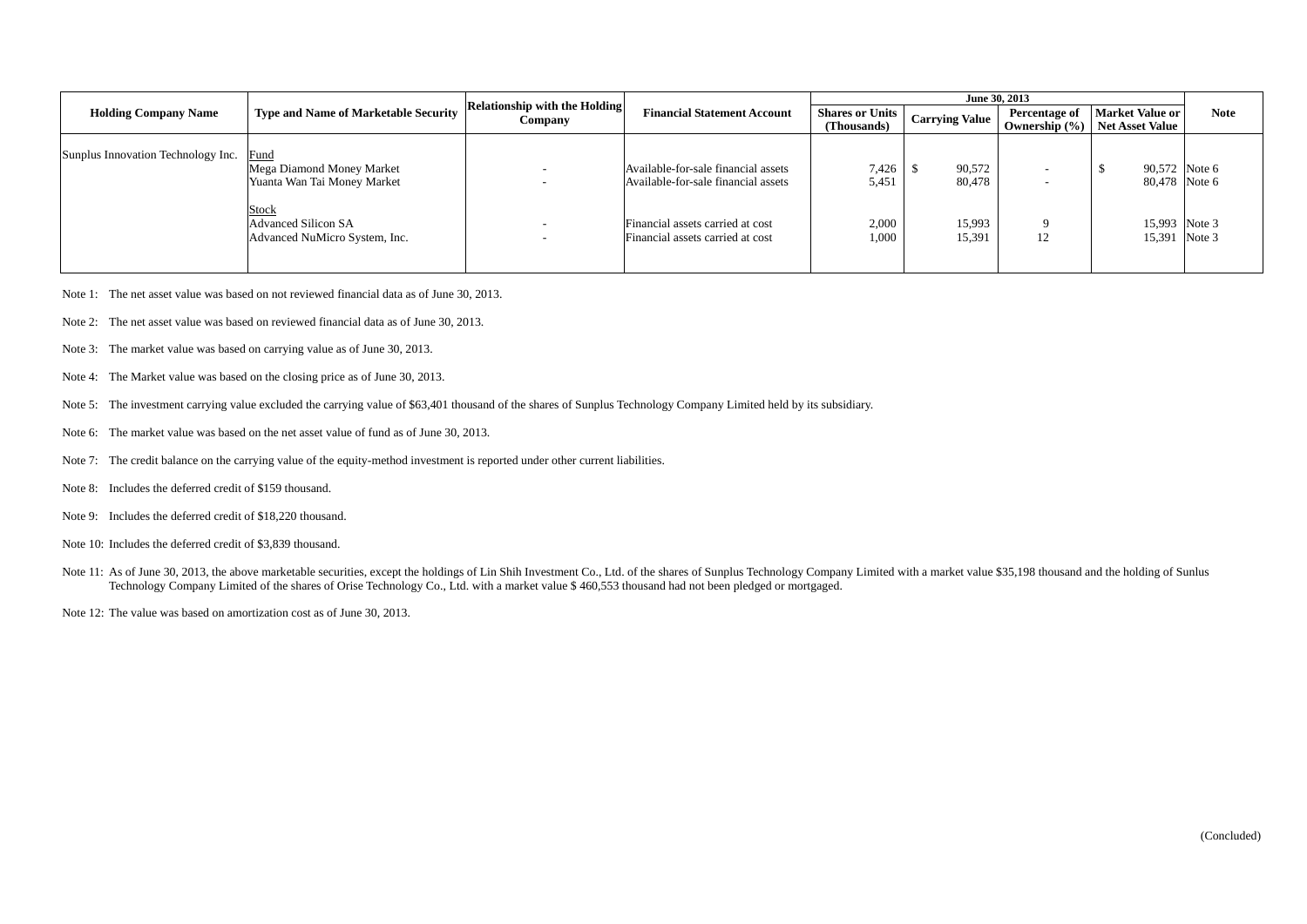#### **MARKETABLE SECURITIES ACQUIRED AND DISPOSED OF AT COSTS OR PRICES OF AT LEAST NT\$100 MILLION OR 20% OF THE PAID-IN CAPITAL YEAR ENDED JUNE 30, 2013 (In Thousands of New Taiwan Dollars, Unless Stated Otherwise)**

|                                       | <b>Type and Issuer of</b>                |                                    | Counter-part                             | Nature of                 |                     | <b>Beginning Balance</b> |                     | <b>Acquisition</b> |                  | <b>Disposal</b>     |                       |                                   |                     | <b>Ending Balance</b> |
|---------------------------------------|------------------------------------------|------------------------------------|------------------------------------------|---------------------------|---------------------|--------------------------|---------------------|--------------------|------------------|---------------------|-----------------------|-----------------------------------|---------------------|-----------------------|
| <b>Company Name</b>                   | <b>Marketable Security</b>               | <b>Financial Statement Account</b> |                                          | Relationship              | Unit<br>(Thousands) | Amount                   | Unit<br>(Thousands) | Amount             | Unit (Thousands) | Amount              | <b>Carrying Value</b> | Gain (Loss) on<br><b>Disposal</b> | Unit<br>(Thousands) | Amount                |
| Sunplus Technology<br>Company Limited | <b>Giantplus Technology</b><br>Co., Ltd. | Equity-method investments          | <b>CHUNGHWA</b><br>PICTURE<br>TUBES,LTD. |                           | 84,652              | 725.158<br>(Note 1)      |                     |                    | 70,838           | 646,256<br>(Note 4) | 507,995               | 54,011<br>(Note 3)                | 13,814              | 138,140<br>(Note 2)   |
| Sunplus Venture<br>Capital Co., Ltd.  | S <sub>2</sub> -TEK INC.                 | Equity-method investments          | S2-TEK INC.                              | Equity-method<br>investee |                     | (18,616)<br>(Note 1)     | 10,000              | 100,000            |                  |                     |                       |                                   | 10,001<br>(Note 5)  | 65,996<br>(Note 6)    |

Note 1: The amount was the carrying value of investments accounted for under the equity-method as of December 31, 2012.

Note 2: The ending balance includes the valuation gains on financial assets. Due to loss of significant influence over Giantplus, Giantplus company's shares held by Sunplus Company has been reclassified to non-current avai assets.

- Note 3: Includes capital surplus and cumulative translation adjustments of gain on disposal.
- Note 4: Includes cash 319,447 thousand and \$ 326,809 thousand Datong stock.
- Note 5: Shares after reducing the capital to offset a deficit.

Note 6: The amount was the carrying value of investments accounted for the equity-method as of December 31, 2013.

TABLE 4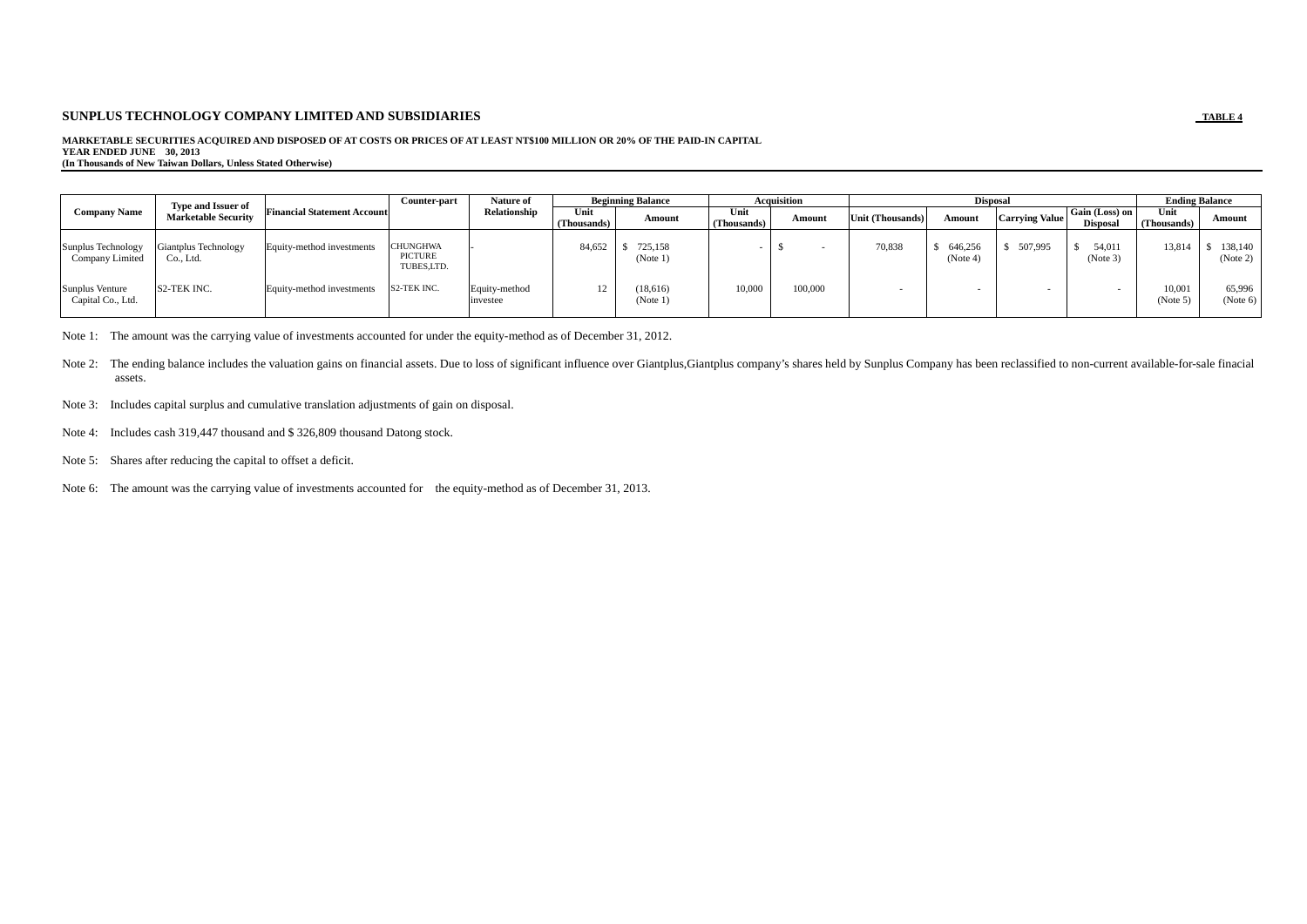# **NAMES, LOCATIONS, AND RELATED INFORMATION OF INVESTEES ON WHICH THE COMPANY EXERCISES SIGNIFICANT INFLUENCES JUNE 30, 2013**

**(In Thousands of New Taiwan Dollars, Unless Stated Otherwise)** 

|                                    |                                                                   |                                      |                                     | <b>Investment Amount</b> |                          | Balance as of June 30, 2013  |                                |                          | <b>Net Income</b>         | Investment                 |
|------------------------------------|-------------------------------------------------------------------|--------------------------------------|-------------------------------------|--------------------------|--------------------------|------------------------------|--------------------------------|--------------------------|---------------------------|----------------------------|
| <b>Investor</b>                    | <b>Investee</b>                                                   | Location                             | <b>Main Businesses and Products</b> | June 30, 2013            | December 31.<br>2012     | <b>Shares</b><br>(Thousands) | Percentage of<br>Ownership     | Carrving<br><b>Value</b> | (Loss) of the<br>Investee | <b>Note</b><br>Gain (Loss) |
|                                    |                                                                   |                                      |                                     |                          |                          |                              |                                |                          |                           |                            |
| Sunplus Technology Company Limited | Giantplus Technology Co., Ltd.<br>Orise Technology Co., Ltd.      | Miaoli, Taiwan<br>Hsinchu, Taiwan    | LED<br>Design of ICs                | S.<br>536.298            | 881,315<br>S.<br>536,298 | 47.290                       | $\overline{\phantom{a}}$<br>34 | $\mathbf{s}$<br>989,979  | $\mathcal{S}$<br>308,027  | (38, 204)<br>\$<br>104,729 |
|                                    |                                                                   |                                      |                                     |                          |                          |                              |                                |                          |                           | Investee<br>(Notel)        |
|                                    | Ventureplus Group Inc.                                            | Belize                               | Investment                          | US\$ 45,650              | US\$ 44,175              | 45.650                       | 100                            | 1.006.877                | (57, 580)                 | $(57,580)$ Subsidiary      |
|                                    |                                                                   |                                      |                                     | thousand                 | thousand                 |                              |                                |                          |                           |                            |
|                                    | Lin Shih Investment Co., Ltd.                                     | Hsinchu, Taiwan                      | Investment                          | 699,988<br>\$.           | 699,988                  | 70,000                       | 100                            | 730,710                  | 5,779                     | 5,779 Subsidiary           |
|                                    | Sunplus Venture Capital Co., Ltd.                                 | Hsinchu, Taiwan                      | Investment                          | 999,982                  | 999,982                  | 100,000                      | 100                            | 676,390                  | (11,309)                  | $(11,309)$ Subsidiary      |
|                                    | Generalplus Technology Inc.                                       | Hsinchu, Taiwan                      | Design of ICs                       | 281.001                  | 281,001                  | 37.324                       | 34                             | 632,700                  | 178,813                   | 61,333 Subsidiary          |
|                                    |                                                                   |                                      |                                     |                          |                          |                              |                                |                          |                           | (Notel)                    |
|                                    | Sunplus Innovation Technology Inc.                                | Hsinchu, Taiwan                      | Design of ICs                       | 414,663                  | 414,663                  | 31,450                       | 63                             | 513,989                  | (40, 515)                 | $(25,489)$ Subsidiary      |
|                                    | <b>Russell Holdings Limited</b>                                   | Cayman Islands, British West Indies. | Investment                          | 14,760<br>US\$           | US\$ 14,760              | 14,760                       | 100                            | 271,315                  | (6,147)                   | $(6,147)$ Subsidiary       |
|                                    |                                                                   |                                      |                                     | thousand                 | thousand                 |                              |                                |                          |                           |                            |
|                                    | Sunext Technology Co., Ltd.                                       | Hsinchu, Taiwan                      | Design and sale of ICs              | 924,730<br>$\mathcal{S}$ | 924,730                  | 38,836                       | 61                             | 177,155                  | (76, 578)                 | $(46,828)$ Subsidiary      |
|                                    | iCatch Technology, Inc.                                           | Hsinchu, Taiwan                      | Design of ICs                       | 207.345                  | 207,345                  | 20.735                       | 38                             | 200.949                  | 23.175                    | 8.737 Subsidiary           |
|                                    | Sunplus mMedia Inc.                                               | Hsinchu, Taiwan                      | Design of ICs                       | 307,565                  | 307,565                  | 12,441                       | 83                             | 57,672                   | (15,047)                  | 5,740 Subsidiary           |
|                                    | Wei-Young Investment Inc.                                         | Hsinchu, Taiwan                      | Investment                          | 30,157                   | 30,157                   | 1,400                        | 100                            | 10,154                   | 144                       | 144<br>Subsidiary          |
|                                    | Global Techplus Capital Inc.                                      | Seychelles                           | Investment                          | US\$<br>200              | US\$<br>200              | 200                          | 100                            | 6.796                    | 218                       | 218 Subsidiary             |
|                                    | Sunplus Management Consulting Inc.                                | Hsinchu. Taiwan                      |                                     | thousand<br>5,000<br>\$. | thousand<br>5.000<br>S.  | 500                          | 100                            | 4,124                    | (27)                      | (27) Subsidiary            |
|                                    | Sunplus Technology (H.K.) Co., Ltd.                               | Kowloon Bay, Hong Kong               | Management<br>International trade   | 11,075<br>HK\$           | HK\$ 11,075              | 11,075                       | 100                            | 3.444                    | (732)                     | (732) Subsidiary           |
|                                    |                                                                   |                                      |                                     | thousand                 | thousand                 |                              |                                |                          |                           |                            |
|                                    | Magic Sky Limited                                                 | Samoa                                | Investment                          | US\$<br>6,110            | US\$ 6.000               | 6,110                        | 100                            | 1.800                    | (1, 493)                  | $(1,493)$ Subsidiary       |
|                                    | Sunplus mMobile Inc.                                              | Hsinchu, Taiwan                      | Design of ICs                       | 2,196,392                | 2,196,392                | 48,999                       | 99                             | (371, 831)               | (4,728)                   | $(4,728)$ Subsidiary       |
|                                    | S2-TEK INC.                                                       | Hsinchu, Taiwan                      | Design of ICs                       | 362,285                  | 362,285                  | 908                          | $\mathcal{D}$                  | 40,192                   | (74, 563)                 | $(10,133)$ Subsidiary      |
|                                    |                                                                   |                                      |                                     |                          |                          |                              |                                |                          |                           |                            |
| Lin Shih Investment Co., Ltd.      | Generalplus Technology Inc.                                       | Hsinchu, Taiwan                      | Design of ICs                       | 86,256                   | 86,256                   | 14.892                       | 14                             | 254.157                  | 178.812                   | 24.472 Subsidiary          |
|                                    | Sunext Technology Co., Ltd                                        | Hsinchu, Taiwan                      | Design and sale of ICs              | 369,316                  | 369,316                  | 3,360                        | 5                              | 15,366                   | (76, 578)                 | $(4,051)$ Subsidiary       |
|                                    | Sunplus Innovation Technology Inc.                                | Hsinchu. Taiwan                      | Design of ICs                       | 15,701                   | 15,701                   | 1,075                        | $\overline{2}$                 | 15,358                   | (40,515)                  | $(871)$ Subsidiary         |
|                                    | iCatch Technology, Inc.                                           | Hsinchu, Taiwan                      | Design of ICs                       | 9.645                    | 9.645                    | 965                          | $\overline{2}$                 | 9.505                    | 23.175                    | 406 Subsidiary             |
|                                    | Sunplus mMedia Inc.                                               | Hsinchu, Taiwan                      | Design of ICs                       | 19,171                   | 19,171                   | 579                          | $\overline{4}$                 | 7,887                    | (15,047)                  | $(581)$ Subsidiary         |
|                                    | S2-TEK INC.                                                       | Hsinchu, Taiwan                      | Design of ICs                       | 132,778                  | 36,889                   | 9,591                        | 24                             | 58,529                   | (74, 563)                 | $(14,760)$ Subsidiary      |
|                                    | Sunplus mMobile Inc.                                              | Hsinchu, Taiwan                      | Design of ICs                       | 38,450                   | 38,450                   |                              |                                | 31                       | (4,728)                   | Subsidiary                 |
|                                    |                                                                   | Hsinchu, Taiwan                      |                                     | 56,050                   | 56,050                   | 4,301                        | $\overline{4}$                 | 86,446                   | 178,812                   | 7,068 Subsidiary           |
| Sunplus Venture Capital Co., Ltd.  | Generalplus Technology Inc.<br>Sunplus Innovation Technology Inc. | Hsinchu. Taiwan                      | Design of ICs<br>Design of ICs      | 55,442                   | 54,028                   | 2.797                        | 6                              | 46.617                   | (40,515)                  | $(2,204)$ Subsidiary       |
|                                    | iCatch Technology, Inc.                                           | Hsinchu, Taiwan                      | Design of ICs                       | 31,818                   | 31,818                   | 3,182                        | 6                              | 31,356                   | 23,175                    | 1,341<br>Subsidiary        |
|                                    | Sunext Technology Co., Ltd.                                       | Hsinchu, Taiwan                      | Design and sale of ICs              | 385,709                  | 385,709                  | 4,431                        | $7\phantom{.0}$                | 20,205                   | (76, 578)                 | $(5,342)$ Subsidiary       |
|                                    | Orise Technology Co, Ltd.                                         | Hsinchu, Taiwan                      | Design of ICs                       | 10,800                   | 10.800                   | 865                          | $\overline{1}$                 | 17,023                   | 308,027                   | 1,918 Investee             |
|                                    | Sunplus mMedia Inc.                                               | Hsinchu, Taiwan                      | Design of ICs                       | 44,878                   | 44,878                   | 1,909                        | 13                             | 8,903                    | (15,047)                  | $(1,915)$ Subsidiary       |
|                                    | Han Young Technology Co., Ltd.                                    | Taipei, Taiwan                       | Design of ICs                       | 4,200                    | 4.200                    | 420                          | 70                             | 1,780                    |                           | Subsidiary                 |
|                                    | S2-TEK INC.                                                       | Hsinchu, Taiwan                      | Design of ICs                       | 133,846                  | 33,846                   | 10,001                       | 25                             | 65,996                   | (74, 563)                 | $(15,389)$ Subsidiary      |
|                                    | Sunplus mMobile Inc.                                              | Hsinchu, Taiwan                      | Design of ICs                       | 1,784                    | 1,784                    |                              | $\overline{\phantom{a}}$       | 3                        | (4,728)                   | Subsidiary                 |
| <b>Russell Holdings Limited</b>    | Sunext Technology Co., Ltd.                                       | Hsinchu, Taiwan                      | Design and sale of ICs              | 2,119<br>US\$            | US\$<br>2.119            | 442                          |                                | US\$<br>67               | (76, 578)                 | US\$<br>$(18)$ Subsidiary  |
|                                    |                                                                   |                                      |                                     | thousand                 | thousand                 |                              |                                | thousand                 |                           | thousand                   |
|                                    |                                                                   |                                      |                                     |                          |                          |                              |                                |                          |                           |                            |
|                                    |                                                                   |                                      |                                     |                          |                          |                              |                                |                          |                           | (Continued)                |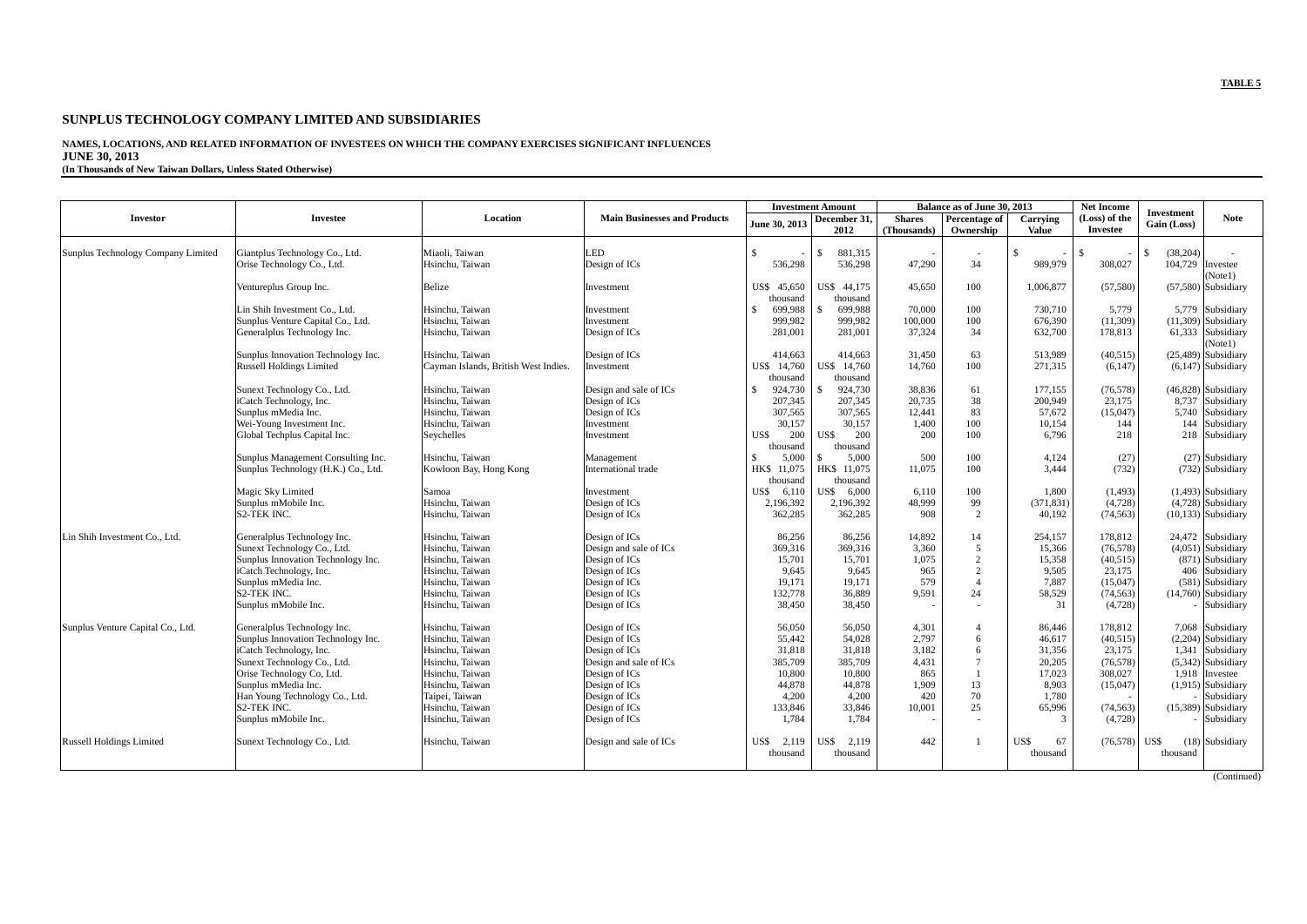|                                         |                                                                                  |                                     |                                                                            | <b>Investment Amount</b>            |                                         | Balance as of June 30, 2013  |                                    | <b>Net Income</b>                 | <b>Investment</b>                          |                                                     |
|-----------------------------------------|----------------------------------------------------------------------------------|-------------------------------------|----------------------------------------------------------------------------|-------------------------------------|-----------------------------------------|------------------------------|------------------------------------|-----------------------------------|--------------------------------------------|-----------------------------------------------------|
| <b>Investor</b>                         | <b>Investee</b>                                                                  | Location                            | <b>Main Businesses and Products</b>                                        | June 30, 2013                       | December 31.<br>2012                    | <b>Shares</b><br>(Thousands) | Percentage of<br>Ownership         | Carrying<br><b>Value</b>          | (Loss) of the<br><b>Investee</b>           | <b>Note</b><br>Gain (Loss)                          |
| Wei-Young Investment Inc.               | Generalplus Technology Inc.<br>Sunext Technolgoy Co., Ltd.                       | Hsinchu, Taiwan<br>Hsinchu, Taiwan  | Design of ICs<br>Design and sale of ICs                                    | $\mathcal{S}$<br>1.800<br>350       | 1,800<br>\$<br>350                      | 108<br>18                    | $\overline{\phantom{a}}$<br>$\sim$ | 1,759<br>$\mathbf{\hat{s}}$<br>82 | 178.813<br>$\mathbf{\hat{s}}$<br>(76, 578) | $\mathbf{s}$<br>177 Subsidiary<br>$(22)$ Subsidiary |
| Ventureplus Group Inc.                  | Ventureplus Mauritius Inc.                                                       | Mauritius                           | Investment                                                                 | US\$ 45,650<br>thousand             | US\$ 44,175<br>thousand                 | 45,650                       | 100                                | 1,007,099                         | (57, 573)                                  | $(57,573)$ Subsidiary                               |
| Ventureplus Mauritius Inc.              | Ventureplus Cayman Inc.                                                          | Cayman Islands, British West Indies | Investment                                                                 | US\$ 45,650<br>thousand             | US\$ 44,175<br>thousand                 | 45,650                       | 100                                | 1.007.219                         | (57, 570)                                  | $(57,570)$ Subsidiary                               |
| Ventureplus Cayman Inc.                 | Sunplus Technology Technology (Shanghai)                                         | Shanghai, China                     | Research, development, manufacture                                         | US\$ 17,000                         | US\$ 17,000                             | $\overline{\phantom{a}}$     | 99                                 | 488,768                           | 8,070                                      | 7,976 Subsidiary                                    |
|                                         | Co., Ltd.<br>Sunplus Prof-tek Technology (Shenzhen) Co., Shenzhen, China<br>Ltd. |                                     | and sale of ICs.<br>Research, development, manufacture<br>and sale of ICs. | thousand<br>US\$ 4,250<br>thousand  | thousand<br>4,250<br>US\$ -<br>thousand |                              | 100                                | 55,874                            | (7, 498)                                   | $(7,498)$ Subsidiary                                |
|                                         | SunMedia Technology Co., Ltd.                                                    | Chengdu, China                      | Research, development, manufacture<br>and sale of ICs.                     | US\$ 20,000<br>thousand             | US\$ 20,000<br>thousand                 |                              | 100                                | 417,954                           | (33,963)                                   | $(33,963)$ Subsidiary                               |
|                                         | Sunplus App Technology Co., Ltd.                                                 | Beijing, China                      | Research, development, manufacture<br>and sale of ICs.                     | US\$<br>586<br>thousand             | 586<br>US\$<br>thousand                 | $\overline{\phantom{a}}$     | 80                                 | 8.597                             | (3,862)                                    | $(3,089)$ Subsidiary                                |
|                                         | Ytrip Technology Co., Ltd.                                                       | Chengdu, China                      | Research, development, manufacture<br>and sale of ICs.                     | US\$ 3,750<br>thousand              | US\$<br>2,275<br>thousand               |                              | 73                                 | 34,609                            | (27, 192)                                  | $(20,998)$ Subsidiary<br>(Note2)                    |
| Sunext Technology Co., Ltd.             | Great Sun Corp.                                                                  | Samoa                               | Investment                                                                 | 725<br>US\$<br>thousand             | 750<br>US\$<br>thousand                 | $\overline{\phantom{a}}$     |                                    |                                   | 17                                         | 17 Subsidiary                                       |
|                                         | Great Prosperous Corp.                                                           | Mauritius                           | Investment                                                                 | 1,962<br>US\$                       | 1,962<br>US\$                           | 1,962                        | 100                                |                                   |                                            | (Note3)<br>Subsidiary                               |
| Great Sun Corp.                         | Sunext (Mauritius) Inc.                                                          | Mauritius                           | Investment                                                                 | thousand<br>US\$<br>750<br>thousand | thousand<br>US\$<br>750<br>thousand     | 750                          | 100                                |                                   |                                            | Subsidiary                                          |
| Generalplus Technology Inc.             | Generalplus International (Samoa) Inc.                                           | Samoa                               | Investment                                                                 | US\$<br>7,590<br>thousand           | US\$<br>7.590<br>thousand               | 7,590                        | 100                                | 131,301                           | 4,963                                      | 4,963 Subsidiary                                    |
| Generalplus International (Samoa) Inc.  | Generalplus (Mauritius) Inc.                                                     | Mauritius                           | Investment                                                                 | US\$<br>7,590<br>thousand           | US\$ 7,590<br>thousand                  | 7,590                        | 100                                | 131,276                           | 4,963                                      | 4,963 Subsidiary                                    |
| Generalplus (Mauritius) Inc.            | Generalplus Technology (Shenzhen) Co., Ltd. Shenzhen, China                      |                                     | After-sales service                                                        | US\$ 7.200                          | US\$ 7.200                              | 7.200                        | 100                                | 121,822                           | 3,073                                      | 3,073 Subsidiary                                    |
|                                         | Genralplus Technology (Hong Kong) Co.,<br>Ltd.                                   | Hong Kong                           | <b>Sales</b>                                                               | thousand<br>390<br>US\$<br>thousand | thousand<br>390<br>US\$<br>thousand     | 390                          | 100                                | 9.454                             | 1,890                                      | 1,890 Subsidiary                                    |
| Sunplus mMobile Inc.                    | Sunplus mMobile SAS                                                              | France                              | Design of ICs                                                              | <b>EUR</b><br>237<br>thousand       | 237<br><b>EUR</b><br>thousand           | 237                          | 100                                | (8,188)                           |                                            | $(8,188)$ Subsidiary                                |
| Sunplus Technology Co., Ltd. (Shanghai) | ShenZhen Suntop Technology Co, Ltd.                                              | Shenzhen, China                     | Design of software and hardware                                            | RMB 8,000<br>thousand               | RMB 8,000<br>thousand                   |                              | 100                                | RMB 1,006<br>thousand             | RMB<br>thousand                            | $(178)$ RMB $(178)$ Subsidiary<br>thousand          |
| Ytrip Technology Co., Ltd.              | Culture Communication Co., Ltd.                                                  | Chengdu, China                      | <b>Business development</b>                                                | RMB 2,000<br>thousand               | <b>RMB</b><br>thousand                  |                              | 100                                | RMB 1,434<br>thousand             | RMB (566)<br>thousand                      | RMB<br>$(566)$ Subsidiary<br>thousand               |

Note 1: Except for Orise Technology and Generalplus Technology Inc., Co., Ltd, the finacial statements of other companies come from have not been reveiwed.

Note 2: Current capital registration has not been completed.

Note 3: On Mach 2013, Great Sun Corp. has completed the procedure of liquidation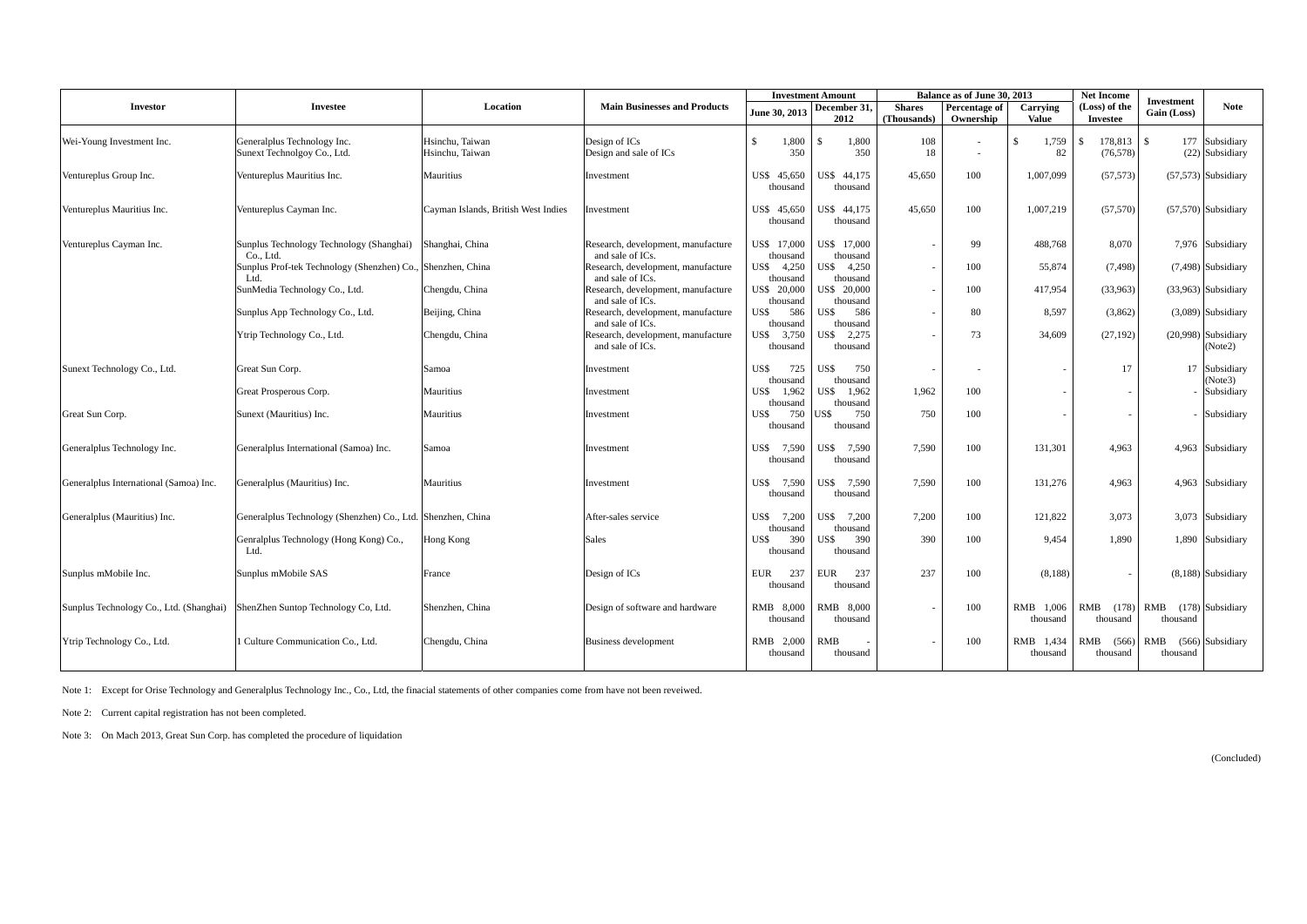### **INFORMATION ON INVESTMENTS IN MAINLAND CHINA YEAR ENDED JUNE 30, 2013 (In Thousands of New Taiwan Dollars, Unless Stated Otherwise)**

|                                                                                |                                                                                                                         |                                              |                                  | <b>Accumulated</b>                                                            |                        | <b>Investment Flows</b> |                                                                                  |                                                                     |                           |                                |                                                                                                       |
|--------------------------------------------------------------------------------|-------------------------------------------------------------------------------------------------------------------------|----------------------------------------------|----------------------------------|-------------------------------------------------------------------------------|------------------------|-------------------------|----------------------------------------------------------------------------------|---------------------------------------------------------------------|---------------------------|--------------------------------|-------------------------------------------------------------------------------------------------------|
| <b>Investee Company Name</b>                                                   | <b>Main Businesses and Products</b>                                                                                     | <b>Total Amount</b><br>of Paid-in<br>Capital | <b>Investment</b><br><b>Type</b> | <b>Outflow of</b><br>Investment<br>from Taiwan<br>as of<br>January 1,<br>2013 | Outflow                | Inflow                  | Accumulated<br>Outflow of<br>Investment<br>from Taiwan<br>as of<br>June 30, 2013 | % Ownership<br>of Direct or<br><b>Indirect</b><br><b>Investment</b> | <b>Investment</b><br>Loss | <b>Carrying</b><br>Value as of | Accumulated<br><b>Inward</b><br><b>Remittance of</b><br>June 30, 2013 Earnings as of<br>June 30, 2013 |
| Sunplus Technology (Shanghai) Co., Ltd. Manufacturing and sale of consumer ICs |                                                                                                                         | US\$ 17,200<br>thousand                      | Note 1                           | US\$ 17,000<br>thousand                                                       | US\$<br>thousand       | US\$<br>thousand        | US\$ 17,000<br>thousand                                                          | 99%                                                                 | 7,976                     | 488,768<br><sup>S</sup>        | US\$<br>thousand                                                                                      |
| Sunplus Prof-tek (Shenzhen) Co., Ltd.                                          | Development and sale of computer software<br>and system integration services                                            | 4,250<br>US\$<br>thousand                    | Note 1                           | US\$<br>4,250<br>thousand                                                     | US\$<br>thousand       | US\$<br>thousand        | US\$<br>4,250<br>thousand                                                        | 100%                                                                | (7, 498)                  | 55,874                         | US\$<br>thousand                                                                                      |
| Sun Media Technology Co., Ltd.                                                 | Manufacturing and sale of computer<br>software and system integration services                                          | US\$ 20,000<br>thousand                      | Note 1                           | US\$ 20,000<br>thousand                                                       | US\$<br>thousand       | US\$<br>thousand        | US\$ 20,000<br>thousand                                                          | 100%                                                                | (33,963)                  | 417,954                        | US\$<br>thousand                                                                                      |
| Sunplus App Technology Co., Ltd.                                               | Manufacturing and sale of computer<br>software; system integration services and<br>information management and education | RMB 5,000<br>thousand                        | Note 1                           | US\$<br>586<br>thousand                                                       | US\$<br>thousand       | US\$<br>thousand        | US\$<br>586<br>thousand                                                          | 80%                                                                 | (3,089)                   | 8,597                          | US\$<br>thousand                                                                                      |
| Ytrip Technology Co., Ltd.                                                     | Computer system integration services and<br>supplying general advertising and other<br>information services.            | US\$ 20,000<br>thousand                      | Note 1                           | US\$<br>2,275<br>thousand                                                     | US\$ 1,475<br>thousand | US\$<br>thousand        | US\$<br>3,750<br>thousand                                                        | 73%                                                                 | (20,998)                  | 34,609                         | US\$<br>thousand                                                                                      |

| Accumulated Investment in Mainland China as of<br>June 30, 2013 | <b>Investment Amounts Authorized by Investment</b><br>Commission. MOEA | <b>Limit on Investment</b> |
|-----------------------------------------------------------------|------------------------------------------------------------------------|----------------------------|
| US\$45.586 thousand                                             | US\$46.105 thousand                                                    | \$5,259,690                |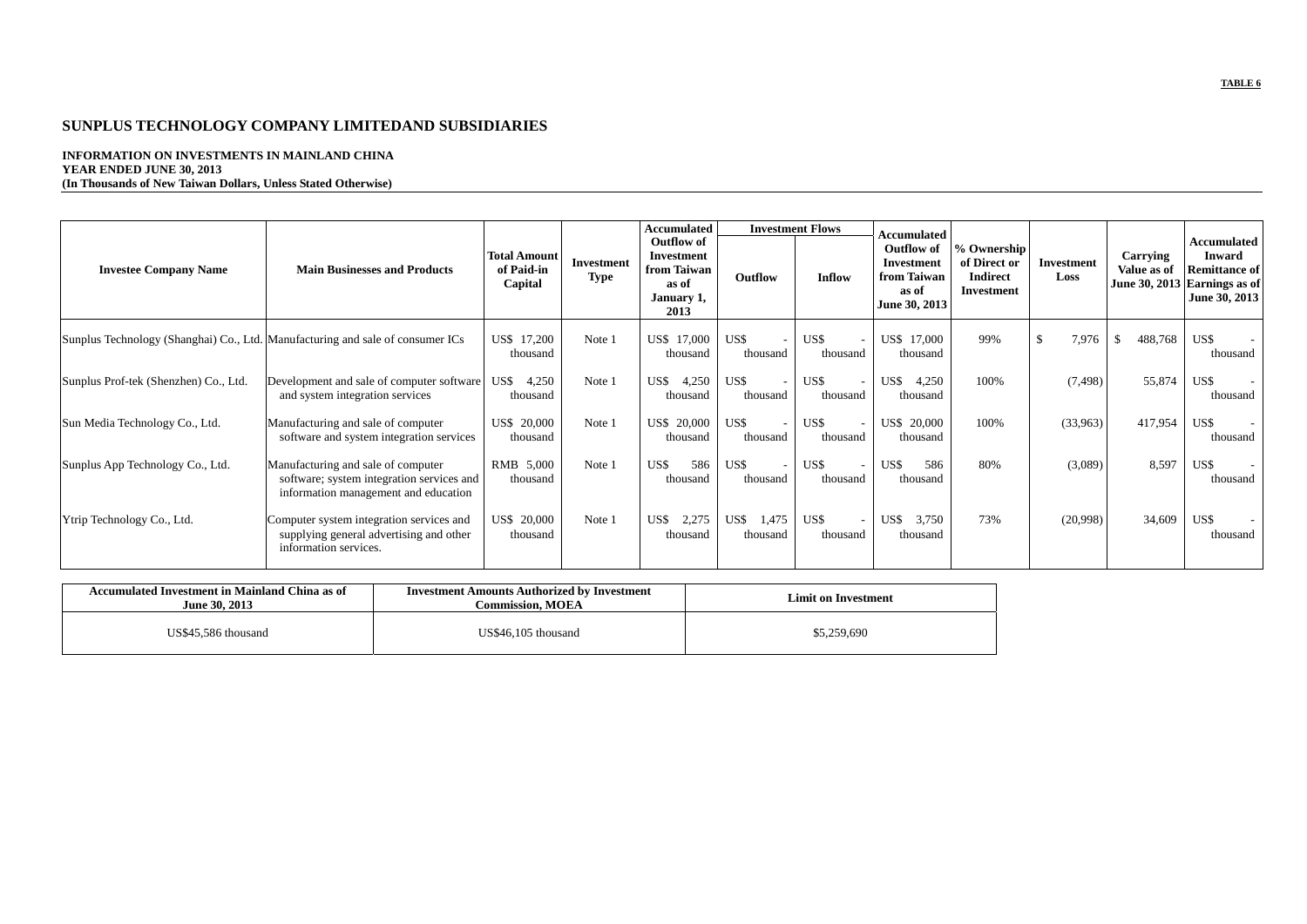### **INFORMATION ON INVESTMENT IN MAINLAND CHINA YEAR ENDED JUNE 30, 2013 (In Thousands of New Taiwan Dollars, Unless Stated Otherwise)**

Generalplus Technology (Nature of Relationship: 1)

| <b>Investee</b><br><b>Company Name</b> | <b>Main Businesses and Products</b> | <b>Total Amount</b><br>of Paid-in<br>Capital | Investment<br>Type $(e.g.,$<br>Direct or<br>Indirect) | Accumulated<br>Outflow of<br>Investment<br>from Taiwan<br>as of<br>January 1,<br>2013 | Outflow          | <b>Investment Flows</b><br>Inflow | Accumulated<br>Outflow of<br>Investment<br>from Taiwan<br>as of<br>December 31,<br>2012 | % Ownership<br>of Direct or<br><b>Indirect</b><br>Investment | Investment | <b>Carrying</b><br>Value as of<br>2012 | Accumulated<br><b>Inward</b><br><b>Remittance of</b><br>Loss (Note 2) December 31, Earnings as of<br>December 31,<br>2012 |
|----------------------------------------|-------------------------------------|----------------------------------------------|-------------------------------------------------------|---------------------------------------------------------------------------------------|------------------|-----------------------------------|-----------------------------------------------------------------------------------------|--------------------------------------------------------------|------------|----------------------------------------|---------------------------------------------------------------------------------------------------------------------------|
| Generalplus Shenzhen                   | Data processing service             | 1,200<br>US\$<br>thousand                    | Note 1                                                | 7,200<br>US\$<br>thousand                                                             | US\$<br>thousand | thousand                          | 7.200<br>US\$<br>thousand                                                               | 100%                                                         | 3,073      | 121,822                                | US\$<br>thousand                                                                                                          |

| Accumulated Investment in Mainland China as of<br><b>December 31, 2012</b> | Investment Amount Authorized by Investment Commission.<br><b>MOEA</b> | <b>Limit on Investment</b> |
|----------------------------------------------------------------------------|-----------------------------------------------------------------------|----------------------------|
| US\$7.200 thousand                                                         | US\$18.700 thousand                                                   | \$1,126,061                |

Note 1: Sunplus Technology Company Limited indirectly invested in a company located in Mainland China through investing in a company located in a third country.

Note 2: Based on the investee company in the same period unreviewed financial statements.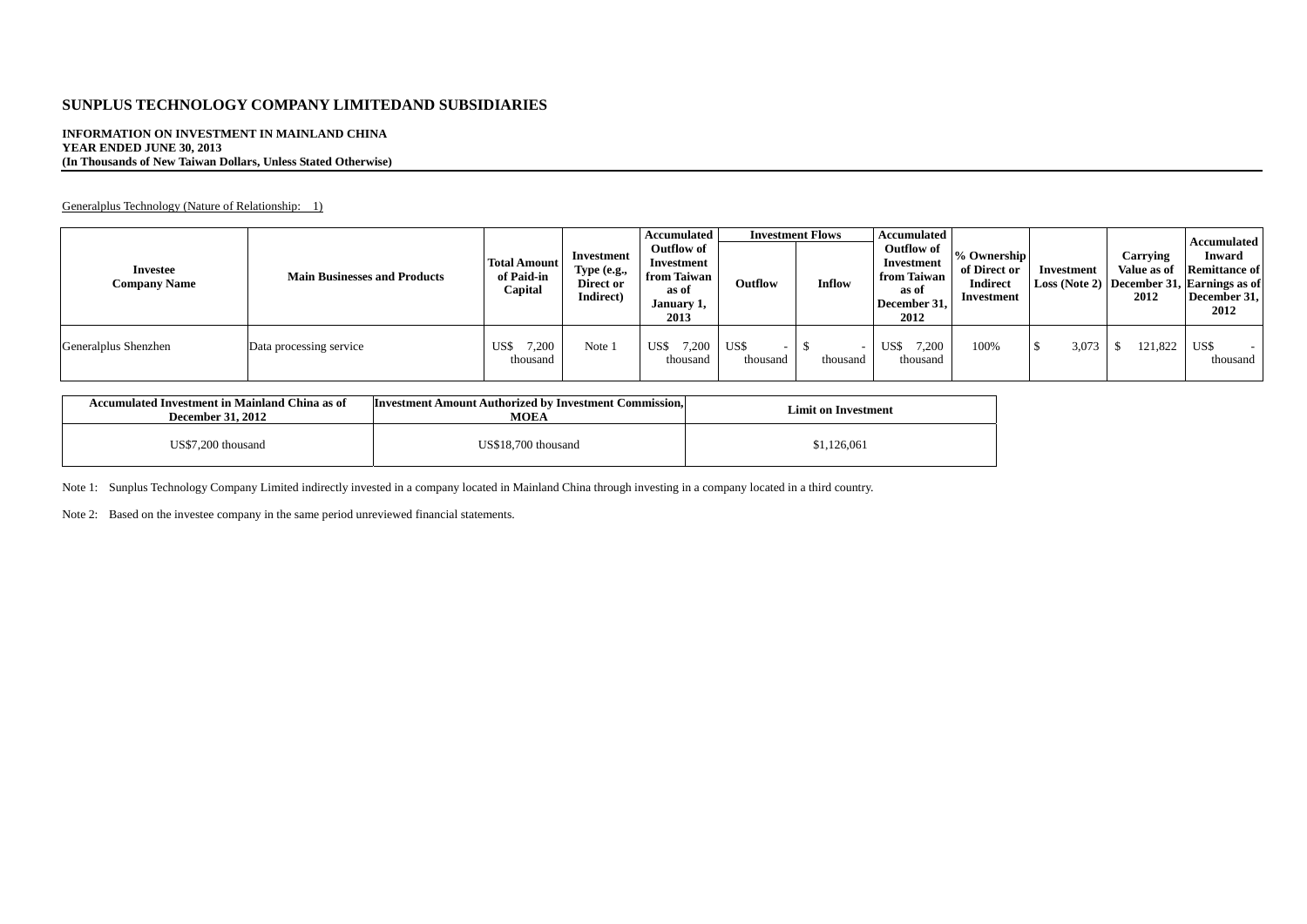### **INTERCOMPANY RELATIONSHIPS AND SIGNIFICANT INTERCOMPANY TRANSACTIONS YEARS ENDED June 30, 2013 and 2012 (In Thousands of New Taiwan Dollars, Unless Stated Otherwise)**

### 1. Three Months ended June 30, 2013

|                                    |                                             | Flow of                         | <b>Intercompany Transactions</b>                                                                                                                  |                                            |                                                          |                                                                                         |  |  |  |
|------------------------------------|---------------------------------------------|---------------------------------|---------------------------------------------------------------------------------------------------------------------------------------------------|--------------------------------------------|----------------------------------------------------------|-----------------------------------------------------------------------------------------|--|--|--|
| <b>Company Name</b>                | <b>Counter-Party</b>                        | <b>Transactions</b><br>(Note 5) | <b>Financial Statements Account Item</b>                                                                                                          | Amount                                     | <b>Terms</b>                                             | <b>Percentage of Consolidated</b><br><b>Total Gross Sales or Total</b><br><b>Assets</b> |  |  |  |
| Sunplus Technology Co., Ltd.       | Generalplus Technology Corp.                | 1                               | <b>Sales</b><br>Nonoperating income and gains<br>Notes and accounts receivables                                                                   | <sup>\$</sup><br>4,786<br>1,318<br>2,099   | Note 1<br>Note 2<br>Note 1                               | 0.12%<br>0.03%<br>0.01%                                                                 |  |  |  |
|                                    |                                             |                                 | Other receivables<br>Other payable<br>Research and development                                                                                    | 37,338<br>16<br>15                         | Note 3<br>Note 3<br>Note 2                               | 0.25%                                                                                   |  |  |  |
|                                    | Sunext Technology Co., Ltd.                 | -1                              | <b>Sales</b><br>Nonoperating income and gains<br>Notes and accounts receivables<br>Other receivables                                              | 766<br>2,989<br>269<br>1,371               | Note 1<br>Note 2 and 4<br>Note 1<br>Note 3               | 0.02%<br>0.07%<br>0.01%                                                                 |  |  |  |
|                                    | Sunplus mMobile                             | $\mathbf{1}$                    | Nonoperating income and gains<br>Other receivables                                                                                                | 2,491<br>316,312                           | Note 2<br>Note 3                                         | 0.06%<br>2.15%                                                                          |  |  |  |
|                                    | Sunplus Innovation Technology Inc.          | $\mathbf{1}$                    | <b>Sales</b><br>Nonoperating income and gains<br>Notes and accounts receivables<br>Other receivables<br>Other payable<br>Research and development | 403<br>3,088<br>74<br>13,559<br>105<br>100 | Note 1<br>Note 2<br>Note 1<br>Note 3<br>Note 3<br>Note 2 | 0.01%<br>0.08%<br>0.09%                                                                 |  |  |  |
|                                    | iCatch Technology, Inc.                     | $\mathbf{1}$                    | <b>Sales</b><br>Nonoperating income and gains<br>Notes and accounts receivables<br>Other receivables                                              | 1,314<br>5,131<br>654<br>1,736             | Note 2<br>Notes 2 and 4<br>Note 1<br>Note 3              | 0.03%<br>0.12%<br>0.01%                                                                 |  |  |  |
|                                    | Sunplus Technology Co., Ltd. (Shanghai)     | $\mathbf{1}$                    | Nonoperating income and gains                                                                                                                     | 9                                          | Note 2                                                   | $\sim$                                                                                  |  |  |  |
| Sunext Technology Co., Ltd.        | iCatch Technology, Inc.                     | 3                               | Accrued expense<br>Research and development                                                                                                       | $\overline{4}$<br>1,150                    | Note 3<br>Note 2                                         | 0.03%                                                                                   |  |  |  |
| Sunplus Innovation Technology Inc. | Sunplus Technology (Shanghai) Co., Ltd.     | 3                               | Marketing expenses<br>Accrued expense                                                                                                             | 417<br>417                                 | Note 2<br>Note 3                                         | 0.01%<br>$\overline{a}$                                                                 |  |  |  |
|                                    | Sunplus App Technology Co., Ltd.            | 3                               | <b>Sales</b>                                                                                                                                      | 159                                        | Note 1                                                   | $\overline{a}$                                                                          |  |  |  |
| Generalplus Technology Corp.       | Sunplus Innovation Technology Inc.          | 2                               | Marketing expenses<br>Intangible assets                                                                                                           | 1,755<br>7,313                             | Note 2<br>Note 2                                         | 0.04%<br>0.05%                                                                          |  |  |  |
|                                    | Sunplus mMedia Inc.                         | $\overline{2}$                  | Research and development<br>Intangible assets<br>Accrued expenses                                                                                 | 18,220<br>18,220<br>1,432                  | Note 2<br>Note 2<br>Note 3                               | 0.44%<br>0.12%<br>0.01%                                                                 |  |  |  |
|                                    | Genralplus Technology (Hong Kong) Co., Ltd. | $\overline{2}$                  | Marketing expenses<br>Other payable                                                                                                               | 9,174<br>6,545                             | Note 2<br>Note 3                                         | 0.22%<br>0.05%                                                                          |  |  |  |
|                                    | Generalplus Technology (Shenzhen) Co., Ltd. | $\overline{2}$                  | Research and development<br>Other payable                                                                                                         | 54,615<br>28,626                           | Note 2<br>Note 3                                         | 1.33%<br>0.19%                                                                          |  |  |  |